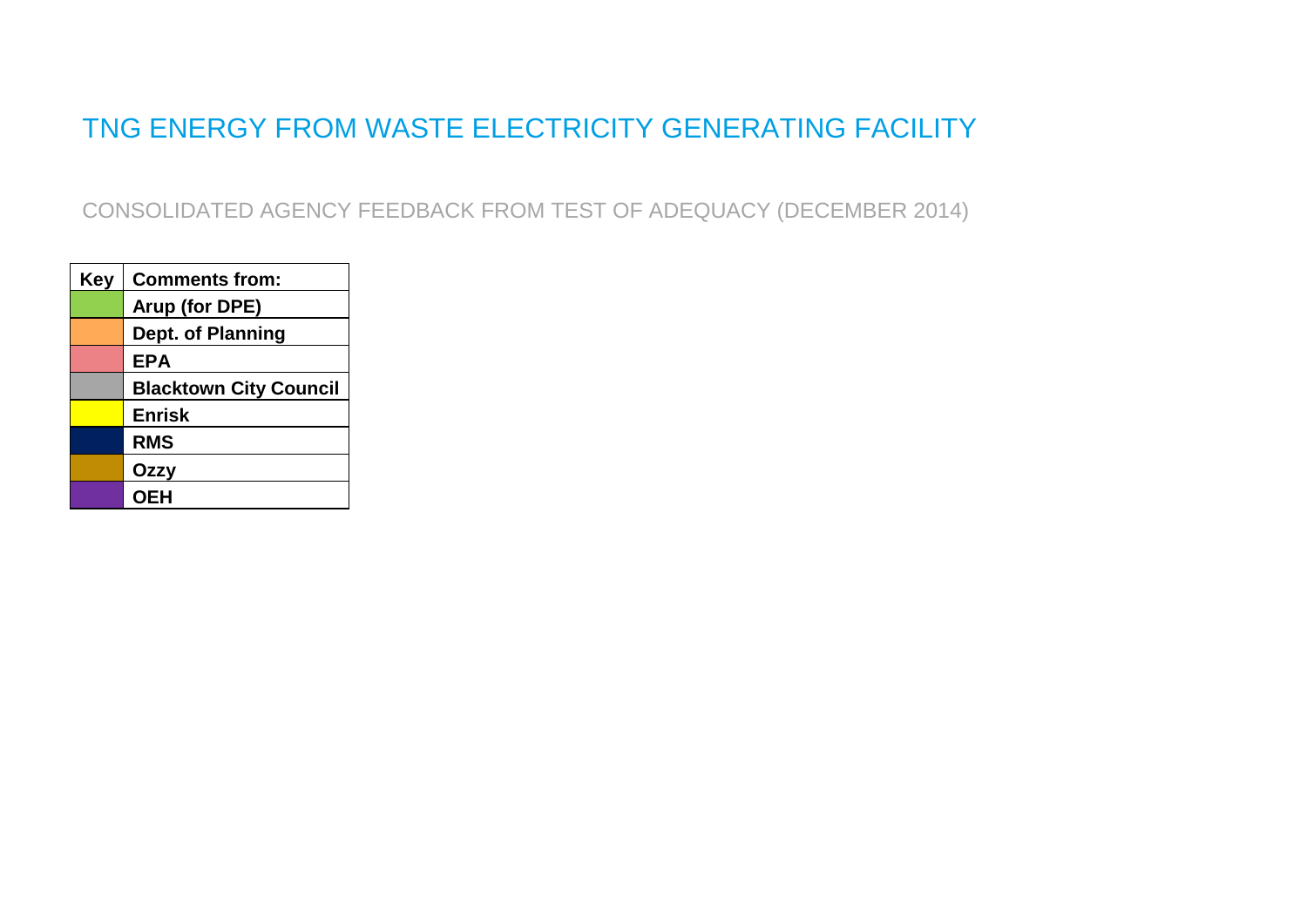| <b>DG</b><br>require<br>ment |                  | <b>Environmental Assessment Requirements/</b><br>general requirements                                                                   | <b>Agency</b><br>Reference | <b>Review Comments</b>                                                                                                                                                                                                                                                                                                                                                                                                                                                                                                                                                                                                                                                                                                                                                                                                                                                                                                                                                                                                                                                                                                                                                                            | <b>Applicant Team Response</b>                                                                                                                                                                                                                                                                                                                                                                                                                                                                                                                                                                                                                                                                         | <b>Applicant</b><br><b>Reference</b> |
|------------------------------|------------------|-----------------------------------------------------------------------------------------------------------------------------------------|----------------------------|---------------------------------------------------------------------------------------------------------------------------------------------------------------------------------------------------------------------------------------------------------------------------------------------------------------------------------------------------------------------------------------------------------------------------------------------------------------------------------------------------------------------------------------------------------------------------------------------------------------------------------------------------------------------------------------------------------------------------------------------------------------------------------------------------------------------------------------------------------------------------------------------------------------------------------------------------------------------------------------------------------------------------------------------------------------------------------------------------------------------------------------------------------------------------------------------------|--------------------------------------------------------------------------------------------------------------------------------------------------------------------------------------------------------------------------------------------------------------------------------------------------------------------------------------------------------------------------------------------------------------------------------------------------------------------------------------------------------------------------------------------------------------------------------------------------------------------------------------------------------------------------------------------------------|--------------------------------------|
|                              |                  | <b>General Requirements</b>                                                                                                             |                            |                                                                                                                                                                                                                                                                                                                                                                                                                                                                                                                                                                                                                                                                                                                                                                                                                                                                                                                                                                                                                                                                                                                                                                                                   |                                                                                                                                                                                                                                                                                                                                                                                                                                                                                                                                                                                                                                                                                                        |                                      |
| <b>Arup</b><br>(gnl)         | $\mathbf{1}$ .   | The Proponent must demonstrate that the<br>technology will perform as stated in the EIS,<br>with the composition of feedstock proposed. |                            | While the technology proposed (HZI Moving Grate) is<br>primarily designed and well established for the<br>management of Municipal Solid Waste ("MSW"), it is not<br>well established for the management of a composition of<br>C&I and C&D feedstock.<br>Demonstration of performance can be done by providing<br>real data from named reference facilities that treat the<br>same type and mix of wastes that are proposed for the<br>Next Generation facility (C&I and C&D) for comparison.<br>However, the EIS does not list any named reference<br>facilities or 'real' representative data from those facilities to<br>support the assertion made in the EIS about the<br>performance of the proposed Next Generation facility with<br>the proposed feedstock composition.<br>Therefore, the Proponent must provide named reference<br>facilities treating similar feedstock and ratios as is<br>proposed for the Next Generation Facility. This includes<br>specific data on the composition of waste feedstock<br>received at those named reference facilities and the<br>subsequent performance of those facilities, so it can be<br>compared to the Next Generation's proposed facility. | The following is a list of EfW plants with<br>moving grate technology whose fuel contains<br>only or to an important fraction of C&I waste or<br>pre-treated (often mostly commercial) waste.<br>'TREDI' in Salaise, France. 146'000 t/a,<br>Grate furnace within a plant for treatment<br>of industrial and hazardous waste<br>'KEBAG' in Zuchwil, Switzerland. 200'000<br>t/a, 50% C&I waste (no pretreatment)<br>'VFA' in Buchs, Switzerland. 180'000 t/a,<br>65% C&I waste (no pretreatment)<br>'STADTWERKE ERFURT' in Erfurt,<br>Germany. 80'000 t/a 100% pretreated MS<br>and C&I waste (RDF) (fraction not known)<br>'EEW' in Knapsack, Germany. 300'000 t/a<br>100% pretreated C&I waste (RDF) | EIS Section 3.                       |
|                              | $\overline{2}$ . |                                                                                                                                         |                            | The EIS is not a stand-alone document and relies heavily<br>on information contained within the appendices and even<br>at that the information is spread across a number of the<br>appendices. This makes the EIS difficult to read and<br>review.                                                                                                                                                                                                                                                                                                                                                                                                                                                                                                                                                                                                                                                                                                                                                                                                                                                                                                                                                | A peer review has been carried out by<br>Ramboll and ENVIRON Australia. The quality<br>and independence of the EIS is considered to<br>have substantially improved since the<br>previous submission. Ramboll and ENVIRON<br>Australia consider the EIS addresses the<br>comments from the agencies' reviews and is<br>adequate for exhibition.                                                                                                                                                                                                                                                                                                                                                         |                                      |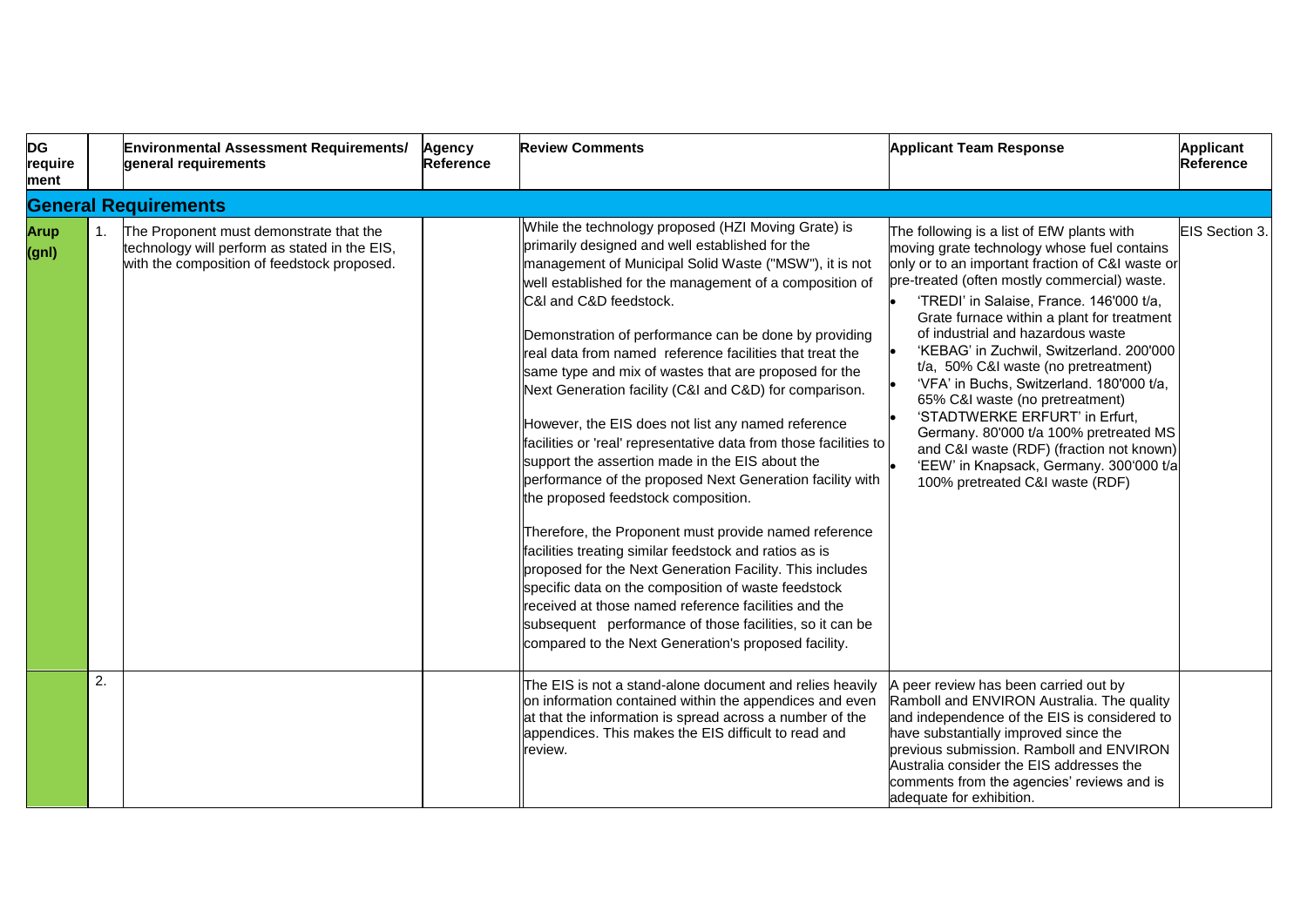| 3. |                                                | The EIS does not provide all the supporting information<br>required and makes a large number of general statements<br>without providing justification or supporting data.                                                                                                                                                                                                                                                                                                                                                                                           | See above.                                                                                                                                                                                                                                                                                                                                                                                                                                                                                                                                                                                                                                                                         |                                                                                                                      |
|----|------------------------------------------------|---------------------------------------------------------------------------------------------------------------------------------------------------------------------------------------------------------------------------------------------------------------------------------------------------------------------------------------------------------------------------------------------------------------------------------------------------------------------------------------------------------------------------------------------------------------------|------------------------------------------------------------------------------------------------------------------------------------------------------------------------------------------------------------------------------------------------------------------------------------------------------------------------------------------------------------------------------------------------------------------------------------------------------------------------------------------------------------------------------------------------------------------------------------------------------------------------------------------------------------------------------------|----------------------------------------------------------------------------------------------------------------------|
| 4. |                                                | The assessment of the need for the development is weak<br>and does not provide robust analysis of current waste and<br>infrastructure available in catchment area for this proposal<br>Furthermore, no assessment is made of other potential<br>EfW projects that could be drawing on the same waste<br>feedstock as this proposal. The EIS implies that the total<br>available residual C&I and C&D waste streams in the<br>catchment area are available to the facility. This<br>assumption is not supported by any analysis of financial or<br>demand modelling. | Additional information has been added on<br>need for the development and detail on<br>current waste infrastructure in the catchment<br>area.<br>A section on material input streams has been<br>provided in the Waste Management Report<br>and EIS.<br>Although there is a lot of interest in EfW,<br>particularly spurred on by the release of the<br>EfW Policy Statement, TNG is by far the<br>furthest advanced in terms of planning,<br>licensing and procurement. No other large<br>scale EfW facilities are currently in operation<br>in NSW. As such, there are currently no other<br>EfW facilities that would be drawing on the<br>same waste feedstock as the proposal. | <b>EIS</b> Section<br>24.<br><b>EIS Section</b><br>10.4, Waste<br>Report<br>Section 2.<br><b>EIS Section</b><br>24.3 |
| 5. |                                                | The assessment of the potential sources of feedstock is<br>confusing and it is not clear where feedstock will emanate<br>from outside of the c10% residual waste by-product from<br>the Genesis Xero Facility.                                                                                                                                                                                                                                                                                                                                                      | Clarification of sources has been provided in<br>the Waste Management Report.                                                                                                                                                                                                                                                                                                                                                                                                                                                                                                                                                                                                      | <b>Waste Report</b><br>Section 3.5                                                                                   |
| 6. | Further details on compositional data required | Very little compositional data is provided on the proposed<br>feedstock. It categorises feedstock as general C&D and<br>C&I and residual waste from Genesis Facility, "Flock<br>waste" and other organic waste. Some compositional data<br>is provided in the Fichtner Concept Design Report<br>(Appendix Y) but it does not clarify if this data is based on<br>Australian compositional analysis.                                                                                                                                                                 | See above.                                                                                                                                                                                                                                                                                                                                                                                                                                                                                                                                                                                                                                                                         | <b>Waste Report</b><br>Section 3.5                                                                                   |
| 7. |                                                | The composition of the bottom ash provided is based on<br>the EfW facility burning Municipal Solid Waste. This<br>facility will handle other feedstock and therefore the data<br>provided is not representative of the waste that will be<br>treated at the proposed facility.                                                                                                                                                                                                                                                                                      | This has been updated accordingly.                                                                                                                                                                                                                                                                                                                                                                                                                                                                                                                                                                                                                                                 | <b>Waste Report</b><br>Section 6.6.1                                                                                 |
| 8. | The Concept Design Report suggests the         | This needs to be clarified as it will impact construction                                                                                                                                                                                                                                                                                                                                                                                                                                                                                                           | Phasing details have been provided in the EIS EIS Section                                                                                                                                                                                                                                                                                                                                                                                                                                                                                                                                                                                                                          |                                                                                                                      |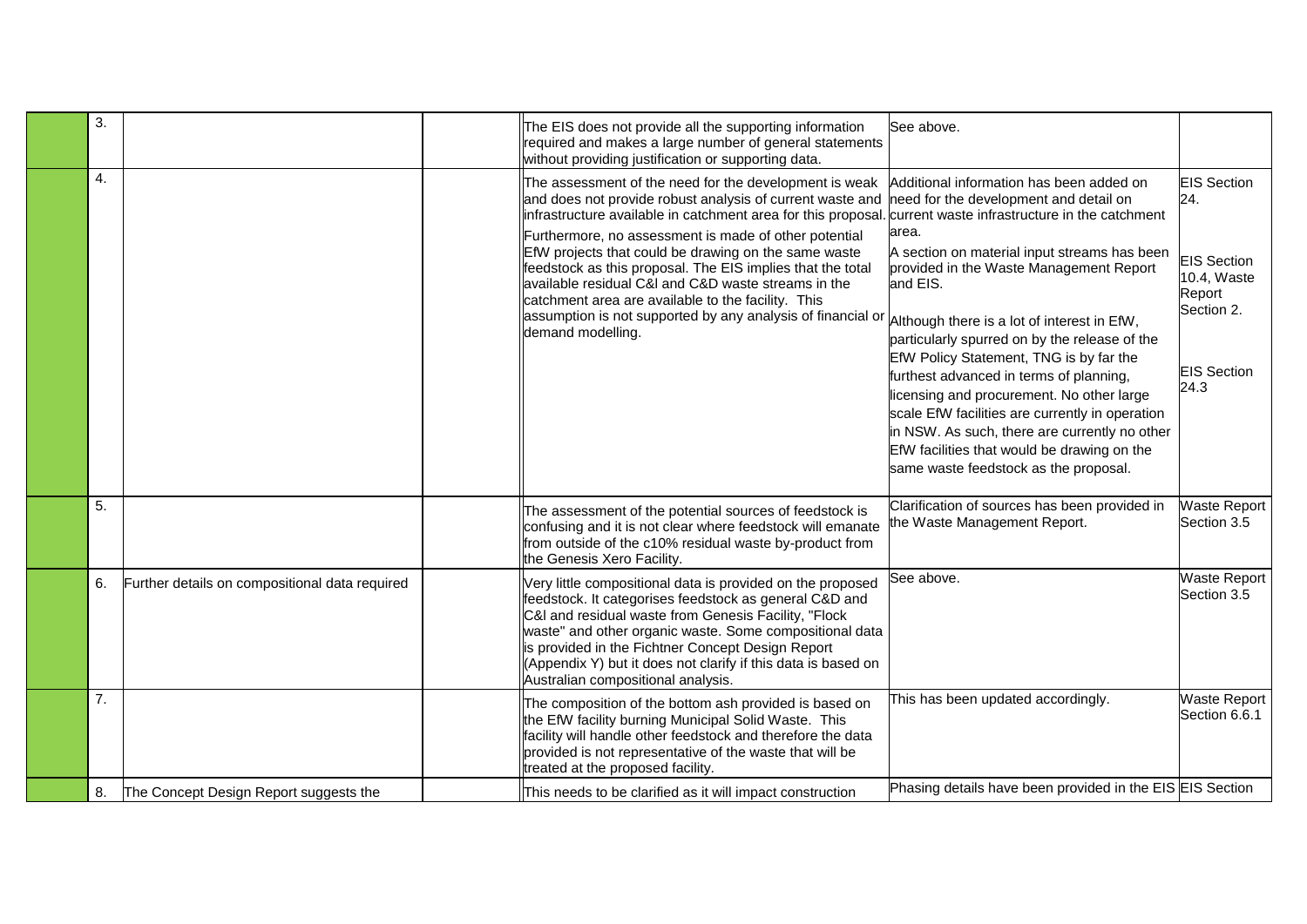|                      |     | facility will be phased but no details are<br>provided on phasing in the Main EIS.                                                                                                                                                                                                                                                                                                    |                                            | activities etc.                                                                                                                                                                                                                                                                                                                                                                                                                                                                                                                                                          |                                                                                                                                                                                                                                                                                                                                                | 3.3                                                           |
|----------------------|-----|---------------------------------------------------------------------------------------------------------------------------------------------------------------------------------------------------------------------------------------------------------------------------------------------------------------------------------------------------------------------------------------|--------------------------------------------|--------------------------------------------------------------------------------------------------------------------------------------------------------------------------------------------------------------------------------------------------------------------------------------------------------------------------------------------------------------------------------------------------------------------------------------------------------------------------------------------------------------------------------------------------------------------------|------------------------------------------------------------------------------------------------------------------------------------------------------------------------------------------------------------------------------------------------------------------------------------------------------------------------------------------------|---------------------------------------------------------------|
|                      | 9.  | No information is provided on the proposed<br>facility's Distributed Control System (DCS).                                                                                                                                                                                                                                                                                            |                                            |                                                                                                                                                                                                                                                                                                                                                                                                                                                                                                                                                                          | Details of the DCS provided in EIS and<br>Appendix E of the Waste Report.                                                                                                                                                                                                                                                                      | <b>EIS Section</b><br>3.13.<br>Waste<br>Report<br>Appendix E. |
|                      | 10. | There is no separate assessment of cumulative<br>impacts with other existing or proposed<br>projects, except for where a short commentary<br>is provided at the end of individual chapter.                                                                                                                                                                                            |                                            |                                                                                                                                                                                                                                                                                                                                                                                                                                                                                                                                                                          | Section added in EIS.                                                                                                                                                                                                                                                                                                                          | <b>EIS Section</b><br>9.2                                     |
|                      |     | 11. The EIS has no referencing. There are<br>numerous spelling, incomplete sentences and<br>inconsistencies on information provided in the<br>main document and appendices throughout                                                                                                                                                                                                 |                                            |                                                                                                                                                                                                                                                                                                                                                                                                                                                                                                                                                                          | A peer review has been carried out by<br>Ramboll and ENVIRON Australia. The quality<br>and independence of the EIS is considered to<br>have substantially improved since the<br>previous submission. Ramboll and ENVIRON<br>Australia consider the EIS addresses the<br>comments from the agencies' reviews and is<br>adequate for exhibition. |                                                               |
| <b>Arup</b><br>(DGR) |     | 12. Detailed description of the development,<br>including need for the development; alternatives Summary,<br>considered; engineering and/or architectural<br>plans; justification for the development taking<br>into consideration its location, any<br>environmental impacts of the development,<br>suitability of the site and whether the<br>development is in the public interest | Executive<br>section 3.0,<br>4.0 and 24.0. | The need and justification for the development is<br>addressed in Section 4, 24 and the Executive Summary<br>and the Waste Management Assessment Report. Further<br>information and analysis on the justification for the project<br>would be beneficial, particularly around the demand for<br>waste infrastructure including EfW and the economic<br>viability of the project in relation to a changing renewable<br>energy and carbon market.<br>No information on the staging of the development was<br>located, although suggested in the Concept Design<br>Report. | Additional information has been included<br>around the demand for waste infrastructure<br>and economic viability of the project.<br>A summary on the phasing of construction has EIS Section<br>been provided.                                                                                                                                 | <b>EIS Section</b><br>24<br>3.2                               |
|                      |     | 13. Likely interactions between the development<br>and existing, approved and proposed<br>operations in the vicinity of the site                                                                                                                                                                                                                                                      |                                            | No information on the interaction with existing, approved<br>and proposed operations in the vicinity of the site could be cumulative impacts<br>located, with the exception of the provision of some<br>information on the existing Genesis Xero Waste Facility.<br>No discussion on any potential interactive or cumulative<br>limpacts was located in the main body of the EIS, although<br>air, noise and traffic assessments in appendices had<br>considered cumulative impacts. An additional section                                                               | Additional section added to EIS addressing                                                                                                                                                                                                                                                                                                     | <b>EIS Section</b><br>9.2                                     |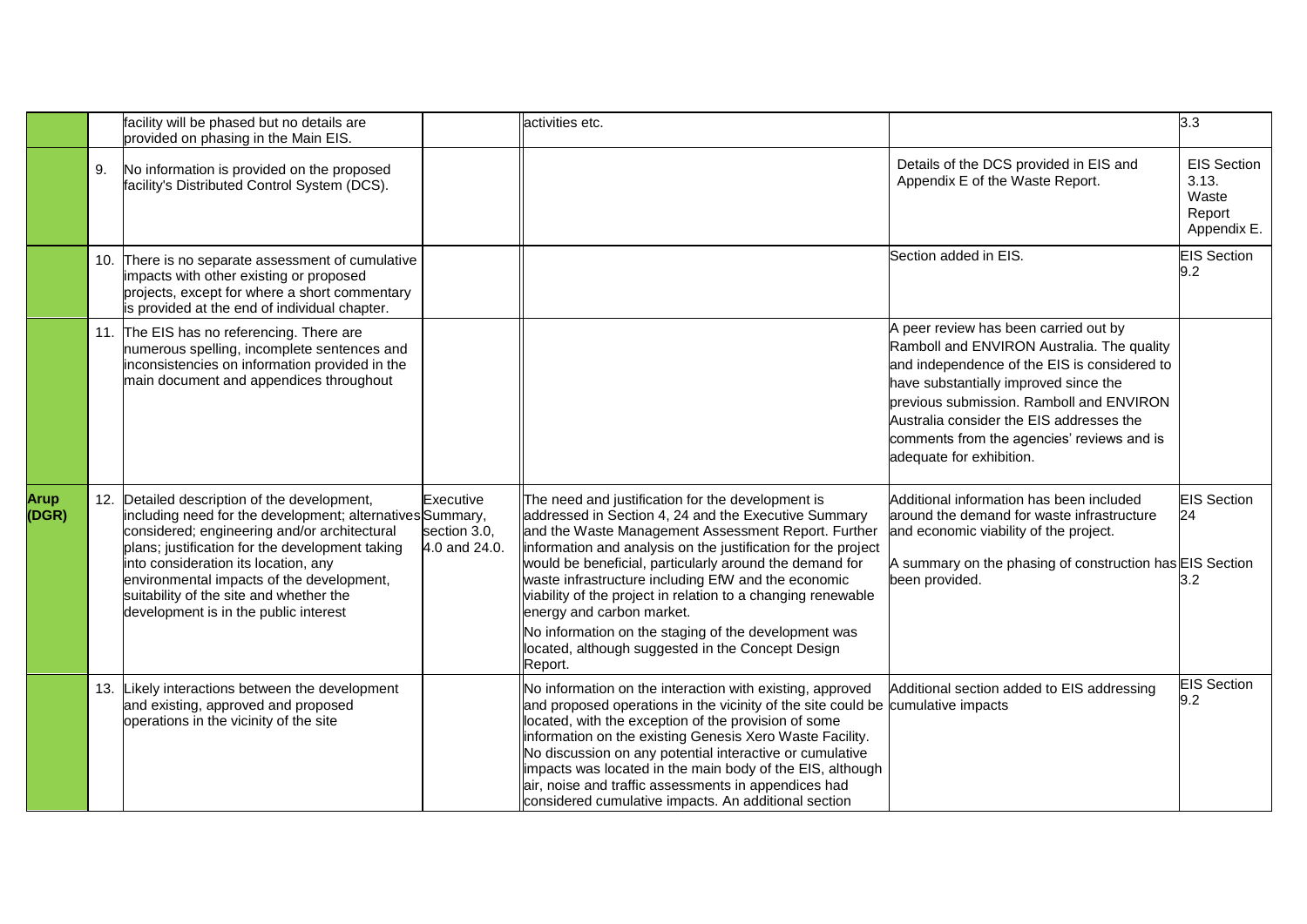|  |                                                                                                                                                                                                                                                                                                                                                                                                                                                                                                                                                                                                                                                                                                                                             |                           | should be added to the EIS describing existing, approved<br>and proposed operations and the interactive/cumulative<br>impact of these in combination with the proposed project.                                                                                                                                                                                                                                                                    |                                                                                                                                                        |                                                 |
|--|---------------------------------------------------------------------------------------------------------------------------------------------------------------------------------------------------------------------------------------------------------------------------------------------------------------------------------------------------------------------------------------------------------------------------------------------------------------------------------------------------------------------------------------------------------------------------------------------------------------------------------------------------------------------------------------------------------------------------------------------|---------------------------|----------------------------------------------------------------------------------------------------------------------------------------------------------------------------------------------------------------------------------------------------------------------------------------------------------------------------------------------------------------------------------------------------------------------------------------------------|--------------------------------------------------------------------------------------------------------------------------------------------------------|-------------------------------------------------|
|  | 14. Consideration of any relevant statutory<br>provisions                                                                                                                                                                                                                                                                                                                                                                                                                                                                                                                                                                                                                                                                                   | Sections 7.0<br>and $8.0$ |                                                                                                                                                                                                                                                                                                                                                                                                                                                    |                                                                                                                                                        |                                                 |
|  | 15. Risk assessment of the potential environmental Section 5.0<br>impacts of the development, identifying the key<br>issues for further assessment                                                                                                                                                                                                                                                                                                                                                                                                                                                                                                                                                                                          |                           | A summary of risk assessment has been provided in<br>Section 5.0. Further information on the risk assessment<br>methodology, criteria and scale/level of impact should be<br>provided.                                                                                                                                                                                                                                                             | The Director-General's Environmental<br>Assessment Requirements do not include an<br>Environmental Risk Analysis.<br>Further detail has been provided. | EIS Section 5.                                  |
|  | 16. Detailed assessment of the key issues specified Various<br>below, and any other significant issues<br>identified in this risk assessment, which<br>includes: a description of the existing<br>environment, using sufficient baseline data; an<br>assessment of the potential impacts of all<br>stages of the development, including any<br>cumulative impacts, taking into consideration<br>relevant guidelines, policies, plans and statutes;<br>and a description of the measures that would<br>be implemented to avoid, minimise and if<br>necessary, offset the potential impacts of the<br>development, including proposals for adaptive<br>management and/or contingency plans to<br>manage significant risks to the environment; |                           | A detailed assessment of key issues below is provided, as<br>well as some additional issues (Section 22.0). There is<br>limited assessment of staging options and cumulative<br>impacts; descriptions of operational controls, contingency<br>plans, monitoring and reporting could also be provided in<br>more detail.                                                                                                                            | Staging details provided.<br>Cumulative impacts detailed.<br>Details of DCS provided.                                                                  | <b>EIS Section</b><br>3.3, 3.13, 9.2,<br>10-22. |
|  | 17. Consolidated summary of all the proposed<br>environmental management, mitigation and<br>monitoring measures, highlighting all<br>commitments included in the EIS.                                                                                                                                                                                                                                                                                                                                                                                                                                                                                                                                                                       | Sections 23.0<br>and 25.0 | A summary of recommended mitigation measures is<br>provided in Section 23.0. The proponent should confirm<br>that all mitigation measures listed are to be applied (the<br>use of 'if possible', 'should' etc. should be avoided).<br>Section 25.0 provides a summary of residual impacts and<br>commitments. Monitoring measures should also be<br>included in these sections where relevant.                                                     | Mitigation/control measures have been<br>confirmed.<br>Monitoring measures included where relevant.                                                    | <b>EIS Section</b><br>23, 25.                   |
|  | 18. The EIS must also be accompanied by a report Appendix I,<br>from a qualified quantity surveyor providing: a<br>detailed calculation of the capital investment<br>value (CIV) of the development (as defined in<br>clause 3 of the Environmental Planning and<br>Assessment Regulation 2000), including details<br>of all assumptions and components from which<br>the CIV calculation is derived; a close estimate                                                                                                                                                                                                                                                                                                                      | Section 3.0               | Appendix I contains a report from a quantity surveyor<br>providing calculations of the capital investment value,<br>although information on assumptions is limited. A close<br>estimate of operational jobs that will be created by the<br>development is provided, however detailed information on<br>construction employment is not provided. Information on<br>how jobs figures were developed and relevant<br>assumptions would be beneficial. | These details have been provided.                                                                                                                      | <b>EIS Section</b><br>24.2,<br>Appendix J.      |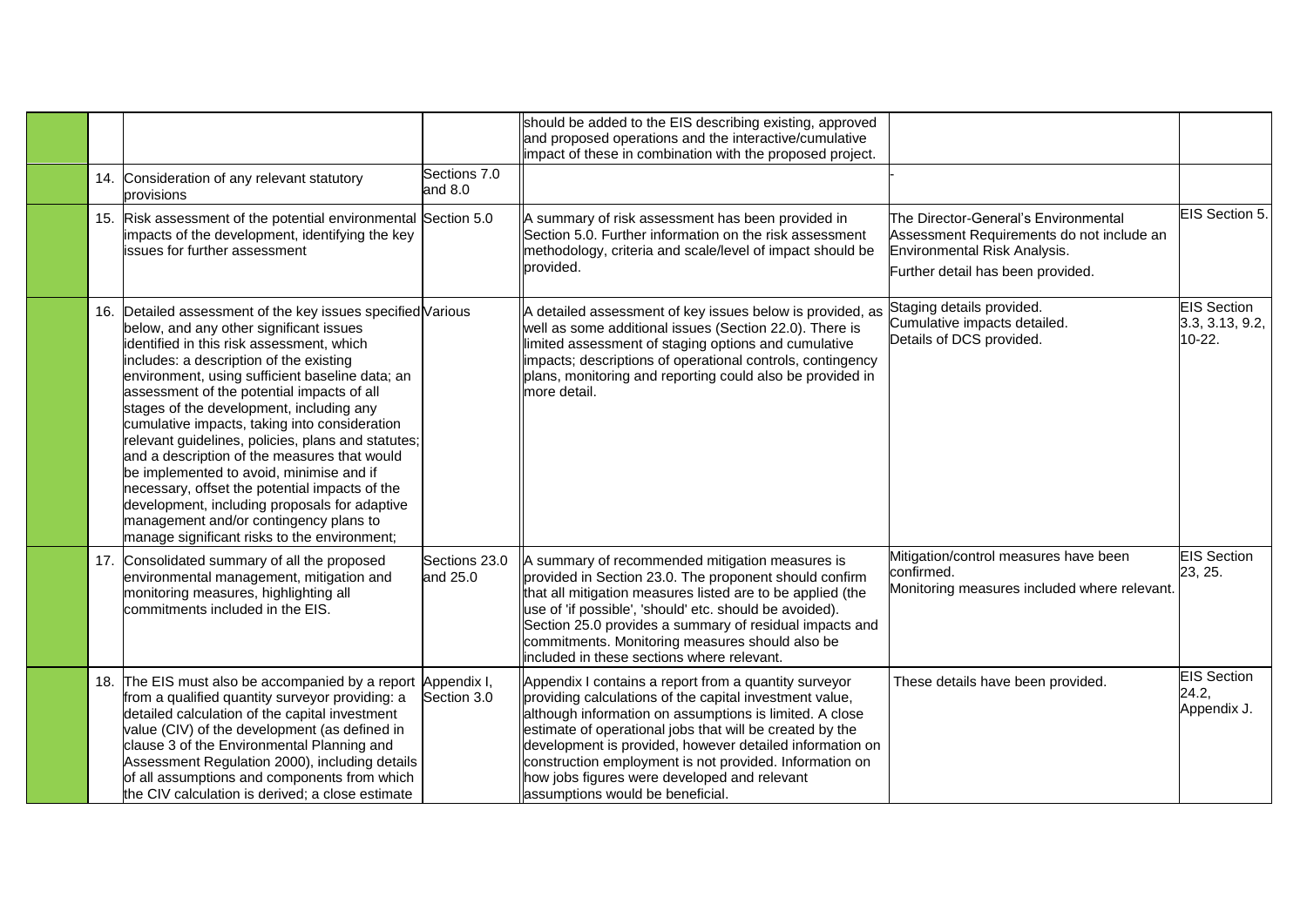|            |     | of the jobs that will be created by the<br>development during construction and operation;<br>and verification that the CIV was accurate on<br>the date that it was prepared.                                    |                                                                                                                                                                                                                                                                                                                                                                                                                                                                                                                                                                                                                                                                                                                                                                                             |                                                                                                                                                                                                                                                                                                                                                                                                                                                                                                 |                                     |
|------------|-----|-----------------------------------------------------------------------------------------------------------------------------------------------------------------------------------------------------------------|---------------------------------------------------------------------------------------------------------------------------------------------------------------------------------------------------------------------------------------------------------------------------------------------------------------------------------------------------------------------------------------------------------------------------------------------------------------------------------------------------------------------------------------------------------------------------------------------------------------------------------------------------------------------------------------------------------------------------------------------------------------------------------------------|-------------------------------------------------------------------------------------------------------------------------------------------------------------------------------------------------------------------------------------------------------------------------------------------------------------------------------------------------------------------------------------------------------------------------------------------------------------------------------------------------|-------------------------------------|
| <b>DPE</b> | 19. | The EIS does not demonstrate that the<br>proposed facility can perform adequately with<br>the intended feedstock, which is to consist of<br>construction/demolition and<br>commercial/industrial waste residue. | The data upon which the proposed facility is based<br>appears to be representative of municipal solid waste,<br>which is different in its composition and characteristics to<br>the intended feedstock. In addition, not all waste outputs<br>from the facility are fully described (e.g. boiler ash and<br>effluent) and there is insufficient analysis of the end-<br>treatments or facilities for such outputs.                                                                                                                                                                                                                                                                                                                                                                          | Waste Report has been updated accordingly.                                                                                                                                                                                                                                                                                                                                                                                                                                                      | Waste Report<br>Section 6.1.<br>6.6 |
| <b>EPA</b> | 20. |                                                                                                                                                                                                                 | The feedstock for the proposed facility is referred to as<br>"fuel" throughout the EIS. The EPA's view is that the<br>feedstock should be referred to as "residual waste fuel" to<br>make it clear to the public that the feedstock is waste.                                                                                                                                                                                                                                                                                                                                                                                                                                                                                                                                               | Noted.                                                                                                                                                                                                                                                                                                                                                                                                                                                                                          | Throughout.                         |
|            | 21. |                                                                                                                                                                                                                 | The facility is proposed within close proximity of the also<br>proposed second airport. Proponent should give<br>appropriate consideration of flight, safety and traffic<br>impacts.                                                                                                                                                                                                                                                                                                                                                                                                                                                                                                                                                                                                        | The development will result in only a minimal<br>increase in traffic volumes, particularly in the<br>context of the high volumes currently using<br>(and projected to use) the M7 Motorway and<br>other surrounding arterial roads. As such, the<br>proposal will have minimal impact on traffic<br>conditions associated with the Badgerys's<br>Creek airport.<br>Details of consultation with CASA and the<br>Department of Infrastructure and Regional<br>Development is provided in the EIS | <b>EIS Section</b><br>6.3           |
|            | 22. |                                                                                                                                                                                                                 | The proponents SSD application outlines that the area<br>proposed for the development is in in regular use by trail<br>bikes. The proponent has a responsibility for public safety<br>i.e. fencing and community communication, regarding the<br>use and security of the development.<br>The risk assessment (EIS, page 86) identifies that there<br>will be no illumination proposed, so no risks. However.<br>Elsewhere in the EIS it outlines a 2417 operation which<br>will inevitably have lighting and illumination for the safety<br>and security of people and plant. Lighting impacts to<br>residents, roads and potentially aircraft needs to be<br>considered as well as possibility for reducing the intensity<br>of illumination during certain hours or if there are impacts. | Details on public safety provided.<br>24 hour lighting is proposed at the facility for<br>the safety and security of people and the<br>plant. The EIS has been updated to reflect this<br>detail.                                                                                                                                                                                                                                                                                               | <b>EIS Section 3</b>                |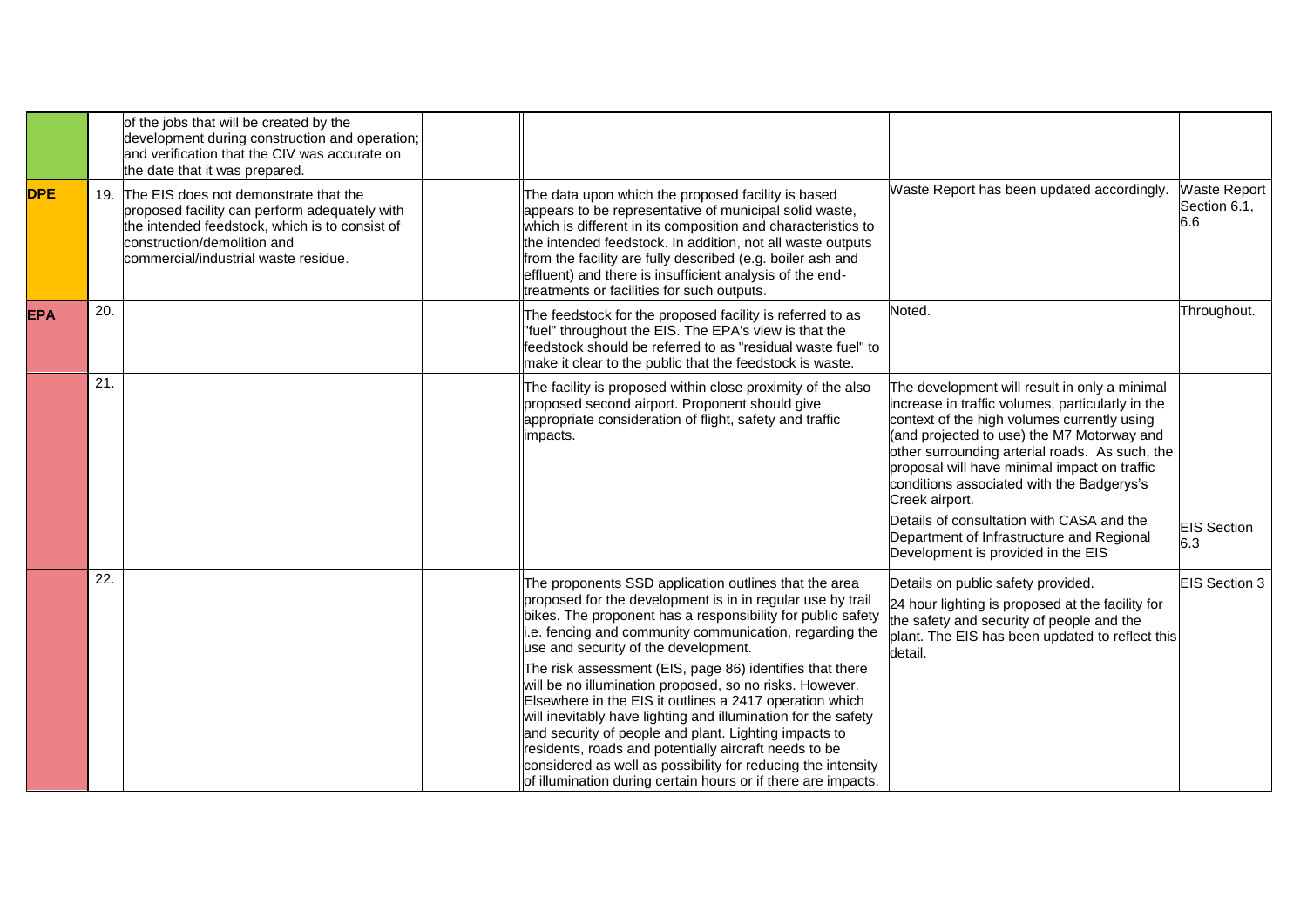|               | 23.            |                                                                                                                                                                                                                         |                                                                                               | The risk assessment in the EIS does not include risk from<br>not meeting the Energy from Waste Policy criteria. This<br>needs to be addressed prior to public exhibition.                                                                                                                                                                                                                                                                                                                                                                                                                                                                         | This has been provided.                                                                              | EIS Section 5. |
|---------------|----------------|-------------------------------------------------------------------------------------------------------------------------------------------------------------------------------------------------------------------------|-----------------------------------------------------------------------------------------------|---------------------------------------------------------------------------------------------------------------------------------------------------------------------------------------------------------------------------------------------------------------------------------------------------------------------------------------------------------------------------------------------------------------------------------------------------------------------------------------------------------------------------------------------------------------------------------------------------------------------------------------------------|------------------------------------------------------------------------------------------------------|----------------|
|               |                | <b>Strategic Planning</b>                                                                                                                                                                                               |                                                                                               |                                                                                                                                                                                                                                                                                                                                                                                                                                                                                                                                                                                                                                                   |                                                                                                      |                |
| Arup<br>(DGR) | 1.             | an assessment of the development against<br>State Environmental Planning Policy (Western<br>Sydney Employment Area) 2009;                                                                                               | Section 8.6                                                                                   |                                                                                                                                                                                                                                                                                                                                                                                                                                                                                                                                                                                                                                                   |                                                                                                      |                |
|               | 2.             | A demonstration that the development is<br>consistent with the Broader Western Sydney<br>Employment Area draft Structure Plan 2013;                                                                                     | Section 7.4                                                                                   |                                                                                                                                                                                                                                                                                                                                                                                                                                                                                                                                                                                                                                                   |                                                                                                      |                |
|               | 3.             | Uustification that the site is suitable for the<br>proposed development;                                                                                                                                                | Section 7.0<br>and $8.0$                                                                      | An assessment of the proposed development against the<br>requirements of various statutory planning documents is<br>provided.                                                                                                                                                                                                                                                                                                                                                                                                                                                                                                                     |                                                                                                      |                |
|               | 4.             | Demonstration that satisfactory arrangements<br>have been or would be made to provide, or<br>contribute to the provision of, the necessary<br>local and regional infrastructure required to<br>support the development. | Section 7.1                                                                                   | The EIS states that a Voluntary Planning Agreement is<br>being prepared in consultation with the Department of<br>Planning and Blacktown City Council. There is no<br>description of the details or scope of that agreement in<br>regards to local and regional infrastructure; however it is<br>assumed that arrangements will be made outside of the<br>EIS process.                                                                                                                                                                                                                                                                            | VPA will be arranged outside the EIS process.                                                        |                |
| <b>BCC</b>    | 5 <sub>1</sub> | Likely interactions between the development<br>and existing, approved and proposed<br>operations m the Vicinity of the s1te                                                                                             | Section 1<br>indicates that<br>this is<br>addressed in<br>Section 3                           | Section 3 does not provide a specific assessment of likely<br>interactions between the development and existing,<br>approved and proposed operations in the vicinity of the<br>site cumulative Impacts. There is discussion in Section 2<br>regarding the Genesis Xero Waste Facility (GXWF) - but<br>not specifically in the context of cumulative impacts with<br>the proposed development. The cumulative impact<br>assessments provided for each issue are not consistent in<br>terms of addressing existing, approved and proposed<br>operations in the vicinity of the site. The assessments<br>primarily address only existing operations. | Additional consideration of cumulative impacts EIS Section 9<br>provided                             |                |
|               | 6.             | Consideration of any relevant statutory<br>provisions                                                                                                                                                                   | Section 1.4 of<br>the EIS<br>indicates that<br>this is<br>addressed in<br>Section 3.2,<br>3.4 | Sections 3.2-3.4 do not address the relevant statutory<br>provisions. The discussion is provided in Sections 7 and<br>8.SSD proposals are not integrated development and do<br>not require the concurrence of other state agencies-<br>consultation with relevant public authorities occurs before<br>the Director General issues DGRs for the preparation of                                                                                                                                                                                                                                                                                     | Document references have been updated.<br>References to Integrated Development have<br>been deleted. | Section 1      |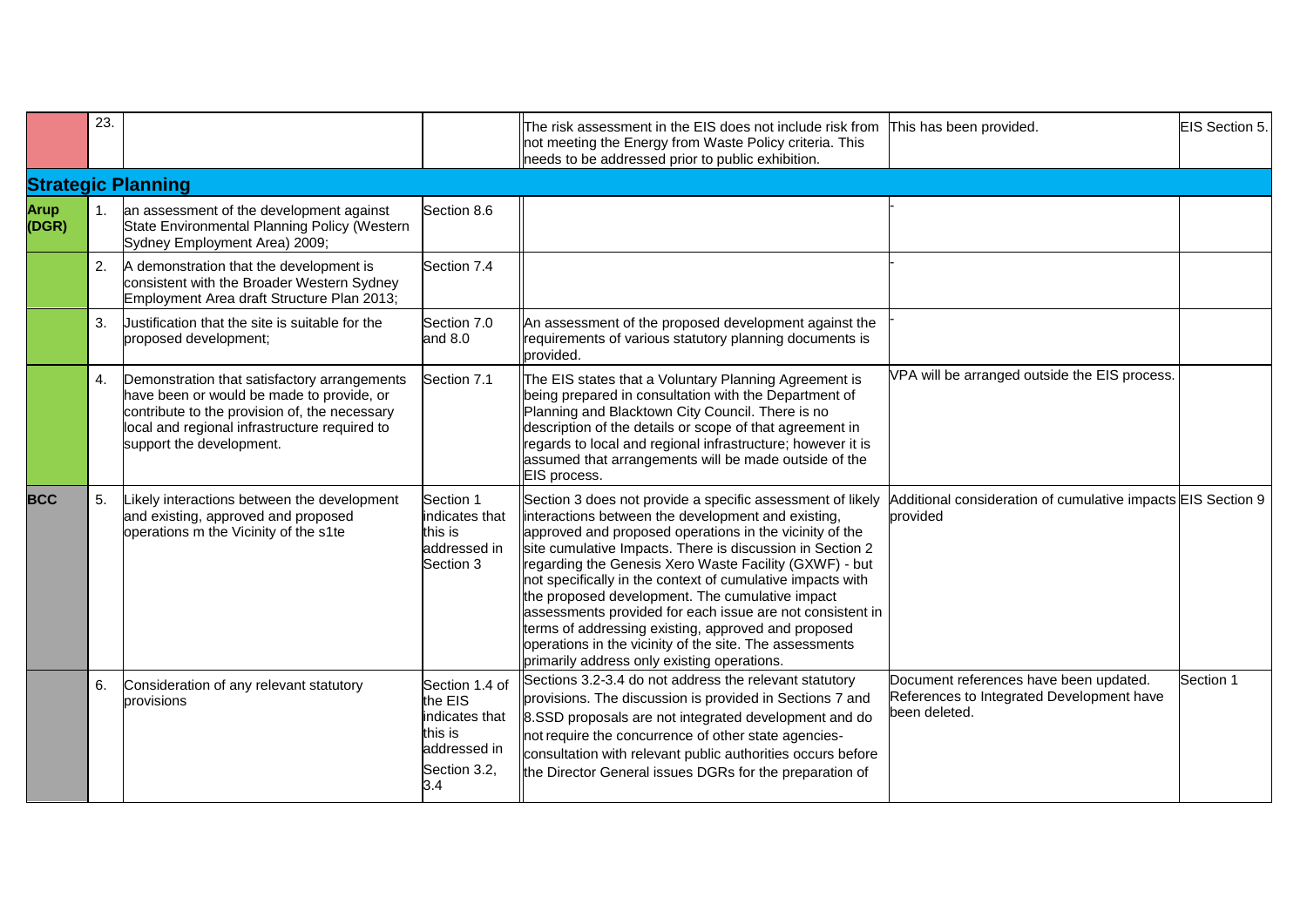|    |                                                                                                                                     | Section 8.2<br>indicates that<br>the project is<br>integrated<br>development.<br>Section 8.3<br>EPBC Act. | the EIS.<br>Only listed threatened species and ecological communities This has been addressed in The Flora and<br>were identified as a potential trigger for MNES under the<br>EPBC Act. Appendix G indicates that impacts are not<br>likely to be significant. It is noted that whilst the Proponent<br>may be able to make a determination about whether<br>impacts are likely to be significant, only the<br>Commonwealth can ultimately decide whether or not an<br>action is a controlled action. Based on a preliminary<br>review, relevant statutory requirements including<br>consideration of typical planning related legislation and<br>EPIs (i.e. SEPPs, LEP and DCPs) have been<br>appropriately identified. It is noted that section 89J and<br>89K of the EP&A Act removes certain legislative<br>requirements for SSD. | Fauna Assessment Report.                                                                                                                                                                                                                                                                                                             | Appendix H.    |
|----|-------------------------------------------------------------------------------------------------------------------------------------|-----------------------------------------------------------------------------------------------------------|----------------------------------------------------------------------------------------------------------------------------------------------------------------------------------------------------------------------------------------------------------------------------------------------------------------------------------------------------------------------------------------------------------------------------------------------------------------------------------------------------------------------------------------------------------------------------------------------------------------------------------------------------------------------------------------------------------------------------------------------------------------------------------------------------------------------------------------|--------------------------------------------------------------------------------------------------------------------------------------------------------------------------------------------------------------------------------------------------------------------------------------------------------------------------------------|----------------|
| 7. | Consultation                                                                                                                        | Section 6.1 of<br>the EIS                                                                                 | No reference to consultation with NSW Health as required<br>under the DGRs                                                                                                                                                                                                                                                                                                                                                                                                                                                                                                                                                                                                                                                                                                                                                             | Consultation with NSW Health has taken<br>place.                                                                                                                                                                                                                                                                                     | EIS Section 6. |
| 8. | An assessment of the development against<br>State Environmental Planning Policy (Western<br>Sydney Employment Area) 2009.           | Section 8                                                                                                 | Zone E2 is not a prescribed zone and hence cannot rely<br>on the ISEPP rather it would be subject to the specific<br>provisions of SEPP (WSEA). Under SEPP (WSEA) the<br>development would be prohibited in this zone.<br>Notwithstanding, the development would not have any<br>physical impact on this zone. Furthermore section 89E (3)<br>of the EP&A Act provides that for SSD, "Development<br>consent may be granted despite the development being<br>partly prohibited by an environmental planning<br>instrument." The EIS indicates an intention that the E2<br>zoned land be subdivided for future employment land (i.e.<br>Lot 9 approx. 10.6 ha). This would not be consistent with<br>the provisions of SEPP (WSEA).                                                                                                     | Subdivision for future development of E2<br>zoned land not proposed.                                                                                                                                                                                                                                                                 |                |
| 9. | A demonstration that the development is<br>consistent with the Broader Western Sydney<br>Employment Area draft Structure Plan 2013; |                                                                                                           | As indicated above sub-division of the E2 zone land as<br>future employment land would not be consistent with the<br>Structure Plan which assigns this land for environmental<br>protection.<br>With respect to employment the Structure Plan implies a<br>target of around 21 jobs per hectare (assuming ultimate<br>development of around 10000 hectares with 212 000 jobs<br>when the area is fully developed). The proposed<br>development would have around 6 jobs/hectare.<br>No information is provided in the EIS on job numbers for                                                                                                                                                                                                                                                                                           | Subdivision for future development of E2<br>zoned land not proposed.<br>The proposed Facility during construction and<br>operation phases will present an<br>intensification of land use and employment on<br>the land. The proposed subdivision also<br>represents opportunities for further<br>employment potential in the future. |                |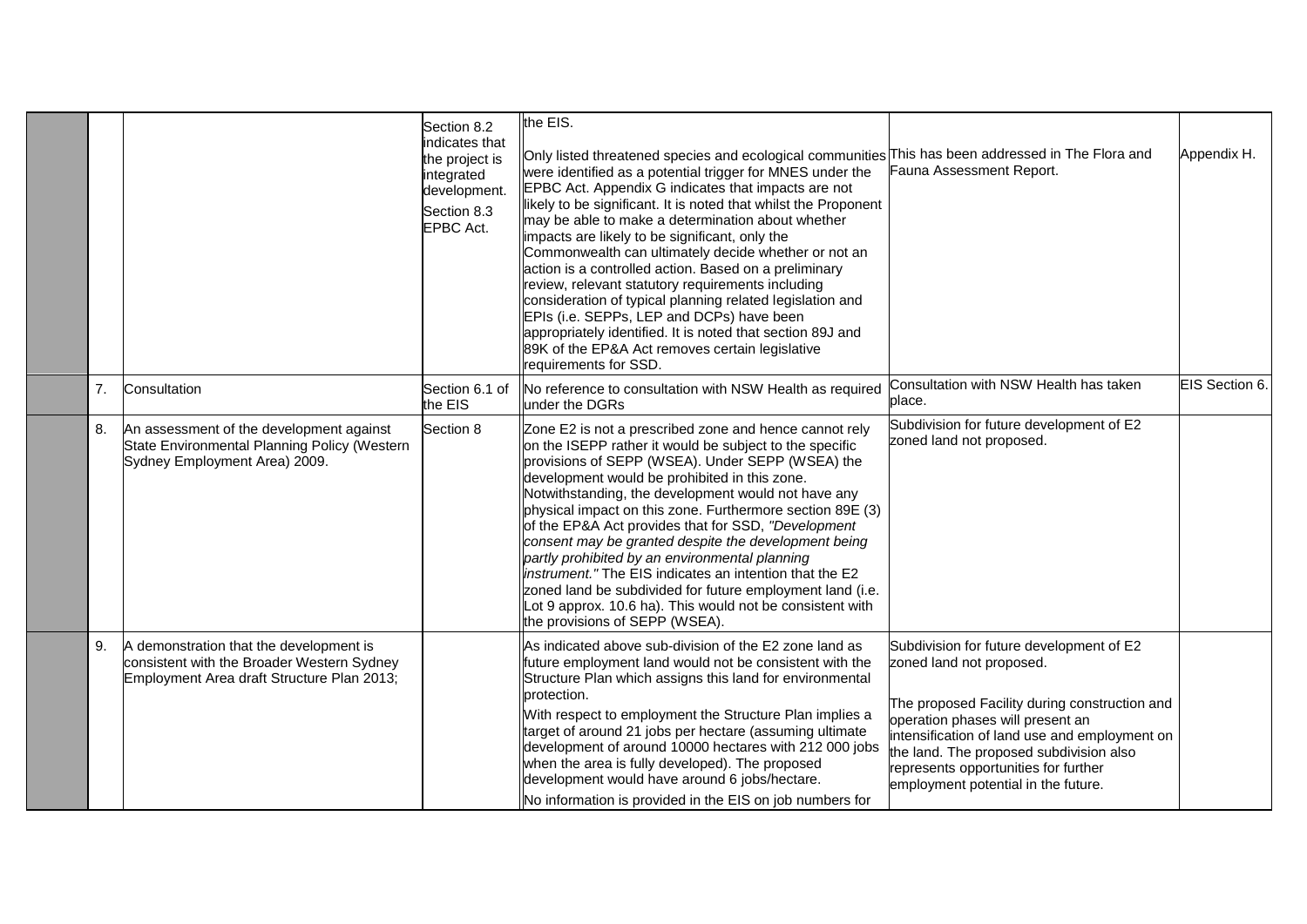|     |                                                                         |             | the adjacent GXYVF development. Assuming 70 (based<br>on article in Blacktown Sun Dec 2013) and the proposed<br>subdivision of the site to approx. 28 hectares- the density<br>of jobs would be around 2.5. Combined with proposal (i.e.<br>total of 37 hectares and 125 jobs) the density of jobs<br>would be around 3.5 jobs/hectare. Again this would<br>appear much lower than the overall target for the WSEA.                                                               | The proposed Development will not impact on<br>adjoining lands from achieving a higher<br>employment density. |  |
|-----|-------------------------------------------------------------------------|-------------|-----------------------------------------------------------------------------------------------------------------------------------------------------------------------------------------------------------------------------------------------------------------------------------------------------------------------------------------------------------------------------------------------------------------------------------------------------------------------------------|---------------------------------------------------------------------------------------------------------------|--|
|     |                                                                         |             | Whilst employment densities would seem much lower than<br>what is envisaged in the Structure Plan the site needs to<br>be considered in the context that it is adjacent to a deep<br>quarry that needs considerable fill material. Hence any<br>development that takes advantage of that situation needs<br>to be considered in that context.                                                                                                                                     |                                                                                                               |  |
|     |                                                                         |             | Given the relatively low density of employment it will be<br>important that it does not impact on adjacent lands within<br>the Precinct from achieving much higher employment<br>densities                                                                                                                                                                                                                                                                                        |                                                                                                               |  |
| 10. | Justification that the site is suitable for the<br>proposed development | Section 4.1 | The site location would appear justified based on location<br>lin the Eastern Creek Industrial area, in an industrial zone<br>(where the proposed use would be permissible), proximity<br>to major motorways, proximity to the GXVVF Site and a<br>reasonable buffer from nearby residents. Furthermore, the<br>development should be considered in the planning context<br>that it can take advantage of being located next to a deep<br>quarry that requires considerable fill. |                                                                                                               |  |
|     |                                                                         |             | Issues with respect to the developments location in the<br>Western Sydney Employment Lands is addressed<br>llelsewhere in this table.                                                                                                                                                                                                                                                                                                                                             |                                                                                                               |  |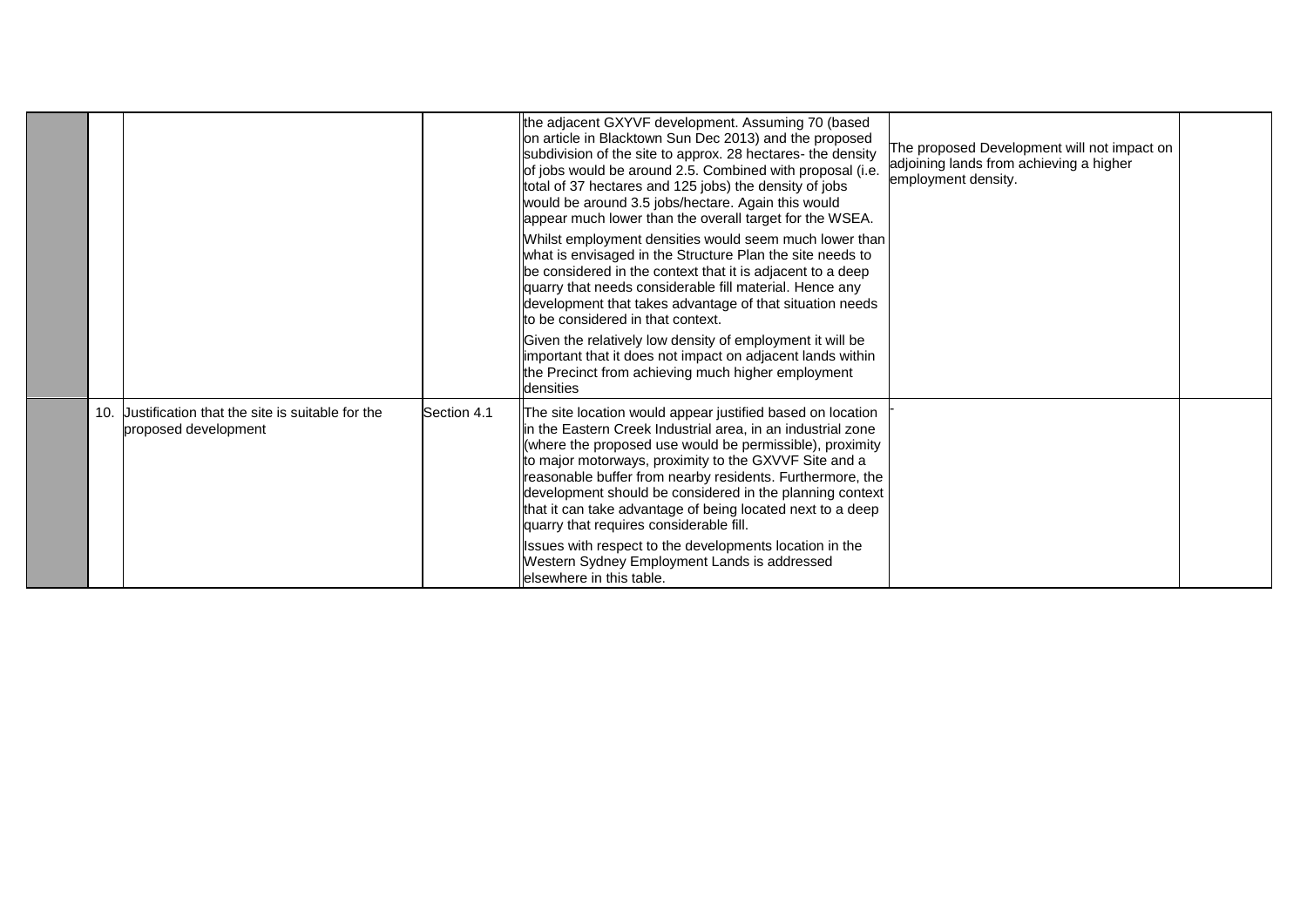|                      |    | 11. Demonstration that satisfactory arrangements<br>have been or would be made to provide, or<br>contribute to the provision of, the necessary<br>local and regional infrastructure required to<br>support the development | Section 1.4 of<br>the EIS<br>indicates that<br>this issue is<br>addressed in<br>Section 7.<br>Section 7.1<br>indicates "that<br>the<br>development<br>will contribute<br>to regional<br>roadworks<br>through<br>contributions"<br>Table 14 of<br>Section 8.10.1<br>references A<br>future draft<br><b>VPA</b> | The EIS does not identify any specific development<br>contributions. Notwithstanding it commits to a VPA which<br>is assumed to be sufficient                                                                                                                                                                                 |                                                                                                                                                                                                                                                                                                                                     |                                                                                                                  |
|----------------------|----|----------------------------------------------------------------------------------------------------------------------------------------------------------------------------------------------------------------------------|---------------------------------------------------------------------------------------------------------------------------------------------------------------------------------------------------------------------------------------------------------------------------------------------------------------|-------------------------------------------------------------------------------------------------------------------------------------------------------------------------------------------------------------------------------------------------------------------------------------------------------------------------------|-------------------------------------------------------------------------------------------------------------------------------------------------------------------------------------------------------------------------------------------------------------------------------------------------------------------------------------|------------------------------------------------------------------------------------------------------------------|
|                      |    | <b>Waste Management</b>                                                                                                                                                                                                    |                                                                                                                                                                                                                                                                                                               |                                                                                                                                                                                                                                                                                                                               |                                                                                                                                                                                                                                                                                                                                     |                                                                                                                  |
| <b>Arup</b><br>(gnl) | 1. | Details on Boiler ash                                                                                                                                                                                                      |                                                                                                                                                                                                                                                                                                               | Boiler Ash can often be hazardous in composition and is<br>managed either separately or with the APC residues as it boiler ash has been estimated and is provided<br>may contain elevated heavy metals or dioxins. Therefore, in Appendix H and Section 3.7.1 of the Waste<br>data on this ash should be provided separately. | The quantity, composition and management of<br>Management Report.<br>Ramboll and HZI have carried out an<br>assessment of the ash fractions from the plant,<br>based on the expected residual waste fuel<br>composition (Appendix H). This now includes:<br><b>Bottom Ash</b><br><b>Boiler Ash</b><br>2.<br>Air Pollution Ash<br>3. | Waste<br>Management<br>Report<br>Section 3.7.1<br>& 6.6.1.<br>Appendix H of<br>the Waste<br>Management<br>Report |
| <b>Arup</b><br>(DGR) | 2. | a description of the classes and quantities of<br>waste that would be thermally treated at the<br>facility;                                                                                                                | Section 10.3                                                                                                                                                                                                                                                                                                  | A general list of waste streams and estimated quantities<br>is included however full compositional breakdown is not<br>provided for each waste stream. Compositional analysis<br>is provided within the Concept Design Report Table 1;                                                                                        | The Waste Management Report now provides<br>the composition of all waste streams specific to Management<br>Australia (Table 7). The data was sourced from Report<br>publically available documents and confidential Section 3.5 &                                                                                                   | Waste                                                                                                            |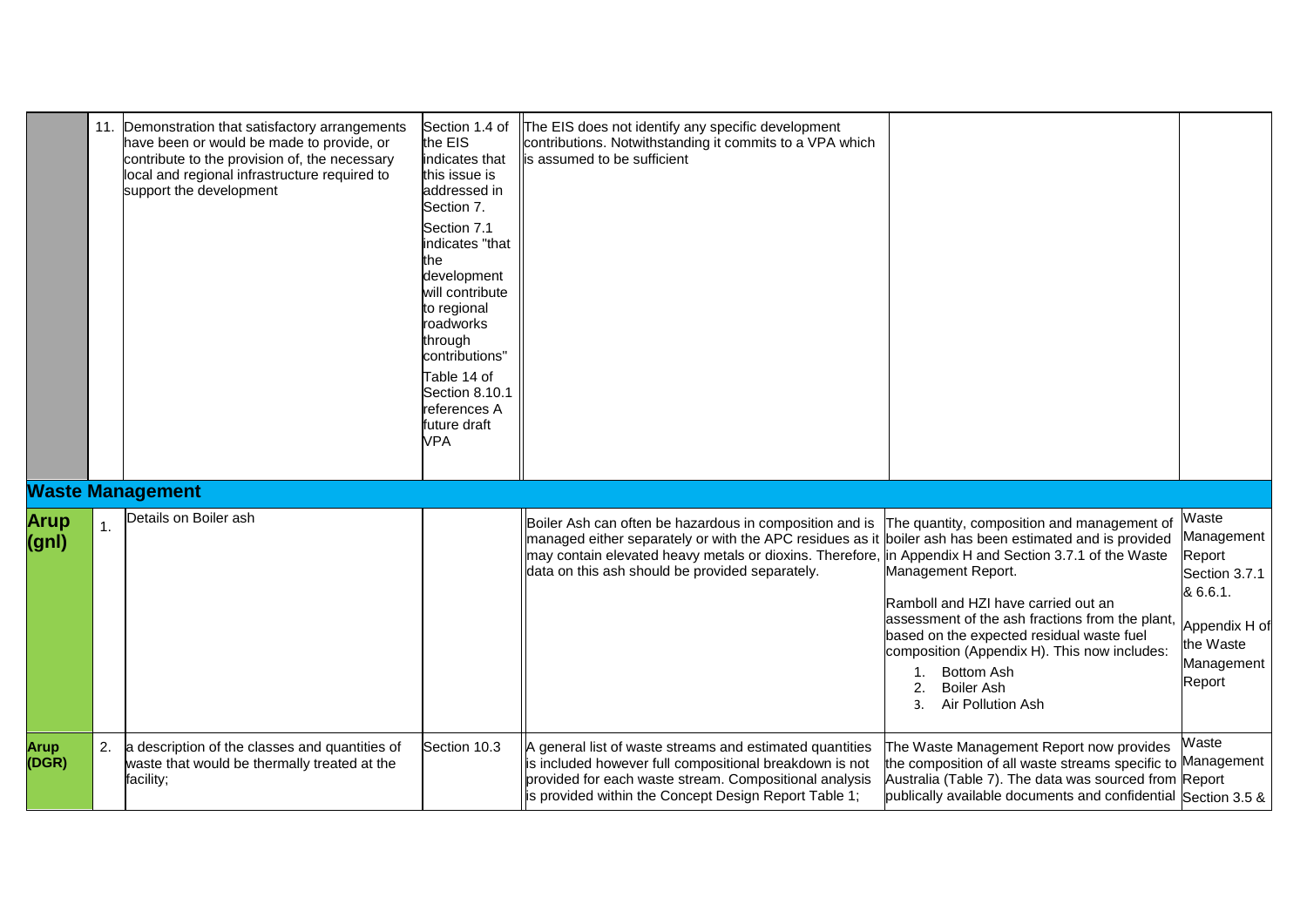|    |                                                                                                                                                                                                                                                                           |                                         | however it is not clear whether this compositional<br>breakdown reflects the composition of these waste<br>streams in Australia.                                                                                                                                                                                                                                                                                                                                                                                                                                                                                                                                                                                                                                                      | data sourced from operators of authorised<br>waste facilities in NSW.<br>The Company names will be provided in<br>confidence to the Department but for<br>commercial reasons the names will be omitted<br>from the Waste Management Report.<br>Other C&D and C&I residual characterisations<br>have been determined using EPA data as a<br>baseline. Recyclables have then been removed<br>at appropriate recovery rates to determine a<br>residual characterisation.                                                                                                                                                                                                                                      | Table 7<br>Section 6.1                                                                               |
|----|---------------------------------------------------------------------------------------------------------------------------------------------------------------------------------------------------------------------------------------------------------------------------|-----------------------------------------|---------------------------------------------------------------------------------------------------------------------------------------------------------------------------------------------------------------------------------------------------------------------------------------------------------------------------------------------------------------------------------------------------------------------------------------------------------------------------------------------------------------------------------------------------------------------------------------------------------------------------------------------------------------------------------------------------------------------------------------------------------------------------------------|------------------------------------------------------------------------------------------------------------------------------------------------------------------------------------------------------------------------------------------------------------------------------------------------------------------------------------------------------------------------------------------------------------------------------------------------------------------------------------------------------------------------------------------------------------------------------------------------------------------------------------------------------------------------------------------------------------|------------------------------------------------------------------------------------------------------|
| 3. | demonstrate that waste used as a feedstock in Section 10.3<br>the waste to energy plant would be the residual<br>from a resource recovery process that<br>maximises the recovery of material in<br>accordance with Environment Protection<br><b>Authority Guidelines;</b> |                                         | The source of each potential waste stream is provided<br>and states that all waste will come from authorised waste<br>facilities. Details of the actual locations of these facilities<br>with the exception of the Genesis Facility has not been<br>provided. Therefore not able to validate if all feedstock be<br>residual from a resource recovery process that<br>maximises the recovery of material in accordance with<br>Environment Protection Authority Guidelines;<br>Furthermore, clarification required on sources of<br>feedstock as Exec Summary states that 850,000 tonnes<br>will be from waste received from Genesis Xero Waste<br>facility and 5`00,000 from external sources. Section 10.3<br>Table 16 states that 100,000 tonnes will be from Genesis<br>facility. | A summary of Resource Recovery Facilities is<br>appended to the Waste Management Report<br>and Section 2 summarises waste capacity in<br>NSW.<br>The details and contracts with 'other waste<br>facilities is not possible to be finalised at this<br>stage of the project, however, it is expected to<br>be similar to MPC. The project will take a two<br>phased approach after receiving feedback from and 3.5<br>the government agencies. Phase 2 will receive<br>waste from external waste facilities. Phase 2<br>will only commence once the Department of<br>Planning and Environment is satisfied that the<br>required amount of eligible residual waste fuel<br>is available to the TNG facility. | Waste<br>Management<br>Report<br>Appendix C.<br>Waste<br>Management<br>Report<br>Section 1.1         |
| 4. | procedures that would be implemented to<br>control the inputs to the waste to energy plant,<br>including contingency measures that would be<br>implemented if inappropriate materials are<br>identified;                                                                  | App J Waste<br>Management<br>Assessment | Section 7.6.1 discusses how will minimise lead and nickel These inputs are minimised at the pre-sort<br>from feedstock. More description required on general<br>management practises including SCADA/PLC systems<br>that would be installed to monitor operations at the<br>facility.                                                                                                                                                                                                                                                                                                                                                                                                                                                                                                 | stage. The DCS and Plant Operation Outline<br>document appended to the WMR provide this<br>information.<br>Figure 3 presents the methods to be employed<br>for controlling the inputs to the EfW Facility. A<br>Waste Inspection Procedure has been included Management<br>in Appendix B                                                                                                                                                                                                                                                                                                                                                                                                                   | Waste<br>Management<br>Report<br>Appendix D,<br>E and F.<br>Waste<br>Report<br>Sections 3.3<br>& 6.3 |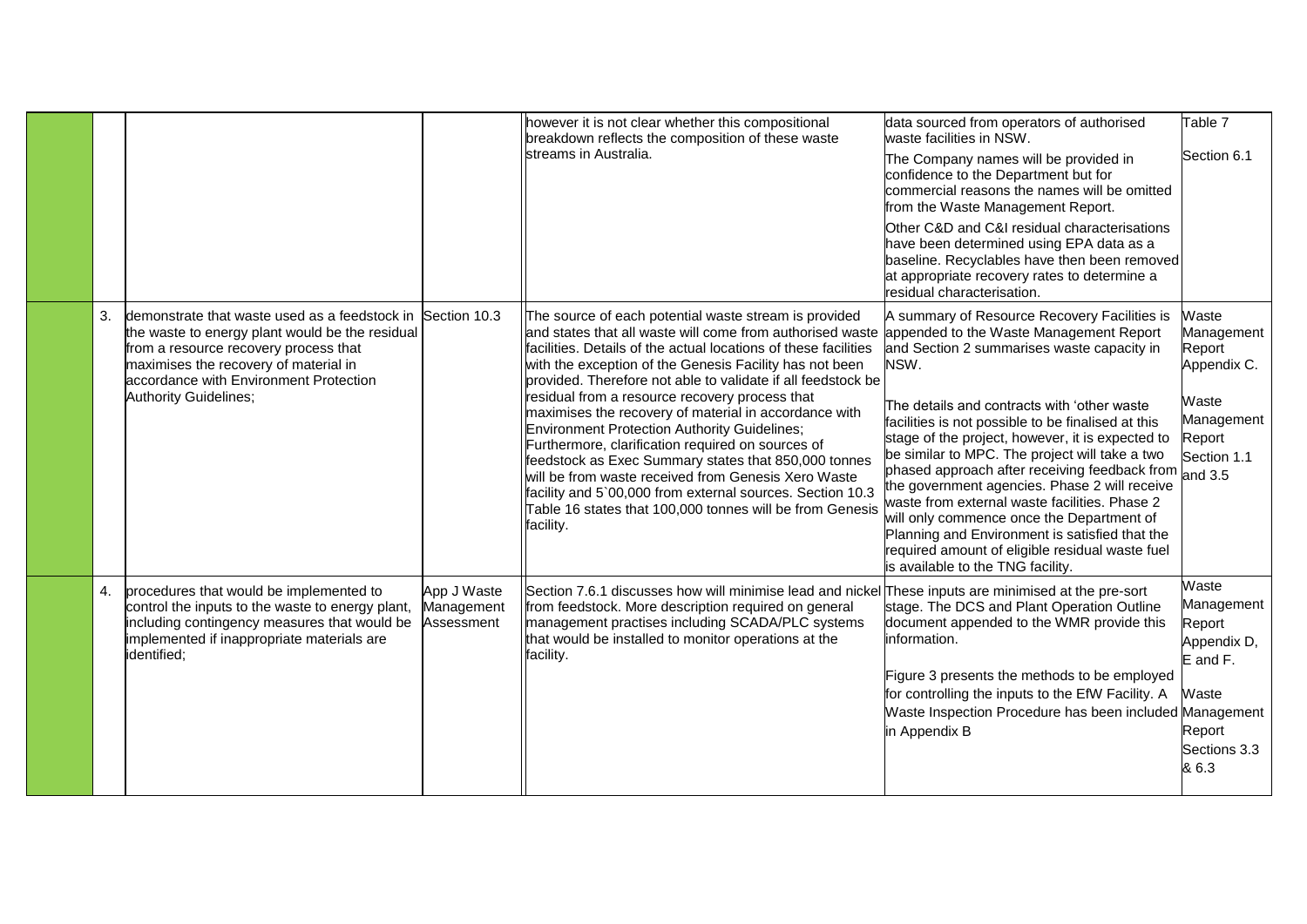|    | details on the location and size of stockpiles of Section 3.4<br>unprocessed and processed recycled waste at<br>the site;                                                                                                                                                                                                                                                                           |                                                        | All feedstock will be stored in the receiving waste bunker. No comment to be made.<br>Ash will be stored in dedicated ash bunkers.                                                                                                                                                                                                                                                                                                                                                                                                                                                                 |                                                                                                                                                                                                                                                                                                                                                                                                                                                                                              |                                                                                                 |
|----|-----------------------------------------------------------------------------------------------------------------------------------------------------------------------------------------------------------------------------------------------------------------------------------------------------------------------------------------------------------------------------------------------------|--------------------------------------------------------|----------------------------------------------------------------------------------------------------------------------------------------------------------------------------------------------------------------------------------------------------------------------------------------------------------------------------------------------------------------------------------------------------------------------------------------------------------------------------------------------------------------------------------------------------------------------------------------------------|----------------------------------------------------------------------------------------------------------------------------------------------------------------------------------------------------------------------------------------------------------------------------------------------------------------------------------------------------------------------------------------------------------------------------------------------------------------------------------------------|-------------------------------------------------------------------------------------------------|
| 6. | demonstrate any waste material (e.g. biochar)<br>produced from the waste to energy facility for<br>land application is fit-for-purpose and poses<br>minimal risk of harm to the environment in<br>order to meet the requirements for<br>consideration of a resource recovery exemption<br>by the EPA under Clause 51A of the Protection<br>of the Environment Operations(Waste)<br>Regulation 2005; | Section 3,<br>10.3, App J                              | Composition of Bottom ash is based on a Municipal Solid An estimation of ash and residue composition<br>Waste Stream feedstock and not on the basis of the<br>actual proposed feedstock. Commentary that bottom ash Report (Appendix H).<br>suitability to be recycled as aggregate or landfilled will be<br>dependent on actual composition but no actual<br>ustification of this assumption provided.                                                                                                                                                                                            | has been appended to the Waste Management Management<br>It is TNG's intention to recycle bottom ash via a<br>crushing and screening process to produce<br>aggregate for road base. This will likely require<br>a resource recovery order and resource<br>recovery exemption to be issued by the EPA<br>under Clause 92 of the PoEO Waste Reg                                                                                                                                                 | Waste<br>Report<br>Appendix H.<br>Waste<br>Management<br>Report<br>Section 6.5                  |
|    | procedures for the management of other solid,<br>liquid and gaseous waste streams;                                                                                                                                                                                                                                                                                                                  | App J Waste<br>Management<br>Assessment<br>Section 7.6 | Ash residues classified as either Bottom Ash or Air<br>Pollution Control residue are described. Liquid effluent<br>and Gaseous emissions also described. No details or<br>estimate of quantity of boiler ash has been provided.<br>Boiler ash composition is dependent on the feedstock<br>can be classified as either hazardous no nonhazardous<br>and is either handled with the bottom ash or the Air<br>Pollution Control residues dependent on its classification.<br>No details provided on how other waste streams such as<br>waste produced by staff or chemical waste will be<br>managed. | Estimated residue ash quantities are now<br>provided in Ramboll 'Estimation of ash and<br>residue composition' assessment.<br>Details on other waste streams are now<br>provided in Section 6.6.                                                                                                                                                                                                                                                                                             | Waste<br>Management<br>Report<br>Section 6.6.3,<br>Waste<br>Management<br>Report<br>Appendix H. |
| 8. | describe how waste would be treated, stored,<br>used, disposed and handled on site, and<br>transported to and from the site, and the<br>potential impacts associated with these issues,<br>including current and future offsite waste<br>disposal methods;                                                                                                                                          | App J Waste<br>Management<br>Assessment                | Some general commentary is provided. No details are<br>provided on an actual the sources of feedstock or<br>possible suitable licenced landfills that could accept the<br>ash residues.                                                                                                                                                                                                                                                                                                                                                                                                            | Appendix H and Section 6.7 describe expected Maste<br>ash classification.<br>Only APC reside is a potential the waste that<br>may be classified as Hazardous Waste<br>(although current analysis indicates APC reside<br>will be classified as Restricted Solid Waste). In<br>the event the waste exceeds the criteria for<br>Restricted Solid Waste and is classified as<br>hazardous' then the residue will be taken off<br>site for treatment at a Hazardous Waste<br>Treatment facility. | Management<br>Report<br>Section 3.5                                                             |
| 9. | identify the measures that would be<br>implemented to ensure that the development is Management<br>consistent with the aims, objectives and                                                                                                                                                                                                                                                         | App J Waste<br>Assessment                              |                                                                                                                                                                                                                                                                                                                                                                                                                                                                                                                                                                                                    | No comment to be made.                                                                                                                                                                                                                                                                                                                                                                                                                                                                       |                                                                                                 |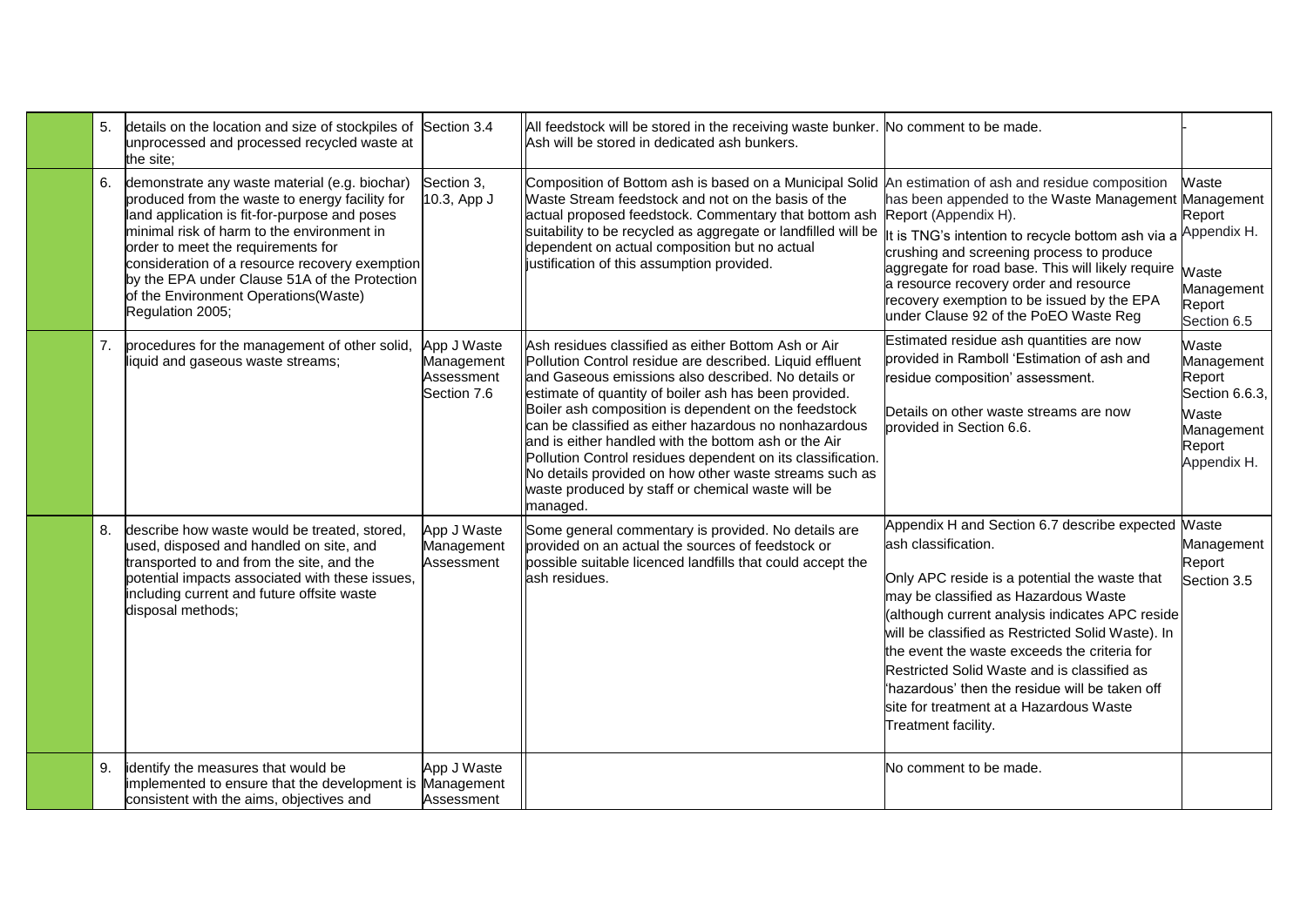|            | quidance in the NSW Waste Avoidance and<br>Resource Recovery Strategy 2007.                                                                                                                                                                                                                                                                                                                                                                                                                                                                                                                                                                                                                                                                                                                                                                                                                                                                                                                                |                                                                                                                                                                                                                                                                                                                                                                                                                                                                                                                                                                                                                                                                                                                                                                                                                                                                                                                                                                                                                                                                                                                                                                                                                                                                                                                                                                                                                                                                                                                                                                                                                                                                                                                                                                                                                                                                                                                                                                                                                                                                                                                               |                                                                                                                                                                                                                                                                                                                                                                                                                                                                                                                                                                                                                                        |                                                                                                                             |
|------------|------------------------------------------------------------------------------------------------------------------------------------------------------------------------------------------------------------------------------------------------------------------------------------------------------------------------------------------------------------------------------------------------------------------------------------------------------------------------------------------------------------------------------------------------------------------------------------------------------------------------------------------------------------------------------------------------------------------------------------------------------------------------------------------------------------------------------------------------------------------------------------------------------------------------------------------------------------------------------------------------------------|-------------------------------------------------------------------------------------------------------------------------------------------------------------------------------------------------------------------------------------------------------------------------------------------------------------------------------------------------------------------------------------------------------------------------------------------------------------------------------------------------------------------------------------------------------------------------------------------------------------------------------------------------------------------------------------------------------------------------------------------------------------------------------------------------------------------------------------------------------------------------------------------------------------------------------------------------------------------------------------------------------------------------------------------------------------------------------------------------------------------------------------------------------------------------------------------------------------------------------------------------------------------------------------------------------------------------------------------------------------------------------------------------------------------------------------------------------------------------------------------------------------------------------------------------------------------------------------------------------------------------------------------------------------------------------------------------------------------------------------------------------------------------------------------------------------------------------------------------------------------------------------------------------------------------------------------------------------------------------------------------------------------------------------------------------------------------------------------------------------------------------|----------------------------------------------------------------------------------------------------------------------------------------------------------------------------------------------------------------------------------------------------------------------------------------------------------------------------------------------------------------------------------------------------------------------------------------------------------------------------------------------------------------------------------------------------------------------------------------------------------------------------------------|-----------------------------------------------------------------------------------------------------------------------------|
| <b>BCC</b> | 10. A description of the classes and quantities of<br>waste that would be thermally treated at the<br>facility:                                                                                                                                                                                                                                                                                                                                                                                                                                                                                                                                                                                                                                                                                                                                                                                                                                                                                            |                                                                                                                                                                                                                                                                                                                                                                                                                                                                                                                                                                                                                                                                                                                                                                                                                                                                                                                                                                                                                                                                                                                                                                                                                                                                                                                                                                                                                                                                                                                                                                                                                                                                                                                                                                                                                                                                                                                                                                                                                                                                                                                               | No comment to be made.                                                                                                                                                                                                                                                                                                                                                                                                                                                                                                                                                                                                                 |                                                                                                                             |
|            | 11. Recommendation: The proponent should<br>provide clarity on the source of waste fuel to<br>the facility now and in the future. The report<br>states (Section 4.3) that a significant proportion<br>of this waste is already received on site from<br>authorised facilities and is currently landfilled,<br>however, no data are presented to further<br>inform the reader on how significant this is,<br>where these facilities are, what agreements are<br>in place and how this will change into the<br>future.<br><b>Recommendation:</b> Waste composition data<br>should be used to identify the likely residual<br>component of waste to be combusted, leading<br>to the Net Calorific Values presented, and<br>discuss this in the context of other EPA<br>programs to increase recycling and eliminate<br>residual waste in the C+I and C+D sectors.<br>Waste composition data used in Appendix Y-<br>The Concept Design Report- appears to have<br>the same composition for C&I and C&D wastes. | No composition data are provided in this report but a<br>separate technical report is referenced (Appendix Y-The<br>Concept Design Report).<br>It is essential for the waste composition data to be<br>provided to the boiler vendor, and also to determine<br>whether the chlorine will require a furnace residence<br>temperature of 850 or 1,100 as specified in the EFW<br>policy. Some composition data is provided in Appendix Y<br>page 6, but its source is not known, and local real data<br>should be used instead. Waste input quantities have<br>been identified based on the intended throughput of the<br>system (and expected net calorific value of the waste<br>feedstock). This assumes that sourcing material is not a<br>limiting factor (which will most likely be correct). However<br>there is no evidence in the report that waste fuel supply<br>contracts have been discussed or agreed with authorised<br>facilities that would make up the greatest bulk of<br>feedstock, and will be critical to the efficient operation of<br>the facility. Table 6-3 suggests that the facility, if in<br>operation in 2010, would require approximately 52% of<br>available NSW C&I waste, and 78% of available NSW<br>C&D waste ('available' meaning the proportion of each<br>waste which is allowed under NSW EPA policy to be sent<br>for energy recovery). Data are sourced from NSW EPA<br>reports. This is ambitious. The report caveats that by the<br>time the facility is operational, it is expected that<br>tonnages will have increased; however, waste projections<br>which are available from the NSW EPA, were not used to<br>support this<br>(http://www.epa.nsw.gov.au/warr/WARRStrategy2013.ht<br>m). No information is presented on the gate fees<br>associated with the facility, and their likely comparison to<br>those for local landfills. This is likely to be the major driver<br>for waste generators using the facility over a landfill, and<br>therefore influence the ability of the proponent to capture<br>the large proportion of the NSW waste stream it is aiming<br>for. | Clarification of composition has been provided<br>in the Waste Management Report.<br>Chlorine heating is addressed in the WMR<br>(Table 12).<br>Waste projection data will be used to quantify<br>future potential material in the market. The<br>staged development also plays a critical role in<br>addressing concerns about market size.<br>The gate fee for the facility will be determined<br>at the time of commissioning and will take into<br>consideration landfill prices and waste policy at<br>all levels of government. This constitutes a<br>commercial decision for TNG that cannot be<br>accurately quantified today. | Waste<br>Management<br>Report<br>Section 3.7.1<br>& Table 7<br>Waste<br>Management<br>Report<br>Table 12 and<br>Appendix G/ |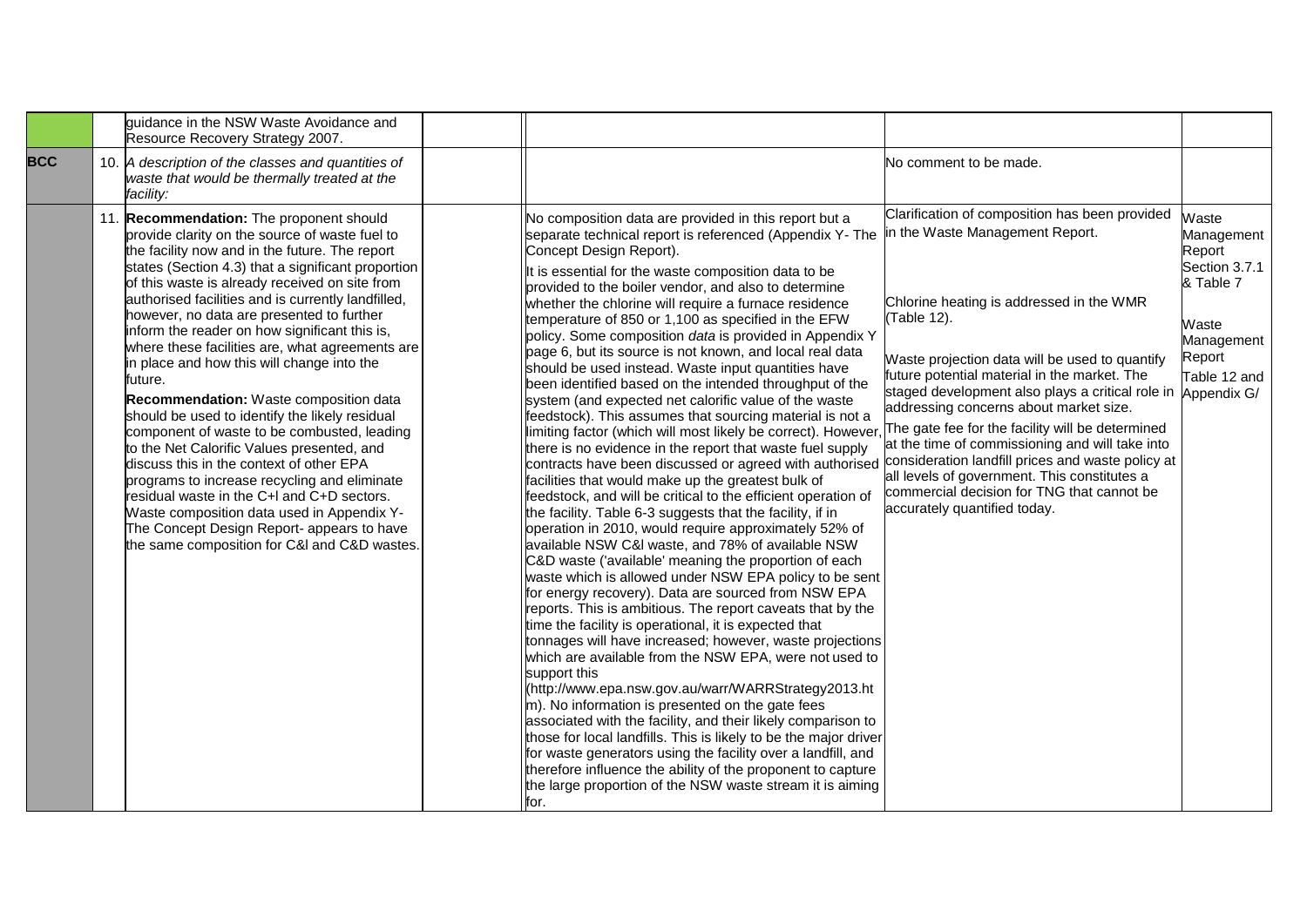| 12. Demonstrate that waste used as a feedstock in<br>the waste to energy plant would be the residual<br>from a resource recovery process that<br>maximises the recovery of material in<br>accordance with Environment Protection<br><b>Authority Guidelines:</b><br>Recommendation: The proponent should<br>confirm its intentions with regard to ongoing<br>monitoring and auditing of its suppliers to<br>ensure that it is complying with the NSW EPA<br>EfW Policy.<br>Waste that is processed at the Generation Xero<br>facility is expected to have a large recovery<br>rate (stated at between 75% and 80%. This<br>meets or exceeds the requirements in the NSW<br>EPA EfW Policy for both C&D waste (25%) and<br>C&I waste (50%). It is not clear from the report<br>how this will be practically assessed, given that<br>this facility receives both waste streams. These<br>can be classified on the way into the facility at<br>the weighbridge, but the recovery rate of these<br>material streams post-processing (when<br>materials are presumably mixed) will be difficult<br>to confirm. As a greater proportion of the input<br>is C&I waste, presumably the facility could fail<br>to meet C&D targets but this wouldn't be<br>flagged if the total facility diversion<br>achieved>75%.<br>Recommendation: The proponent should<br>confirm how it intends to assess its<br>conformance with the NSW EPA EfW policy<br>where waste from different sources is mixed<br>and processed on site. | It would be expected that TNG would manage its<br>suppliers in such a way to ensure data are reported to it<br>regularly on compliance with the EfW policy. This means<br>receipt of reports from each supplier on the percentage<br>that the residual waste represents of the total input to<br>each supplier. The audits stated in the report would then<br>be used to confirm the accuracy of this reporting.         | Current operations are subject to extensive<br>audits conducted on behalf of green star<br>accreditors, the EPA, key waste generators<br>and other interested parties.<br>TNG proposes to verify the recovery rates of<br>the Genesis MPC and any other DADI owned<br>processing facility using the same<br>methodologies for the purpose of compliance<br>with the EfW Policy.<br>TNG will also request receipt of reports from<br>third party facilities to verify the reported<br>resource recovery rates of each facility. TNG<br>will also have independent audits performed on<br>third party facilities using the same criteria as<br>the Green Star reporting scheme to ensure<br>residual waste fuels are eligible for acceptance<br>at the TNG EfW Facility. This approach has<br>been discussed with the EPA.<br>All waste will be classified at the weighbridge<br>and for each facility. For all waste streams that<br>are mixed and processed via a single facility<br>(either owned by DADI or a third party), the<br>most conservative EfW Policy resource<br>recovery criteria will be applied to the residual<br>waste fuels. The current diversion rate through<br>the MPC achieves the required EfW threshold<br>for C&D material, which comprises the majority<br>of the processed material. This ensures that<br>the required recovery rate for C&I waste<br>sufficiently exceeds (50%). | Waste<br>Management<br>Report<br>Section 3.3.2                                |
|----------------------------------------------------------------------------------------------------------------------------------------------------------------------------------------------------------------------------------------------------------------------------------------------------------------------------------------------------------------------------------------------------------------------------------------------------------------------------------------------------------------------------------------------------------------------------------------------------------------------------------------------------------------------------------------------------------------------------------------------------------------------------------------------------------------------------------------------------------------------------------------------------------------------------------------------------------------------------------------------------------------------------------------------------------------------------------------------------------------------------------------------------------------------------------------------------------------------------------------------------------------------------------------------------------------------------------------------------------------------------------------------------------------------------------------------------------------------------------------------------------------|--------------------------------------------------------------------------------------------------------------------------------------------------------------------------------------------------------------------------------------------------------------------------------------------------------------------------------------------------------------------------------------------------------------------------|----------------------------------------------------------------------------------------------------------------------------------------------------------------------------------------------------------------------------------------------------------------------------------------------------------------------------------------------------------------------------------------------------------------------------------------------------------------------------------------------------------------------------------------------------------------------------------------------------------------------------------------------------------------------------------------------------------------------------------------------------------------------------------------------------------------------------------------------------------------------------------------------------------------------------------------------------------------------------------------------------------------------------------------------------------------------------------------------------------------------------------------------------------------------------------------------------------------------------------------------------------------------------------------------------------------------------------------------------------------------------------------------------------------|-------------------------------------------------------------------------------|
| 13. Procedures that would be implemented to<br>control the inputs to the waste to energy plant,<br>including contingency measures that would be<br>implemented if inappropriate materials are<br>identified:<br>Recommendation: Site environmental<br>management plans, when produced, should<br>include detail on load inspection and rejection                                                                                                                                                                                                                                                                                                                                                                                                                                                                                                                                                                                                                                                                                                                                                                                                                                                                                                                                                                                                                                                                                                                                                               | Details of the procedures for checking the<br>appropriateness of waste materials are provided in<br>various sections of the report. These are to be based on<br>visual inspection of the loads at 3 checkpoints. Whilst the<br>flow diagram for this process is incomplete and has<br>issues in terms of the decision path flow, the intent is<br>understood.<br>Practically, the success of this system is based on the | The inspection procedure has been appended<br>to the Waste Management Report.<br>Flow chart has been amended.<br>The tipping area will be large enough to<br>quarantine any suspect loads to facilitate<br>rejection.                                                                                                                                                                                                                                                                                                                                                                                                                                                                                                                                                                                                                                                                                                                                                                                                                                                                                                                                                                                                                                                                                                                                                                                          | Waste<br>Management<br>Report<br>Appendix B.<br>Waste<br>Management<br>Report |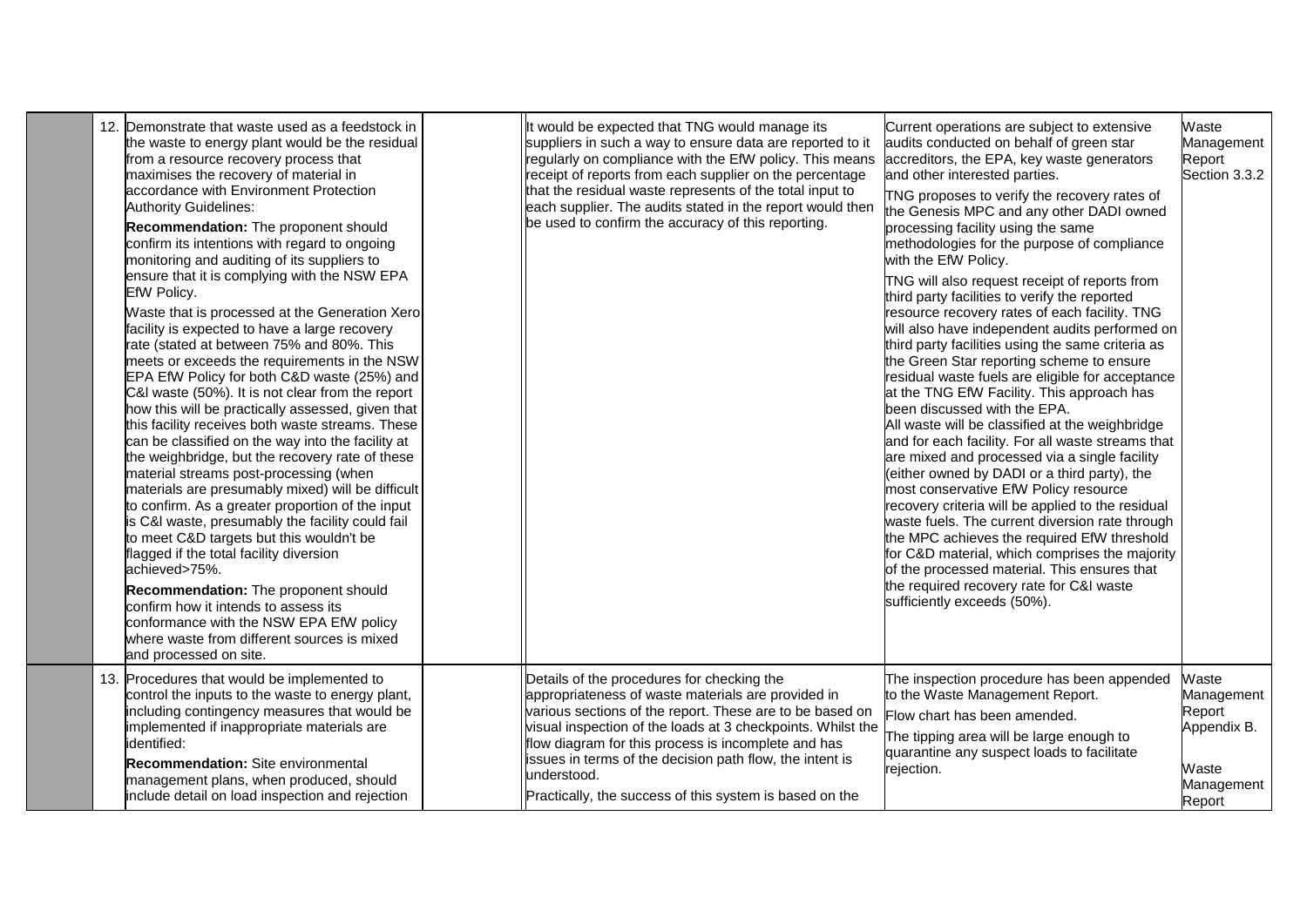|     | procedures, and the criteria for acceptance.                                                                                                                                                                                                                                                                                                                                                                                                                                                                                                        | vigilance of operators and them being incentivised to<br>report contraventions / contamination. Many loads will<br>arrived at the site covered, and therefore visual<br>inspection is not possible until the vehicle has tipped its<br>load.                                                                                                                                                                                                                                                                                                                                                                                                                                                                                                                                                                                                                                                                                 |                                                                                                                                                              | Section 3.5.3                                            |
|-----|-----------------------------------------------------------------------------------------------------------------------------------------------------------------------------------------------------------------------------------------------------------------------------------------------------------------------------------------------------------------------------------------------------------------------------------------------------------------------------------------------------------------------------------------------------|------------------------------------------------------------------------------------------------------------------------------------------------------------------------------------------------------------------------------------------------------------------------------------------------------------------------------------------------------------------------------------------------------------------------------------------------------------------------------------------------------------------------------------------------------------------------------------------------------------------------------------------------------------------------------------------------------------------------------------------------------------------------------------------------------------------------------------------------------------------------------------------------------------------------------|--------------------------------------------------------------------------------------------------------------------------------------------------------------|----------------------------------------------------------|
|     | 14. Details on the location and size of stockpiles of<br>unprocessed and processed recycled waste at<br>the site:<br><b>Recommendation: None</b>                                                                                                                                                                                                                                                                                                                                                                                                    | No external stockpiles are proposed at this facility.<br>Materials to be taken offsite for further processing will be<br>held indoors I covered silos. If the material received is<br>processed as much as forecast, then these stockpiles will<br>not be significant if regularly collected.                                                                                                                                                                                                                                                                                                                                                                                                                                                                                                                                                                                                                                | No comment to be made.                                                                                                                                       |                                                          |
| 15. | Demonstrate any waste material (e.g. biochar)<br>produced from the waste to energy facility for<br>and application is fit-for-purpose and poses<br>minimal risk of harm to the environment in<br>order to meet the requirements for<br>consideration of a resource recovery exemption<br>by the EPA under Clause 51A of the Protection<br>of the Environment Operations (Waste)<br>Regulation 2005:<br>Recommendation: The anticipated chemical<br>analysis of the APC residues and their potential<br>uses other than landfill should be detailed. | No material from the facility will be applied to land for<br>agricultural purposes. There is suggestion in the report<br>that air pollution control residue may be improved such<br>that it can be used as cement replacement, but this is not<br>confirmed.<br>Bottom ash will be disposed in landfill. No data for the<br>composition of the bottom ash is available (as the facility<br>is not I' in operation) so proxy data for the expected<br>composition (based on facilities in Europe which accept<br>putrescible residential waste as well as non-putrescible<br>waste) were used as a proxy. This highlighted potential<br>contraventions of NSW EPA guidelines for Nickel and<br>ead. However, as noted in the report, sources of these<br>elements would be less likely to occur in C&I and C&D<br>waste, and with site checkpoints this impact should be<br>mitigated. Ash monitoring will confirm compliance | An estimation of ash and residue composition<br>has been appended to the WMR.<br>Disposal options are provided in Table 8 of the<br>Waste Management Report. | Waste<br>Management<br>Report<br>Appendix H.<br>Table 8. |
|     | 16. Procedures for the management of other solid,<br>liquid and gaseous waste streams:<br>Recommendation: The proponent should<br>provide indicative volumes of effluent discharge<br>from the site, and if significant (or highly<br>contaminated), explore the composition and<br>discharge options in more detail.<br>With regard to ash, no representative sample is<br>available so a proxy ash analysis is provided<br>from UK experience. Real ash analysis should<br>be obtained from a local fuel composition data.                        | Information is presented on the proposed generation of<br>wastes from the process and the treatment route for each the Waste Management Report.<br>of these, including how they are to be handled on site. No<br>information is presented on the market capacity to handle<br>or treat these wastes. Recent changes to the Protection<br>of the Environment Operations (Waste) Regulation may<br>put a limit on the distance which this material can be<br>transported (there are, however, some caveats that may<br>apply). It would be expected that facilities with<br>appropriate licence and capacity to handle the waste<br>generated by the facility would have been identified but<br>this is not a major consideration.<br>No impact associated with waste generation and<br>transport off site is presented in this report, but it is<br>assumed that these are covered elsewhere in the EIS                       | Management of liquid effluent is addressed in                                                                                                                | Waste<br>Management<br>Report<br>Section 3.7.3           |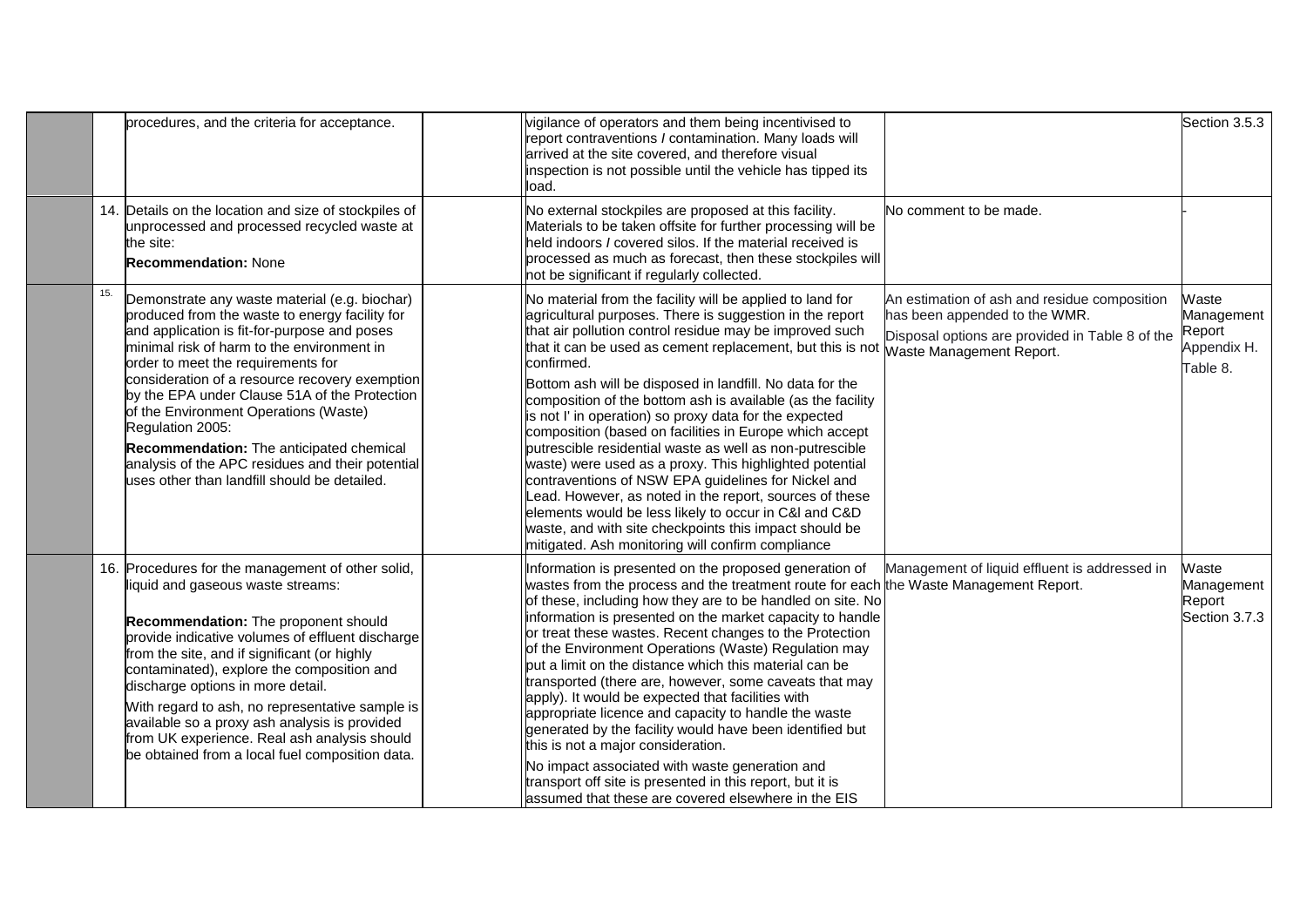|            |     |                                                                                                                                                                                                                                                                                               | (and appendices).<br>With regards to liquid effluent (typically generated during<br>boiler maintenance and operation), the report does not<br>explain sufficiently its intended management. It<br>suggests that overflow could be discharged to sewer or<br>sent in a tanker off-site. No volumes are presented in the<br>report (as it is suggested that the majority of the time, this<br>effluent will be used for bottom ash cooling).                                                                                                                                                                                                                                                                                                                                                                                                                                                                                                                                                                                                                                                                                                                                                                                              |                         |  |
|------------|-----|-----------------------------------------------------------------------------------------------------------------------------------------------------------------------------------------------------------------------------------------------------------------------------------------------|-----------------------------------------------------------------------------------------------------------------------------------------------------------------------------------------------------------------------------------------------------------------------------------------------------------------------------------------------------------------------------------------------------------------------------------------------------------------------------------------------------------------------------------------------------------------------------------------------------------------------------------------------------------------------------------------------------------------------------------------------------------------------------------------------------------------------------------------------------------------------------------------------------------------------------------------------------------------------------------------------------------------------------------------------------------------------------------------------------------------------------------------------------------------------------------------------------------------------------------------|-------------------------|--|
|            |     | 17. Describe how waste would be treated, stored.<br>used, disposed and handled on site, and<br>transported to and from the site, and the<br>potential impacts associated with these issues,<br>including current and future offsite waste<br>disposal methods:<br><b>Recommendation: None</b> | As per the report, this DGR appears to be covered in<br>other DGRs, including the previous.                                                                                                                                                                                                                                                                                                                                                                                                                                                                                                                                                                                                                                                                                                                                                                                                                                                                                                                                                                                                                                                                                                                                             | No comment to be made.  |  |
|            |     | 18. Identify the measures that would be<br>implemented to ensure that the development is<br>consistent with the aims, objectives and<br>quidance in the NSW Waste Avoidance and<br>Resource Recovery Strategy 2007:<br><b>Recommendation: None</b>                                            | The facility sits within the waste hierarchy, and the aims,<br>objectives and guidance in the NSW Waste Avoidance<br>and Resource Recovery Strategy 2007. Recent updates<br>to this strategy have in fact included scenarios modelling<br>Energy from Waste within the Sydney region; however,<br>no mention is made of this. It is noted that the EPA<br>forecast two EfW facilities- one of 200,000 tonnes per<br>annum accepting Municipal Solid Waste, and one of<br>200,000 tonnes per annum accepting C&I waste, with the<br>expansion of an existing C&D facility to handle 100,000<br>tonnes per annum.<br>These are all significantly smaller than the proposed<br>facility of 1.1 million tonnes per annum.<br>Linking this site with the Generation Xero facility, and it's<br>reprocessing I recycling capability, means that the<br>proposal is able to deal with a range of wastes according<br>to the waste hierarchy. Rather than outright rejection of<br>loads and sending off site, the flexibility of the site allows<br>materials to be further processed prior to being accepted.<br>This means that they maintain the ability to further<br>process waste streams to capture valuable recycle where<br>feasible. | No comment to be made.  |  |
| <b>DPE</b> | 19. |                                                                                                                                                                                                                                                                                               | The EIS does not adequately describe the sources,<br>availability and composition of the waste residue that is to<br>be used as feedstock for the proposed facility. There is                                                                                                                                                                                                                                                                                                                                                                                                                                                                                                                                                                                                                                                                                                                                                                                                                                                                                                                                                                                                                                                           | See previous responses. |  |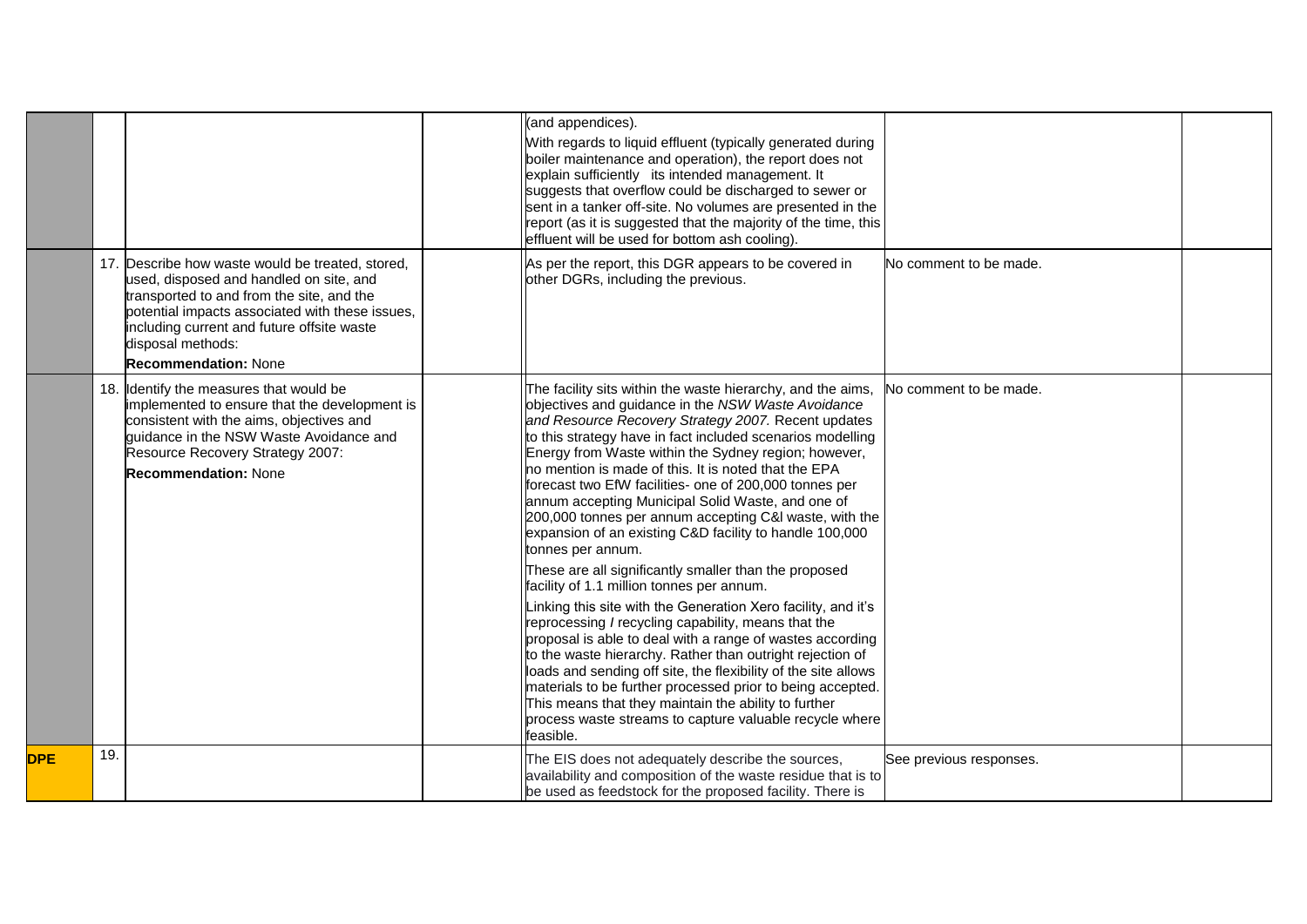|            |     | insufficient analysis of the resource recovery processes<br>that will occur before the waste is used as fuel in the<br>proposed facility (only that much of the feedstock will be<br>sourced from other 'approved facilities'). There appear to<br>be inconsistencies in the EIS about the contribution of<br>feedstock from the existing Genesis facility, and it is<br>unclear whether the maximum operating capacity<br>specified in the approval for that facility has been<br>correctly identified in the EIS for the proposed facility. |                                                                                                                                                                                                                                                                                                                                                   |  |
|------------|-----|-----------------------------------------------------------------------------------------------------------------------------------------------------------------------------------------------------------------------------------------------------------------------------------------------------------------------------------------------------------------------------------------------------------------------------------------------------------------------------------------------------------------------------------------------|---------------------------------------------------------------------------------------------------------------------------------------------------------------------------------------------------------------------------------------------------------------------------------------------------------------------------------------------------|--|
| <b>EPA</b> | 20. | 1. The EIS needs to include detailed descriptions of the<br>classes and quantities of waste that would be thermally<br>treated at the facility;                                                                                                                                                                                                                                                                                                                                                                                               | See previous responses.                                                                                                                                                                                                                                                                                                                           |  |
|            | 21. | 2. The EIS and associated documents must demonstrate See previous responses.<br>that waste used as a feedstock in the waste to energy<br>plant would be the residual from a resource recovery<br>process that maximises the recovery of material in<br>accordance with Environment Protection Authority<br>Guidelines; and                                                                                                                                                                                                                    |                                                                                                                                                                                                                                                                                                                                                   |  |
|            | 22. | 3. The EIS and associated documents must demonstrate See previous responses.<br>that material received is only from "authorised" waste<br>facilities or collection systems that meet the resource<br>recovery criteria outlined in Table 1.                                                                                                                                                                                                                                                                                                   |                                                                                                                                                                                                                                                                                                                                                   |  |
|            | 23. | <b>Specific comments:</b>                                                                                                                                                                                                                                                                                                                                                                                                                                                                                                                     |                                                                                                                                                                                                                                                                                                                                                   |  |
|            | 24. | General lack of clarity and detail of the character of waste See previous responses.<br>streams impacts the ability to assess the proposal<br>against the resource recovery criteria of the Energy from<br>Waste Policy. The proponent has identified some waste<br>classifications however further detail of waste materials<br>required to make a full assessment of compliance with<br>the Energy from Waste Policy. Further detail and<br>clarification of points below required.                                                         |                                                                                                                                                                                                                                                                                                                                                   |  |
|            | 25. | Appendix J 7.1.1 and the proponent's online video<br>outlines that chute residual waste is uneconomical to<br>recycle. More information required.                                                                                                                                                                                                                                                                                                                                                                                             | Market forces (landfill prices, policies, recycling<br>operating costs and commodity prices) result in<br>waste being recycled or landfilled. The EfW<br>policy is underpinned by the waste hierarchy<br>and states that recycling cannot be<br>canabalised. As the facility complies with the<br>policy, only uneconomical material is recycled. |  |
|            | 26. | Proponent has provided very limited description of "other" See previous responses.                                                                                                                                                                                                                                                                                                                                                                                                                                                            |                                                                                                                                                                                                                                                                                                                                                   |  |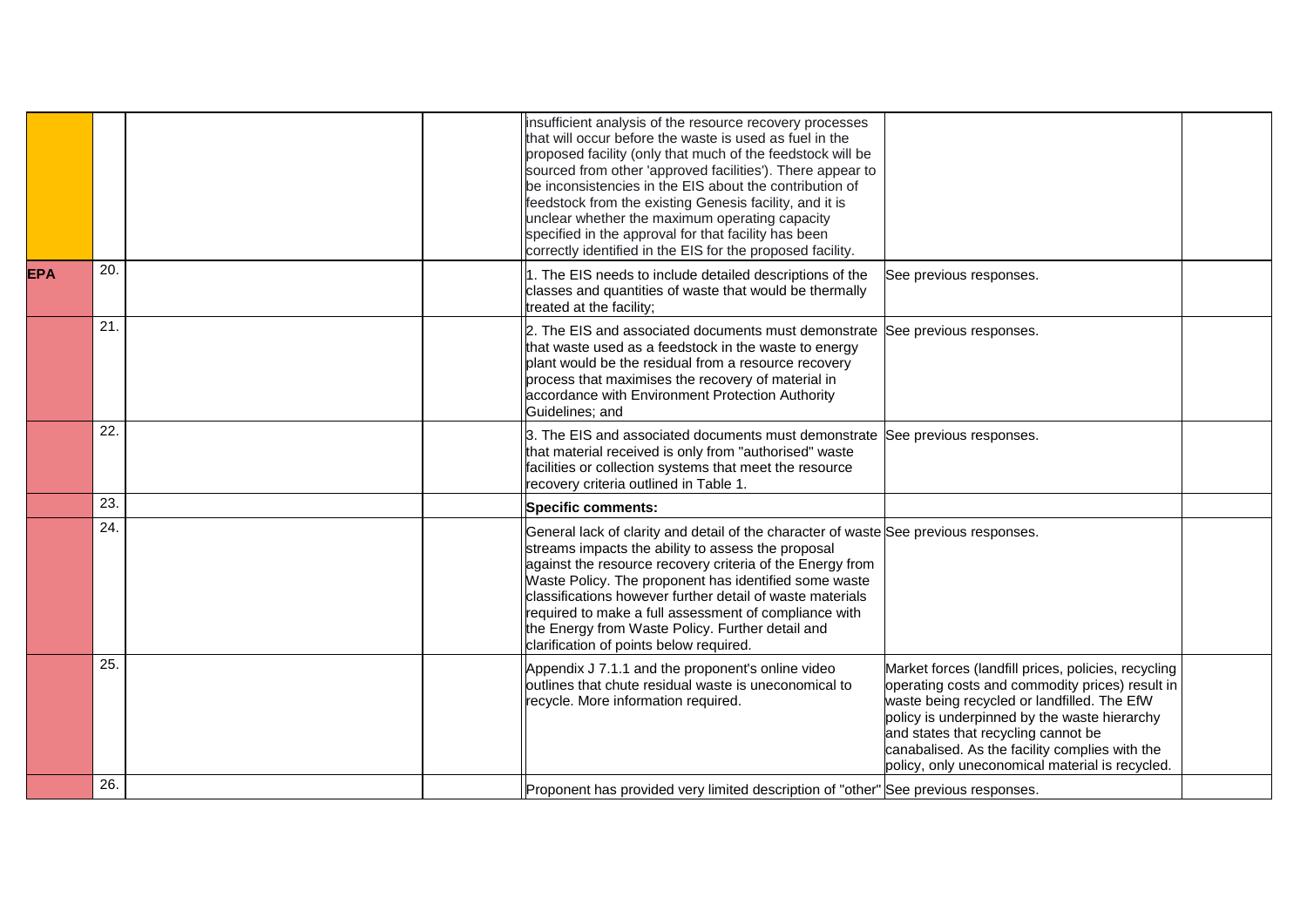|     | wastes (organic wood and textiles), no description of the<br>makeup, sources or classification. More information and<br>classification is required.                                                                                                                                                                                                                                                                            |                                                                                                                                                                                                                                                                                                                                                                                                            |                                                                                  |
|-----|--------------------------------------------------------------------------------------------------------------------------------------------------------------------------------------------------------------------------------------------------------------------------------------------------------------------------------------------------------------------------------------------------------------------------------|------------------------------------------------------------------------------------------------------------------------------------------------------------------------------------------------------------------------------------------------------------------------------------------------------------------------------------------------------------------------------------------------------------|----------------------------------------------------------------------------------|
| 27. | Appendix J Page 40 references a "The Next Generation"<br>report, "Part 1 of 3: An Overview of the Waste Streams<br>that are Recycled at the Genesis Facility" This report was<br>not included in the application, please provide.                                                                                                                                                                                              | Reference has been removed.                                                                                                                                                                                                                                                                                                                                                                                |                                                                                  |
| 28. | Chute residual waste is described as sourced from the<br>Genesis facility and landfill (Appendix J Page 40).<br>Proponent's documentation references Section 0 for<br>more information and there is no section 0. The Energy<br>from Waste Policy does not permit materials exhumed<br>from landfills to be used as fuel.                                                                                                      | The cross reference has been corrected.<br>The chute residual waste will simply be re-<br>routed to the energy from waste facility via<br>conveyor. No waste has been suggested to be<br>exhumed from landfill.                                                                                                                                                                                            | Waste<br>Management<br>Report<br>Section 3.4.2<br>& conclusions<br>of Section 5. |
| 29. | C&I and C&D wastes have a wide range of contaminants,<br>such as treated timbers, where a broad range of<br>treatments and chemicals are used. More detail of the<br>profile of chemicals from waste stream is required.                                                                                                                                                                                                       | See previous responses regarding composition Maste<br>of waste and safe guards to remove<br>contaminants and Section 3.4.3. C&D residual<br>specifically addresses treated timber.                                                                                                                                                                                                                         | Management<br>Report<br>Section 3.4.3                                            |
| 30. | Online video states biomass will be received as fuel at<br>the facility. No detail on this material has been included in<br>the EIS documentation. SSD Application (page 65)<br>outlines that no eligible waste fuels will be used, but no<br>approval for waste other than EWF will be applied for<br>(Page 72). The proponent must have a clear<br>understanding of eligible waste fuels and document their<br>proposed use. | Video has been updated.                                                                                                                                                                                                                                                                                                                                                                                    | Waste<br>Management<br><b>Report Table</b><br>Section 3.4.3                      |
| 31. | EPA has not given specific approval for use of shredder<br>floc in the Genesis energy from waste facility.                                                                                                                                                                                                                                                                                                                     | Shredder floc can be defined as the residual of Waste<br>a C&I resource recovery process. The EPA has Management<br>also committed to providing guidelines on the<br>use of floc. It is understood that this will have<br>the same threshold as C&D residual (25%).<br>The wording in the WMR has been changed to<br>EPA will will potentially be included in an<br>amended version of the NSW EfW Policy. | Report<br>Section 3.4.3                                                          |
| 32. | During a meeting between the EPA and a Consultant<br>working for the proponent shredder floc waste was<br>discussed. However the discussion related to the<br>potential inclusion of shredder floc and potential                                                                                                                                                                                                               | See previous response. This is likely to be<br>included in a revised version of the policy.                                                                                                                                                                                                                                                                                                                | Waste<br>Management<br>Report<br>Section 3.4.3                                   |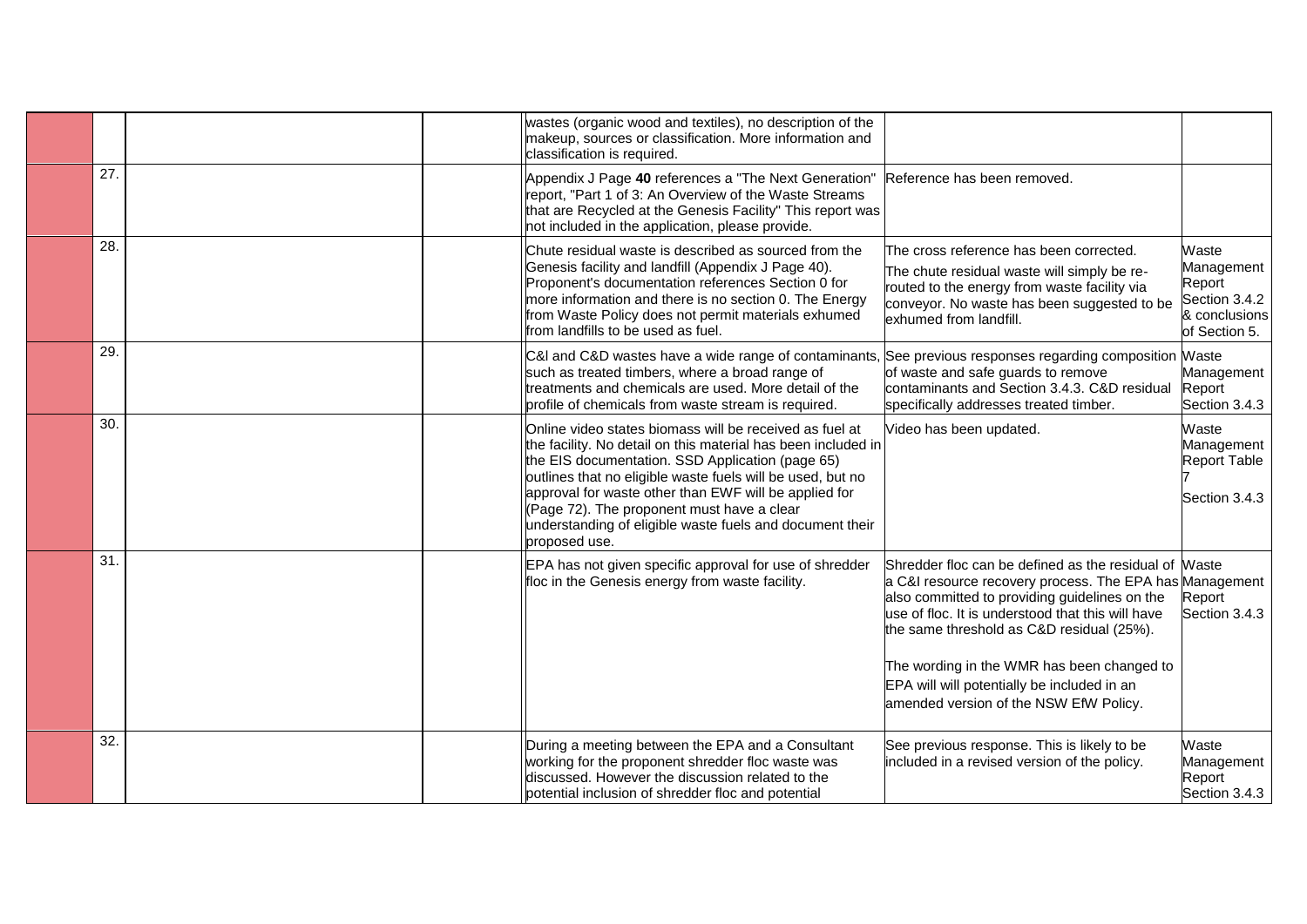|     |  | percentages that could be applied to Energy from Waste<br>Policy resource recovery criteria in the future.                                                                                                                                                                                                                                                                                                                                                                                                                                                                                                                                                                                                                                                                                                                                      |                                                                                                                                                                                                                                                                                                                                                                                                                                 |                                                           |
|-----|--|-------------------------------------------------------------------------------------------------------------------------------------------------------------------------------------------------------------------------------------------------------------------------------------------------------------------------------------------------------------------------------------------------------------------------------------------------------------------------------------------------------------------------------------------------------------------------------------------------------------------------------------------------------------------------------------------------------------------------------------------------------------------------------------------------------------------------------------------------|---------------------------------------------------------------------------------------------------------------------------------------------------------------------------------------------------------------------------------------------------------------------------------------------------------------------------------------------------------------------------------------------------------------------------------|-----------------------------------------------------------|
| 33. |  | Proponent has not included classification and<br>descriptions of material non-Genesis sources. EPA<br>recognises that commercial arrangements for the supply<br>of material may not be in place and this detail is not yet<br>available. Details, descriptions and classification of waste<br>from non-Genesis sources will need to be provided for<br>assessment against the Resource recovery Criteria of the<br>Energy from Waste Policy Proponent should include a<br>description and details of the non-Genesis resource<br>recovery processes, recovery and residual waste<br>generation.                                                                                                                                                                                                                                                 | Included in updated Waste Management<br>Report.                                                                                                                                                                                                                                                                                                                                                                                 | Waste<br>Management<br>Report<br>Section 3.5              |
| 34. |  | Proponent needs to demonstrate and identify the tonnes<br>of residual waste from each source that will be received<br>for the Energy Recovery Facility. This is required to<br>determine compliance with Resource Recovery Criteria of<br>the Energy from Waste Policy. Note: EPA will be using<br>weighted averages for assessment of waste streams<br>EPA intends to introduce a compliance program for<br>energy from waste facilities based on risk and will be<br>combined with risk based licensing approach to<br>determine regulatory effort. The compliance program will<br>include internal and external compliance audits.                                                                                                                                                                                                           | Included in updated Waste Management<br>Report.                                                                                                                                                                                                                                                                                                                                                                                 | Waste<br>Management<br>Report<br>Section 3.4<br>Section 7 |
| 35. |  | Procedures that would be implemented to control the 5-7 days of fuel storage is correct.<br>inputs to the waste to energy plant, including<br>contingency measures that would be implemented if<br>inappropriate materials are identified; Require a<br>demonstration of the contingency plan for waste fuel if<br>the waste bunker is full or no waste available Appendix J<br>Waste Management and the SSD Application document<br>state that the facility has 5-7 days of fuel storage.<br>Appendix Y Concept Design states 4 days of waste<br>storage, and the online video states 7 days of storage.<br>Proponent to confirm the correct number of days and<br>tonnes of waste stored in the waste bunker Proponent<br>must demonstrate what the process for waste that is<br>refused due to high lead and nickel<br>content/contamination | The Concept Design states: "The Facility will<br>need significant storage capacity for at least 4<br>days of fuel, so that the Facility can continue to<br>operate if there are any short term supply<br>issues and over a Public Holiday weekend".<br>4 days is not a reference to storage capacity<br>but a contingency measure.<br>This also answers the questions regarding<br>contingency measures for no waste available. | Waste<br>Management<br>Report<br>Sections 3.3<br>& 6.3    |
| 36. |  | How waste streams will be managed so they do not<br>contain contaminants such as batteries, light bulbs                                                                                                                                                                                                                                                                                                                                                                                                                                                                                                                                                                                                                                                                                                                                         | All waste streams must be processed through a<br>resource recovery facility (as defined by the                                                                                                                                                                                                                                                                                                                                  | Waste<br>Management                                       |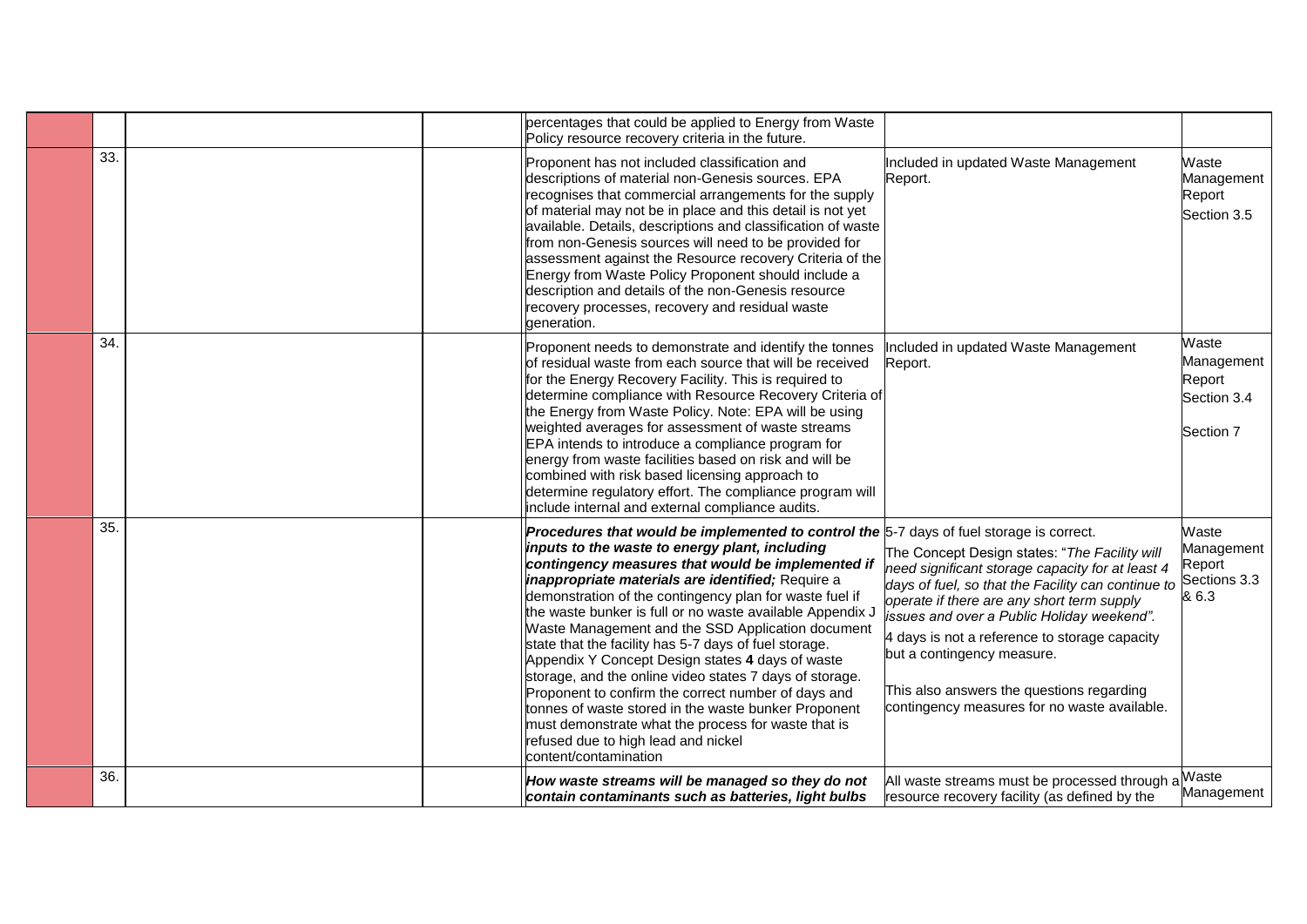|     |  | or other electrical or hazardous wastes?<br>Documentation outlines that small mixed loads would not<br>be included in an unloaded visual inspection. All waste<br>material must have hazardous material removed.                                                                                                                                                                                                                                                                                                                                | EfW Policy), which will remove all<br>contaminants. In addition, all loads are visually<br>inspected at multiple check points.                                              | Report<br><b>Sections</b><br>3.5.2 & 3.5.3<br>Appendix B       |
|-----|--|-------------------------------------------------------------------------------------------------------------------------------------------------------------------------------------------------------------------------------------------------------------------------------------------------------------------------------------------------------------------------------------------------------------------------------------------------------------------------------------------------------------------------------------------------|-----------------------------------------------------------------------------------------------------------------------------------------------------------------------------|----------------------------------------------------------------|
| 37. |  | Proponent states that waste received as fuel will not<br>include hazardous waste. There is no detail, description<br>or outline of a process that will identify and remove<br>hazardous matter from other waste streams. Proponent<br>needs to demonstrate that waste does not have<br>hazardous material for any further consideration of the<br>proposal.                                                                                                                                                                                     | See previous responses.                                                                                                                                                     |                                                                |
| 38. |  | EPA expects that C&I and C&D wastes will contain<br>hazardous materials and these will require removal.                                                                                                                                                                                                                                                                                                                                                                                                                                         | Noted. See previous response.                                                                                                                                               |                                                                |
| 39. |  | Procedures for the management of other solid, liquid WMR has been updated and detail is provided<br>and gaseous waste streams: Proponent has referred to Section 3.7.1 and testing results in Appendix A.<br>but not provided detail of the management and handling<br>of bottom ash. The proponent has indicated testing to<br>determine hazardous status. More detail of the<br>frequency, test parameters, responsible parties, and<br>reporting requirements.                                                                               |                                                                                                                                                                             | Waste<br>Management<br>Report<br>Section 3.7.1<br>& Appendix H |
| 40. |  | Proponent outlines potential use of immobilisation<br>techniques for bottom ash that has high nickel and lead<br>concentrations to meet restricted solid waste<br>classification. More detail and assessment of<br>immobilisation techniques and risk management for the<br>handling and processing of hazardous waste and<br>restricted solid waste is required.                                                                                                                                                                               | Section 6.6.1 of the WMR outlines measures to<br>minimise the concentration of metals,<br>particularly lead and nickel, in the bottom ash<br>residual waste of the Facility | Waste<br>Management<br>Report<br>Section 6.6.1                 |
| 41  |  | Identify the measures that would be implemented to<br>ensure that the development is consistent with the<br>aims, objectives and guidance in the NSW Waste<br>Avoidance and Resource Recovery Strategy 2007                                                                                                                                                                                                                                                                                                                                     | Noted.                                                                                                                                                                      | Waste<br>Management<br>Report<br>Sections 6.8                  |
|     |  | This requirement is included to encourage the proponent<br>to demonstrate that the size and function of the facility is<br>required, has considered future waste generation and<br>improved resource recovery and has demonstrated that<br>generating energy form waste in the particular context is<br>appropriate. The proponent should demonstrate how the<br>energy from waste facility fits with broader government<br>objectives and policies and demonstrate how the facility<br>will not undermine current and future resource recovery |                                                                                                                                                                             | 7.9                                                            |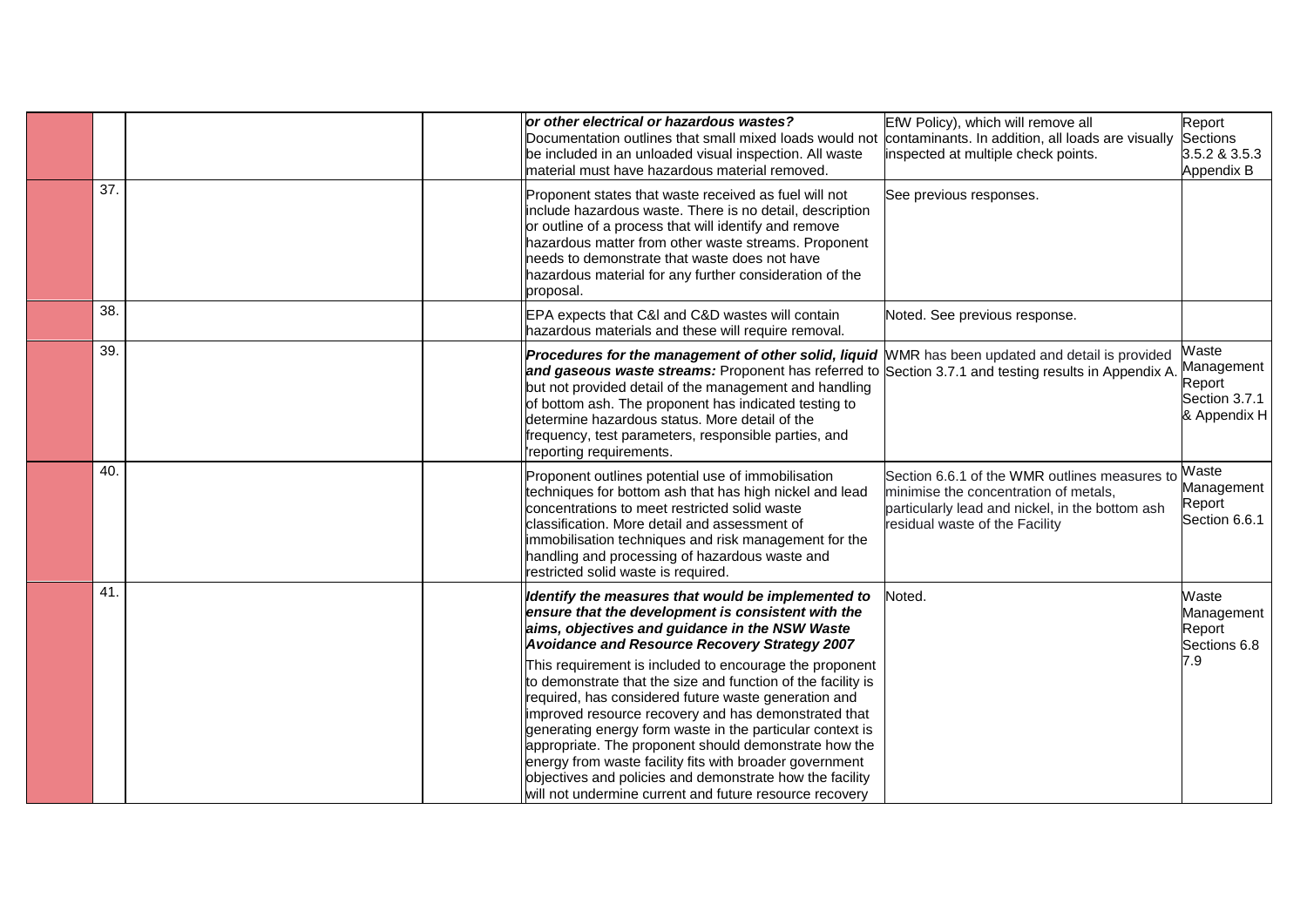|     | opportunities. For example further plastics recovery and<br>shredder floc recovery. Proponent has demonstrated<br>increasing tonnes of C&D and C&I waste in Sydney and<br>the uncertainty of landfill capacity for waste disposal and<br>ability for an Energy Recovery facility to take the reassure<br>of the existing landfills. Further detail the environmental<br>and human health benefits of energy from waste facility<br>would expand on the facilities ability to meet the policy |                                                                                                                                                                                                                                                                                            |                                                                         |
|-----|----------------------------------------------------------------------------------------------------------------------------------------------------------------------------------------------------------------------------------------------------------------------------------------------------------------------------------------------------------------------------------------------------------------------------------------------------------------------------------------------|--------------------------------------------------------------------------------------------------------------------------------------------------------------------------------------------------------------------------------------------------------------------------------------------|-------------------------------------------------------------------------|
| 42. | Social licence to Operate/Public consultation<br>Proponent outlines a stakeholder engagement strategy<br>has been created and actions started in Nov 201 3.                                                                                                                                                                                                                                                                                                                                  | Achieved.                                                                                                                                                                                                                                                                                  | Waste<br>Management<br>Report<br>Section 5                              |
| 43. | Proponent's website has a video outlining proposal and<br>details, however this includes incorrect information and it<br>is questionable that this is a fair representation of the<br>facility operations and current regulatory context. Errors<br>and items of note include:                                                                                                                                                                                                               | Noted. This video will be superseded by a more<br>detailed video.                                                                                                                                                                                                                          |                                                                         |
| 44  | Statement that C&I and C&D residual meets EPA criteria<br>as an eligible waste fuel, this is not correct Video uses<br>jargon and acronyms that may not be clear to the general<br>public, is not easily accessible language                                                                                                                                                                                                                                                                 | Noted. This video will be superseded by a more<br>detailed video.                                                                                                                                                                                                                          |                                                                         |
| 45. | Statement that "only clean safe and inert gases released<br>into the stack and "harmless gases" is not accurate. C02<br>and other emissions have impact                                                                                                                                                                                                                                                                                                                                      | Noted. This video will be superseded by a more<br>detailed video.                                                                                                                                                                                                                          |                                                                         |
| 46. | Video refers to the draft Energy from Waste Policy from<br>NSW EPA this is not accurate as the final Policy was<br>published in March 2014                                                                                                                                                                                                                                                                                                                                                   | Noted. This video will be superseded by a more<br>detailed video.                                                                                                                                                                                                                          |                                                                         |
| 47. | Statement in video that scrubbers remove all POPS and<br>heavy metals is not accurate Online video states biomass detailed video.<br>will be received as fuel at the facility. No detail on this<br>material has been included in the EIS documentation                                                                                                                                                                                                                                      | Noted. This video will be superseded by a more                                                                                                                                                                                                                                             |                                                                         |
| 48. | Is there evidence that the facility meets current<br>international best practice techniques in the<br>following areas, process design and control;<br>emission control equipment design and control; and<br>emission monitoring with real-time feedback to the<br>controls of the process? Proponent's documentation<br>references Industrial Emissions Directive EU 2010. While<br>this sits within the framework of the EC Waste                                                           | The Concept Design Report provides a plain<br>English version of the technical information<br>regarding the project and how it achieves BAT. Report<br>The project has been designed to comply with<br>the IED and meet the technical criteria<br>established in the EfW Policy Statement. | Waste<br>Management<br>Section 5.5<br>and Table 12<br>Concept<br>Design |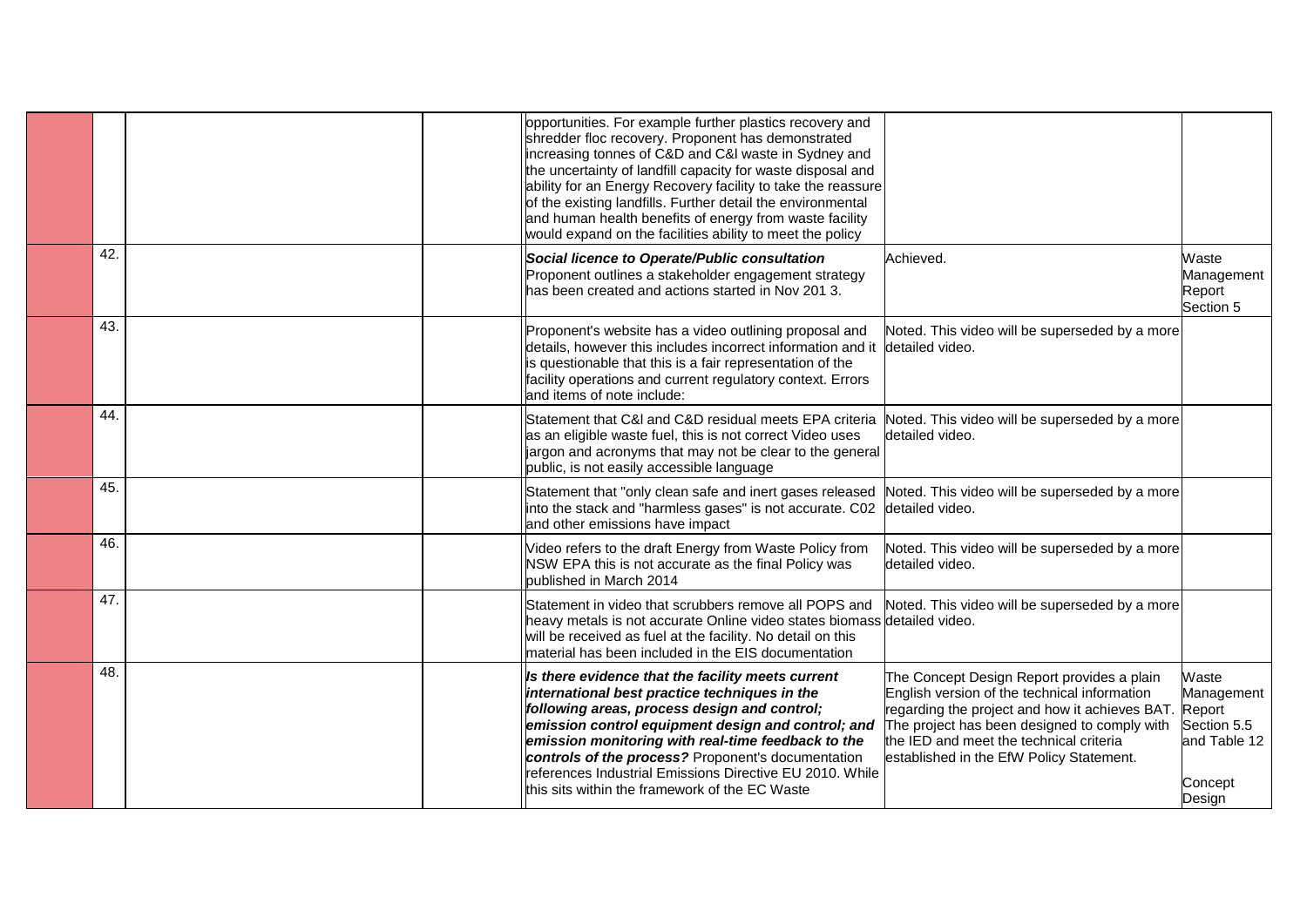|                      |                  |                                                                                                                                                                                                                            |                                      | Incineration Directive. The specific requirements of Best<br>Available Technologies (BATs) have not clearly been<br>addressed in the proponent's application.                                                                                                                                                                                                                                                                                                                                                                                                                                                                                                     |                                                                                                                                            | Report                                                 |
|----------------------|------------------|----------------------------------------------------------------------------------------------------------------------------------------------------------------------------------------------------------------------------|--------------------------------------|-------------------------------------------------------------------------------------------------------------------------------------------------------------------------------------------------------------------------------------------------------------------------------------------------------------------------------------------------------------------------------------------------------------------------------------------------------------------------------------------------------------------------------------------------------------------------------------------------------------------------------------------------------------------|--------------------------------------------------------------------------------------------------------------------------------------------|--------------------------------------------------------|
|                      | 49.              |                                                                                                                                                                                                                            |                                      | Proponent's online video mentions this but<br>documentation refers to EU Industrial emissions directive<br>2010. More information and details are required to<br>determine compliance with the European Commission<br><b>Waste Incineration Directive BATs.</b>                                                                                                                                                                                                                                                                                                                                                                                                   | This video has been updated.                                                                                                               |                                                        |
|                      | 50.              |                                                                                                                                                                                                                            |                                      | Does the facility demonstrate that any heat generated Although markets for heat recovery may exist<br>by the thermal processing of waste is recovered as<br>far as practicable? Including use of waste heat for<br>steam or electricity generation or for process heating Documenting potential users is considered<br>of combined heat and power schemes.<br>Details of heat recovery and use not provided. While final<br>contacts and supply may not yet be finalised however the<br>proponent does not document the scope of potential<br>users, the assessment of local operations or potential<br>future operations, or of any assessments are in progress. | with Fulton Hogan and Austral Bricks, no<br>commercial agreement is currently in place.<br>relevant at this point in the approval process. | Waste<br>Management<br>Report<br>Sections 5.6<br>& 5.7 |
|                      |                  | <b>Air Quality and Human Health</b>                                                                                                                                                                                        |                                      |                                                                                                                                                                                                                                                                                                                                                                                                                                                                                                                                                                                                                                                                   |                                                                                                                                            |                                                        |
| <b>Arup</b><br>(DGR) | $\overline{1}$ . | a quantitative assessment of the potential air<br>quality and odour impacts for the development<br>on surrounding landowners and sensitive<br>receptors under the relevant Environment<br>Protection Authority guidelines; | Section 11.0,<br>Appendix K<br>and L | Quantitative assessment of the potential assessment has<br>been undertaken at the site boundary and sensitive<br>receptors taking into account background pollutant levels,<br>in accordance with EPA Guidelines. The assessment<br>should also consider cumulative impacts of potential future<br>developments, if relevant.                                                                                                                                                                                                                                                                                                                                     | n/a                                                                                                                                        |                                                        |
|                      | 2.               | a description of construction and operational<br>impacts, including air emissions from the<br>transport of materials                                                                                                       | Section 11.0,<br>Appendix K          | A description of construction and operational air quality<br>limit exceedances is provided. Emissions from the<br>transport of materials is described qualitatively; Further<br>information on the transportation of material to site<br>(particularly for material that is not sourced from the<br>Genesis facility) should be provided. No details provided<br>of potential fugitive emissions.                                                                                                                                                                                                                                                                 | Qualitative assessment completed.                                                                                                          |                                                        |
|                      | 3.               | a human health risk assessment covering the<br>inhalation of criteria pollutants and exposure<br>(from all pathways i.e., inhalation, ingestion and<br>dermal) to specific air toxics                                      | Section 12.0,<br>Appendix N          |                                                                                                                                                                                                                                                                                                                                                                                                                                                                                                                                                                                                                                                                   |                                                                                                                                            |                                                        |
|                      | 4.               | details of any pollution control equipment and<br>other impact mitigation measures for fugitive<br>and point source emissions                                                                                              | Section 11.4,<br>Appendix K          | The EIS describes in detail pollution control equipment for<br>stack emissions; further information on construction and<br>transportation emission controls are briefly described in                                                                                                                                                                                                                                                                                                                                                                                                                                                                              |                                                                                                                                            |                                                        |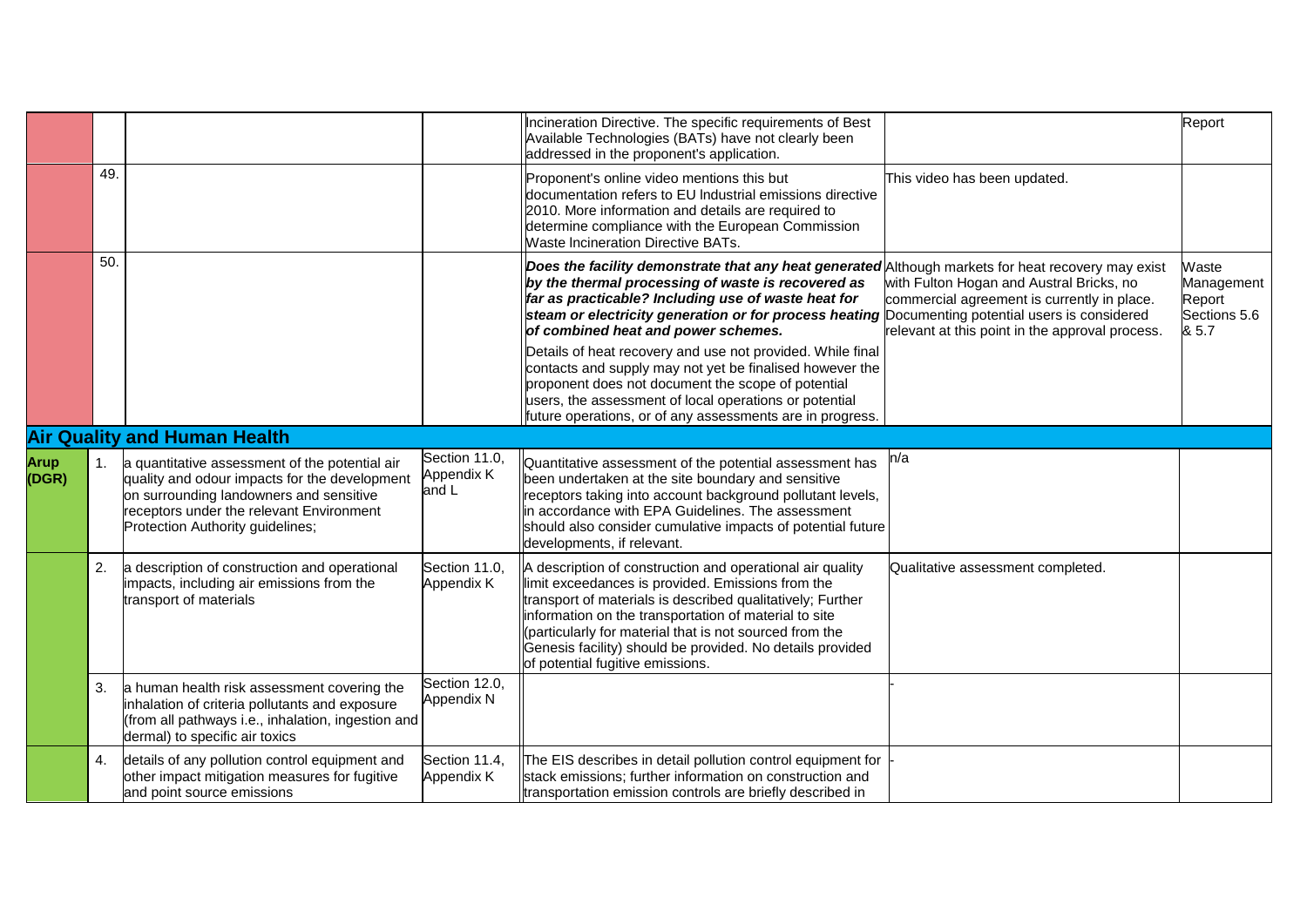|            |     |                                                                                                                                                                                                                                                                                                                                      |                                         | Appendix K, but should be presented in the main body of<br>the EIS also. A further description of ongoing management<br>controls (particularly in adverse conditions) and monitoring<br>should be provided.                                                                                                                                                                                                                                                                                                                                                         |                                                                                                               |                    |
|------------|-----|--------------------------------------------------------------------------------------------------------------------------------------------------------------------------------------------------------------------------------------------------------------------------------------------------------------------------------------|-----------------------------------------|---------------------------------------------------------------------------------------------------------------------------------------------------------------------------------------------------------------------------------------------------------------------------------------------------------------------------------------------------------------------------------------------------------------------------------------------------------------------------------------------------------------------------------------------------------------------|---------------------------------------------------------------------------------------------------------------|--------------------|
|            | 5.  | a demonstration of how the waste to energy<br>facility would be operated in accordance with<br>best practice measures to manage toxic air<br>emissions with consideration of the European<br>Union's Waste Incineration Directive 2000 and<br>the Environment Protection Authority's draft<br>policy statement NSW Energy from Waste | Section 11.3<br>land                    | A description of best practice measures to manage air<br>emissions is provided and emissions modelled against<br>11,4, Appendix   criteria of the two described documents.                                                                                                                                                                                                                                                                                                                                                                                          |                                                                                                               |                    |
|            | 6.  | an examination of best practice management<br>measures for the mitigation of toxic air<br>emissions                                                                                                                                                                                                                                  | Appendix K                              | An analysis of best practice management measures<br>applied at a number of similar overseas facilities is<br>provided.                                                                                                                                                                                                                                                                                                                                                                                                                                              |                                                                                                               |                    |
|            | 7.  | details of the proposed technology and a<br>demonstration that it is technically fit for<br>purpose                                                                                                                                                                                                                                  | Section 11.3<br>and 11,4,<br>Appendix K | An analysis of best practice management measures<br>applied at a number of similar overseas facilities is<br>provided.                                                                                                                                                                                                                                                                                                                                                                                                                                              |                                                                                                               |                    |
| <b>BCC</b> | 8.  | A quantitative assessment of the potential air quality and odour<br>impacts for the development on surrounding<br>landowners and sensitive receptors under the<br>relevant Environment Protection Authority<br>guidelines                                                                                                            |                                         | Air Quality and Greenhouse Gas Assessment Report:<br>The report is prepared in accordance with the EPA's<br>Approved Methods for the Modelling and assessment<br>of Air Pollutants in NSW, 2005.                                                                                                                                                                                                                                                                                                                                                                    | Assessment was completed in accordance<br>with the Approved Methods. This is now<br>stated clearly in report. |                    |
|            | 9.  |                                                                                                                                                                                                                                                                                                                                      | Section 4.3:                            | This section sets out proposed emission limits for the<br>facility including limits set by the Environment Operations<br>(Clean Air) Regulation, 2010 (CAR, 2010) and the<br>Industrial Emissions Directive (/ED) (2010175/EU).<br>Subject to the development being approved it is<br>recommended that emission limits these documents be<br>included as conditions in the Environment Protection<br>Licence (EPL) for the facility and require compliance on a<br>continuous basis (100" percentile concentrations with<br>averaging time no greater than 1 hour). | <b>Noted</b>                                                                                                  |                    |
|            | 10. |                                                                                                                                                                                                                                                                                                                                      | Section 4.3                             | The basis for prescribing emission limits as set out in<br>Table 4-2 and Table 4-3 appears to be identifying limits<br>from 2010175/EU (Table 4-3) and then replicate<br>CAR, 2010 (Table 4-2) limits for the same pollutants. It is<br>noted however, that CAR, 2010 includes limits for other<br>pollutants e.g. chlorine (Ciz) and hydrogen sulphide ( $H_2S$ ).<br>The Human Health Risk Assessment Report also includes                                                                                                                                        | HHRA has been updated.                                                                                        | <b>HHRA Report</b> |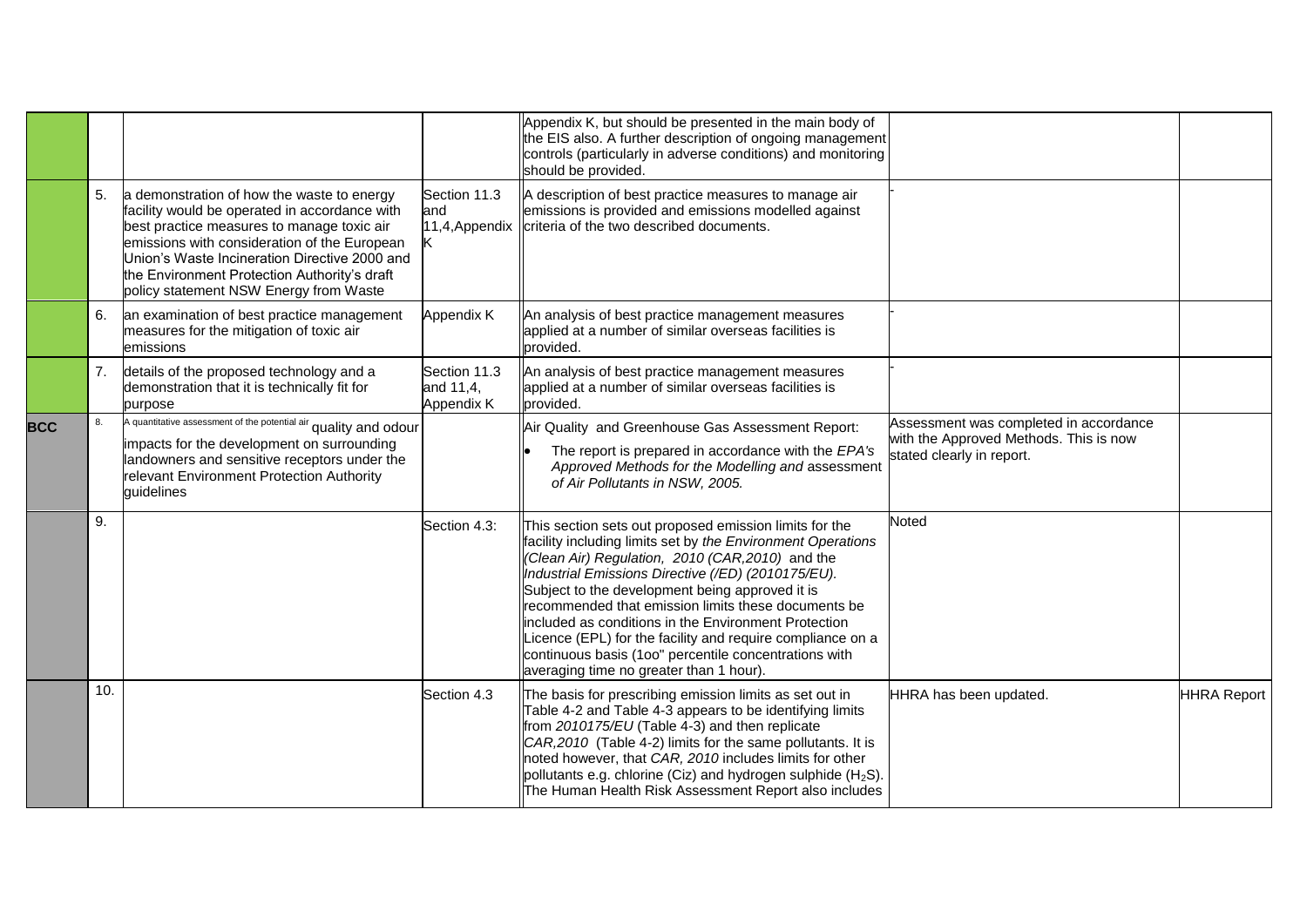|     |                | other pollutants e.g. PAHs and ammonia <sup>(NH</sup> 3). It is<br>recommended that all relevant pollutants be included in<br>the assessment. The same applies to pollutant ambient air<br>quality criteria as set out in Section 4.4.                                                                                                                                                                                                                                                                                                                                                                                                                                    | Emissions from chlorine, hydrogen sulphide,<br>PAHs and ammonia have been included in the Report,<br>quantitative assessment.                                                                 | <b>Air Quality</b><br>throughout.                             |
|-----|----------------|---------------------------------------------------------------------------------------------------------------------------------------------------------------------------------------------------------------------------------------------------------------------------------------------------------------------------------------------------------------------------------------------------------------------------------------------------------------------------------------------------------------------------------------------------------------------------------------------------------------------------------------------------------------------------|-----------------------------------------------------------------------------------------------------------------------------------------------------------------------------------------------|---------------------------------------------------------------|
| 11  | Section 4.3:   | Table 4-3 should include averaging times for all emission<br>limits not NA. Also the reference conditions noted at the<br>bottom of the table should be checked, in particular the<br>oxygen (02) content                                                                                                                                                                                                                                                                                                                                                                                                                                                                 | This has been addressed                                                                                                                                                                       | <b>Air Quality</b><br>Report,<br>Section 4.3                  |
| 12. | Section 6.4.1: | It is stated that the carbon monoxide (CO) criteria of 10<br>$mg/m3$ is an annual criteria, rather this is the 8-hour<br>criteria. Table 6-6, should also include 1-hour CO results.                                                                                                                                                                                                                                                                                                                                                                                                                                                                                      | This has been addressed                                                                                                                                                                       | <b>Air Quality</b><br>Report,<br>Section 6.5                  |
| 13. | Section 7.3:   | Sets out emissions used for modelling. It states that<br>2010175/EU are generally more stringent than CAR, 2010<br>limits. In the case of dioxins the CAR, 2010 sets a 1 hour<br>criteria of 0.1 ng/m3 (1 hour) and the 2010175/EU also<br>sets a criteria of 0.1 ng/m3 but with a longer averaging<br>time (6-8 hours). In this case the CAR, 2010 criteria is<br>more stringent.                                                                                                                                                                                                                                                                                        | Noted.                                                                                                                                                                                        |                                                               |
| 14. | Section 7.3:   | Table 7-4 should include emission rates for all pollutants<br>that criteria are outlined (either in CAR, 2010, 2010175/EU emissions and annotations where necessary.<br>plus those where ambient air quality criteria are specified)<br>as well as including any other pollutants deemed<br>necessary (refer to comments on Section 4.3). It is stated<br>that there are no half hourly limits or Cadmium and<br>Mercury. 2010175/EU includes 0.5 8-hour criteria for<br>these pollutants. Additionally it is stated that emission<br>rates for Cadmium and Mercury are 0.003 g/s. Using data<br>in Table 7-5, these emission rates are calculated to be<br>$0.0035$ g/s. | Emission table updated to include all relevant<br>Review of model inputs confirm that 0.0035g/s<br>was used for Cd emission rate. Value rounded<br>in table for report, this will be amended. | <b>Air Quality</b><br>Report,<br>Section 7.3.                 |
| 15. | Section 7.4    | It was stated that "Dispersion modelling was then used to<br>determine what [stack] height was actually needed, based<br>on compliance with ground level concentration. Dispersion<br>modelling found that a stack height of between 80 m and<br>100m would be required." .No details of this modelling<br>have been provided so it is not possible to verify this<br>outcome.                                                                                                                                                                                                                                                                                            | Table of model results included to<br>demonstrate requirement for 100m stack.                                                                                                                 | <b>Air Quality</b><br>Report,<br>Section 7.8                  |
| 16. | Section 8.1:   | Section 8.1: The modelling is based on meteorological<br>data collected at St Marys by the OEH in 2013. Data from<br>2013 were used. The assessment should demonstrate<br>that 2013 is a representative meteorological year.                                                                                                                                                                                                                                                                                                                                                                                                                                              | Additional information provided to<br>demonstrate that 2013 is a representative<br>year.                                                                                                      | <b>Air Quality</b><br>Report,<br>Section 5 and<br>Appendix D. |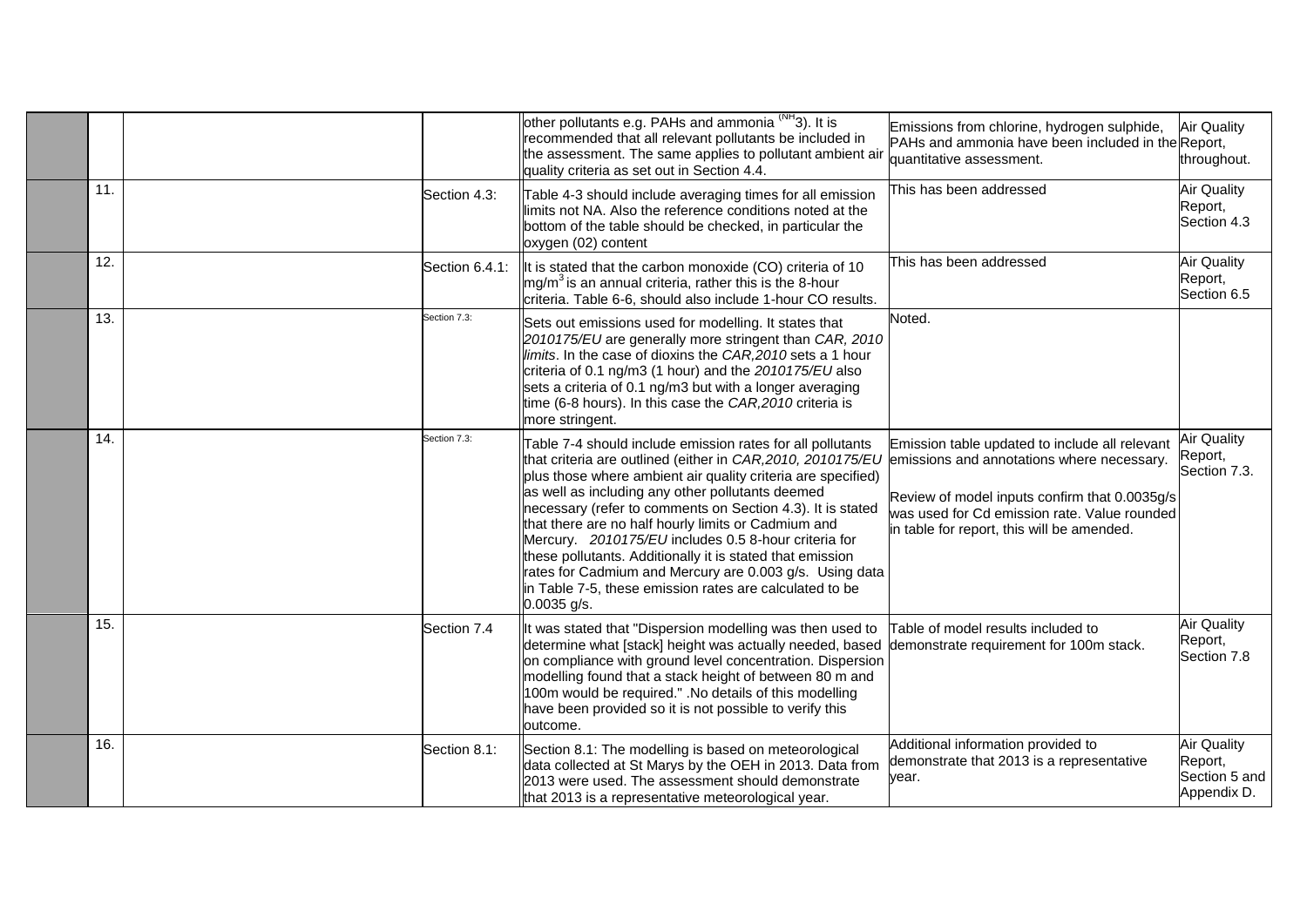|            |     |              | AERMOD has been used to predict the ambient<br>concentrations of substances emitted to air from the<br>facility. This model is not explicitly listed by the EPA in the<br>Approved Methods for the Modelling and Assessment of<br>Air Pollutants in NSW (DEC 2005) so it is recommended<br>that the assessment confirm that the EPA is satisfied with<br>the choice of model. Also, there is a high frequency of<br>calm conditions in the Project area (around 30% according<br>to Figure 5.1) and the assessment should confirm that the<br>EPA is satisfied with the model's treatment of calm<br>conditions. Section 8.1: The resolution of the model<br>receptors is noted stated. This resolution is important to<br>make sure maximum potential ground-level concentrations<br>have been resolved by the model. | Additional text provided.                          | <b>Air Quality</b><br>Report,<br>Section 8.1       |
|------------|-----|--------------|------------------------------------------------------------------------------------------------------------------------------------------------------------------------------------------------------------------------------------------------------------------------------------------------------------------------------------------------------------------------------------------------------------------------------------------------------------------------------------------------------------------------------------------------------------------------------------------------------------------------------------------------------------------------------------------------------------------------------------------------------------------------------------------------------------------------|----------------------------------------------------|----------------------------------------------------|
| <b>BCC</b> | 17. |              | General: The odour assessment report follows the same<br>assessment approach as the air quality report and in<br>accordance with the EPA's Approved Methods for the<br>Modelling and assessment of Air Pollutants in NSW, 2005.<br>The same comments made with respect to modelling<br>approach on the air quality report apply to the odour<br>report.                                                                                                                                                                                                                                                                                                                                                                                                                                                                | Noted. Report reflects outcomes from AQ<br>report. |                                                    |
|            | 18. | Section 5.2: | In the discussion of existing air quality it is recommended<br>that any complaints data for the Genesis Facility are<br>included and discussed in the context of the odour<br>modelling, which suggests there should be no complaints<br>from the facility.                                                                                                                                                                                                                                                                                                                                                                                                                                                                                                                                                            | Details of odour complaints included in report.    | <b>Odour Report</b><br>Section 5.3<br>and Appendix |
|            | 19. | Section 6:   | This section discusses odour emissions rates from the<br>Genesis Facility and the proposed W2E plant. It states<br>that fugitive odour may be released from the tipping hall<br>when the roller door is opened to allow access to the<br>facility but this should be minimal as the building will be<br>maintained under negative pressures. Negative pressure<br>infers air will be drawn into the building but there is no<br>discussion in the odour report on how this will be<br>extracted and whether any extraction air will be odorous.<br>The air quality assessment states that combustion air for<br>the furnace will be extracted from the tipping hall, but it is<br>recommended that ventilation be discussed more fully.                                                                                | Additional text provided.                          | Odour Report<br>Section 6                          |
|            | 20. | Section 6:   | Table 6-1 is incomplete and in particular it does not<br>include odour emission rates (OU.m $3$ /s) for all pollutant.                                                                                                                                                                                                                                                                                                                                                                                                                                                                                                                                                                                                                                                                                                 | Table amended                                      | Odour Report<br>Section 6                          |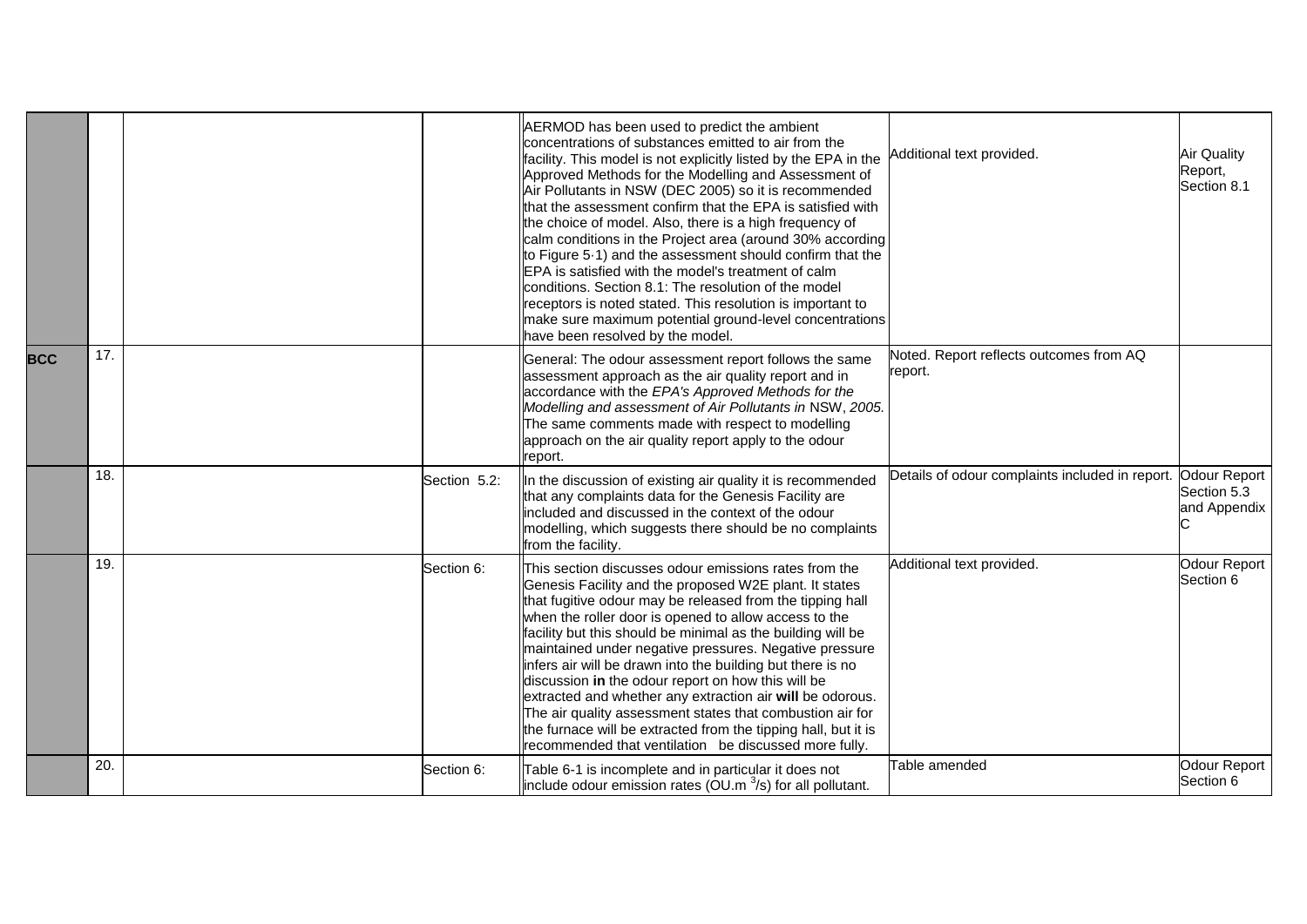|     |                                                                                                                                                                                                                                                                                                                                          |               | This should be provided so as to enable a comparison of<br>the relative contribution of all sources to be made. Also the<br>area for the four leachate tanks should be stated.                                                                                                                                                                                                                                                                                                                                                                                                                                                                                                                                                                                                                       |                                                                                   |                                              |
|-----|------------------------------------------------------------------------------------------------------------------------------------------------------------------------------------------------------------------------------------------------------------------------------------------------------------------------------------------|---------------|------------------------------------------------------------------------------------------------------------------------------------------------------------------------------------------------------------------------------------------------------------------------------------------------------------------------------------------------------------------------------------------------------------------------------------------------------------------------------------------------------------------------------------------------------------------------------------------------------------------------------------------------------------------------------------------------------------------------------------------------------------------------------------------------------|-----------------------------------------------------------------------------------|----------------------------------------------|
| 21. |                                                                                                                                                                                                                                                                                                                                          | Section 8:    | <b>Ozone Assessment Report</b>                                                                                                                                                                                                                                                                                                                                                                                                                                                                                                                                                                                                                                                                                                                                                                       | Results have been discussed in further detail                                     |                                              |
|     |                                                                                                                                                                                                                                                                                                                                          |               | The results of odour modelling are presented for both the<br>Project and the Project+ Genesis Facility (i.e. the<br>cumulative impact). It is noted that the results are very<br>similar for both scenarios. That is the Genesis Facility<br>does not increase odours in any material way when<br>compared to the Project. This is despite the total<br>emissions from the Genesis Facility (when calculated from<br>Table 6.1) being 60% of all odours from the Project+<br>Genesis Facility. In this regard it is suggested the model<br>results are discussed in more detail                                                                                                                                                                                                                      |                                                                                   |                                              |
| 22. |                                                                                                                                                                                                                                                                                                                                          | Section 10.2: | The results of ozone modelling show that the proposed<br>W2E facility will not have any significant ozone impact<br>(less than +/- 1 ppb) in areas of maximum impact. It is<br>recommended the results are discussed in the context of<br>1-hour and 4-hour EPA ambient air quality criteria for<br>ozone.                                                                                                                                                                                                                                                                                                                                                                                                                                                                                           | N/A results have been discussed in line with<br>the Environ assessment procedure. |                                              |
| 23. |                                                                                                                                                                                                                                                                                                                                          |               | The EIS contains only discussion on fugitive odour<br>emissions. These are managed mainly through the waste<br>delivery area being maintained under negative pressure.<br>(Risk Analysis pg. 51).<br>There has been no discussion of fugitive dust emissions,<br>and their mitigation.                                                                                                                                                                                                                                                                                                                                                                                                                                                                                                               | Text provided in Air Quality Report.                                              | <b>Air Quality</b><br>Report<br>Section 7.11 |
|     | 24. A demonstration of how the waste to energy<br>facility would be operated in accordance with<br>best practice measures to manage toxic air<br>emissions with consideration of the European<br>Union's Waste Incineration Directive 2000 and<br>the Environment Protection Authority's draft<br>policy statement NSW Energy from Waste |               | The Plant has been assumed to be designed to meet<br>Industrial Emissions Directive 2010, rather than the Waste<br>Incineration Directive 2000. The plant has been assumed<br>to meet the final NSW Energy from Waste policy, not the<br>draft. (EIS pg. 67-72).<br>The Genesis Xero Waste Facility generates<br>uncontaminated wood waste and source separated green<br>waste, but these are not proposed to be fired in the EFW<br>plant. If they are proposed to be fired, (as is likely a higher<br>resource recovery outcome for these low value materials),<br>it should not be necessary to seek and exemption, as they<br>will be fired in an authorised EFW plant.<br>The auxiliary fuel has been assumed to be diesel. No<br>reason is given for this. It would be preferred to use either | Noted                                                                             |                                              |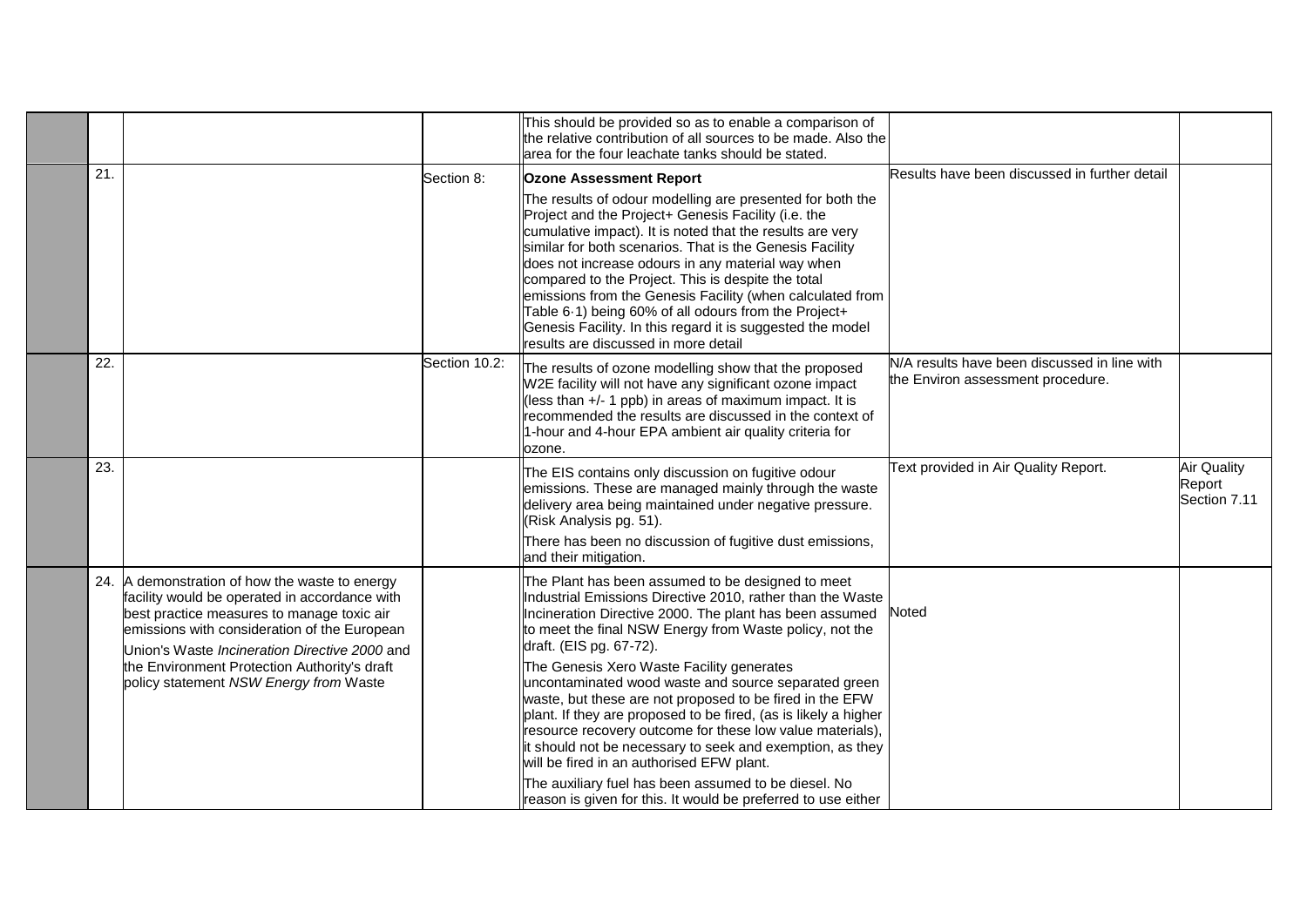|            |     |                                                                                                                                                                                                                                                                                                                                                                                                                                                                                                                                                                                                                                                                                                              | an i "eligible fuel" for start-up / shutdown purposes or<br>natural gas, which is available in the locality.                                                                                                                                                                                                                                                                                                                              | The auxiliary fuel for start-up/shut down will be<br>gas.<br>The emergency backup up generators will be<br>diesel powered for a faster response.                                                                                                                                                                                                                                                  |                                                                           |
|------------|-----|--------------------------------------------------------------------------------------------------------------------------------------------------------------------------------------------------------------------------------------------------------------------------------------------------------------------------------------------------------------------------------------------------------------------------------------------------------------------------------------------------------------------------------------------------------------------------------------------------------------------------------------------------------------------------------------------------------------|-------------------------------------------------------------------------------------------------------------------------------------------------------------------------------------------------------------------------------------------------------------------------------------------------------------------------------------------------------------------------------------------------------------------------------------------|---------------------------------------------------------------------------------------------------------------------------------------------------------------------------------------------------------------------------------------------------------------------------------------------------------------------------------------------------------------------------------------------------|---------------------------------------------------------------------------|
|            |     | 25. An examination of best practice management<br>measures for the mitigation of toxic air<br>emissions: and details of the proposed<br>technology and a demonstration that it is<br>technically fit for purpose.                                                                                                                                                                                                                                                                                                                                                                                                                                                                                            | Refer above.                                                                                                                                                                                                                                                                                                                                                                                                                              |                                                                                                                                                                                                                                                                                                                                                                                                   |                                                                           |
| <b>DPE</b> | 26. |                                                                                                                                                                                                                                                                                                                                                                                                                                                                                                                                                                                                                                                                                                              | <b>Technical appendices</b><br>There appear to be errors and omissions from a number of<br>the technical appendices, including but not limited to the<br>appendices related to air quality (including odour and<br>ozone), human health and traffic. These matters are<br>described in the agency, consultant and Council<br>submissions attached to this letter, and they must be fully<br>resolved in the revised EIS.                  | <b>Noted</b>                                                                                                                                                                                                                                                                                                                                                                                      |                                                                           |
| <b>EPA</b> |     | 27. 1. No information regarding auxiliary diesel<br>denerators<br>THE EPA requires the Proponent includes in<br>the final EIS further information regarding the<br>purpose and frequency of use of the auxiliary<br>diesel generators. The air quality impact<br>assessment should also be revised to include<br>the auxiliary diesel generators as a source of air<br>emissions. Information regarding the emission<br>performance of the diesel generators is to be<br>included in the air quality impact assessment<br>together with the manufacturer's performance<br>specification for the auxiliary diesel generators<br>to demonstrate the stated level of emissions<br>performance will be achieved. | Section 3.2 of Urbis (2014) states that the proposed<br>development includes up to two auxiliary diesel generators generators; one for safe shut down, one for<br>each up to 4 MWe output. No further information is<br>provided in Urbis (2014) regarding the use of the auxiliary<br>diesel generators. Further, the air quality impact<br>assessment does not include the auxiliary diesel<br>generators as a source of air emissions. | HZI will provide two emergency diesel<br>black start. Each generator will have a<br>capacity of 2.4MW. Further information is<br>provided in the EIS.<br>Air Quality Report has included the generators<br>as a source of emissions. Generator<br>emissions would typically comprise NOx, CO<br>and PM (PM10 and PM2.5). Other pollutants,<br>such as organic compounds, may also be<br>released. | <b>EIS Section</b><br>3.14<br><b>Air Quality</b><br>Report<br>Section 7.6 |
|            |     | 28. 2. No demonstration of suitability of<br>secondary combustion chamber 850°C<br>minimum operating temperature.<br>The EPA requires the final EIS includes data to<br>demonstrate that the chlorine content of the                                                                                                                                                                                                                                                                                                                                                                                                                                                                                         | The design of the proposed Energy from Waste Facility<br>includes a secondary combustion chamber to optimise<br>flow conditions and temperature profile, reduce CO<br>concentration and improved burnout of the flue gas. In the<br>secondary combustion chamber a minimum flue gas                                                                                                                                                       | The matter of chlorine content is addressed in Waste Report<br>the Waste Report.                                                                                                                                                                                                                                                                                                                  | Section 5.5                                                               |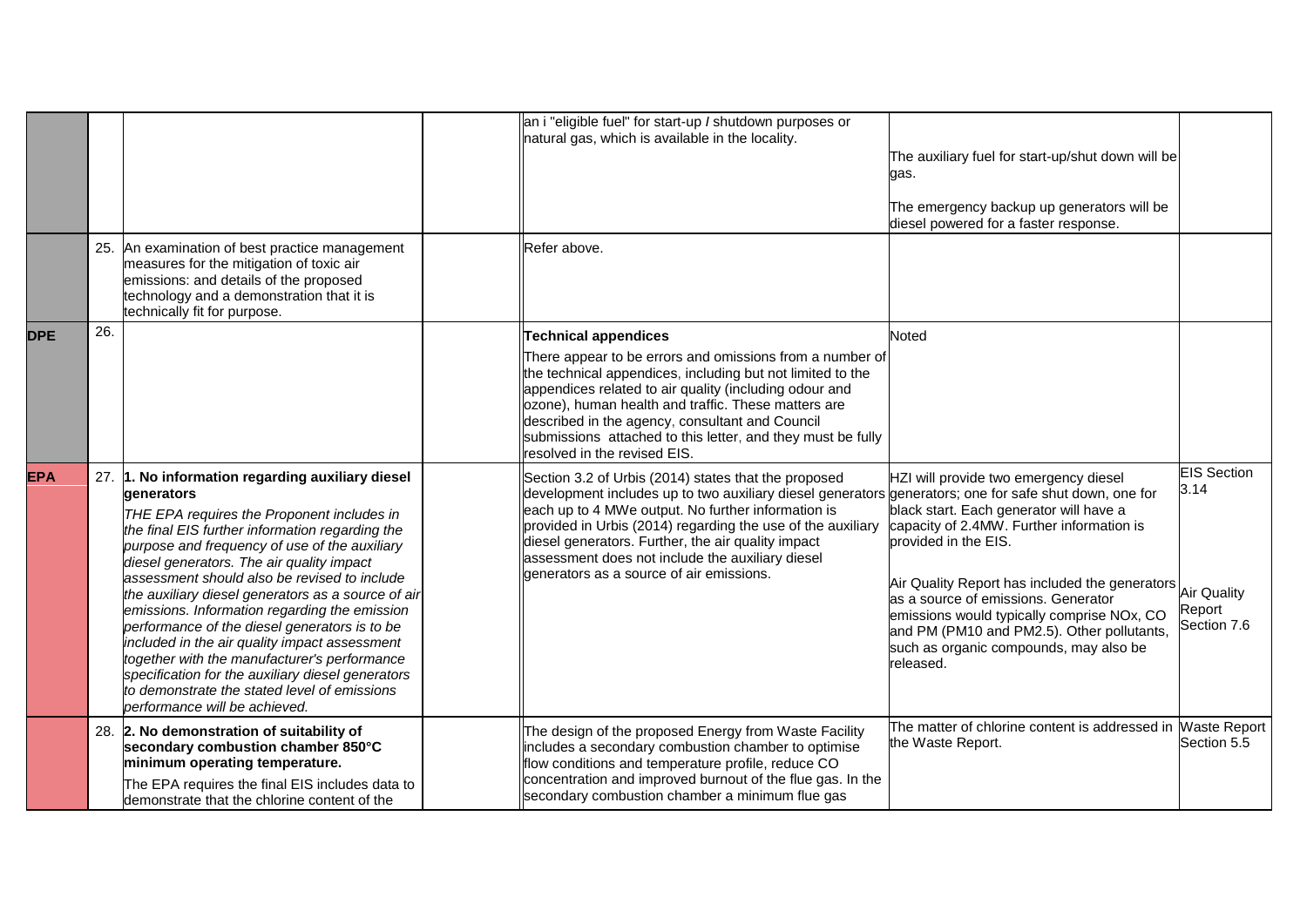|  | waste will be less than I % at all times and<br>therefore confirm the suitability of the proposed<br>flue gas temperature of 850°C in the secondary<br>combustion chamber.                                                                                                                                                                                                                                                                                                                                          | temperature of 850°C is proposed together with a<br>esidence time of 2 seconds. The NSW Energy from<br>Waste Policy Statement specifies a number of technical<br>criteria for energy recovery facilities, including the<br>minimum temperature and residence time of the gas<br>resulting from the process:<br>The gas resulting from the process should be raised after<br>the last injection of combustion air, in a controlled and<br>homogenous fashion and even under the most<br>unfavourable conditions to a minimum temperature of<br>850°C for at least 2 seconds  If a waste has a content of<br>more than I % of halogenated organic substances,<br>expressed as chlorine, the temperature should be raised<br>to I,IOO°C for at least 2 second after the last injection of<br>air.<br>Urbis (2014) does not present any data to demonstrate the<br>chlorine content of the waste will be below 1% at all times<br>and therefore justify the proposed temperature of 850°C<br>for the flue gas in the secondary combustion chamber. |                          |                                           |
|--|---------------------------------------------------------------------------------------------------------------------------------------------------------------------------------------------------------------------------------------------------------------------------------------------------------------------------------------------------------------------------------------------------------------------------------------------------------------------------------------------------------------------|------------------------------------------------------------------------------------------------------------------------------------------------------------------------------------------------------------------------------------------------------------------------------------------------------------------------------------------------------------------------------------------------------------------------------------------------------------------------------------------------------------------------------------------------------------------------------------------------------------------------------------------------------------------------------------------------------------------------------------------------------------------------------------------------------------------------------------------------------------------------------------------------------------------------------------------------------------------------------------------------------------------------------------------------|--------------------------|-------------------------------------------|
|  | 29. 3. Inconsistencies in air quality impact<br>lassessment<br>The EPA requires the information in the EIS<br>regarding the source of the fuel should be<br>reviewed to ensure it is consistent throughout<br>the document                                                                                                                                                                                                                                                                                          | Section 1.1 of PEL (2014a) provides the background to<br>the proposed Energy from Waste Facility including the<br>source of the waste that will power the facility. It is stated<br>that the facility will have a total capacity of I.3 5 million<br>tonnes of waste per annum and up to 500,000 tonnes per<br>annum will be obtained from external sources and 850,000<br>tonnes per annum will be sourced from the waste already<br>received at the neighbouring Genesis Xero Waste Facility.<br>This information is inconsistent with the main body of the<br>EIS which states that 91 percent of fuel will originate from<br>sources other than the Genesis Xero Waste Facility.                                                                                                                                                                                                                                                                                                                                                           | This has been addressed. |                                           |
|  | 30. 4. Meteorological data is not demonstrated<br>to be site representative<br>The EPA requires that further information be<br>provided to demonstrate that the St Mary's<br>meteorological monitoring station is the most<br>representative of the proposed Energy from<br>Waste Facility site. Additionally, the year 2013<br>St Mary's meteorological monitoring data must<br>be correlated against a longer duration<br>database to demonstrate it adequately<br>describes the expected meteorological patterns | The air quality impact assessment uses year 2013<br>meteorological data sourced from the NSW Office of<br>Environment and Heritage (OEH) monitoring site at St<br>Mary's, approximately 5 kilometres (km) west of the site.<br>Other options for meteorological data includes the Bureau<br>of Meteorology (BoM) Horsley Park Equestrian Centre<br>Automatic Weather Station, located approximately 6 km<br>southeast of the site and the OEH Prospect monitoring<br>station located approximately 6km east of the site.<br>PEL (2014a) states that the St Mary's monitoring station is<br>closest to the site and considered to be the most                                                                                                                                                                                                                                                                                                                                                                                                   | This has been addressed. | <b>Air Quality</b><br>Report<br>Section 5 |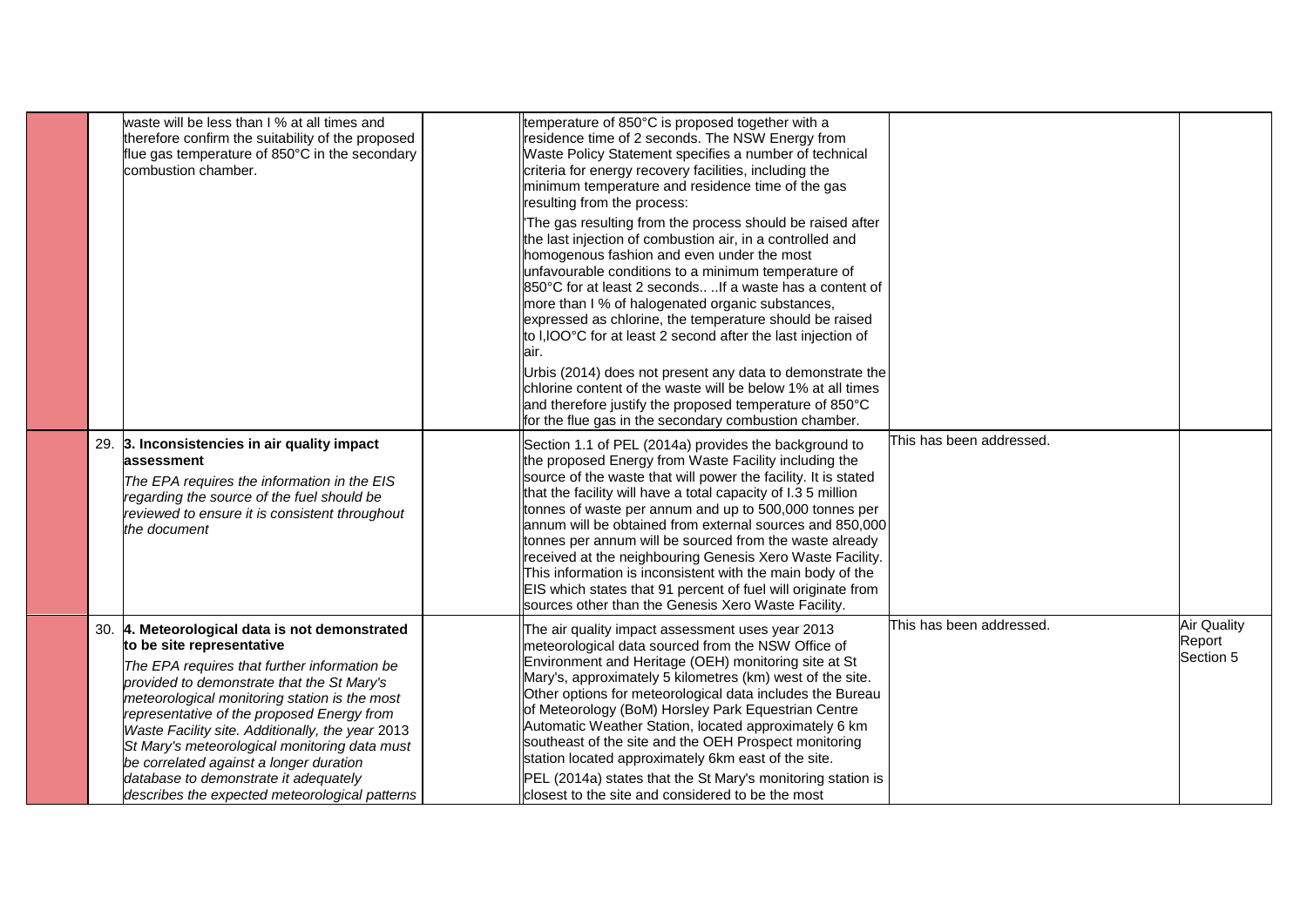|  | at the site and is acceptable for use in the air<br>quality impact assessment.                                                                                                                                                                               | representative in terms of land use and surface<br>roughness. No further information is provided to support<br>this statement. Additionally, PEL (2014a) does not<br>demonstrate the year 2013 meteorological data<br>adequately describes the expected long term<br>meteorological patterns at the site. The Approved Methods<br>for the Modelling and Assessment of Air Pollutants in<br>NSW requires site-representative meteorological data to<br>be correlated against a longer duration site-representative<br>meteorological database of at least five (preferably<br>consecutive) years to be deemed acceptable. |                                           |                                              |
|--|--------------------------------------------------------------------------------------------------------------------------------------------------------------------------------------------------------------------------------------------------------------|--------------------------------------------------------------------------------------------------------------------------------------------------------------------------------------------------------------------------------------------------------------------------------------------------------------------------------------------------------------------------------------------------------------------------------------------------------------------------------------------------------------------------------------------------------------------------------------------------------------------------|-------------------------------------------|----------------------------------------------|
|  | 31. 5. No assessment of ammonia emissions<br>The EPA requires the final EIS includes a<br>discussion of the risk of ammonia slip from the<br>flue gas treatment system and assess the<br>impact of ammonia emissions from the facility.                      | The flue gas treatment system includes selective non-<br>catalytic reduction (SNCR) to reduce emissions of oxides<br>of nitrogen (NOx). SNCR involves the injection of<br>ammonia, at high temperature, to react with the NOx to<br>form nitrogen and water vapour. Emissions of unreacted<br>ammonia ('ammonia slip') can result from the incomplete<br>reaction of the NOx and ammonia. The air quality impact<br>assessment does not discuss the risk of ammonia slip or<br>include an assessment of ammonia at the expected level<br>of emissions.                                                                   | Risk of ammonia slip has been addressed   | <b>Air Quality</b><br>Report,<br>throughout. |
|  | 32. 6. No presentation of PM2.5 assessment<br>results.<br>The EPA requires the final EIS includes the<br>results of the PM2.5 assessment and review all<br>references to PM and amend to the appropriate<br>size fraction.                                   | Section 9.1 in PEL (2014a) presents the results of the<br>dispersion modelling, including a discussion of the<br>modelling results. The results of the PM2.5 impact<br>assessment are not presented in Table 9-1 but the results<br>are referred to in the discussion. There are also numerous<br>references to 'PM' throughout the document. The size<br>fraction of particulate matter being referred to should be<br>clarified.                                                                                                                                                                                       | This has been addressed.                  | <b>Air Quality</b><br>Report                 |
|  | 33. 7. PAHs are identified as COPC however they<br>have not been assessed.<br>The EPA requires the AQA be revised to<br>include all potential air pollutants that might be<br>emitted during the construction and operation of<br>the proposed EfW facility. | The EPA notes:<br>PAHs are identified as air pollutants of potential concern<br>(or COPC) in the NSW EPA Energy from Waste Policy<br>Statement, and in the Project HHRA. In addition the<br>Approved Methods for the Modelling and Assessment of<br>Air Pollutants in NSW (DEC, 2005) (the Approved<br>Methods) lists PAHs as principal toxic air pollutants and<br>states that they must be minimised to the maximum extent<br>achievable through the application of best practice<br>process design and/or emission controls; however, the                                                                             | PAHS has been included in the assessment. | <b>Air Quality</b><br>Report,<br>throughout. |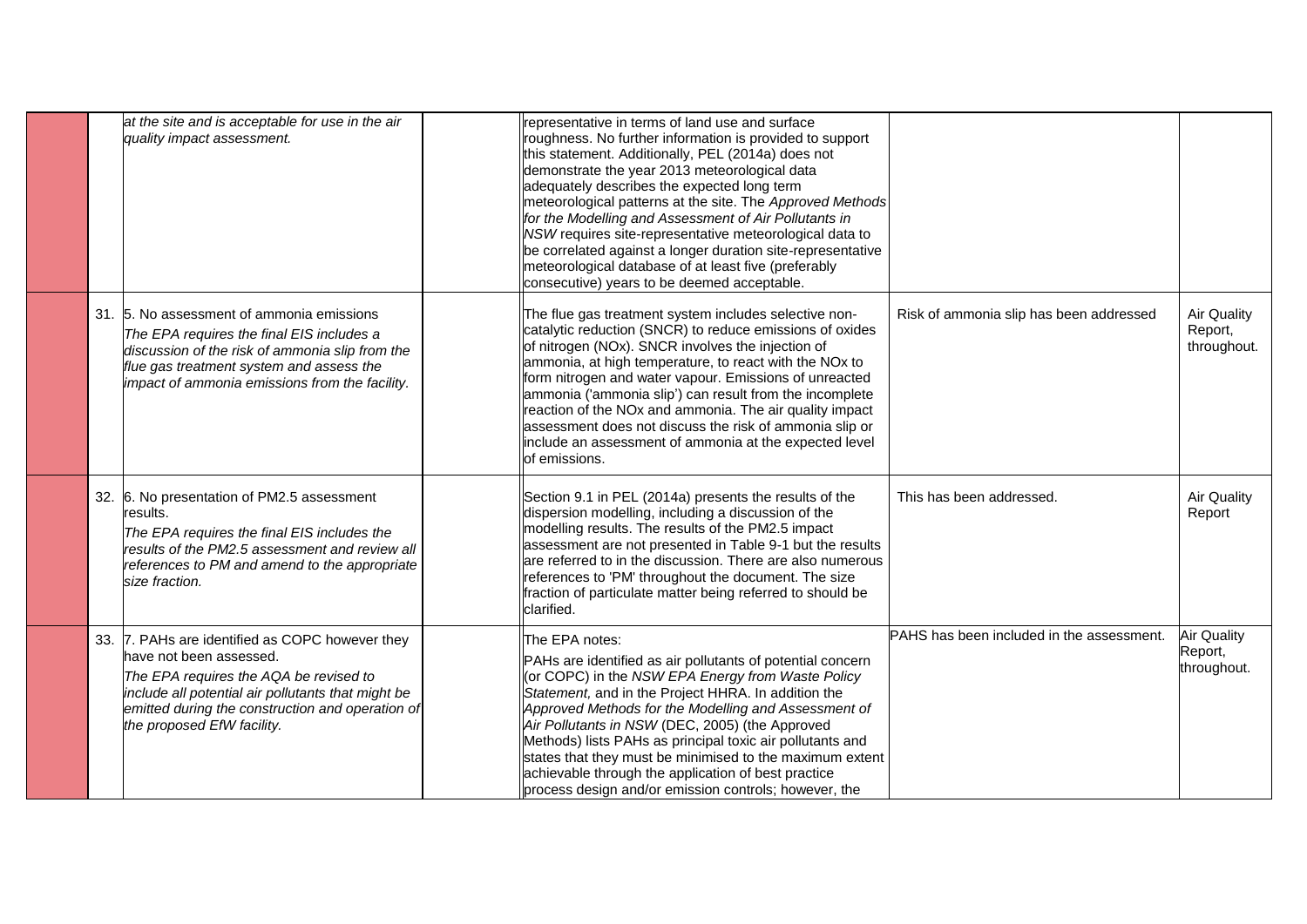|            |     |                                                                                                                                                                                                                                           | AQA does not consider or assess potential impacts from<br>the emission of PAHs.                                                                                                                                                                                                                                                                                                                                                                                                                                                                                                                                                                                                                                                                            |                                                                                 |                                                         |
|------------|-----|-------------------------------------------------------------------------------------------------------------------------------------------------------------------------------------------------------------------------------------------|------------------------------------------------------------------------------------------------------------------------------------------------------------------------------------------------------------------------------------------------------------------------------------------------------------------------------------------------------------------------------------------------------------------------------------------------------------------------------------------------------------------------------------------------------------------------------------------------------------------------------------------------------------------------------------------------------------------------------------------------------------|---------------------------------------------------------------------------------|---------------------------------------------------------|
|            |     | 34. 8. The AQA should consider impacts during<br>process upset conditions.<br>The EPA requires the AQA consider and<br>assess impacts associated with process upset<br>conditions and during facility start-up and shut-<br>down periods. | The EPA notes: the emission rates used in the AQA<br>modelling are estimated based on the proposed EfW<br>facility meeting the higher short term (half hour) limits<br>(where available) in the IED, regardless of the averaging<br>period for the assessment of impact on ground level<br>concentration:<br>the modelled emission rates are expected to be<br>conservative during normal operations; however, the AQA<br>has not considered or assessed potential impacts during<br>periods of process upset conditions, such as the loss of air<br>pollution control, or during facility start-up and shut-down<br>periods where the efficacy of emission controls may be<br>reduced, and emissions may potentially exceed the IED<br>short term limits. | AQ assessment now includes upset<br>conditions, start-up and shut-down periods. | <b>Air Quality</b><br>Report,<br>Section 7.4,<br>7.5,76 |
|            | 35. |                                                                                                                                                                                                                                           | 9. Other minor issues:<br>a. Buildings within the adjacent Eastern Creek Industrial<br>Estate and nearby Minchinbury industrial estates should<br>be considered sensitive receptors. The EPA notes:<br>a. the Approved Methods defines Sensitive Receptor as:<br>"A location where people are likely to work or reside";                                                                                                                                                                                                                                                                                                                                                                                                                                   | Noted.<br>Noted.                                                                | <b>Air Quality</b><br>Report,<br>Appendix C             |
|            |     |                                                                                                                                                                                                                                           | the Approve Methods states the impact assessment<br>criteria for SO2, NO2, 03, Pb, PMIo, TSP, deposited<br>dust, CO and HF (criteria pollutants) must be applied<br>at "the nearest existing or likely future off-site<br>sensitive receptor"; and<br>the AQA assesses the impacts of each of the chosen<br>Project air pollutants (both criteria and non-criteria<br>pollutants) at the most stringent location - at and<br>beyond the boundary.                                                                                                                                                                                                                                                                                                          |                                                                                 |                                                         |
|            |     |                                                                                                                                                                                                                                           | b. impact assessment criteria with averaging periods<br>below 1 hour exist for SO2 and CO. In addition, HF impact<br>assessment criteria includes 7, 30 and 90 days. The AQA<br>does not include these averaging periods in its<br>assessment of SO2, CO or HF.                                                                                                                                                                                                                                                                                                                                                                                                                                                                                            | This has been addressed.                                                        | <b>Air Quality</b><br>Report<br>Section 4.4<br>and 9.1  |
| <b>EPA</b> | 36. | Additional information and clarification is<br>required to clearly demonstrate all chemicals of<br>potential concern have been considered in the<br>assessment of health risks.                                                           | Many hundreds of chemicals including a wide range of<br>volatile organic compounds, metals and inorganic<br>compounds are present in emissions from incineration<br>plants                                                                                                                                                                                                                                                                                                                                                                                                                                                                                                                                                                                 |                                                                                 |                                                         |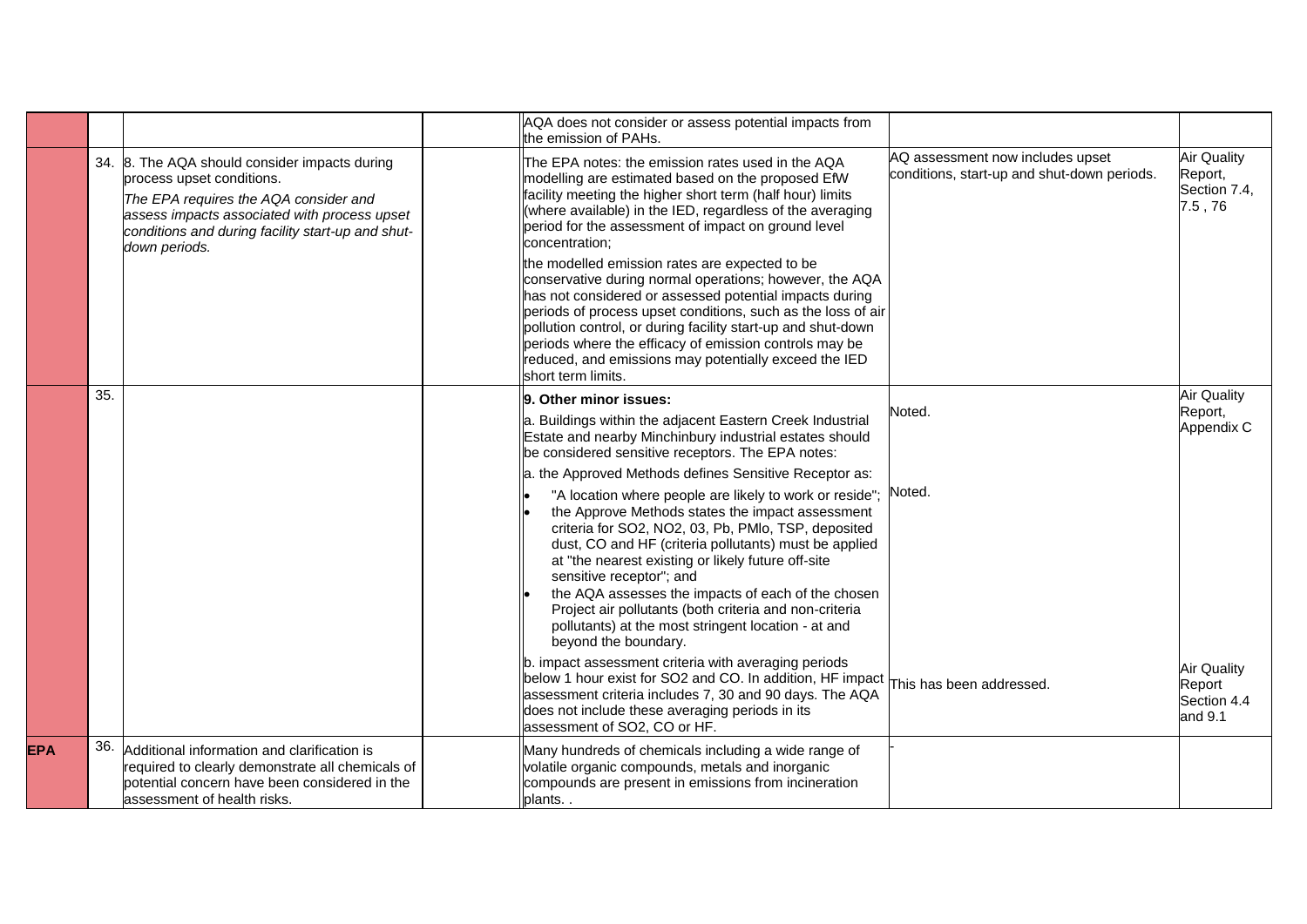|     |  | Chemicals of potential concern (COPC) considered in the<br>Human Health Risk Assessment (HHRA) include those<br>known to be produced during the combustion of waste and<br>which limits have been set under the European Union<br>Industrial Emissions Directive (2010/75/EU), which are<br>included as "toxic air pollutants" in the Approved Methods<br>for the Modelling and Assessment of Air Pollutants in<br>NSW, are included in the US EPA Human Health Risk<br>Assessment Protocol COPC database for the assessment<br>of long term effects (Section 2.2).<br>The following COPC have been considered for the<br>purpose of the HHRA: |                                                                                                                                                                                                                                                                                                                                                                                                                                                                                        |                     |
|-----|--|------------------------------------------------------------------------------------------------------------------------------------------------------------------------------------------------------------------------------------------------------------------------------------------------------------------------------------------------------------------------------------------------------------------------------------------------------------------------------------------------------------------------------------------------------------------------------------------------------------------------------------------------|----------------------------------------------------------------------------------------------------------------------------------------------------------------------------------------------------------------------------------------------------------------------------------------------------------------------------------------------------------------------------------------------------------------------------------------------------------------------------------------|---------------------|
|     |  | dioxinslfurans (individual congeners) and dioxin like<br>PCBs; hydrogen chloride;<br>benzene (representing all gaseous and vaporous<br>organic substance emissions - expressed as total<br>organic carbon (TOC));<br>benzo(a)pyrene (representing polycyclic aromatic<br>hydrocarbon (PAHs) emissions);<br>mercury and mercuric chloride;<br>cadmium;<br>thallium;<br>antimony;<br>arsenic:<br>chromium (III, and VI);<br>lead; and<br>nickel.                                                                                                                                                                                                 |                                                                                                                                                                                                                                                                                                                                                                                                                                                                                        |                     |
| 37. |  | The EPA notes:<br>that potential pollutants in incinerator emissions may<br>include other metals such as silver, beryllium, vanadium<br>and copper and/or their compounds; it is unclear if<br>asbestos should be a considered as a COPC, as<br>municipal, commercial and industrial, and construction and<br>demolition waste streams can include asbestos as a<br>contaminant;                                                                                                                                                                                                                                                               | All pollutants potentially released from the<br>facility are outlined in section 2.1. The COPCs 2.1, 2.2<br>are then identified in section 2.2 which are<br>those released which are known to impact<br>human health.<br>Asbestos firstly is fire retardant and would not<br>burn. However the facility will not accept<br>asbestos containing waste. Therefore no<br>asbestos fibres will be released from the<br>facility and this pollutant has not been<br>considered in the HHRA. | <b>HHRA Section</b> |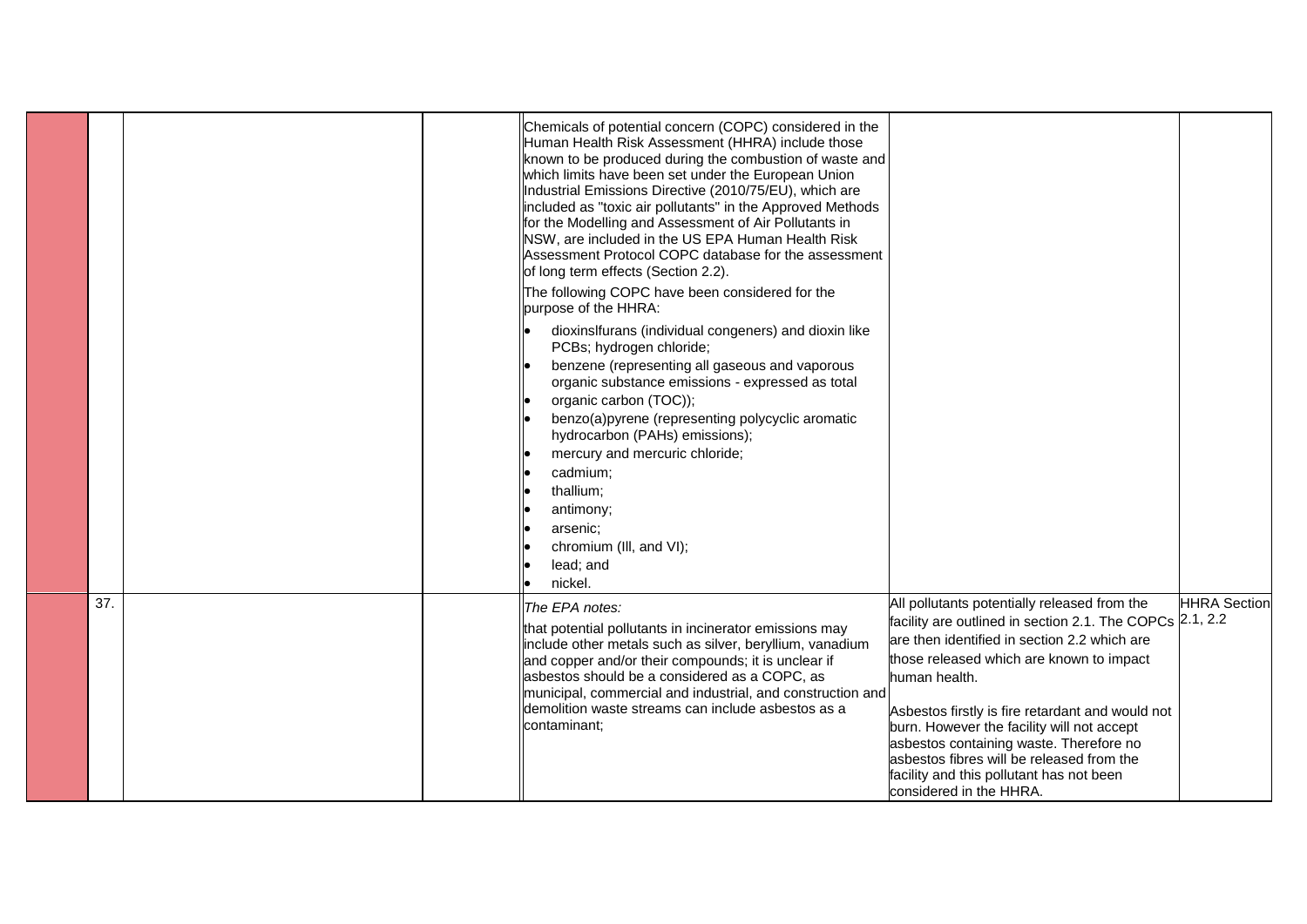| 38. |                                                                                                                                                                                                                             | and the HHRA should:                                                                                                                                                                                                                                                                                                                                                                                                                                                                                                                                                                                                                                                                                                                                                                                                                                                                                                                                                                                                                                   | See above.                                                                                                        |                            |
|-----|-----------------------------------------------------------------------------------------------------------------------------------------------------------------------------------------------------------------------------|--------------------------------------------------------------------------------------------------------------------------------------------------------------------------------------------------------------------------------------------------------------------------------------------------------------------------------------------------------------------------------------------------------------------------------------------------------------------------------------------------------------------------------------------------------------------------------------------------------------------------------------------------------------------------------------------------------------------------------------------------------------------------------------------------------------------------------------------------------------------------------------------------------------------------------------------------------------------------------------------------------------------------------------------------------|-------------------------------------------------------------------------------------------------------------------|----------------------------|
|     |                                                                                                                                                                                                                             | identify all chemicals of potential concern (COPC) that<br>are likely to be emitted in significant quantities; and<br>clearly prioritise and justify the chemicals that need to<br>be fully considered in a quantitative risk assessment.                                                                                                                                                                                                                                                                                                                                                                                                                                                                                                                                                                                                                                                                                                                                                                                                              |                                                                                                                   |                            |
| 39. |                                                                                                                                                                                                                             | The EPA requires the proponent to include in the HHRA<br>additional information and clarification so that it clearly<br>demonstrates:<br>all significant species that may be emitted from the facility<br>have been identified and prioritised; and all relevant<br>COPC have been considered in the assessment of<br>potential health risks.                                                                                                                                                                                                                                                                                                                                                                                                                                                                                                                                                                                                                                                                                                          | See above.                                                                                                        |                            |
|     | 40. 2. It is unclear if the conceptual site model<br>has identified all potential exposure<br>pathways, and that all significant exposure<br>pathways have been included in the<br>quantitative assessment of health risks. | The EPA notes:<br>the HHRA contains only a brief description and flow chart<br>of the exposure pathways and conceptual site model<br>(CSM) used for the Project. Consequently, it is unclear if<br>all potential exposure pathways have been identified and<br>considered; and justification is lacking to dismiss identified<br>pathways as insignificant or unlikely, with respect to<br>exposure scenarios.                                                                                                                                                                                                                                                                                                                                                                                                                                                                                                                                                                                                                                         | Additional information has been included to<br>fully justify why certain exposure pathways<br>have been excluded. |                            |
| 41. |                                                                                                                                                                                                                             | the CSM identifies inhalation (the direct exposure<br>pathway) and various indirect exposure pathways<br>involving ingestion and dermal exposure. Exposure via<br>dermal contact is deemed an insignificant exposure<br>pathway based on the "infrequent and sporadic nature of<br>the events and the very low dermal adsorption factors that<br>may be experienced (when considered over the lifetime of<br>an individual)". (Section 4.1). However, the EPA notes for<br>children that exposure via dermal contact may occur more<br>frequently, and therefore be a more significant exposure<br>route. Consequently the identified receptors and dermal<br>exposure pathway may require re-evaluation or further<br>justification in order for it to be eliminated from the<br>quantitative assessment of health risks;<br>exposure scenarios exist that are not included in the<br>HHRA such as exposure resulting from the use of<br>rainwater tank water (which may be potentially<br>contaminated with Project emissions) to irrigate vegetable | Further justification is provided for those<br>pathways excluded from the HHRA.                                   | <b>HHRA</b> Section<br>4.2 |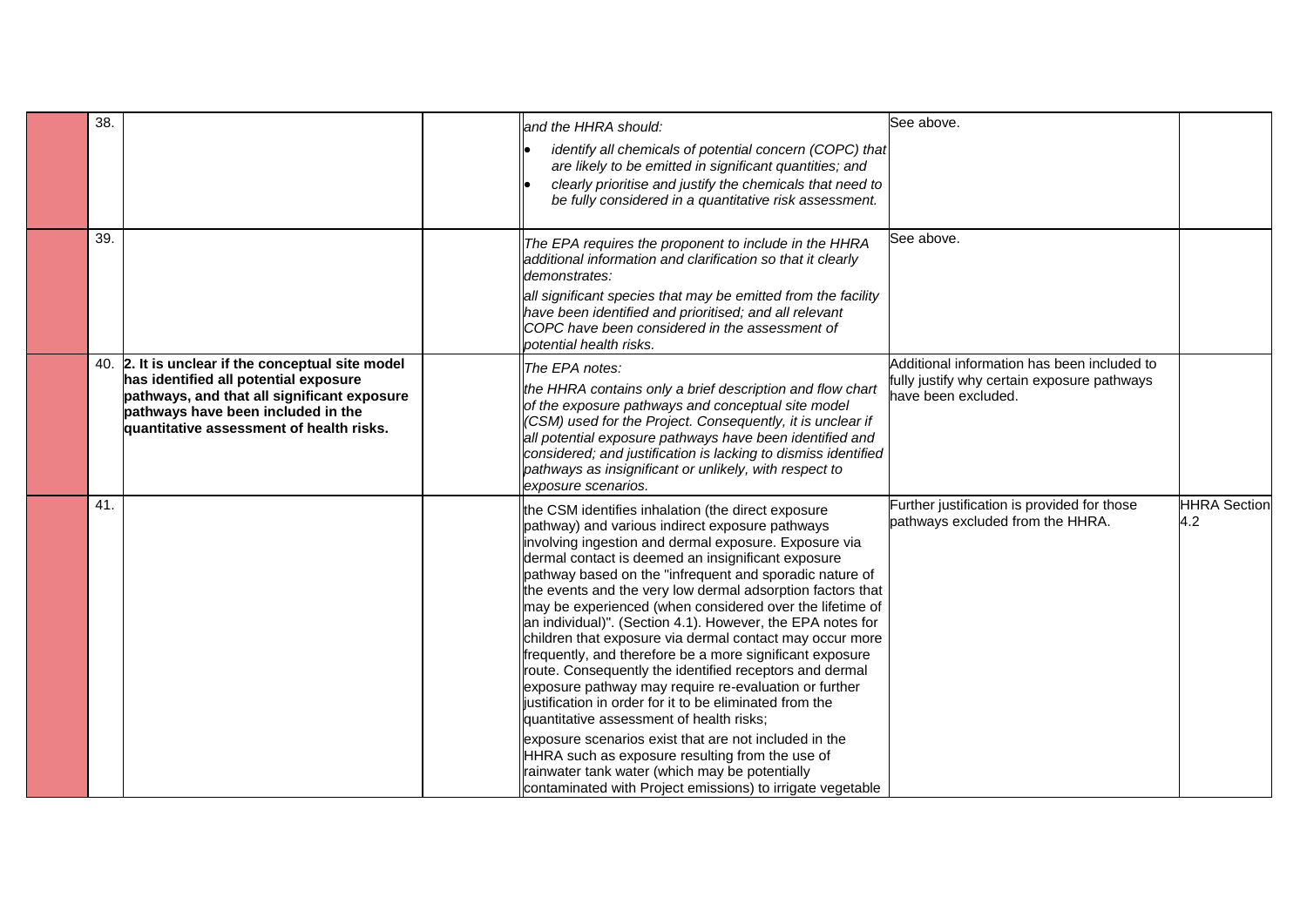|     |                                                                                                                                                                                                    | gardens (resulting in the accumulation of COPC, and<br>potential exposure via ingestion of deposited, dissolved<br>and/or adsorbed contaminants on or within home-grown<br>produce); and despite the HHRA not considering ingestion<br>of drinking water from surface water bodies, it should be<br>noted that Prospect Reservoir is located approximately 5<br>kilometres to the east of the proposed facility and is used<br>as a part of Sydney's drinking water supply.                                                     |                                                                                                                                                                 |                     |
|-----|----------------------------------------------------------------------------------------------------------------------------------------------------------------------------------------------------|---------------------------------------------------------------------------------------------------------------------------------------------------------------------------------------------------------------------------------------------------------------------------------------------------------------------------------------------------------------------------------------------------------------------------------------------------------------------------------------------------------------------------------|-----------------------------------------------------------------------------------------------------------------------------------------------------------------|---------------------|
| 42. |                                                                                                                                                                                                    | The EPA requires the proponent include additional<br>information and clarification in the HHRA to address the<br>issues referred to above, in particular to demonstrate the<br>assessment identifies and includes all potential and<br>significant exposure pathways                                                                                                                                                                                                                                                            | See above.                                                                                                                                                      |                     |
|     | 43. 3. Health impacts are assessed at the point<br>of maximum impact, however the definition<br>of sensitive receptors should also include<br>nearby locations where people are likely to<br>work. | The EPA notes:<br>the assessment considers sensitive receptors located at<br>the nearest residential areas at Minchinbury, Erskine Park<br>and Horsley Park; in addition the assessment considers a<br>worst case scenario, based on a receptor being located at<br>the point of maximum predicted impact (which is derived<br>from annual mean process emissions).                                                                                                                                                             | Now noted in section 5 of the report.                                                                                                                           | <b>HHRA</b> Section |
| 44. |                                                                                                                                                                                                    | The worst case scenario includes consideration of two<br>receptor types, a general resident, and a farmer. The<br>farmer receptor is assumed to consume a higher fraction<br>of locally produced food; and workers located at the<br>adjacent Eastern Creek Industrial Estate also constitute<br>potential sensitive receptors, however exposure at these<br>locations will not exceed that of the more conservatively<br>assessed worst case farmer receptor scenario,<br>The EPA requires the proponent note in the HHRA that | Now noted in section 5 of the report.                                                                                                                           | <b>HHRA</b> Section |
|     |                                                                                                                                                                                                    | sensitive receptors are also located within the Eastern<br>Creek Industrial Estate.                                                                                                                                                                                                                                                                                                                                                                                                                                             |                                                                                                                                                                 |                     |
| 45. | 4. Details of the assessment model are<br>lacking, as are details of the calculations<br>used to derive predicted impacts.                                                                         | The EPA notes:<br>the assessment uses the Industrial Risk Assessment<br>Program-Human Health (IRAP-h) model to quantify and<br>evaluate risks and refers to a US EPA website for the<br>equations used to estimate pollutant concentrations and<br>their impacts (Section 6); and however, as the HHRA does<br>not contain details of the model, or equations and<br>calculations used, it is not possible to readily confirm the<br>suitability of the model, or verify the model outputs (such                                | The model equations and calculations have<br>now been included as appendices. Previously Appendices.<br>the source of the model calculations was<br>referenced. | <b>HHRA</b>         |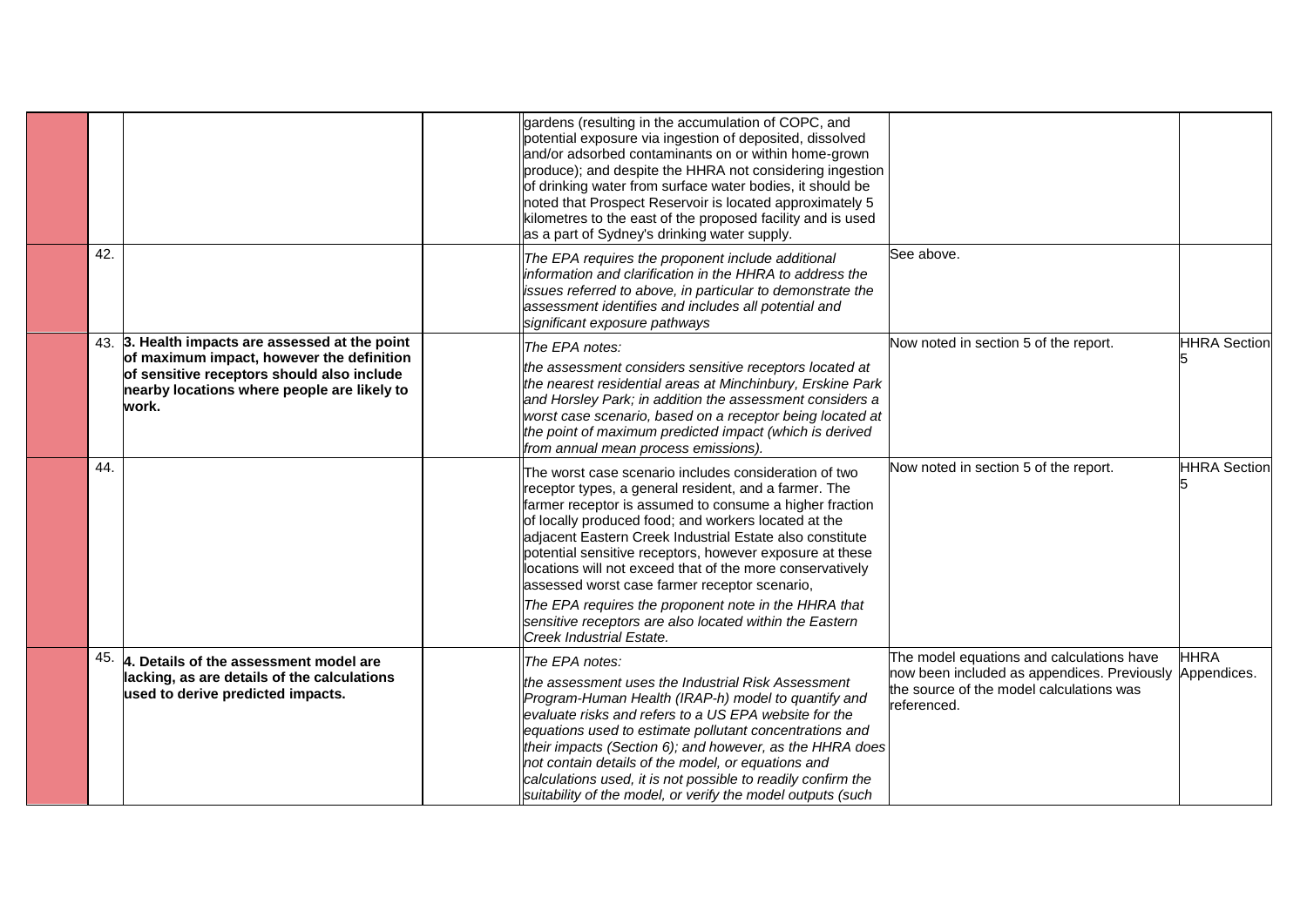|     |                                                                                                 | as the predicted impacts).                                                                                                                                                                                                                                                                                                                                                                                                                                                                                                                                                                         |                                                                                                                                                                                                                                                                                                                                                            |                           |
|-----|-------------------------------------------------------------------------------------------------|----------------------------------------------------------------------------------------------------------------------------------------------------------------------------------------------------------------------------------------------------------------------------------------------------------------------------------------------------------------------------------------------------------------------------------------------------------------------------------------------------------------------------------------------------------------------------------------------------|------------------------------------------------------------------------------------------------------------------------------------------------------------------------------------------------------------------------------------------------------------------------------------------------------------------------------------------------------------|---------------------------|
| 46. |                                                                                                 | The EPA requires the proponent provide additional<br>information and discussion of the /RAP model, including<br>details of equations, variables, assumptions and<br>calculations used in estimating Project impacts.                                                                                                                                                                                                                                                                                                                                                                               |                                                                                                                                                                                                                                                                                                                                                            |                           |
| 47. |                                                                                                 | The EPA also notes:<br>the concentration of COPC in soil is calculated from the<br>deposition results of the air quality modelling for vapour<br>phase and particle phase deposition;<br>the concentration of COPC in plants is calculated from<br>direct deposition, and air to plant transfer for above ground<br>produce, and root uptake for above and below ground<br>produce;<br>however, the air quality modelling results used to calculate<br>the concentration of COPC in soil and plants are not<br>included in the HHRA.                                                               | As above.                                                                                                                                                                                                                                                                                                                                                  |                           |
| 48. |                                                                                                 | The EPA requires the proponent provide details of the air<br>quality modelling results used to calculate the<br>concentration of COPC in soil and plants.                                                                                                                                                                                                                                                                                                                                                                                                                                          | Now included in the IRAP Appendices.                                                                                                                                                                                                                                                                                                                       | <b>HHRA</b><br>Appendices |
|     | $49.$ 5. Confirmation is required that the toxicity<br>factors use in the HHRA are appropriate. | The EPA notes:<br>model reference doses and reference concentrations are<br>taken from the USEPA Human Health Assessment<br>Protocol and are based on the USEPA Integrated Risk<br>Information System; and the eHealth Guidelines,<br>Environmental Health Risk Assessment - Guidelines for<br>assessing human health risk from environmental hazards<br>(2012) (the eHealth Guidelines), provides guidance on<br>selecting sources of toxicological data and environmental<br>health criteria, and recommend that Australian based<br>toxicity values and health criteria be used where available |                                                                                                                                                                                                                                                                                                                                                            |                           |
| 50. |                                                                                                 | The EPA requires the proponent provide clarification that<br>the chosen toxicity factors are appropriate for use in<br>Australia, i.e are consistent with Australian based toxicity<br>factors and health criteria, as recommended by the<br>eHealth Guidelines.                                                                                                                                                                                                                                                                                                                                   | Where ever possible Australian based health<br>criteria have been used, for instance the<br>Tolerable Monthly Intake for dioxins is that<br>recommended by the National Health and<br>Medical Research Council (NHMRC).<br>However, as explained in Chapter 3 of the<br>HHRA the NHMRC have noted for other<br>pollutants that the preferred approach (the | <b>HHRA</b><br>Chapter 3  |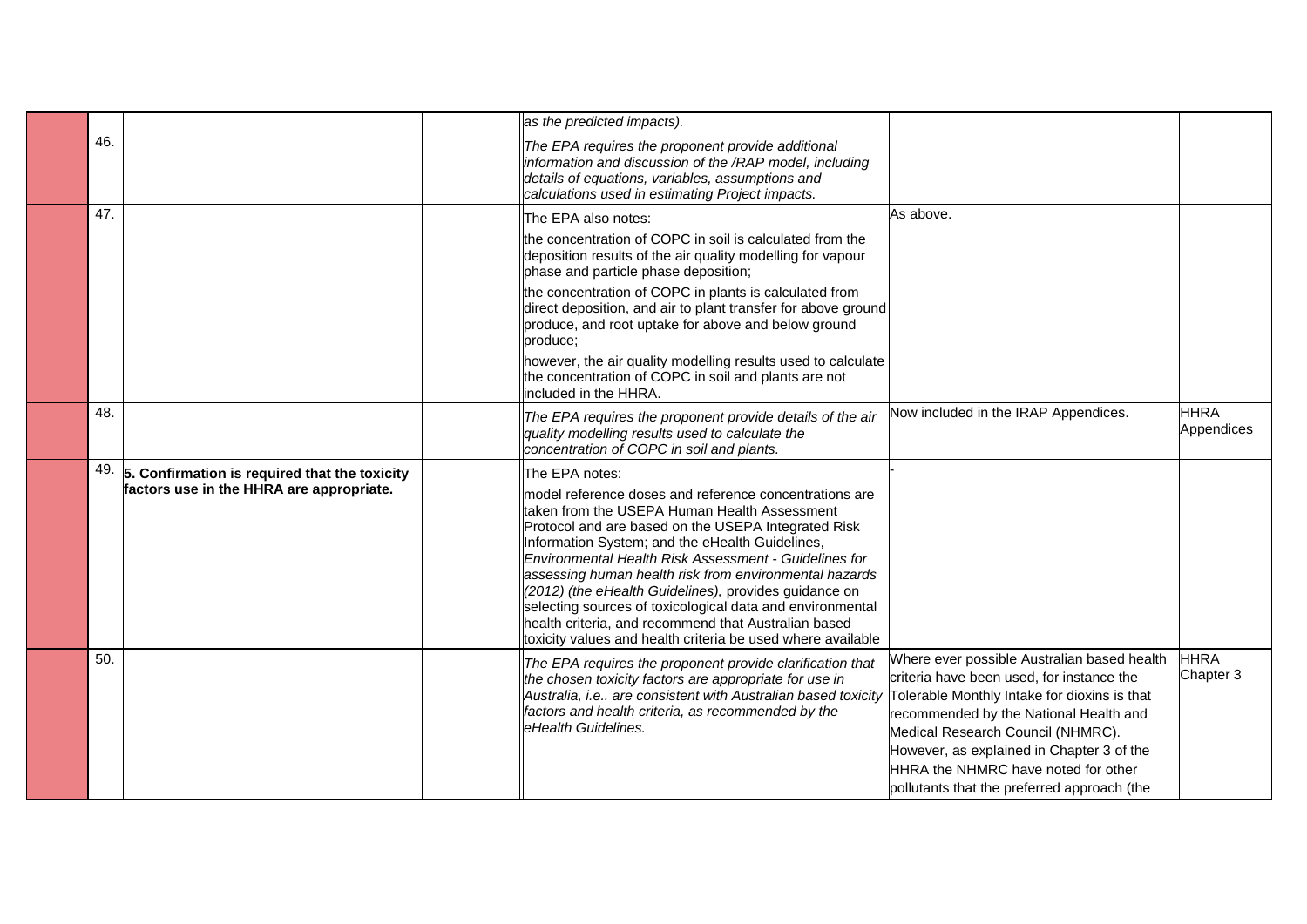|     |                                                          |                                                                                                                                                                                                                                                                                                                                                                                                                                                                                                                              | Benchmark Dose) has failed to be<br>implemented in Australia and alternative<br>toxicity factors should be sourced. For the<br>assessment USEPA toxicity factors have been<br>applied. As noted in Section 3.2.1.3 of the<br>HHRA in lieu of any Australian specific<br>sources these are considered to be<br>appropriate to use especially as the toxicity<br>factors are based on the effect of the pollutant<br>on human health and do not take into account<br>background sources in the diet. |            |
|-----|----------------------------------------------------------|------------------------------------------------------------------------------------------------------------------------------------------------------------------------------------------------------------------------------------------------------------------------------------------------------------------------------------------------------------------------------------------------------------------------------------------------------------------------------------------------------------------------------|----------------------------------------------------------------------------------------------------------------------------------------------------------------------------------------------------------------------------------------------------------------------------------------------------------------------------------------------------------------------------------------------------------------------------------------------------------------------------------------------------|------------|
|     | 51. 6. Summary and issues with estimated risk<br>levels. | The HHRA refers to the NHMRC and USEPA approaches<br>to assess carcinogenic and non-carcinogenic risk.                                                                                                                                                                                                                                                                                                                                                                                                                       |                                                                                                                                                                                                                                                                                                                                                                                                                                                                                                    |            |
| 52. |                                                          | Carcinogenic effects (Section 7.3)<br>The EPA notes:<br>the calculated lifetime cancer risks for the project were<br>estimated to be slightly greater than one in a million for the<br>maximum impacted receptors located within the<br>Minchinbury, Erskine Park and Horsley Park residential<br>areas located to the north, west and south respectively<br>(Table 7.4). Lifetime cancer risks for the assessed child<br>scenario were below 1 0-6 and are therefore considered<br>negligible (Section 7.3);                | Updated analysis of the impact now included<br>in the report.                                                                                                                                                                                                                                                                                                                                                                                                                                      |            |
| 53. |                                                          | the HHRA appears to incorrectly state the data presented<br>in Table 7.4 shows the lifetime cancer risk for all sensitive<br>receptors is less than Lifetime cancer risk value for adults<br>in Table 7.4 are in fact greater than 1 o-~;                                                                                                                                                                                                                                                                                    | Jpdated.                                                                                                                                                                                                                                                                                                                                                                                                                                                                                           |            |
| 54. |                                                          | the discussion of acceptable risk levels does not:<br>reference or discuss the relevant NSW Planning<br>Guidelines (2011) such as the "Hazardous Industry<br>Planning Advisory Papers" (HIPAPs), in particular HIPAP<br>4 and the suggested risk criteria developed for land use<br>safety planning in NSW which for schools and child care<br>facilities is $0.5~01$ -a~n d for residences is 1X ol-~ o;r (?)<br>discuss the implications associated with the use of the<br>NSW risk criteria and the proposed EfW project. | Now references this document and links to the HHRA<br>land use type.                                                                                                                                                                                                                                                                                                                                                                                                                               | throughout |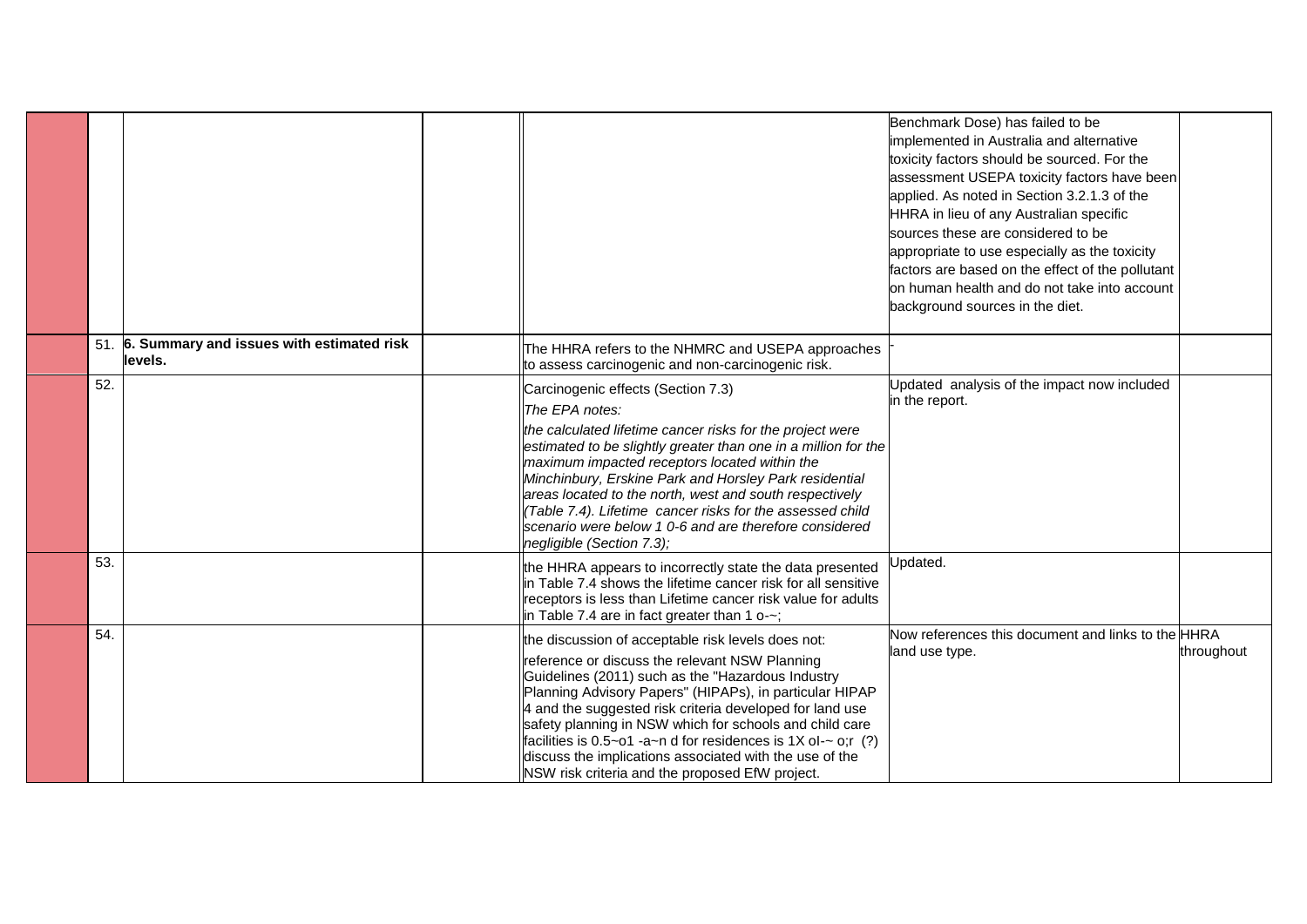| 55. |  | The EPA requires the HHRA to:                                                                                                                                                                                                                                                                                                                                                                                                                                                                                                                                                                                                                                                                                                                                                                                                                                                                        | Updated as above.                                                             | <b>HHRA</b> |
|-----|--|------------------------------------------------------------------------------------------------------------------------------------------------------------------------------------------------------------------------------------------------------------------------------------------------------------------------------------------------------------------------------------------------------------------------------------------------------------------------------------------------------------------------------------------------------------------------------------------------------------------------------------------------------------------------------------------------------------------------------------------------------------------------------------------------------------------------------------------------------------------------------------------------------|-------------------------------------------------------------------------------|-------------|
|     |  | clarify the position of the project with respect to HIPAP risk<br>criteria; and be amended to correctly state that lifetime<br>cancer risks above were estimated for adults.                                                                                                                                                                                                                                                                                                                                                                                                                                                                                                                                                                                                                                                                                                                         |                                                                               | throughout  |
| 56. |  | Non-carcinogenic effects (Section 7.2)<br>The EPA notes:<br>the likelihood of adverse non-carcinogenic health impacts<br>is considered highly unlikely as the sum of hazard<br>quotients for all COPC at the maximum exposed existing<br>residential areas are well below 1 (maximum 0.037). In<br>addition, at the point of maximum impact (the worst case<br>scenario), the hazard index is also well below 1 (maximum<br>$[0.090)$ ; and hazard quotient estimates are provided in a<br>graph in Appendix C of the HHRA. However, as numerical<br>hazard quotient values are not provided, it is not possible<br>to verify the calculated hazard index values that are used<br>to assess non-carcinogenic risks associated with the<br>Project.                                                                                                                                                   | Numerical breakdown for each receptor is now HHRA<br>provided in an Appendix. | Appendix C  |
| 57. |  | The EPA requires the HHRA should include tabulated<br>results that include each of the calculated hazard<br>quotients (including the calculated hazard quotients for<br>each exposure pathway and each COPC) and hazard<br>indexes (including the calculated hazard quotients for<br>each scenario).                                                                                                                                                                                                                                                                                                                                                                                                                                                                                                                                                                                                 | Tabulated results now provided.                                               |             |
| 58. |  | Dioxins and furans (Section 7.1)<br>The EPA notes:<br>IRAP model estimations of the process contribution to<br>dioxin and dioxin-like PCBs are presented in Table 7.1<br>and compared against the tolerable monthly intake for<br>dioxins the monthly dioxin intake due to process<br>contributions is estimated to be much less than 1% of the<br>mean monthly dioxin intake at the maximum impacted<br>existing residential receptors. When compared to the<br>tolerable monthly intake (TMI), the process contribution to<br>dioxin intake is estimated to be even smaller still; at the<br>point of maximum impact (worst case) scenarios, the<br>estimated maximum process contribution to dioxin intake<br>is still less than 5.5% of the mean monthly intake, and less<br>than 2% of the TMI; and maximum impacts of dioxins in<br>breast milk at existing residential areas are estimated to |                                                                               |             |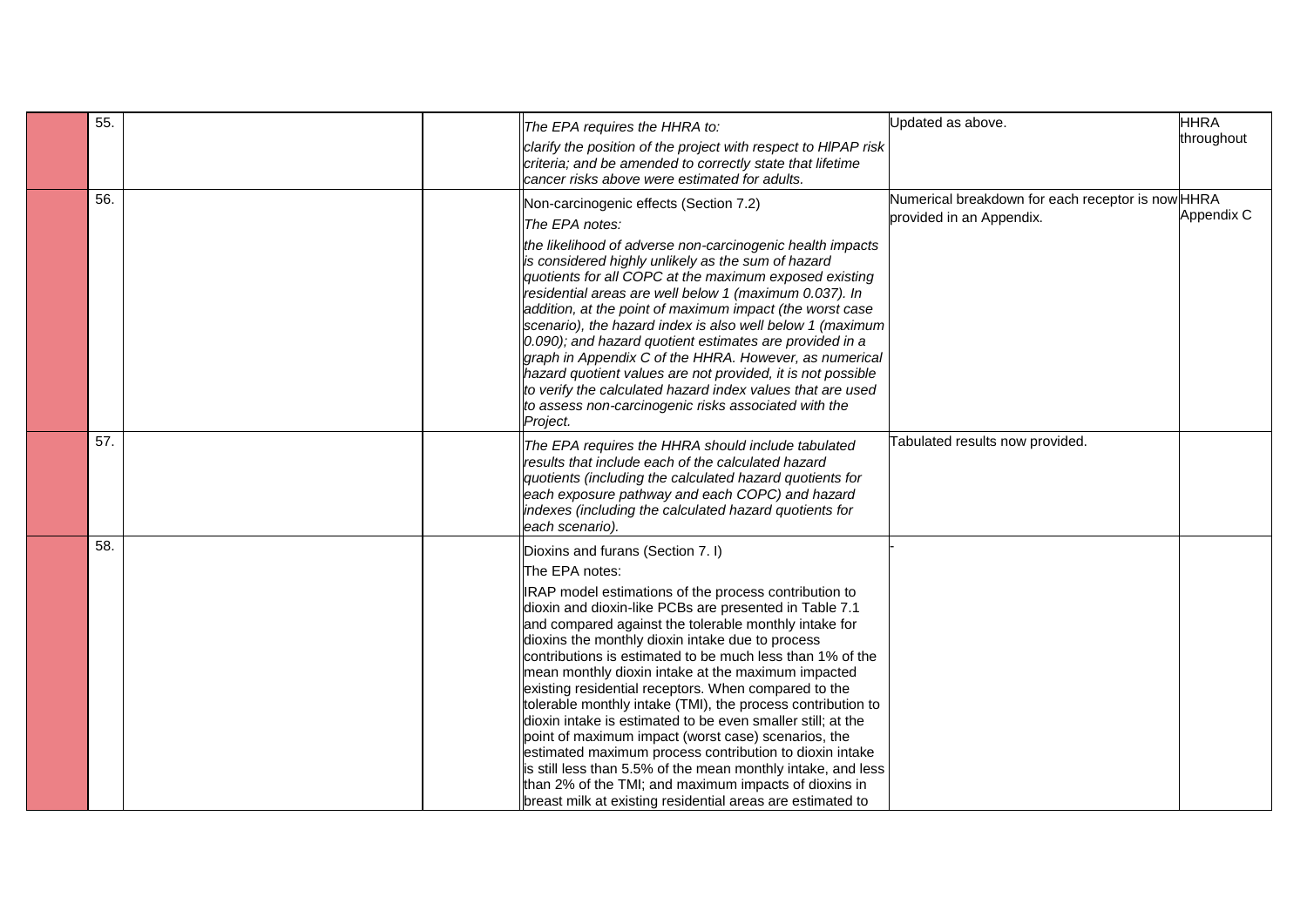|     |                                                                                                                               | be less than 1% of the TMI, while at the point of maximum<br>impact for the farmer (worst case) scenario, the process<br>contribution to the TMI is around 15%. dl Risk level<br>estimation and methodology                                                                                                                                                                                                                                                                                                                                                                                                                                                                                                                                                                                                                                                                                                                                                                                                   |                                                                        |                             |
|-----|-------------------------------------------------------------------------------------------------------------------------------|---------------------------------------------------------------------------------------------------------------------------------------------------------------------------------------------------------------------------------------------------------------------------------------------------------------------------------------------------------------------------------------------------------------------------------------------------------------------------------------------------------------------------------------------------------------------------------------------------------------------------------------------------------------------------------------------------------------------------------------------------------------------------------------------------------------------------------------------------------------------------------------------------------------------------------------------------------------------------------------------------------------|------------------------------------------------------------------------|-----------------------------|
| 59. |                                                                                                                               | The EPA notes:<br>details presented in the HHRA of the methodology,<br>calculations and input data used to estimate risks are<br>generally minimal, referenced elsewhere, or lacking.<br>However the HHRA should be comprehensive, and<br>include sufficient detail so that it can be readily followed<br>and understood. In addition, details of the assessment<br>methodologies, calculations and input data should be<br>provided I so that the findings of the assessment can be<br>verified if required; and I the HHRA states that the raw<br>model outputs which quantify the exposure are contained<br>in Appendix C, however Appendix C contains only hazard<br>quotient data for each of the assessed scenarios<br>The EPA requires the HHRA should include additional<br>information and details of the methodology, input data,<br>and calculations used to estimate and assess Project risks<br>so it is comprehensive and allows each of the assessment<br>findings to be verified if required. | Report updated to include additional<br>clarifications.                |                             |
|     | $60.$ 7. Additional clarification is required to<br>demonstrate site specific information used<br>in modelling is appropriate | The EPA notes:<br>Bureau of Meteorology (BoM) data was used to provide<br>ground type dependent properties for use in calculating<br>COPC concentrations. However the HHRA does not state<br>which data was used, or demonstrate the data used is<br>representative of long term site conditions;                                                                                                                                                                                                                                                                                                                                                                                                                                                                                                                                                                                                                                                                                                             | Now revised and a justification for the choice<br>of data is provided. | <b>HHRA Section</b><br>6.5. |
| 61. |                                                                                                                               | BoM 2013 weather data was used to calculate the<br>average site wind speed. However the HHRA does not<br>present any analysis to demonstrate this data is<br>representative of average site wind speeds over a longer<br>averaging period; and a number of assumptions have<br>been made with regard to the deposition of different<br>phases. These assumptions have been applied to the<br>annual mean concentrations predicted using the<br>dispersion modelling undertaken as a part of the Project<br>air quality assessment (AQA) to generate the inputs for<br>the IRAP (risk) modelling. The HHRA does not contain any<br>discussion of the suitability of the deposition assumptions,                                                                                                                                                                                                                                                                                                                | As above.                                                              |                             |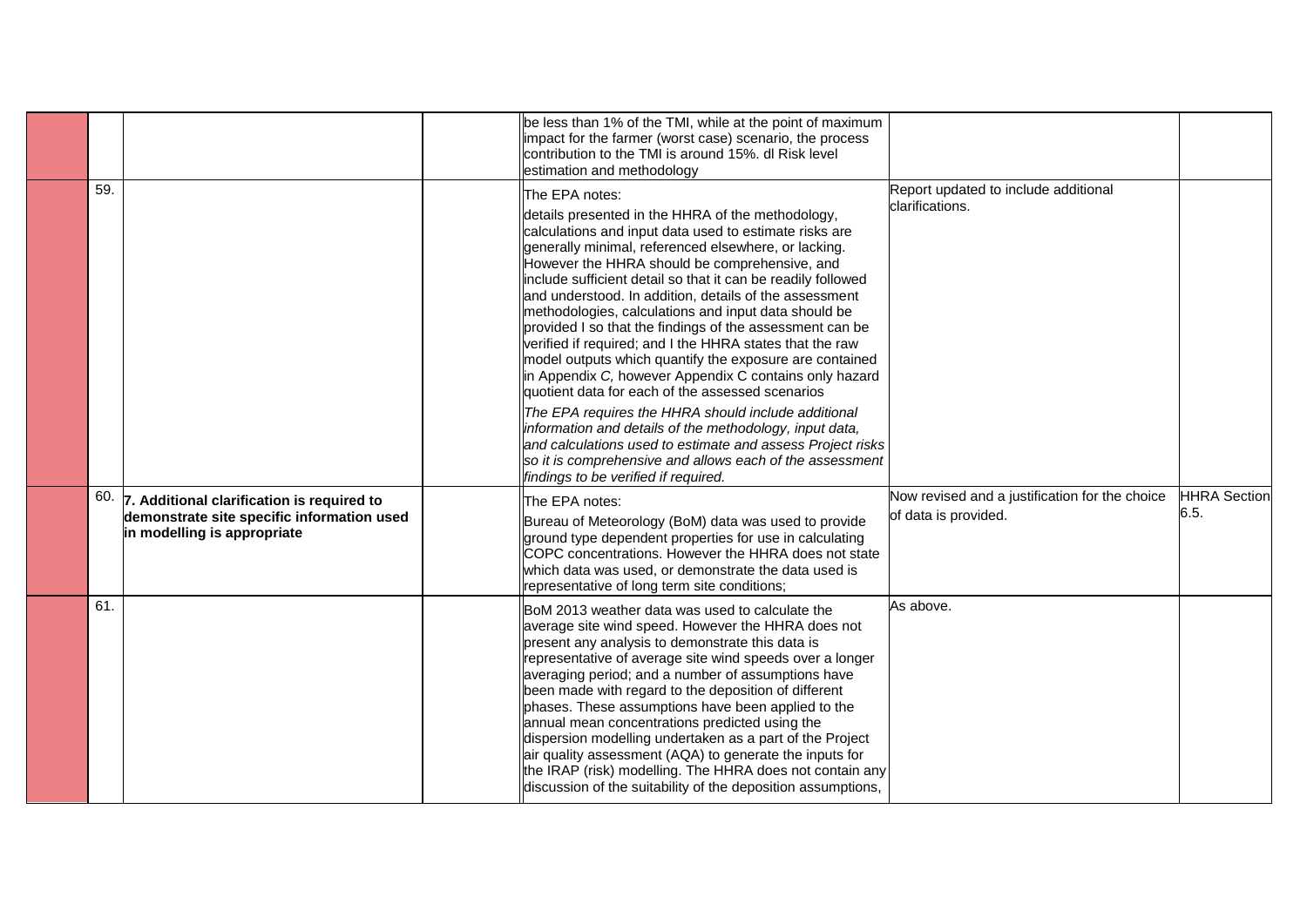|     |                                                                                                                                  | or the sensitivity of the model to these assumptions.                                                                                                                                                                                                                                                                                                                                                                                                                                                                                                                                                                                                                                                                                                                                                                                                                                                                                                                                                                                      |                                                                                                                                                  |                          |
|-----|----------------------------------------------------------------------------------------------------------------------------------|--------------------------------------------------------------------------------------------------------------------------------------------------------------------------------------------------------------------------------------------------------------------------------------------------------------------------------------------------------------------------------------------------------------------------------------------------------------------------------------------------------------------------------------------------------------------------------------------------------------------------------------------------------------------------------------------------------------------------------------------------------------------------------------------------------------------------------------------------------------------------------------------------------------------------------------------------------------------------------------------------------------------------------------------|--------------------------------------------------------------------------------------------------------------------------------------------------|--------------------------|
|     |                                                                                                                                  | The EPA requires the HHRA should include additional<br>details, discussion and justification of the data and<br>assumptions used in the estimation of COPC<br>concentrations.                                                                                                                                                                                                                                                                                                                                                                                                                                                                                                                                                                                                                                                                                                                                                                                                                                                              | Further justification provided in the report.                                                                                                    |                          |
| 62. | 8. Clarification is required to show how the<br>modelled emission rates were calculated,<br>and how PAH emissions were assessed. | The EPA notes:<br>the AQA does not model PAH or benzo(a)pyrene<br>emissions. However in order for PAHs to be assessed, the<br>predicted annual mean concentration that is derived from<br>dispersion modelling is needed to generate PAH inputs for<br>the IRAP (risk) modelling (see issue 7); and Table 6.4 lists<br>the modelled emission rates for COPC including PAHs.<br>The HHRA states that it is assumed the facility operates at<br>the Industrial Emissions Directive (IED) Emission Limit<br>Values for its entire operational life. The IED Emission<br>Limit Values are provided for daily and half hourly<br>averages for some pollutants. However the HHRA does<br>not specify what Limit Values were used to derive the<br>assessed emission rates for COPC that have both daily<br>and half hourly Limit Values.<br>The EPA requires the HHRA include additional information<br>to clarify:<br>how PAH/RAP model inputs were derived; and which<br>Limit Values were used to derive the assessed COPC<br>emission rates. | The basis of the emissions now clarified.                                                                                                        | <b>HHRA Table</b><br>6.4 |
| 63. | 9. Potential health risks associated with<br>process upset conditions should be<br>considered.                                   | The EPA notes:<br>the HHRA scenarios are based on the conservative<br>assumptions that facility COPC emission concentrations<br>are at IED Emission Limit Values for the entire operational<br>life of the facility, and there are no shut down periods for<br>maintenance or other purposes; however, the HHRA has<br>not considered or assessed potential impacts during<br>periods of process upset conditions, such as the loss of air<br>pollution control, or during facility start-up and shut-down<br>periods where the efficacy of emission controls may be<br>reduced.<br>The EPA requires the HHRA consider risks associated<br>with process upset conditions and during facility start-up<br>and shut-down periods.                                                                                                                                                                                                                                                                                                            | Periods of up-set / shut down conditions are<br>short-term events which have very little effect  7.5<br>on the long term impact of the facility. | <b>HHRA</b> Section      |
|     | 64. 10. Health impacts associated with potential                                                                                 | The EPA notes the HHRA does not comment on the                                                                                                                                                                                                                                                                                                                                                                                                                                                                                                                                                                                                                                                                                                                                                                                                                                                                                                                                                                                             | The approach used to assess dioxins includes                                                                                                     |                          |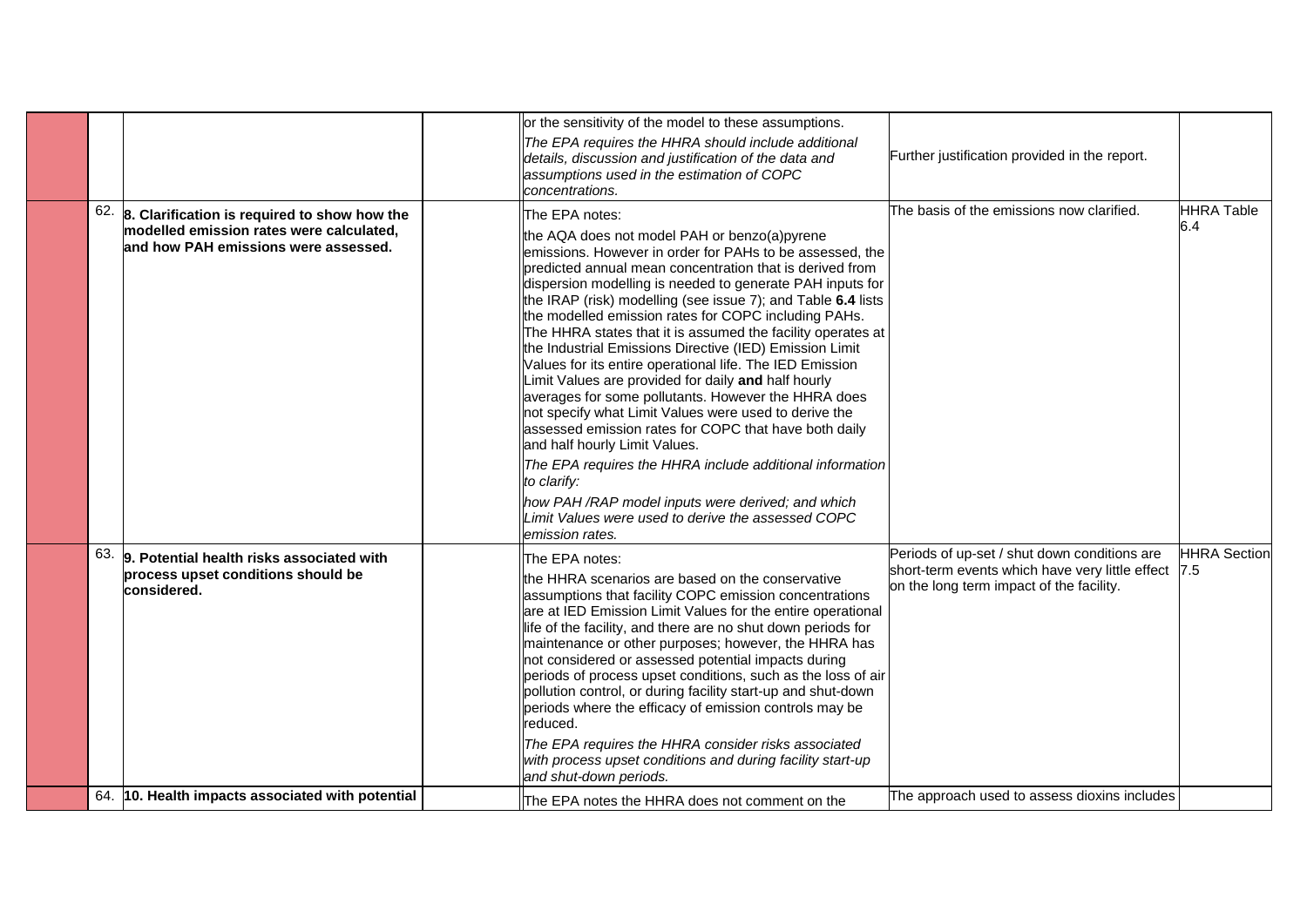|            |     | cumulative and background emissions<br>should be considered.                                                                                                                                                                 |                                            | existence of potential nearby significant sources of COPC,<br>or whether background levels of COPC may be elevated,<br>and therefore need to be considered in the HHRA.<br>The EPA requires the HHRA clarify there are no significant<br>nearby COPC sources, or elevated background COPC<br>levels, that might warrant an assessment of health risks<br>associated with cumulative exposure to these COPC. | the mean dietary intake for Australians. The<br>risk based approach for other COPCs<br>recommended does not consider existing<br>levels as it is the increased risk associated<br>with the facility only. |  |
|------------|-----|------------------------------------------------------------------------------------------------------------------------------------------------------------------------------------------------------------------------------|--------------------------------------------|-------------------------------------------------------------------------------------------------------------------------------------------------------------------------------------------------------------------------------------------------------------------------------------------------------------------------------------------------------------------------------------------------------------|-----------------------------------------------------------------------------------------------------------------------------------------------------------------------------------------------------------|--|
|            | 65. | 11. Other minor issues:                                                                                                                                                                                                      |                                            | a. "Eskine" (Erskine) Park is incorrectly spelt throughout<br>the HHRA.                                                                                                                                                                                                                                                                                                                                     | Updated throughout                                                                                                                                                                                        |  |
|            | 66. |                                                                                                                                                                                                                              |                                            | b. Details of the references used in the HHRA are not<br>provided or listed in a Reference Section.                                                                                                                                                                                                                                                                                                         | Now includes a reference section. All<br>references were included but as footnotes.                                                                                                                       |  |
|            | 67. |                                                                                                                                                                                                                              |                                            | c. The source of the IRAP (model) input values provided in<br>Appendix B should be given.                                                                                                                                                                                                                                                                                                                   | IRAP inputs where not using defaults are<br>stated in the report.                                                                                                                                         |  |
|            | 68. |                                                                                                                                                                                                                              |                                            | d. Table B2 contains repeated data.                                                                                                                                                                                                                                                                                                                                                                         | Updated.                                                                                                                                                                                                  |  |
| <b>BCC</b> | 69. | Human Health Risk Assessment Report<br>A human health risk assessment covering the<br>inhalation of criteria pollutants and exposure<br>(from all pathways i.e., inhalation, ingestion and<br>dermal) to specific air taxies | Section 1.2                                | The Human Health Risk Assessment (HHRA) Report is<br>generally in accordance with the 2012 eHealth document<br>Environmental Health Risk Assessment- Guidelines for<br>assessing human health risks from environmental<br>hazards with some exceptions as discussed below.                                                                                                                                  |                                                                                                                                                                                                           |  |
|            | 70. |                                                                                                                                                                                                                              | Section 5:                                 | This section provides very brief discussion of sensate<br>receptors, and indicates that the approach to the<br>assessment is just to focus on the point of maximum<br>impact, and identifies to receptors, a "farmer" and a<br>'general resident". There is no discussion as to the actual<br>location of the point of maximum impact.                                                                      | ocation is included in detailed IRAP output<br>appendix and referenced in the report.                                                                                                                     |  |
|            | 71. |                                                                                                                                                                                                                              | Section 6.6:<br>Table 6-4 and<br>Table 6-5 | include emission rates used in the HHRA It states that the<br>emission rates assume the facility operates at IED limits,<br>.e. those set out in 2010175/EU. It is recommended that<br>more detail be provided ion how these emissions were<br>calculated, and in particular how emissions are prescribed<br>for modelling of inhalation (concentration) and non-<br>inhalation pathways (deposition).      | Additional information now provided                                                                                                                                                                       |  |
|            | 72. |                                                                                                                                                                                                                              | General:                                   | There is no clearly defied Exposure Assessment as<br>required by enHealth, 2012.                                                                                                                                                                                                                                                                                                                            | The Exposure Assessment is covered in<br>sections 4,5 and 6 of the HHRA, as explained<br>in the introduction.                                                                                             |  |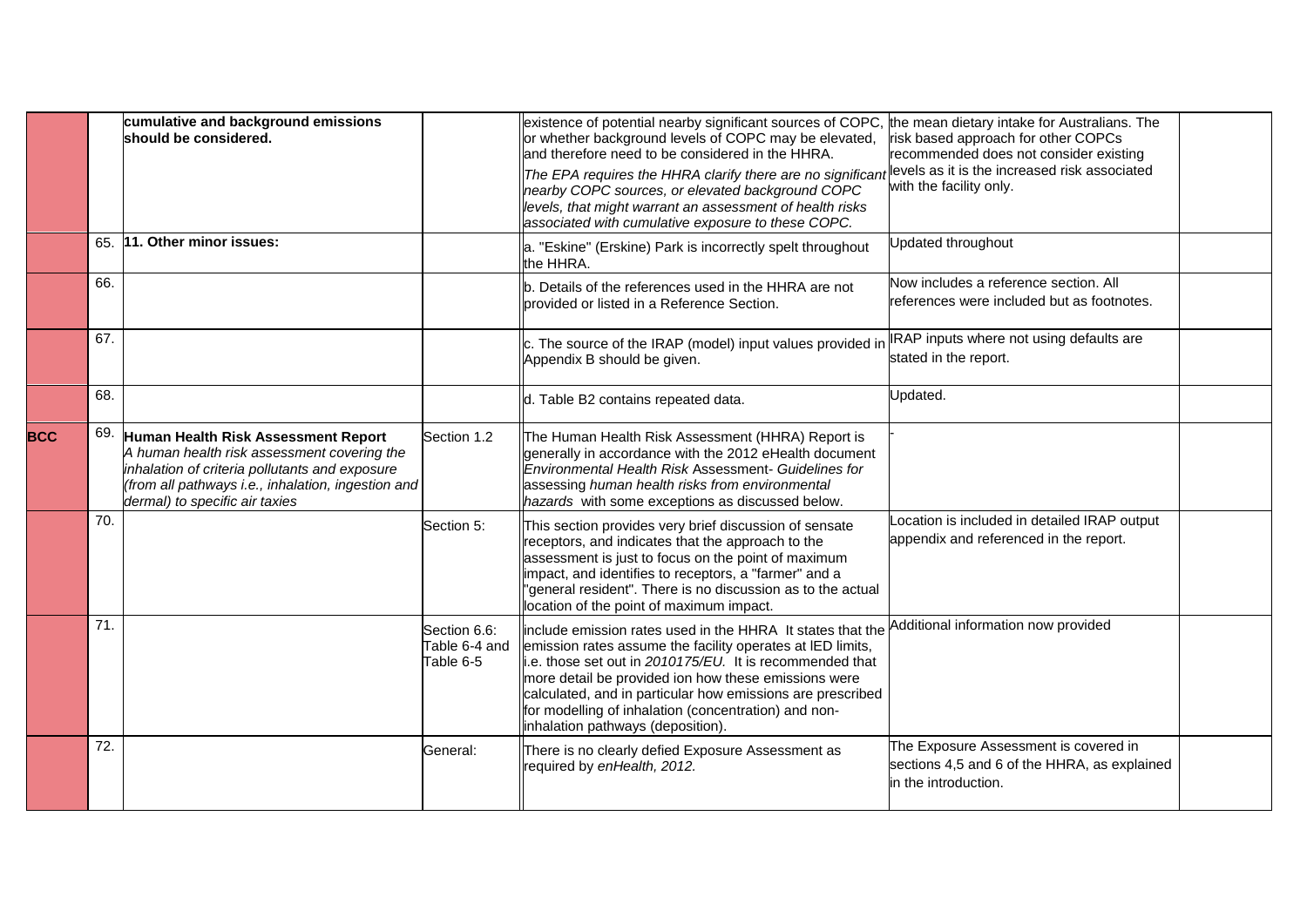|               | 73. | Section 7: | This section sets out the risk characterisation for dioxins<br>and furans, non-carcinogenic and carcinogenic health<br>effects.                                                                                                                                                                                                                                                                                                                                                                                                                                                                                                                                                          |                                                                                                                                                                                     |  |
|---------------|-----|------------|------------------------------------------------------------------------------------------------------------------------------------------------------------------------------------------------------------------------------------------------------------------------------------------------------------------------------------------------------------------------------------------------------------------------------------------------------------------------------------------------------------------------------------------------------------------------------------------------------------------------------------------------------------------------------------------|-------------------------------------------------------------------------------------------------------------------------------------------------------------------------------------|--|
| <b>EnRisk</b> | 74. |            | For most substances released into the atmosphere from<br>the Facility, inhalational exposure is the only significant<br>pathway for receptors. This applies to oxides of nitrogen,<br>oxides of sulphur, carbon monoxide, hydrogen fluoride,<br>and particulates. The HHRA references the air quality<br>assessment comparing the emission levels of the<br>substances listed above to those listed in the National<br>Environmental Protection Measure for Ambient Air Quality<br>(Ambient Air-NEPM).<br>Comment: This is appropriate for most of the pollutants                                                                                                                        | PM is not a pollutant which bioaccumulates<br>within the foodchain and therefore is not<br>included in the HHRA.                                                                    |  |
|               |     |            | considered however for particulates the assessment<br>presented has not considered risks to the community from<br>the project. The NEPM provides a criteria/goal for urban<br>air but is not intended to deal with point sources, nor does<br>lit enable an assessment of the impact of an individual<br>facility. Given there is no threshold for exposure to<br>particulates it is appropriate that a more robust<br>assessment of particulates (as PM10 and more<br>importantly PM2.5) is presented that is relevant for the<br>facility and the surrounding population, consistent with<br>current requirements for the assessment of risks to the<br>community for projects in NSW. |                                                                                                                                                                                     |  |
|               |     |            | Comment: Note that these standards have set by the<br>Council of Australian Governments (COAG) Standing<br>Council on Environment and Water (SCEW) incorporating<br>the National Environmental Protection Council (NEPC),<br>not the 'Australian Environmental Protection Agency' as<br>stated in the HHRA.                                                                                                                                                                                                                                                                                                                                                                              |                                                                                                                                                                                     |  |
|               | 75. |            | Other emitted pollutants may accumulate in or impact on<br>environmental media other than air and an assessment of<br>aggregate exposure from all media has been performed<br>using IRAP-h (Industrial Risk Assessment Program -<br>human), a software program for conducting a multi-<br>pathway human health risk assessment. It simultaneously<br>calculates risk values for multiple chemicals, from multiple<br>sources, at multiple exposure locations1. The software<br>(current V4.0) is a proprietary program developed by                                                                                                                                                      | TMI approach was used in the assessment,<br>and Australian specific input data used where<br>possible. Dioxin-like PCBs are included in the<br>calculation as stated in the report. |  |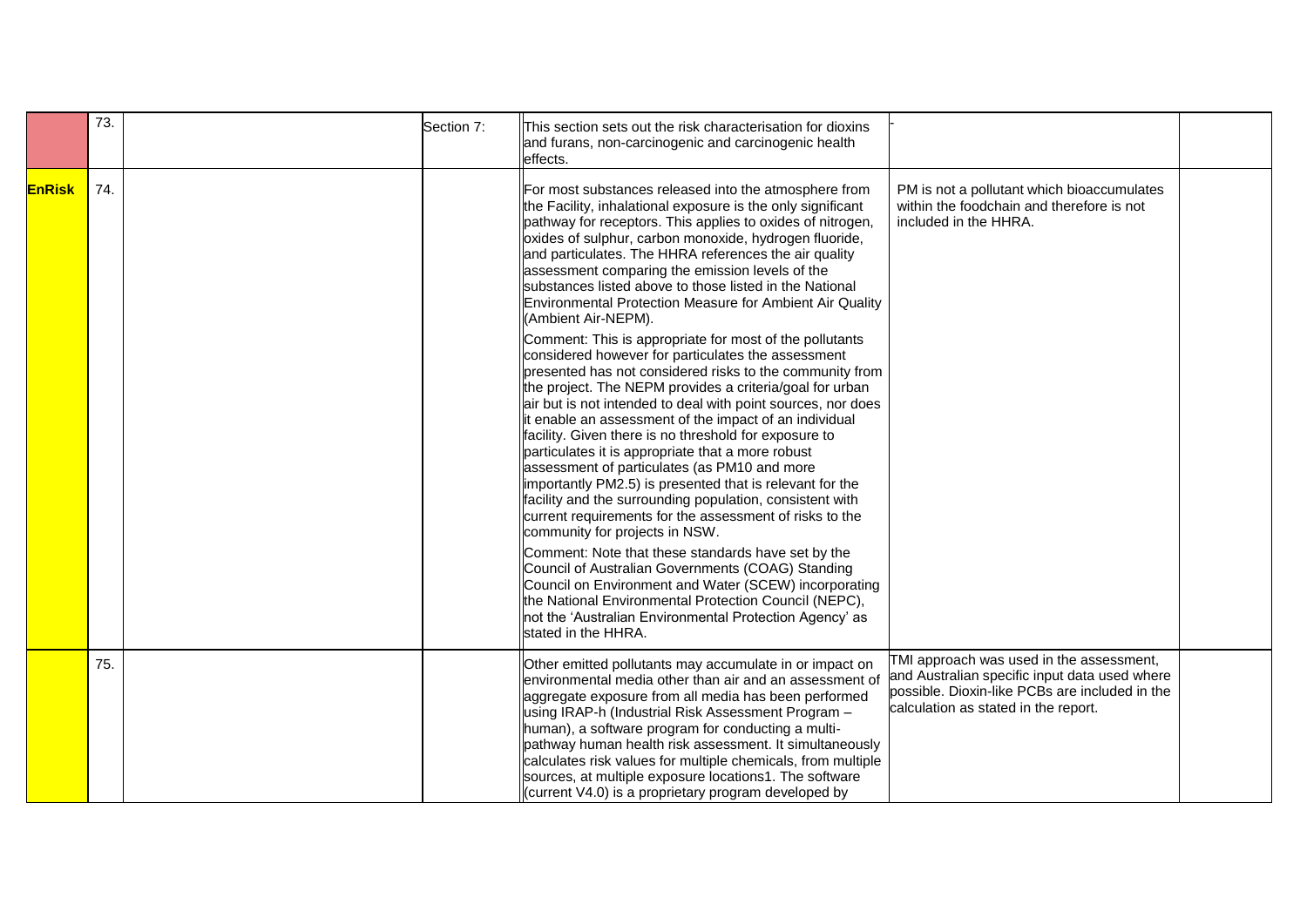|     | Lakes Environmental, and is stated to be based on the<br>United States Environment Protection Agency (USEPA)<br>Human Health Risk Assessment Protocol for Hazardous<br>Waste Combustion Facilities (2005). This model is not<br>transparent and hence the calculations cannot be verified<br>or checked.<br>IThe HHRA states that emission limits for PAHs "are not<br>currently set", but there is a target value set by the EU as<br>  1ng/m3 (measured as benzo(a)pyrene, 1 year average).<br>The HHRA references guidelines published by eHealth<br>(2012) "Environmental Health Risk Assessment -<br>Guidelines for assessing human health risks from<br>environmental hazards". However it does not appear that<br>the guidance provided in the eHealth document has been<br>properly followed in the conduct of the HHRA.<br>Choice of Toxicity reference values and RA methodology                                                                                                                                                                                                                        |  |
|-----|-------------------------------------------------------------------------------------------------------------------------------------------------------------------------------------------------------------------------------------------------------------------------------------------------------------------------------------------------------------------------------------------------------------------------------------------------------------------------------------------------------------------------------------------------------------------------------------------------------------------------------------------------------------------------------------------------------------------------------------------------------------------------------------------------------------------------------------------------------------------------------------------------------------------------------------------------------------------------------------------------------------------------------------------------------------------------------------------------------------------|--|
| 76. | Comment: The USEPA has not yet published all the<br>supporting material for its decisions or criteria<br>established. Hence the most appropriate approach to use<br>is that adopted in Australia where the threshold TMI is<br>used for the assessment of dioxins. It is also appropriate<br>to assess dioxins as a TEQ for dioxins/furans and dioxin-<br>like PCBs (based on the WHO 2005 TEFs). Using default<br>US values is not suitable for this assessment. The report<br>is quite confused in how it has addressed dioxins as it lists<br>default USEPA toxicity values for dioxins yet in Section 7.1<br>presents calculations for using the JECFA TMI. It is not<br>clear if dioxin exposures have been assessed both ways -<br>i.e. included in the cancer risk calculations as well as<br>evaluating the risk using the TMI. In addition it appears the<br>$TEQ$ approach has been considered $-$ this is only<br>apparent when noted in Section 6.6, however it appears<br>the approach does not include dioxin-like PCBs in the<br>calculation.<br>a. Dioxins, furans and dioxin like PCBs: the HHRA |  |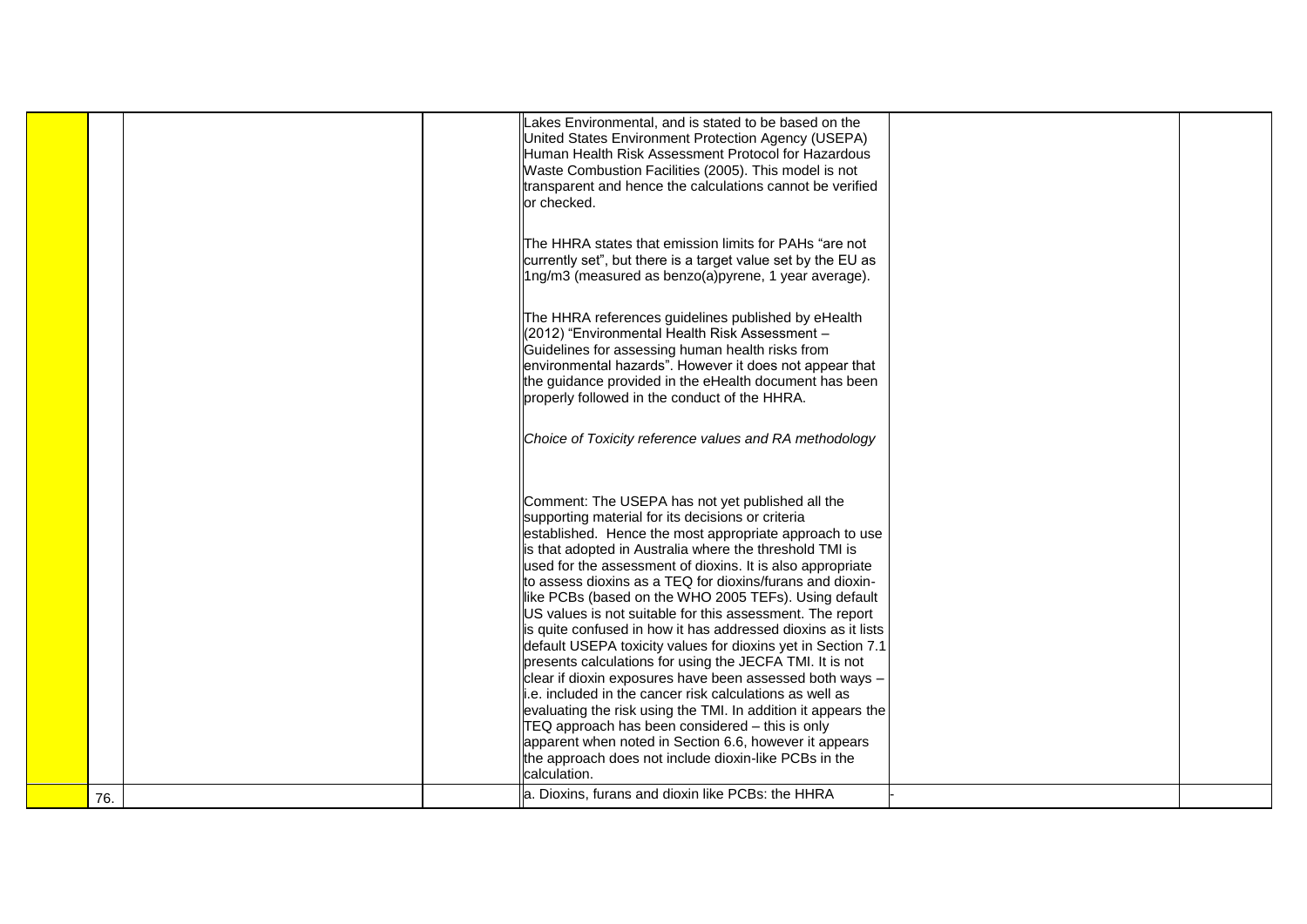|     | recommends the use of the Australian TMI (70 pg. TEQ/kg<br>bw/month) and provides calculations of the Mean Monthly<br>Intake for the Australian population (adult and child).<br>These values are derived from the Australian National<br>dioxins Program3 (report 12). The Australian TMI is<br>similar to that set by JECFA and other international<br>agencies with the exception of the USEPA which derived a<br>chronic oral reference dose (RfD) of 0.7 pg/kg-d, equating<br>to a TMI of 21 pg TEQ/kg bw/month; additionally the<br>USEPA derived a very conservative oral slope factor for<br>carcinogenic risk. The JECFA value represents consensus<br>of an international panel of experts that there is a<br>threshold for all effects, including cancer, and as such, a<br>single value (provisional tolerable monthly intake) has<br>been developed to protect both cancer and non-cancer. In<br>contrast, the USEPA concluded that the data did not<br>support the idea that a threshold exists for cancer and, as<br>such, developed a toxicological value for cancer that is<br>substantially more conservative than that developed by<br>the JECFA Committee. |                                                                                                          |
|-----|--------------------------------------------------------------------------------------------------------------------------------------------------------------------------------------------------------------------------------------------------------------------------------------------------------------------------------------------------------------------------------------------------------------------------------------------------------------------------------------------------------------------------------------------------------------------------------------------------------------------------------------------------------------------------------------------------------------------------------------------------------------------------------------------------------------------------------------------------------------------------------------------------------------------------------------------------------------------------------------------------------------------------------------------------------------------------------------------------------------------------------------------------------------------------------|----------------------------------------------------------------------------------------------------------|
| 77. | b. Table 3.2 in the HHRA provides a list of the Reference<br>Doses (RfDs), Reference Concentrations (RfCs), ingestion<br>cancer slope factors and inhalation unit risk factors for<br>each COPC and exposure pathway.                                                                                                                                                                                                                                                                                                                                                                                                                                                                                                                                                                                                                                                                                                                                                                                                                                                                                                                                                          | Reference is provided above the table.                                                                   |
|     | Comment: The table does not provide references for<br>where these have come from. There is no indication that<br>the values have been critically reviewed and determined to<br>be current and robust as is required by eHealth (2012). In<br>addition there is no indication of whether threshold intakes<br>have been adjusted to account for intakes from sources<br>other than the facility. This needs to be considered as<br>outlined in eHealth (2102).                                                                                                                                                                                                                                                                                                                                                                                                                                                                                                                                                                                                                                                                                                                  |                                                                                                          |
| 78. | c. Table 3.2: It appears that the values are taken from the<br><b>USEPA Human Health Risk Assessment Protocol</b><br>(HHRAP)4 and are based on the USEPA Integrated Risk<br>Information System (IRIS).                                                                                                                                                                                                                                                                                                                                                                                                                                                                                                                                                                                                                                                                                                                                                                                                                                                                                                                                                                         | The approach used has been fully justified<br>and is based on the Australian approach<br>where possible. |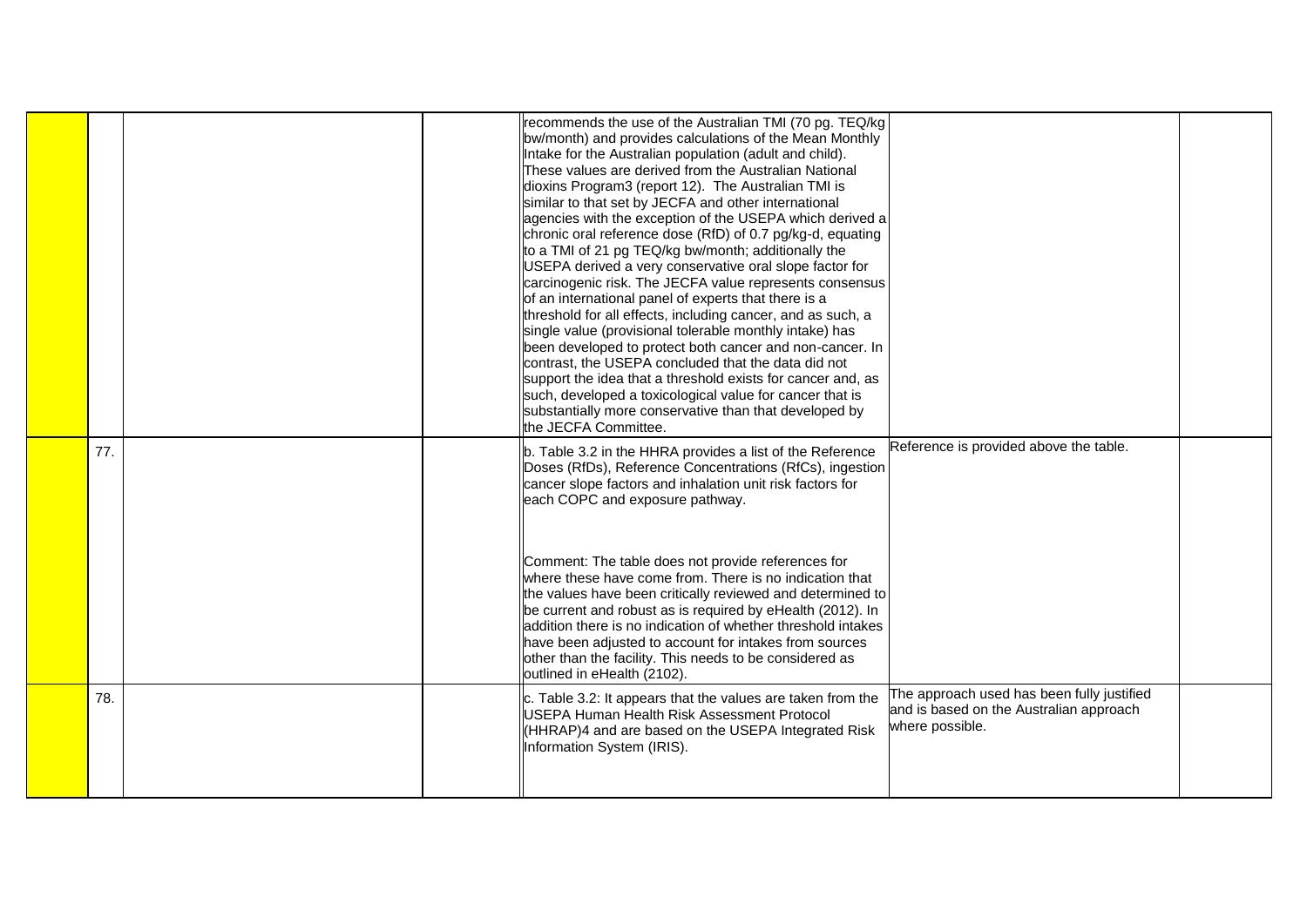|     |  | Comment: The approach adopted in Australia (as outlined<br>by eHealth 2012) differs from that in the US particularly in<br>relation to the relevance of assessing a non-threshold<br>dose-response. In addition, in some cases more robust<br>evaluations are available from sources other than the<br>USEPA. Reference should be made to eHealth (2012) for<br>the approach, suitable sources of evaluations and how to<br>determine the suitability of toxicity reference values. |                                                              |  |
|-----|--|-------------------------------------------------------------------------------------------------------------------------------------------------------------------------------------------------------------------------------------------------------------------------------------------------------------------------------------------------------------------------------------------------------------------------------------------------------------------------------------|--------------------------------------------------------------|--|
| 79. |  | d. The use of Hazard Quotient and Hazard Index (sum of<br>the HQs) for assessing risks for COPCs for threshold risk,<br>and the use of CSF and URF for COPCs with a non-<br>threshold (carcinogenic risk) is appropriate.                                                                                                                                                                                                                                                           | This is now included in the carcinogenic risk<br>assessment. |  |
|     |  | Comment: It is noted that benzo(a)pyrene is considered to<br>have a mutagenic mode of action, and as such, the use of<br>an age-dependent adjustment factor (an extra 3-fold) for<br>this COPC should be considered when calculating the risk<br>for the 2-3 old child5.                                                                                                                                                                                                            |                                                              |  |
| 80. |  | e. The HHRA presents a conceptual site model (Chapter<br>4) in which the exposure pathways are identified.<br>In considering the receptors from these pathways, the<br>receptors and exposure media are identified.                                                                                                                                                                                                                                                                 | Clarification has been provided in the report.               |  |
|     |  | Comment: The relevance of these pathways for the site<br>and surrounding population has not been discussed at all<br>so the assessment could not be considered site-specific. It<br>is not uncommon for householders particularly in the area<br>of Sydney evaluated to grow chickens and eat home-<br>grown eggs (and potentially the birds). This pathway<br>should be further considered.                                                                                        |                                                              |  |
|     |  | The transfer of some of the organic compounds (in<br>particular dioxins and furans) to mother's milk, and<br>ingestion by infants has not been considered. It is noted<br>that assumptions for this pathway are listed in Section<br>6.4.2 with no explanation of the relevance of this pathway<br>for which contaminants etc.<br>The HHRA argues that dermal exposure via direct contact                                                                                           |                                                              |  |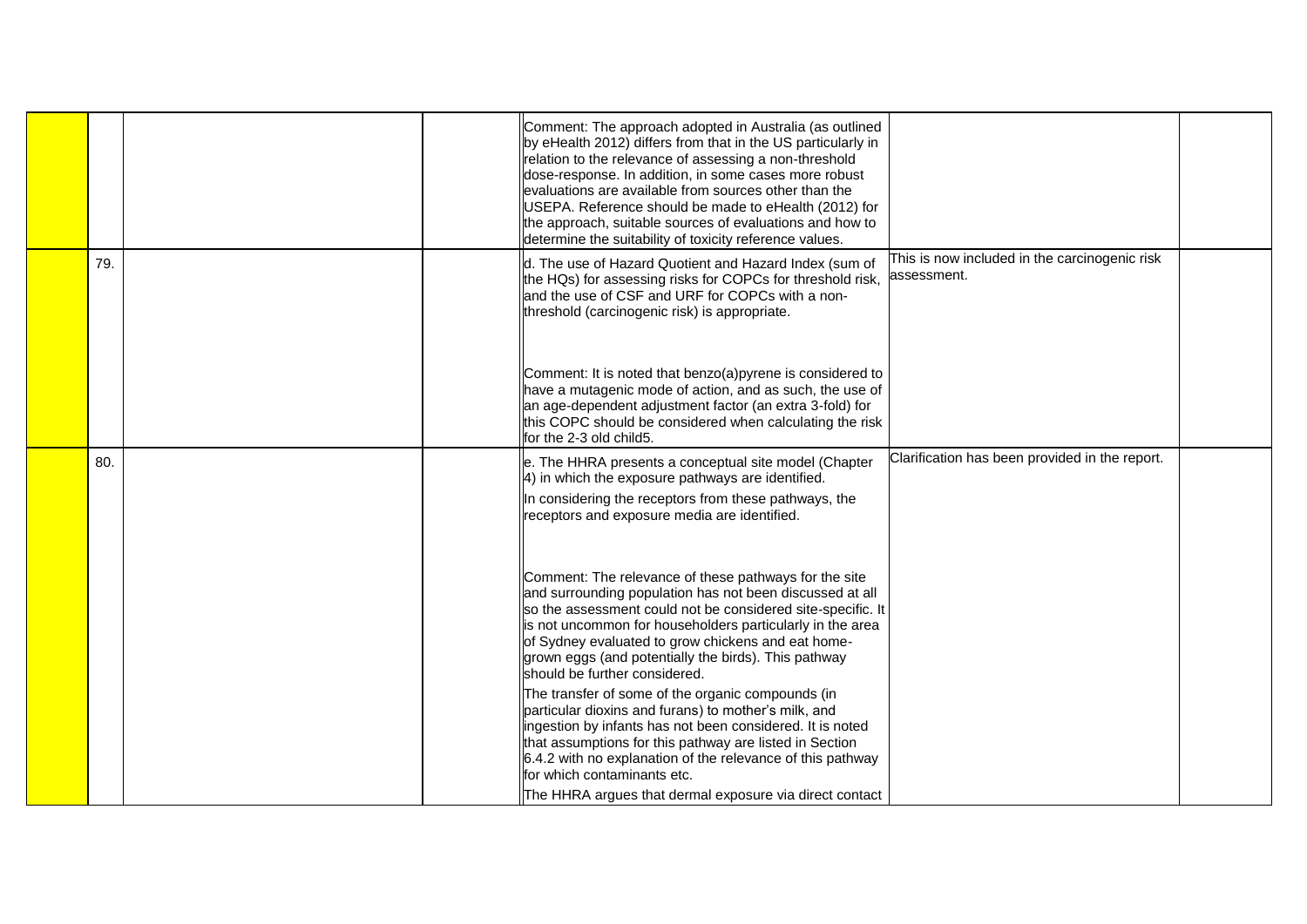|                      |                |                                                                                                                                                                        |                                    | is insignificant. This may be reasonable for many of the<br>inorganic compounds however it may be a significant<br>pathway for organics and should be included. A more<br>robust evaluation of the relevance of the pathway should<br>be included.<br>The HHRA argues that the 'surface' drinking water is an<br>insignificant pathway. As contaminant run-off from roofs<br>into rainwater tanks can be significant, in the absence of<br>information about the frequency of water consumption<br>from tanks in the surrounding urban areas (which can be<br>obtained) this assumption should be revisited. There is<br>also no data on the presence of bores that might be used<br>$\left $ for drinking water sources – or if this is relevant for the<br>population in the area assessed.<br>The potential for farming in the surrounding areas has not<br>been evaluated – there are various farms in the areas<br>surrounding the site – and the type of farming should be<br>identified and discussed. |                                                                                                                    |                                       |
|----------------------|----------------|------------------------------------------------------------------------------------------------------------------------------------------------------------------------|------------------------------------|---------------------------------------------------------------------------------------------------------------------------------------------------------------------------------------------------------------------------------------------------------------------------------------------------------------------------------------------------------------------------------------------------------------------------------------------------------------------------------------------------------------------------------------------------------------------------------------------------------------------------------------------------------------------------------------------------------------------------------------------------------------------------------------------------------------------------------------------------------------------------------------------------------------------------------------------------------------------------------------------------------------|--------------------------------------------------------------------------------------------------------------------|---------------------------------------|
| <b>Noise</b>         |                |                                                                                                                                                                        |                                    |                                                                                                                                                                                                                                                                                                                                                                                                                                                                                                                                                                                                                                                                                                                                                                                                                                                                                                                                                                                                               |                                                                                                                    |                                       |
| <b>Arup</b><br>(DGR) | $\mathbf{1}$ . | description of all potential noise sources such<br>as construction, operational, on and off-site<br>traffic noise;                                                     | Section 14,0<br>and Appendix<br>n. | Potential sources of construction, operational and traffic<br>noise are described in detail.                                                                                                                                                                                                                                                                                                                                                                                                                                                                                                                                                                                                                                                                                                                                                                                                                                                                                                                  |                                                                                                                    |                                       |
|                      | 2.             | a quantitative noise impact assessment<br>including a cumulative noise impact<br>assessment in accordance with relevant<br>Environment Protection Authority guidelines | Section 14,0<br>and Appendix<br>n  | Potential sources of construction, operational and traffic<br>noise are described in detail.                                                                                                                                                                                                                                                                                                                                                                                                                                                                                                                                                                                                                                                                                                                                                                                                                                                                                                                  |                                                                                                                    |                                       |
|                      | 3.             | details of noise mitigation, management and<br>monitoring measures                                                                                                     | Section 14,0<br>and Appendix       | Detailed noise mitigation, managing and monitoring<br>measures are recommended in Appendix O. The main<br>body of the EIS should confirm which of these measures<br>will be implemented. In particular, it is not clear whether<br>there is a commitment to undertaking noise monitoring.                                                                                                                                                                                                                                                                                                                                                                                                                                                                                                                                                                                                                                                                                                                     | This has been clarified in the EIS.                                                                                | Section 14,<br>23                     |
| <b>BCC</b>           | 4.             | Description of all potential noise sources such<br>as construction, operational, on and off-site<br>traffic noise:                                                     |                                    | The noise goals the Eastern Creek Precinct Plan (Stage 3)<br>(BCC 2005) are marginally lower than the INP amenity as<br>construction, operational, on and off site noise goals, but<br>are above the Intrusiveness criteria which sets the limits<br>for the project. The BCC noise goals have traffic noise<br>been omitted from Table 4.6, however this does not affect<br>the adopted project specific noise goals. It is                                                                                                                                                                                                                                                                                                                                                                                                                                                                                                                                                                                  | Additional detail of the selection criteria has<br>been included for receivers in Minchinbury<br>and Erskine Park. | <b>Noise</b><br>Report<br>Section 4.4 |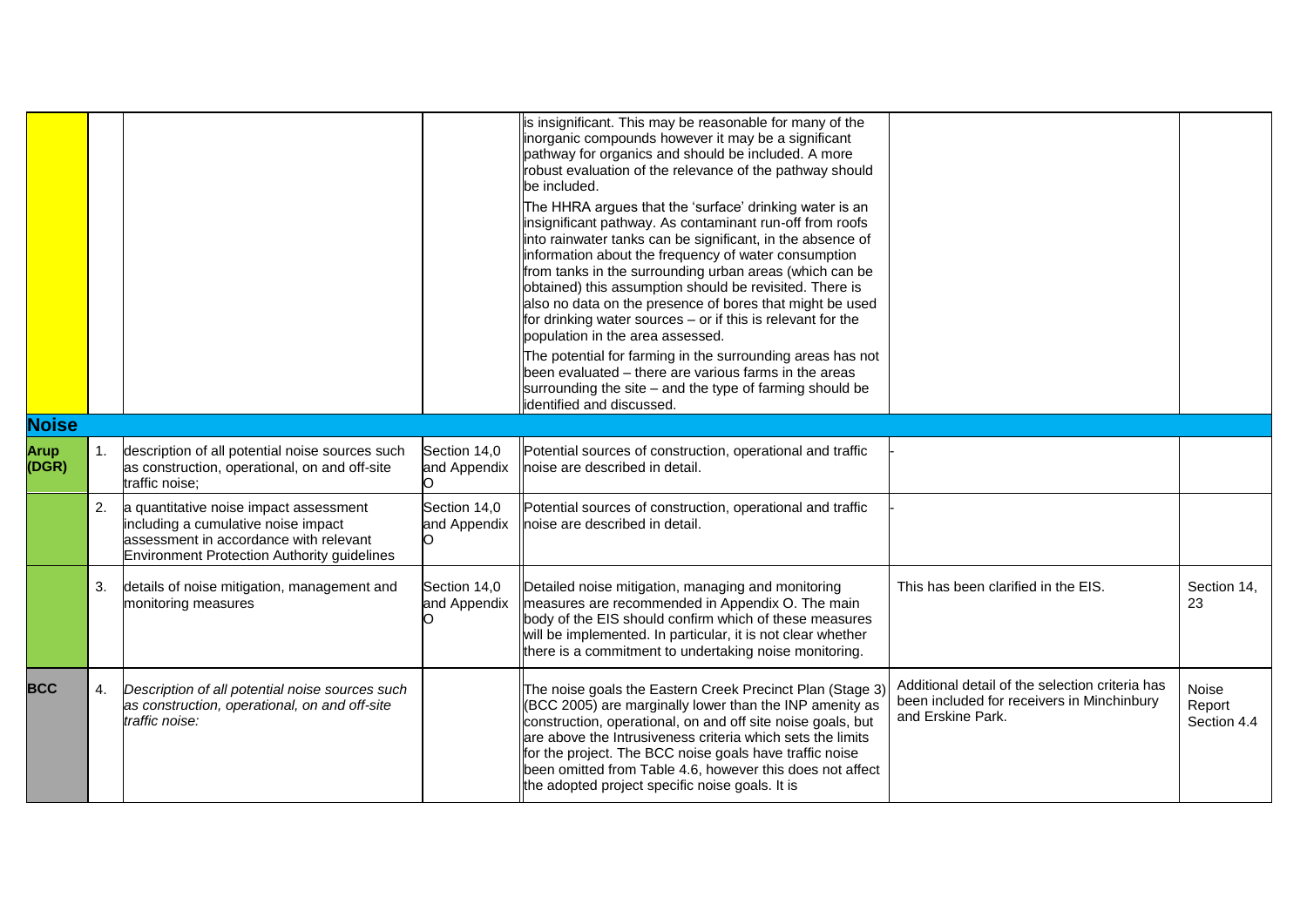|    |                                                                                                                                                                         | recommended that an explanation as to why Minchinbury<br>is defined as "Urban" and Erskine Park is defined as<br>"Suburban" in accordance with the INP be included.                                                                                                                                                                                                                                                                                                                                                                                                                                                                                                                                           |                                                                                                                                                                         |                                                                                    |
|----|-------------------------------------------------------------------------------------------------------------------------------------------------------------------------|---------------------------------------------------------------------------------------------------------------------------------------------------------------------------------------------------------------------------------------------------------------------------------------------------------------------------------------------------------------------------------------------------------------------------------------------------------------------------------------------------------------------------------------------------------------------------------------------------------------------------------------------------------------------------------------------------------------|-------------------------------------------------------------------------------------------------------------------------------------------------------------------------|------------------------------------------------------------------------------------|
| 5. | A quantitative noise impact assessment<br>including a cumulative noise impact<br>assessment in accordance with relevant<br>Environment Protection Authority guidelines: | A quantitative assessment of construction and operational<br>impacts has been undertaken for the proposal.<br>The assessment has considered the cumulative impacts<br>from both existing Genesis Xero Waste Facility and the<br>recently approved but unbuilt Hanson Development, in<br>conjunction with the predicted impacts from the proposed<br>EFW facility. The assessment has not considered the<br>effect of modifying factors e.g impulsive, tonal or low<br>frequency noise for the proposal and noise data does not<br>include a spectrum for the sound power levels used in the<br>assessment to determine potential for these impacts. It is<br>recommended that such as assessment is included. | Assessment of low frequency noise has<br>been included. Additional detail, including<br>octave band noise levels is included as an<br>appendices of the revised report. | <b>Noise</b><br>Report<br>Section 4.4<br>and Section<br>6.5, 6.6 and<br>Appendix E |
|    |                                                                                                                                                                         | There is no assessment of potential noise impacts from<br>non-continuous (intermittent) operational noise sources<br>such as safety valves or circuit breakers for the EFW.<br>While this omission is largely offset by the assessment of<br>operational sleep disturbance impacts which would be in<br>the same order of magnitude as other intermittent noise<br>sources it is recommended that project specific non-<br>continuous noise sources be included. There were no<br>predicted sleep disturbance impacts identified for the<br>proposal when maximum levels were assessed.                                                                                                                       | The sleep disturbance assessment has<br>been updated to include a pressure release<br>safety valve noise source.                                                        | <b>Noise</b><br>Report<br>Section 6.7                                              |
|    |                                                                                                                                                                         | The construction noise impact assessment has included<br>consideration of both standard and Outside Standard<br>Hours (OSH). The request for works OSH scenarios 1-5<br>are not sufficiently justified in accordance with ICNG<br>guidance to warrant approval of works during these times.<br>It is recommended that standard construction hours are<br>adopted unless it can be demonstrated that these works<br>would be inaudible at the nearest receiver locations.                                                                                                                                                                                                                                      | The construction noise assessment has<br>been updated to include justification for out<br>of hours work and revised working times.                                      | Noise<br>Report<br>Section 5                                                       |
| 6. | Details of noise mitigation, management and<br>monitoring measures:                                                                                                     | Construction noise management discussion details<br>general measures for limiting noise impacts. Possible<br>noise reduction benefits outlined Table 5-8 are considered<br>to be overly optimistic.                                                                                                                                                                                                                                                                                                                                                                                                                                                                                                           | Noise management measure<br>recommendations have been updated.                                                                                                          | <b>Noise</b><br>Report<br>Section 5.5                                              |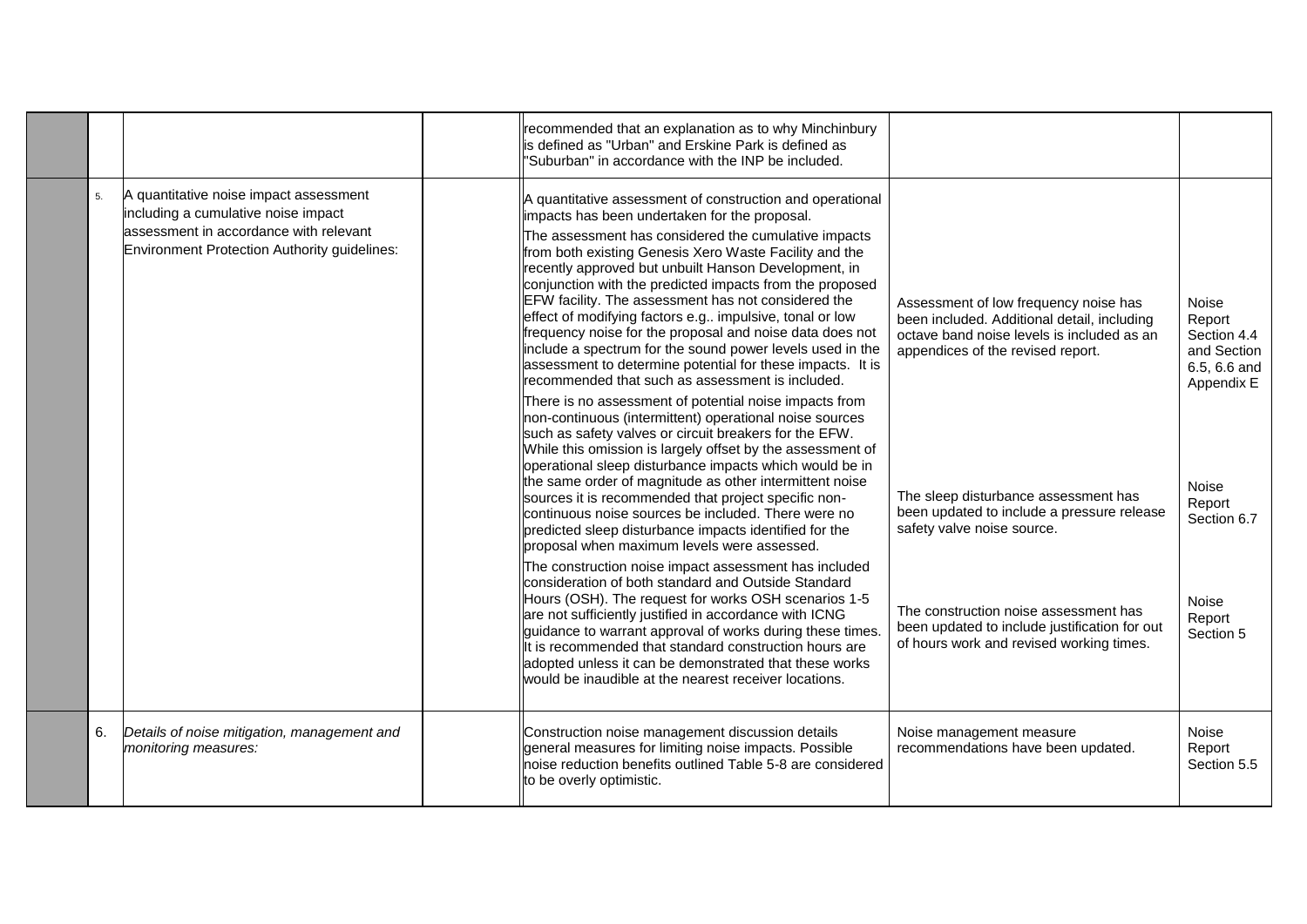|                        |    |                                                                        | It is recommended that operational noise impact mitigation<br>measures outlined in the report should be adopted for the<br>proposal. In addition to the report details, it is further<br>recommended that a noise management plan be<br>developed for the site outlining measures and protocols for<br>minimising noise emissions.<br>Specific noise monitoring measures for operational<br>compliance were noted in the report, which detailed initial<br>quarterly monitoring. This section of the report also<br>outlined monitoring procedures, record keeping and<br>investigation of non-compliances. Construction monitoring<br>is mentioned, however, detailed monitoring<br>recommendations for this phase of work are not included<br>in the report. | Additional recommendations for<br>construction noise monitoring have been<br>included.                                                                                                                                                                                                                                                                                                                                                                                                                                                                                                                                                                                                                                                                        | <b>Noise</b><br>Report<br>Section 5.5                                                                  |
|------------------------|----|------------------------------------------------------------------------|----------------------------------------------------------------------------------------------------------------------------------------------------------------------------------------------------------------------------------------------------------------------------------------------------------------------------------------------------------------------------------------------------------------------------------------------------------------------------------------------------------------------------------------------------------------------------------------------------------------------------------------------------------------------------------------------------------------------------------------------------------------|---------------------------------------------------------------------------------------------------------------------------------------------------------------------------------------------------------------------------------------------------------------------------------------------------------------------------------------------------------------------------------------------------------------------------------------------------------------------------------------------------------------------------------------------------------------------------------------------------------------------------------------------------------------------------------------------------------------------------------------------------------------|--------------------------------------------------------------------------------------------------------|
| <b>EPA</b>             | 7. |                                                                        | The proposed construction hours for Saturdays (proposed<br>to be 7am-5pm) are not in line with the EPA's Interim<br>Construction Noise Guideline, which recommends<br>Saturday work be restricted to 8am- 1pm. If the proponent<br>requires construction to occur outside of the<br>recommended standard hours, the proponent must clearly<br>justify why this is needed, apart from convenience.                                                                                                                                                                                                                                                                                                                                                              | The construction noise assessment has been<br>updated to include justification for out of hours<br>work and revised working times.                                                                                                                                                                                                                                                                                                                                                                                                                                                                                                                                                                                                                            | <b>Noise Report</b><br>Section 5<br>Construction<br>Environmental<br>Management<br>Plan Section<br>7.1 |
| <b>Soils and Water</b> |    |                                                                        |                                                                                                                                                                                                                                                                                                                                                                                                                                                                                                                                                                                                                                                                                                                                                                |                                                                                                                                                                                                                                                                                                                                                                                                                                                                                                                                                                                                                                                                                                                                                               |                                                                                                        |
| <b>Arup</b><br>(DGR)   | 1. | description of the water demands and a break<br>down of water supplies | Section 15.3.6   Operational water demand and supply breakdown is<br>provided. Construction requirements should also be<br>detailed.                                                                                                                                                                                                                                                                                                                                                                                                                                                                                                                                                                                                                           | A construction programme has been prepared<br>by HZI. It is estimated that construction will be<br>completed within 43 months, with civil works<br>being undertaken between months five and<br>thirteen. The plan includes an estimate of<br>town water use by month during the<br>construction period. The average monthly<br>water use is estimated to be 546 m3, with a<br>maximum of 1836 m3 and minimum of 12 m3.<br>The total water demand for the construction<br>phase is 23,464 m3 or 23.4 ML.<br>There is no estimate in the programme of the<br>quantity of water to be retained for reuse on<br>site during the construction phase. It is likely<br>that the reuse of retained stormwater will be<br>concentrated during the civil works for uses |                                                                                                        |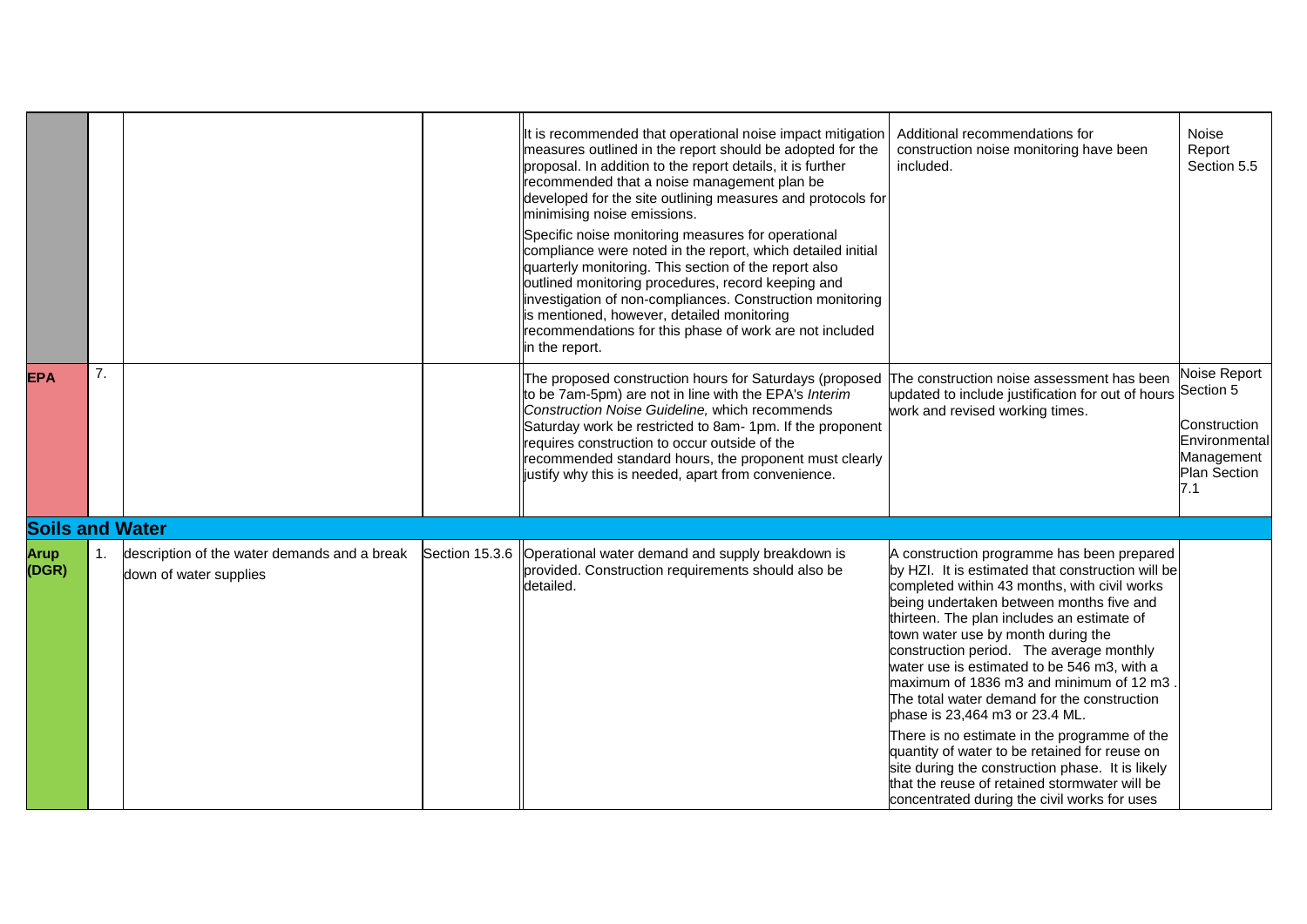|    |                                                                                                                                                                                       |                                 |                                                                                                                                                                                                                                                                                                                                                                                                                                                                                                                                                                                                                                                                                                                                                                                                                                                                                                                                                                                                                                                                                                                                                                                                                                           | such as dust suppression.                                                                                                                                                                                                                                                                                                                   |                                                                                                                                                           |
|----|---------------------------------------------------------------------------------------------------------------------------------------------------------------------------------------|---------------------------------|-------------------------------------------------------------------------------------------------------------------------------------------------------------------------------------------------------------------------------------------------------------------------------------------------------------------------------------------------------------------------------------------------------------------------------------------------------------------------------------------------------------------------------------------------------------------------------------------------------------------------------------------------------------------------------------------------------------------------------------------------------------------------------------------------------------------------------------------------------------------------------------------------------------------------------------------------------------------------------------------------------------------------------------------------------------------------------------------------------------------------------------------------------------------------------------------------------------------------------------------|---------------------------------------------------------------------------------------------------------------------------------------------------------------------------------------------------------------------------------------------------------------------------------------------------------------------------------------------|-----------------------------------------------------------------------------------------------------------------------------------------------------------|
| 2. | description of the measures to minimise water<br>use                                                                                                                                  | Appendix P                      | Measures to minimise potable water are proposed (i.e.<br>use of rainwater and reuse of water from bio-retention<br>basin); further information on water efficiency could be<br>provided.                                                                                                                                                                                                                                                                                                                                                                                                                                                                                                                                                                                                                                                                                                                                                                                                                                                                                                                                                                                                                                                  | No response required.<br>No reuse of water from bio-retention basin in<br>EfW process currently foreseen by HZI due to<br>water quality requirements.                                                                                                                                                                                       |                                                                                                                                                           |
| 3. | a detailed water balance                                                                                                                                                              | Appendix P                      | Details on water demand and discharges are provided in<br>Appendix P.                                                                                                                                                                                                                                                                                                                                                                                                                                                                                                                                                                                                                                                                                                                                                                                                                                                                                                                                                                                                                                                                                                                                                                     |                                                                                                                                                                                                                                                                                                                                             |                                                                                                                                                           |
| 4. | description of the construction erosion and<br>sediment controls                                                                                                                      | Section 15.4.2                  | A high level description is provided (including provision of<br>a temporary bioretention basin), and a commitment to<br>providing a more detailed ESCP is made.                                                                                                                                                                                                                                                                                                                                                                                                                                                                                                                                                                                                                                                                                                                                                                                                                                                                                                                                                                                                                                                                           |                                                                                                                                                                                                                                                                                                                                             |                                                                                                                                                           |
| 5. | a description of the surface and stormwater<br>management system, including on site<br>detention, and measures to treat or reuse water                                                | Section 15.3.4,<br>Appendix P   | A description of the existing and proposed surface and<br>stormwater management system is provided in detail in<br>Appendix P.                                                                                                                                                                                                                                                                                                                                                                                                                                                                                                                                                                                                                                                                                                                                                                                                                                                                                                                                                                                                                                                                                                            |                                                                                                                                                                                                                                                                                                                                             |                                                                                                                                                           |
| 6. | an assessment of potential surface and<br>groundwater impacts associated with the<br>development including the details of impact<br>mitigation, management and monitoring<br>measures | Section 15.4,<br>22.0. Appendix | Potential impacts to surface and groundwater are<br>assessed in Appendix P and described briefly in Section<br>15.4. Although significant impacts are not identified, the<br>ecological implications of potential changes to<br>groundwater should be considered, particularly in relation<br>to the Threatened Ecological Community on site and the<br>riparian corridor. Appendix P indicates that further<br>investigations into groundwater contamination is occurring<br>although significant problems are not anticipated. If<br>available, this work should be included in the EIS for<br>completeness. Reference is made to a Stormwater<br>Management Plan that has been prepared by AT& L in<br>2014. This Plan should be appended to the EIS (not<br>available in the copy provided for review - this may be a<br>reference to the Civil Infrastructure Report in Appendix E,<br>but it is not clear). Section 22.0 references a flood report,<br>however it does not appear too appended; this should be<br>included if available. The design measures to control<br>surface water runoff and potential contamination are well<br>described. Further Information on management controls<br>and monitoring should be provided. | Stormwater management has been assessed<br>within the AT&L Civil Infrastructure Report and stormwater<br>Plan.<br>Monitoring measures are summarised in the<br>EIS Section 15.<br>A water-quality monitoring programme has<br>been detailed within the Soil and Water<br>Report.<br>The Brown Floor Report has been appended<br>to the EIS. | Civil and<br>Report and<br>Plans<br><b>EIS Section</b><br>15<br>Soil and<br><b>Water Report</b><br>Section 5.2,<br>Table 5.1<br><b>EIS Appendix</b><br>AΑ |
| 7. | an assessment of any potential existing soil<br>contamination                                                                                                                         | Section 15.3.3,<br>Appendix P   | Appendix P provides an overview of historical soil<br>contamination investigations undertaken in relation to<br>minor levels of contamination associated with the nearby<br>Asphalt Plant. These investigations should be attached if                                                                                                                                                                                                                                                                                                                                                                                                                                                                                                                                                                                                                                                                                                                                                                                                                                                                                                                                                                                                     | The most recent soil contamination<br>investigation conducted by ADE (2014)<br>concluded "no contamination of the site from<br>potential contaminating practices undertaken                                                                                                                                                                 |                                                                                                                                                           |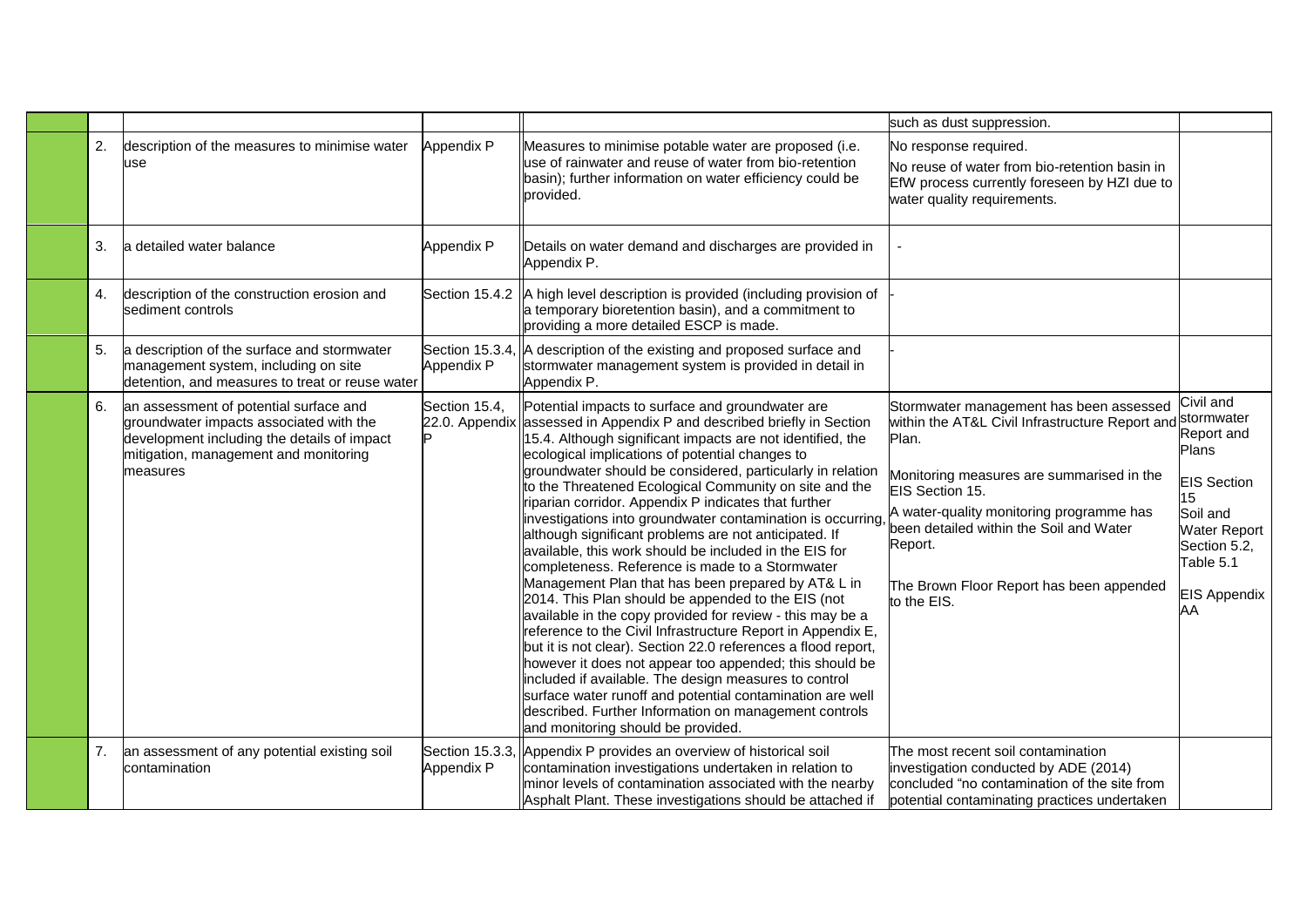|            |    |                                                                            | available. Further assessment is recommended in<br>Appendix P; the main body of the EIS should describe the<br>extent of this further work and provide a description of<br>treatment measures proposed during construction.                                                                                                                                                                                                                                                                                                                                                                                                                                                                                                                      | both on and off site, had occurred prior to the<br>time the investigation took place". ADE further<br>concluded that the site is deemed suitable for<br>commercial/industrial land use and the<br>proposed development. This assessment<br>included an evaluation of potential impacts<br>from the adjacent asphalt plant.<br>The Brookfield Multiplex Construction<br>Environmental Management Plan contains an<br>'unexpected finds protocol' that will be<br>implemented as required. | Construction<br>Environmental<br>Management<br>Plan                                     |
|------------|----|----------------------------------------------------------------------------|--------------------------------------------------------------------------------------------------------------------------------------------------------------------------------------------------------------------------------------------------------------------------------------------------------------------------------------------------------------------------------------------------------------------------------------------------------------------------------------------------------------------------------------------------------------------------------------------------------------------------------------------------------------------------------------------------------------------------------------------------|------------------------------------------------------------------------------------------------------------------------------------------------------------------------------------------------------------------------------------------------------------------------------------------------------------------------------------------------------------------------------------------------------------------------------------------------------------------------------------------|-----------------------------------------------------------------------------------------|
| <b>BCC</b> | 8. |                                                                            | Council noted concerns:<br>The EIS fails to reference the stormwater management<br>controls in Council's adopted precinct plan for this area<br>(SEPP59 Eastern Creek Precinct 3). It is noted the OSD<br>controls in Council Engineering guide requiring<br>compliance with the UPRCT policy do not apply for<br>development in this precinct as the controls in the adopted<br>precinct plan are to be complied with. This information is<br>to be rectified and the correct information provided.                                                                                                                                                                                                                                             | Aneesh Singh (BCC) confirmed that OSD is to<br>comply with UPRCT. It is noted that this is not<br>the case.<br>AT&L has amended Civil and Stormwater<br>Report to comply with SEPP59<br>EIS has provided summary of compliance with Section 3.2<br>SEPP59.                                                                                                                                                                                                                               | <b>EIS Section 8</b><br>Civil and<br>Stormwater<br>Report<br><b>EIS Section</b><br>8.18 |
|            | 9. |                                                                            | Concerns are also raised with the flood information used<br>for assessing flooding impacts. The information used is<br>likely to be out of date as there were creek restoration<br>orders issued to restore the creek and therefore the<br>modelling relied on may not be current. It is also not clear<br>whether permission was obtained from Browns Consulting<br>Ply Ltd or Council as the information used was provided in<br>the context of legal proceedings and general information<br>for review of draft 894 contributions plans for this area.<br>The flood assessment should also include modelling of the<br>PMF as the proposed project can be classed as critical<br>and sensitive infrastructure in relation to flooding impacts | The flood report was provided from council to<br>DADI.<br>This flood report was written in 2010 and is<br>the most current flooding information we have<br>for the area.                                                                                                                                                                                                                                                                                                                 |                                                                                         |
|            |    | 10. Description of the water demands and a<br>breakdown of water supplies: | The plant water demands are 25.6 m'/h or<br>205,000m <sup>3</sup> /ann. (Concept Design pg 25). This is based on high-quality water is to be used in the<br>a "typical" EFW facility however it does not consider<br>specific demands of the TNG plant.<br>EIS (pg 29) differs with a water demand of 153,000<br>$m/ann$ , but the consumptions only sum to 137 $m3/ann$ .                                                                                                                                                                                                                                                                                                                                                                       | The plant designers, HZI, advise that only<br>Water/Steam Cycle. As such there is no<br>potential for the use of stormwater runoff in<br>the EfW plant without treatment were to be<br>undertaken. No such treatment is<br>contemplated in the current design and the                                                                                                                                                                                                                    |                                                                                         |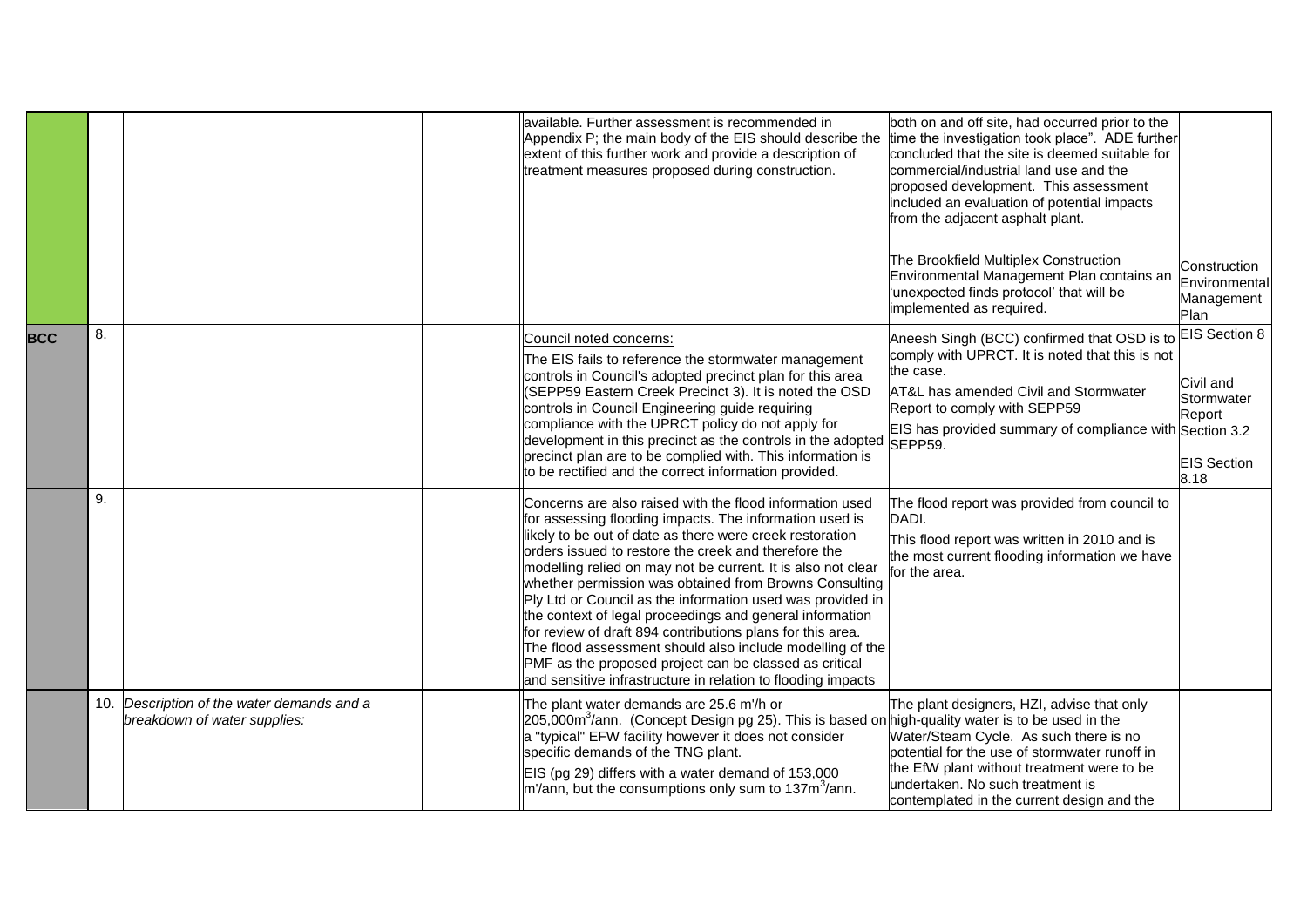|  |                                                                       | The water supplies are mostly from on-site detention, roof<br>water, with the balance from Sydney Water<br>No consideration has been made of the OSD quality and<br>its suitability for the water treatment plant, or the use of<br>recycled water from offsite.<br>The ash water consumption (Concept Design p21) is<br>between 35 to 64 MUann, but the Soil and Water<br>assessment concludes dry ash handling will be used with<br>a consumption of only 21 MUann. | use of stormwater in the plant has not been<br>considered in this report. In summary, the<br>total water supply requirements are as follows:<br>Plant water: 160.8 ML/yr plus staff<br>amenities of 1.0 ML/yr)r;<br>Staff amenities potable water: 1.00<br>ML/yr<br>Staff amenities non-potable water:<br>$\bullet$<br>0.43 ML/yr;<br>Total water use: 162.23 ML/yr.<br>Rain water will be collected from the roof of<br>the EfW plant for reuse in the plant. Predicted<br>average rainwater reuse is summarised<br>below:<br>9.15 ML/yr or 5.63% of water<br>demand in the driest year (1980);<br>Reports have been updated to for<br>consistency. |                                                                              |
|--|-----------------------------------------------------------------------|-----------------------------------------------------------------------------------------------------------------------------------------------------------------------------------------------------------------------------------------------------------------------------------------------------------------------------------------------------------------------------------------------------------------------------------------------------------------------|------------------------------------------------------------------------------------------------------------------------------------------------------------------------------------------------------------------------------------------------------------------------------------------------------------------------------------------------------------------------------------------------------------------------------------------------------------------------------------------------------------------------------------------------------------------------------------------------------------------------------------------------------|------------------------------------------------------------------------------|
|  | 11. Description of the measures to minimise water<br>use:             | Air cooled condensers have been assumed in the<br>Concept Design to reduce the plant water<br>consumption.<br>Slowdown heat recovery has been suggested<br>(Concept Design pg 10), but without a heat balance it<br>is not certain whether this is included in the plant<br>design.<br>Water consumers are the water treatment plant, boiler<br>makeup, facility ablutions, general hose down and<br>maintenance requirements, lime injection.                        | Boiler blow down heat recovery is included<br>in the design but not used to increase the<br>make-up water temperature as described by<br>Fichtner in the Concept Design Report but<br>to increase the condensate temperature.                                                                                                                                                                                                                                                                                                                                                                                                                        |                                                                              |
|  | 12. A detailed water balance                                          | No water balance has been provided.                                                                                                                                                                                                                                                                                                                                                                                                                                   | Water balance has been provided in EIS and<br>Soil and Water Report                                                                                                                                                                                                                                                                                                                                                                                                                                                                                                                                                                                  | Soil and<br><b>Water Report</b><br>Section 7.2<br><b>EIS Section</b><br>3.16 |
|  | 13. Description of the construction erosion and<br>sediment controls: | Results of previous contamination investigations<br>undertaken by ADI P/L (1995) indicated contamination of<br>soils and sediments in the eastern area of the site and                                                                                                                                                                                                                                                                                                |                                                                                                                                                                                                                                                                                                                                                                                                                                                                                                                                                                                                                                                      |                                                                              |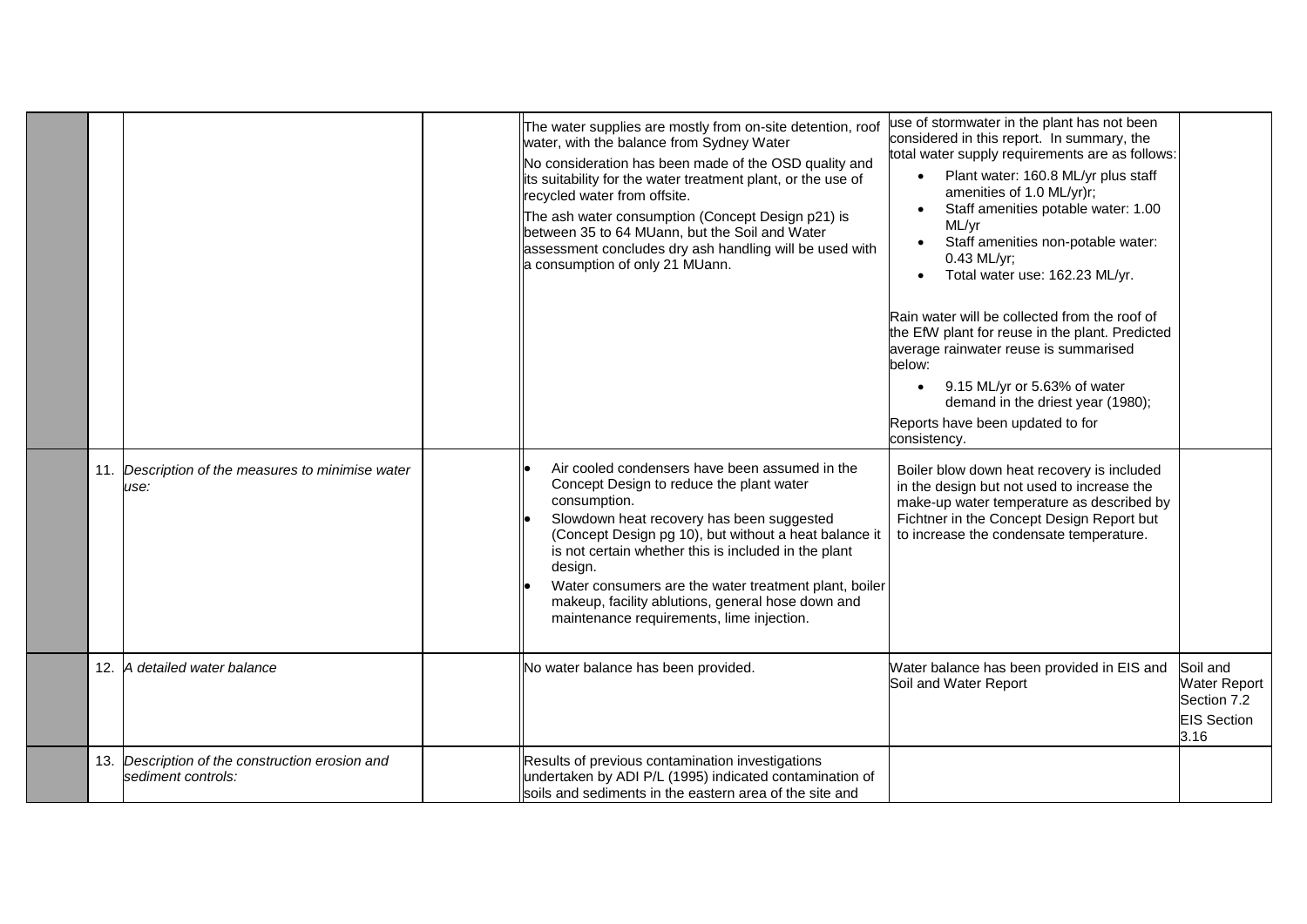|     |                                                                                                                                            | within direct drainage pathways due to the adjacent<br>asphalt manufacturing plant.<br>Recent Phase 1 and 2 contamination investigations (ADE<br>Consulting P/L 2014) conclude that no contamination of<br>the site from potential contaminating practices undertaken<br>on and off site have occurred and that concentrations of<br>potential contaminants with soil, sediment and surface<br>water samples were below the applied criteria.<br>ADE Consulting conclude that the site is deemed suitable<br>for the commercial/industrial land use and the proposed<br>development.<br>The sampling densities imposed for the Phase 2 sampling<br>and analytical event are not considered to be in<br>accordance with the NSW EPA Sampling Design<br>Guidelines (1995). Vegetation appears to have prohibited<br>access and for inspection and assessment at many areas<br>on site. The relatively shallow depth of assessment (0.5)<br>meters Below ground surface) does not allow for an<br>opinion on the potential depth of contamination. Ecological<br>investigation levels have not been applied to soil samples<br>for all of the soils assessed. |                                                                                                                                                                                                                                                                                                                                               |                                                     |
|-----|--------------------------------------------------------------------------------------------------------------------------------------------|------------------------------------------------------------------------------------------------------------------------------------------------------------------------------------------------------------------------------------------------------------------------------------------------------------------------------------------------------------------------------------------------------------------------------------------------------------------------------------------------------------------------------------------------------------------------------------------------------------------------------------------------------------------------------------------------------------------------------------------------------------------------------------------------------------------------------------------------------------------------------------------------------------------------------------------------------------------------------------------------------------------------------------------------------------------------------------------------------------------------------------------------------------|-----------------------------------------------------------------------------------------------------------------------------------------------------------------------------------------------------------------------------------------------------------------------------------------------------------------------------------------------|-----------------------------------------------------|
|     |                                                                                                                                            | Based on the relatively low sampling density compared to<br>the size of the site, and the limits for access across many<br>areas of the site, there remains the potential for<br>unexpected occurrences of contamination to be<br>encountered during the construction phase.                                                                                                                                                                                                                                                                                                                                                                                                                                                                                                                                                                                                                                                                                                                                                                                                                                                                               | The Brookfield Multiplex Construction<br>Environmental Management Plan contains an<br>'unexpected finds protocol' that will be<br>implemented as required.                                                                                                                                                                                    | Construction<br>Environmental<br>Management<br>Plan |
| 14. | A description of the surface and stormwater<br>management system, including on site<br>detention, and measures to treat or reuse<br>water: | Brookfield Multiplex state that they operate under<br>IS014001 accredited environmental management system<br>(EMS), including regular inspections, audits and reporting<br>requirements. Under the application, a Construction<br>Environmental Management Plan (CEMP) has been<br>submitted. The CEMP nominates environmental<br>management strategies to form the key controls under the<br>CEMP., including:<br>Risk registers to identify aspects and impacts and risk<br>workshops;<br>Environmental management plans and environmental<br>work method statements;<br>Environmental site inspections.                                                                                                                                                                                                                                                                                                                                                                                                                                                                                                                                                 | Specific details on sediment and erosion<br>control are contained within the AT&L Civil<br>and Stormwater Plans<br>The volume of water generated by<br>groundwater inflow is expect to be<br>considerably less than that due to rainfall and<br>it is considered unlikely that a formal<br>groundwater dewatering system will be<br>required. | Civil and<br>Stormwater<br>Plans                    |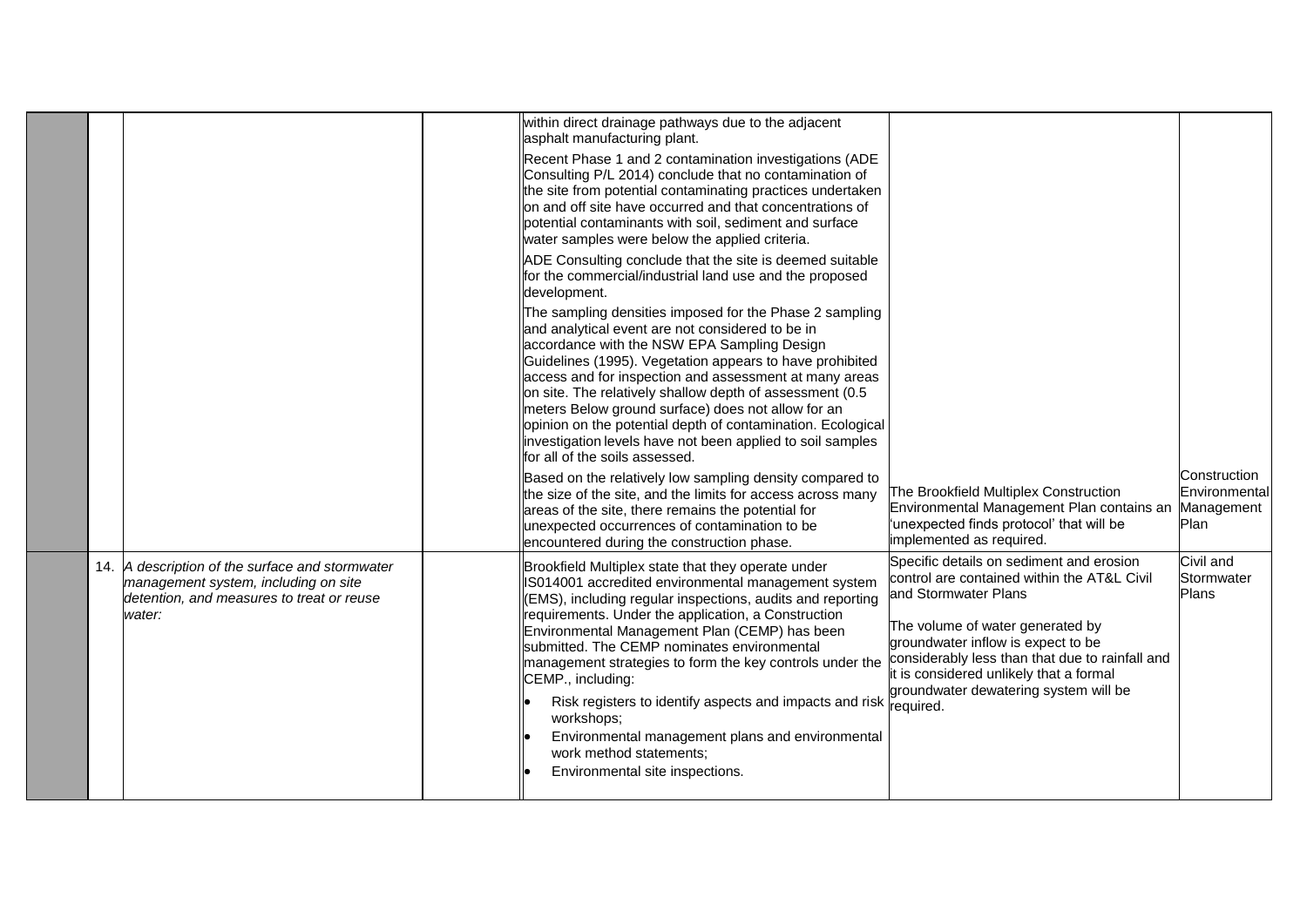|  |                                                                                                                                      | Key erosion and sediment controls are to be contained in<br>the Erosion and Sediment Control Plan (CEMP Appendix<br>C). No details regarding any specific erosion or sediment<br>controls are contained in Appendix 6. Detailed erosion and<br>sediment control plans and systems are required. |                                                                                                                        |                                  |
|--|--------------------------------------------------------------------------------------------------------------------------------------|-------------------------------------------------------------------------------------------------------------------------------------------------------------------------------------------------------------------------------------------------------------------------------------------------|------------------------------------------------------------------------------------------------------------------------|----------------------------------|
|  |                                                                                                                                      | Specific development area is approximately 20 hectares.<br>Earthworks associated with general site construction<br>activities, including:                                                                                                                                                       |                                                                                                                        |                                  |
|  |                                                                                                                                      | Bulk earthworks and piling;                                                                                                                                                                                                                                                                     |                                                                                                                        |                                  |
|  |                                                                                                                                      | Internal roadways, underpass connection between TNG<br>Facility and Waste Facility;                                                                                                                                                                                                             |                                                                                                                        |                                  |
|  |                                                                                                                                      | Staff amenities;                                                                                                                                                                                                                                                                                |                                                                                                                        |                                  |
|  |                                                                                                                                      | Staff car parking                                                                                                                                                                                                                                                                               |                                                                                                                        |                                  |
|  |                                                                                                                                      | Water detention and treatment basins,                                                                                                                                                                                                                                                           |                                                                                                                        |                                  |
|  |                                                                                                                                      | Sewerage, water supply, communication and power<br>supply services.                                                                                                                                                                                                                             |                                                                                                                        |                                  |
|  |                                                                                                                                      | Dewatering from groundwater wells is proposed to lower<br>water levels to facilitate construction activities. Direct                                                                                                                                                                            |                                                                                                                        |                                  |
|  |                                                                                                                                      | discharge to stormwater and the Ropes Creek Tributary is<br>proposed. There is insufficient detail contained in the EIS                                                                                                                                                                         |                                                                                                                        |                                  |
|  |                                                                                                                                      | to support direct discharge to Ropes Creek Tributary.                                                                                                                                                                                                                                           |                                                                                                                        |                                  |
|  |                                                                                                                                      | There is insufficient detail contained in the EIS to support                                                                                                                                                                                                                                    |                                                                                                                        |                                  |
|  |                                                                                                                                      | dewatering activities to facilitate excavations below the<br>water table. Detailed investigations to support dewatering                                                                                                                                                                         |                                                                                                                        |                                  |
|  |                                                                                                                                      | and the disposal of pumped/collected water is required                                                                                                                                                                                                                                          |                                                                                                                        |                                  |
|  | 15. An assessment of potential surface and<br>groundwater impacts associated with the<br>development including the details of impact | CEMP Water Quality Management Sub-plan includes<br>objectives, targets and KPI's associated with surface and<br>groundwater quality.                                                                                                                                                            | AT&L Civil and Stormwater Plans have been<br>amended to show adequate separation of<br>potentially contaminated areas. | Civil and<br>Stormwater<br>Plans |
|  | mitigation, management and monitoring<br>measures:                                                                                   | Assessment of potential surface and groundwater impacts<br>is contained within Proposed Energy from Waste Facility,<br>Eastern Creek (SSD6236) Soil and Water, IGGC P/L June<br>2014. Key features associated with stormwater<br>management include:                                            |                                                                                                                        |                                  |
|  |                                                                                                                                      | Majority of site surfaces will be impervious, with open<br>gutters pits and underground pipes to an on-site<br>detention basin located in south west corner of<br>development area;                                                                                                             |                                                                                                                        |                                  |
|  |                                                                                                                                      | EfW, lay-down areas substation and roadways linked                                                                                                                                                                                                                                              |                                                                                                                        |                                  |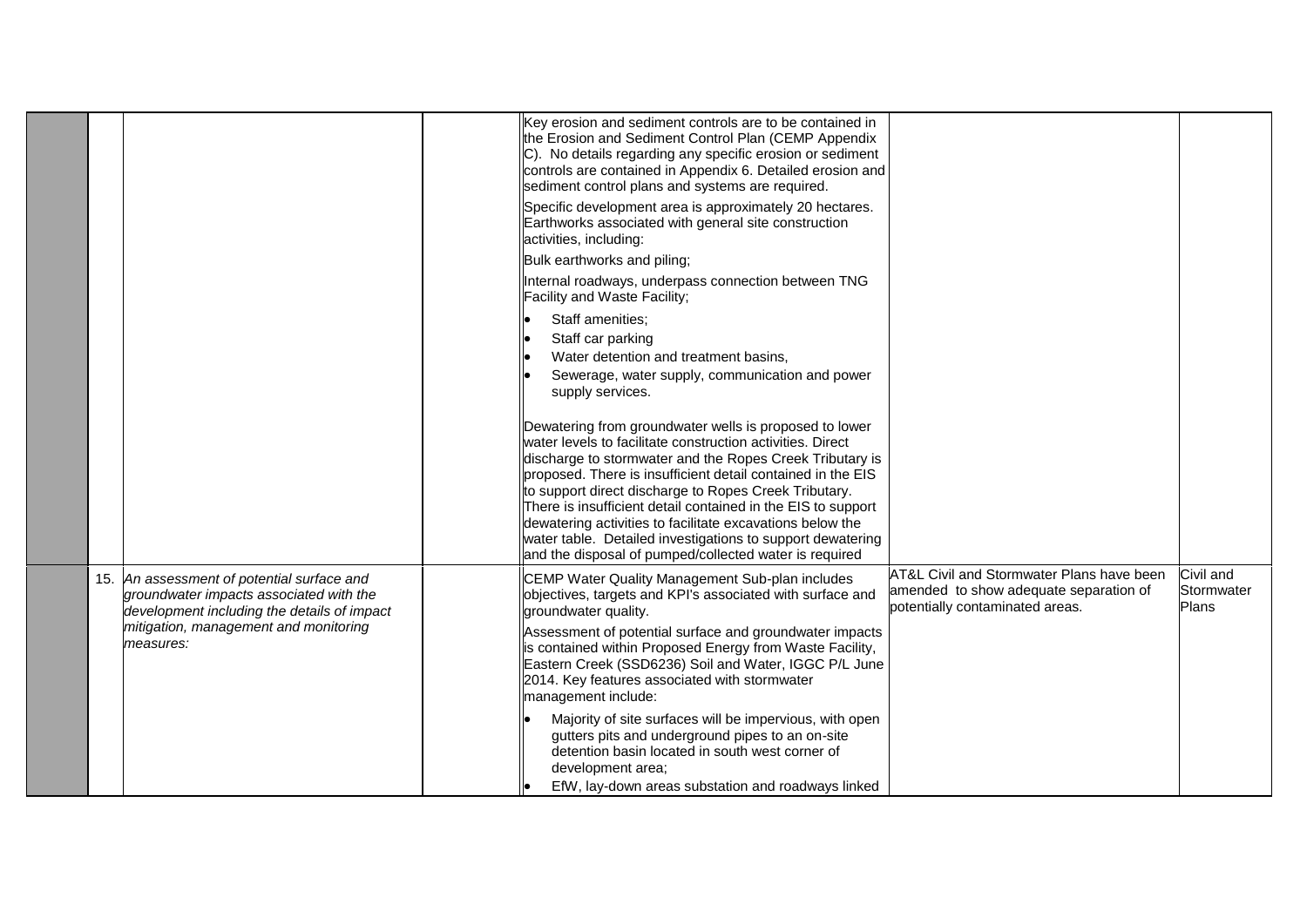|     |                                                               | by piped stormwater drainage systems to the bio-<br>retention basin.                                                                                                                                                                                                                                                                                                                                                                                                                                                              |                                           |                                                |
|-----|---------------------------------------------------------------|-----------------------------------------------------------------------------------------------------------------------------------------------------------------------------------------------------------------------------------------------------------------------------------------------------------------------------------------------------------------------------------------------------------------------------------------------------------------------------------------------------------------------------------|-------------------------------------------|------------------------------------------------|
|     |                                                               | Tipping hall design floors are higher than roadway levels<br>and containment systems are proposed to deliver all<br>drainage to an internal drainage containment system.<br>Volumes of leachate and/or contaminated process water<br>generated as part of the EfW process are stated to be<br>small and be collected and evaporated via he thermal<br>treatment process. Effective separation of stormwater<br>drainage from potentially contaminated areas is required<br>to ensure the stormwater drainage system is protective |                                           |                                                |
|     |                                                               | Proposed re-use of stormwater run-off on site is expected<br>to require 100% of available collected water.                                                                                                                                                                                                                                                                                                                                                                                                                        |                                           |                                                |
|     |                                                               | Discharge of excessively high peak flows leading to<br>increased erosion and flood risk has been identified in the<br>EIS. Inadequate treatment or characterisation of<br>discharged stormwater or groundwater could impact on<br>the receiving aquatic environment.                                                                                                                                                                                                                                                              |                                           |                                                |
|     |                                                               | Risks to groundwater quality are considered low, based on<br>the proposed impermeable surfaces over the majority of<br>the site and the proposed surface water collection and<br>containment systems.                                                                                                                                                                                                                                                                                                                             |                                           |                                                |
|     |                                                               | Further investigation of salinity conditions should be<br>undertaken to identify high risk salinity areas close to<br>drainage lines and monitoring programs designed to<br>establish baseline and operational water quality values.                                                                                                                                                                                                                                                                                              |                                           |                                                |
| 16. | An assessment of any potential existing<br>soil contamination | Potential for the EfT process to result in contamination of<br>stormwater drainage system if effective separation of<br>stormwater drainage from potentially contaminated areas<br>is not undertaken. These areas include:                                                                                                                                                                                                                                                                                                        | Additional information has been provided. | Soil and<br><b>Water Report</b><br>Section 3.8 |
|     |                                                               | <b>Tipping hall</b><br>Flue gas treatment and energy recovery system                                                                                                                                                                                                                                                                                                                                                                                                                                                              |                                           |                                                |
|     |                                                               | Residue handling and treatment area                                                                                                                                                                                                                                                                                                                                                                                                                                                                                               |                                           |                                                |
|     |                                                               | Areas/systems used for handling, treatment and<br>disposal of contaminated process water, including any<br>leachate generated in the tipping hall                                                                                                                                                                                                                                                                                                                                                                                 |                                           |                                                |
|     |                                                               | Laydown area pads no 1 through 5 are all up-gradient<br>from Ropes Creek Tributary. The bio-retention basin is                                                                                                                                                                                                                                                                                                                                                                                                                    |                                           |                                                |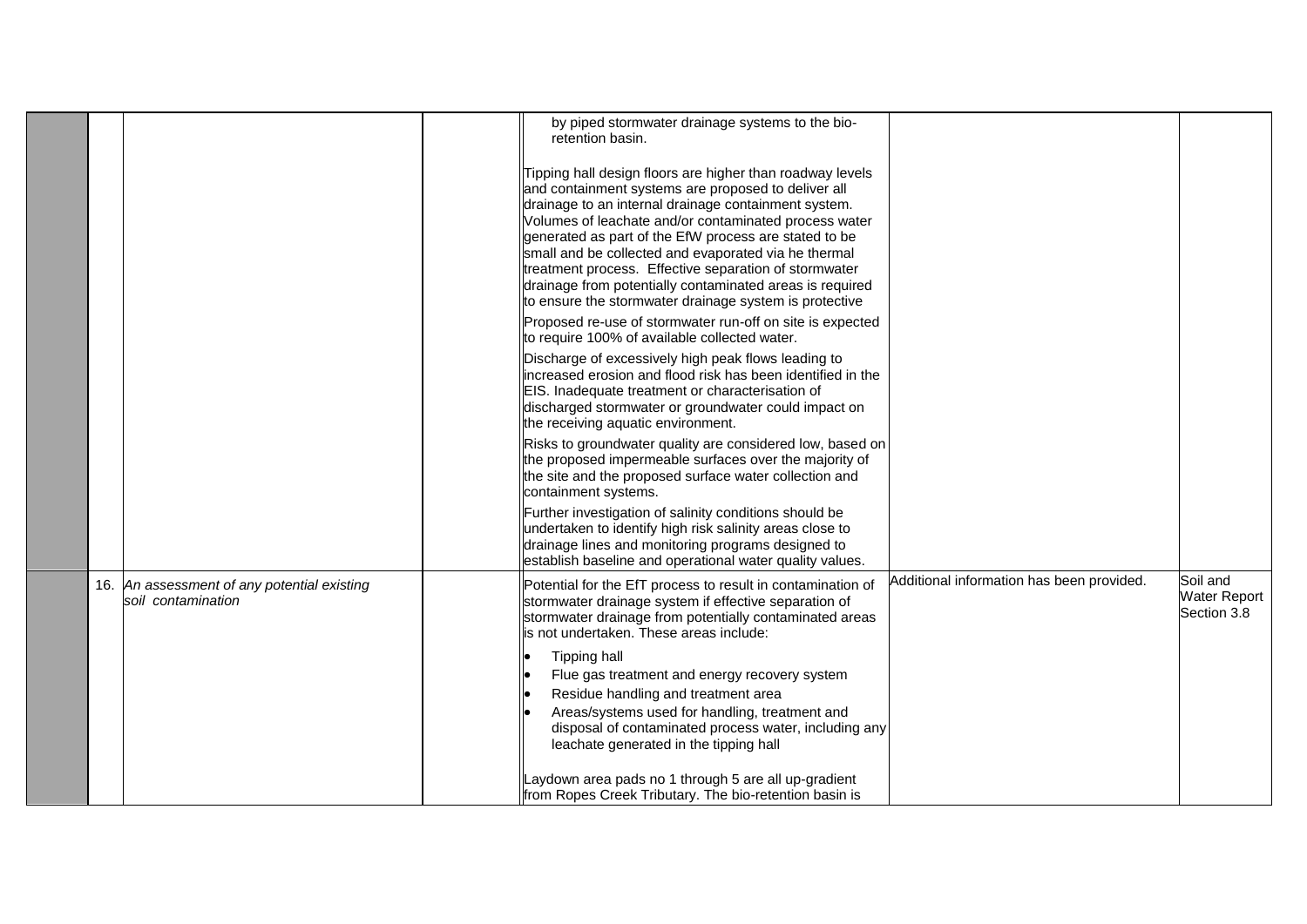|                   | directly adjacent to and up-gradient to the Ropes creek<br>Tributary. These areas pose a significant risk to water<br>quality and the local catchment, if not managed<br>appropriately.<br>Measures to prevent contamination of stormwater include:                                                                                                                                                                                                  |                                                           |                |
|-------------------|------------------------------------------------------------------------------------------------------------------------------------------------------------------------------------------------------------------------------------------------------------------------------------------------------------------------------------------------------------------------------------------------------------------------------------------------------|-----------------------------------------------------------|----------------|
|                   | Etw process to be undertaken within roofed buildings,<br>limiting the potential for leaching of contaminants from<br>incoming waste or process residue;<br>Design floors, internal drainage systems grated<br>drains wash-down areas Tipping hall design floor and<br>related infrastructure is designed to be contained<br>within a closed system to allow collection and reuse of<br>stormwater                                                    |                                                           |                |
|                   | Proposed development includes excavations of up to 15<br>meters below ground surface. CEMP Water Quality<br>Management Sub-plan includes incomplete information<br>regarding the proposed abstraction of groundwater for<br>construction purposes.                                                                                                                                                                                                   |                                                           |                |
|                   | Water demand for the EfW plant is understood to be<br>provided by collection and storage of rainwater runoff from<br>roof areas, re-use of stormwater from bio-retention basin<br>and top-up from Sydney Water mains.                                                                                                                                                                                                                                |                                                           |                |
|                   | Previous land usage has altered the flow regime and<br>water quality of the riparian corridor and Ropes Creek<br>Tributary. Further information is required regarding surface<br>water quality and groundwater quality. Additional baseline<br>monitoring should be undertaken to allow appropriate pre-<br>development and operational monitoring requirements                                                                                      |                                                           |                |
| 17.<br><b>EPA</b> | The EIS does not include a water balance for the<br>proposed facility and operations. Section 3.3.2 of the EIS<br>mentions that the proposed facility may treat and<br>discharge liquid effluents into a local foul drain or it may be<br>"zero discharge". The EPA's strong preference is that the<br>proposed facility is a zero discharge facility. Further<br>clarification on this should be provided in the EIS prior to<br>public exhibition. | Water Balance has been provided in the EIS. I EIS Section | 3.4.2 and 3.18 |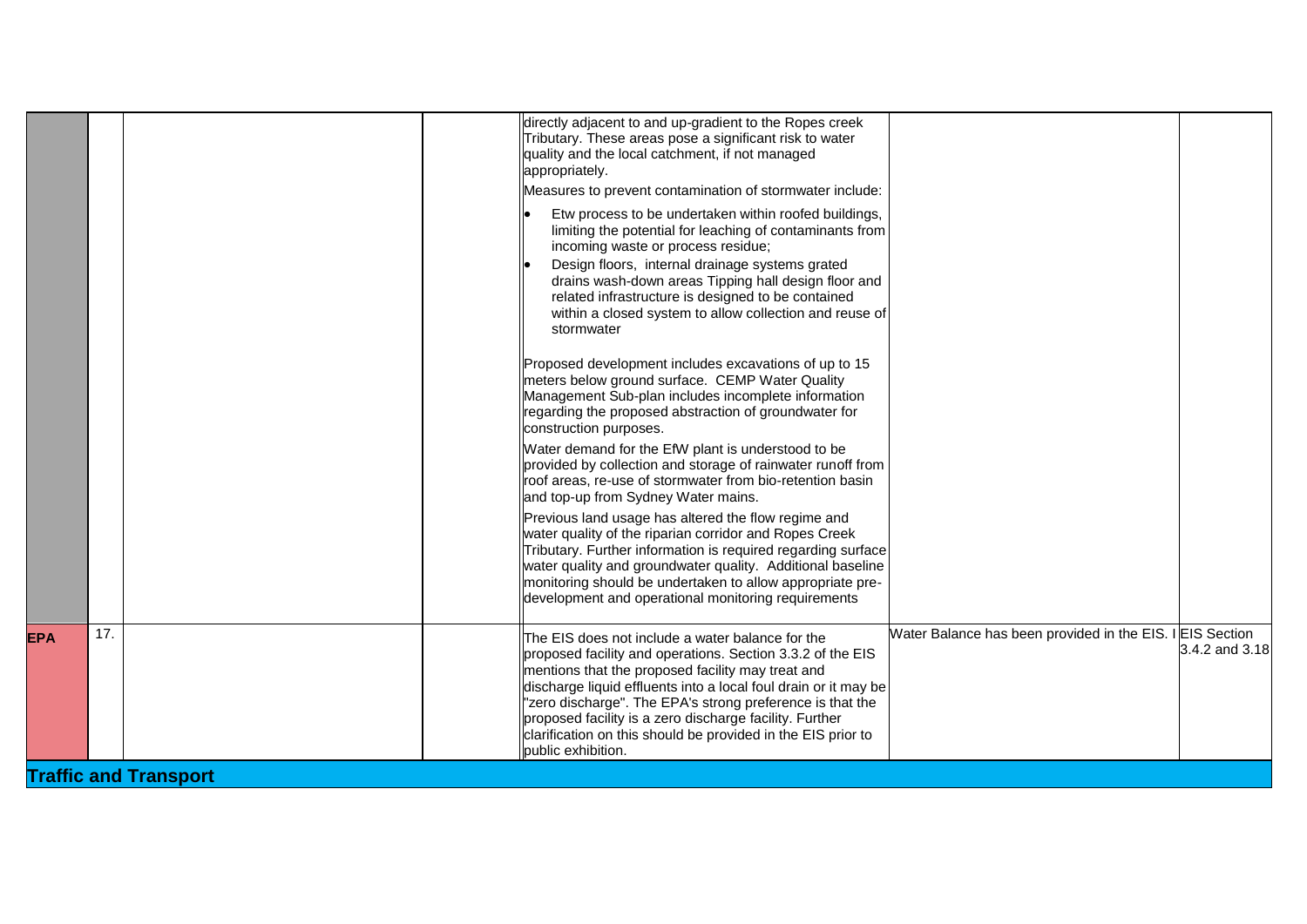| <b>Arup</b><br>(DGR) | $\mathbf{1}$ . | details of traffic types and volumes likely to be<br>generated during construction and operation                                                                                                                                            |                                   | Section 16.3.2  Details of traffic types and volumes provided for<br>operations only. Details of construction not provided. As<br>details of the sources of feedstock other than from the<br>Genesis facility is not provided, there is no assessment of<br>potential routes                                                                                                                         | Section 6.2 provides some detail regarding<br>the distribution of traffic onto the<br>surrounding road network, in the absence of<br>detailed information regarding specific<br>feedstock locations. The feedstock locations<br>would be expected to change over time<br>and, given the minimal number of hourly<br>truck movements, is not considered critical<br>to the assessment of the application from a<br>traffic perspective. Indeed, RMS has raised<br>no objection to the application. | Traffic<br>Report<br>Section 6.2      |
|----------------------|----------------|---------------------------------------------------------------------------------------------------------------------------------------------------------------------------------------------------------------------------------------------|-----------------------------------|------------------------------------------------------------------------------------------------------------------------------------------------------------------------------------------------------------------------------------------------------------------------------------------------------------------------------------------------------------------------------------------------------|---------------------------------------------------------------------------------------------------------------------------------------------------------------------------------------------------------------------------------------------------------------------------------------------------------------------------------------------------------------------------------------------------------------------------------------------------------------------------------------------------|---------------------------------------|
|                      | 2.             | an assessment of the predicted impacts of this<br>traffic on the safety and capacity of the<br>surrounding road network and a description of<br>the measures that would be implemented to<br>upgrade and/or maintain this network over time | Section 16.3<br>and Appendix<br>Q | An assessment of the predicted impacts of traffic on the<br>surrounding road network once the project for operations<br>is provided. Information on construction traffic volumes<br>and management should also be included.                                                                                                                                                                          | Refer to the amended report (Section 7)<br>which provides information with respect to<br>construction traffic impacts.<br>Notwithstanding, it is expected that<br>preparation of a Construction Traffic<br>Management Plan (CTMP) would be<br>included as a standard condition of consent.<br>as is standard practice.                                                                                                                                                                            | <b>Traffic</b><br>report<br>Section 7 |
|                      | 3.             | details of key transport routes, site access,<br>internal roadways, infrastructure works and<br>parking                                                                                                                                     | Section 16.3<br>and Appendix      |                                                                                                                                                                                                                                                                                                                                                                                                      |                                                                                                                                                                                                                                                                                                                                                                                                                                                                                                   |                                       |
|                      | $\mathbf{4}$ . | detailed plans of the proposed layout of the<br>internal road network and parking on site in<br>accordance with the relevant Australian<br>standards                                                                                        | Appendix Q                        |                                                                                                                                                                                                                                                                                                                                                                                                      |                                                                                                                                                                                                                                                                                                                                                                                                                                                                                                   |                                       |
| <b>RMS</b>           | 5.             |                                                                                                                                                                                                                                             |                                   | While the RMS does not raise any objection, they would<br>like further clarification on the total capacity of the site and<br>associated traffic impacts. The traffic impact should be<br>based on the previously approved 2 million tonnes per<br>year plus an additional 500,000 tonnes per year for the<br>new facility (2.5 tonnes total). The Traffic consultant<br>should revise their report. | This appears to be a misunderstanding.<br>Additional commentary is now included in<br>the Traffic report (see new Table 3) which<br>provides a summary of the source material<br>for the new facility.                                                                                                                                                                                                                                                                                            | Traffic<br>report<br>Section<br>6.1.2 |
|                      |                | <b>Hazards and Risk</b>                                                                                                                                                                                                                     |                                   |                                                                                                                                                                                                                                                                                                                                                                                                      |                                                                                                                                                                                                                                                                                                                                                                                                                                                                                                   |                                       |
| Arup<br>(DGR)        | 1.             | Preliminary Hazard Analysis (PHA) in<br>accordance with Hazardous Industry Planning<br>Advisory Paper No. 6 - Guidelines for Hazard                                                                                                         | Section 17.0<br>and Appendix      |                                                                                                                                                                                                                                                                                                                                                                                                      |                                                                                                                                                                                                                                                                                                                                                                                                                                                                                                   |                                       |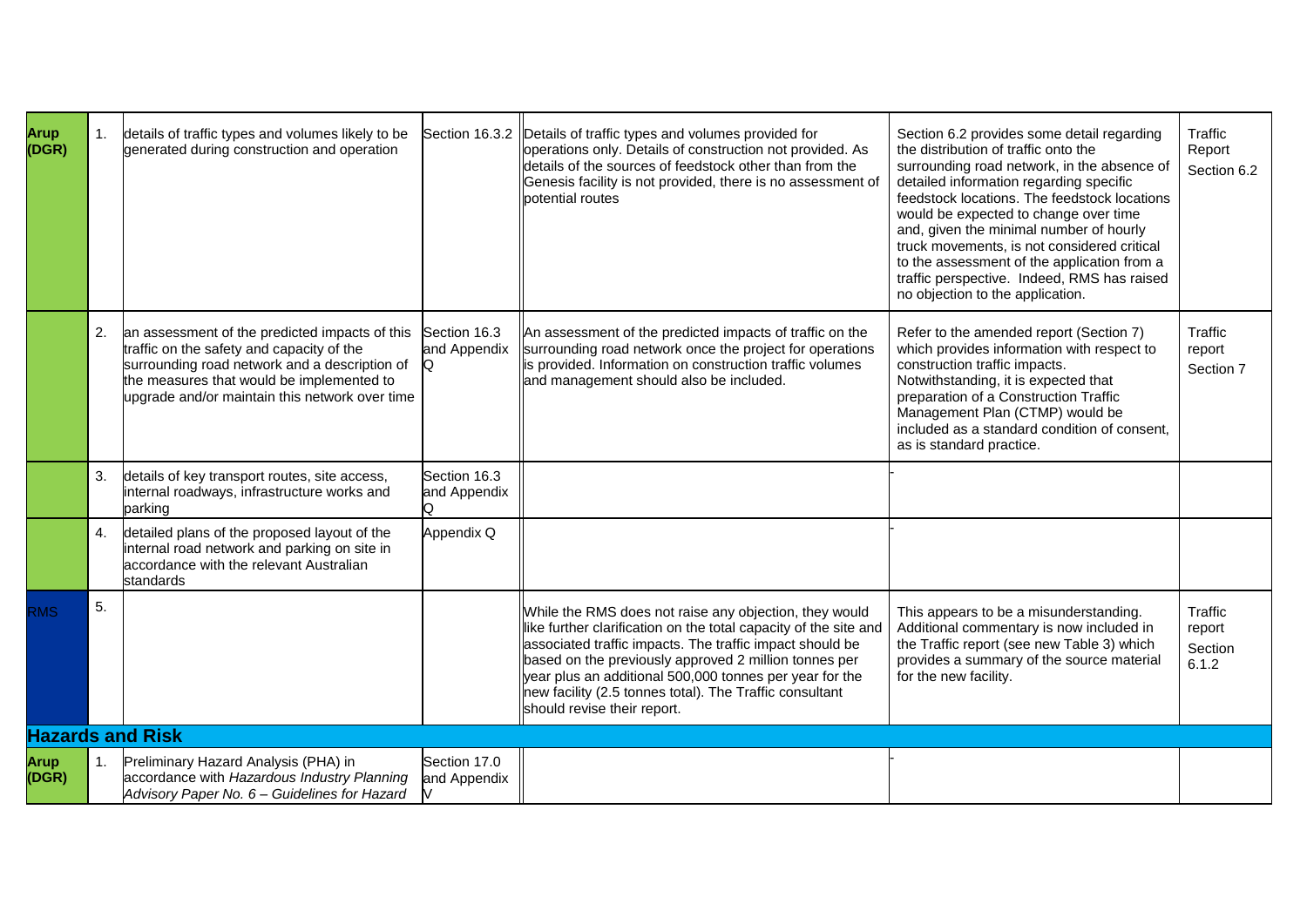|             |    | Analysis and Multi-Level Risk Assessment and<br>details of fire/emergency measures and<br>procedures                                        |                              |                                                                                                                                                                                                                                                                                                                                                                                      |                                                                                                                                                                                                                                                                                                                                                                                                                                                                                                                                                                                                                                                                                                                                                                                                                                                                                                                                                      |                                                  |
|-------------|----|---------------------------------------------------------------------------------------------------------------------------------------------|------------------------------|--------------------------------------------------------------------------------------------------------------------------------------------------------------------------------------------------------------------------------------------------------------------------------------------------------------------------------------------------------------------------------------|------------------------------------------------------------------------------------------------------------------------------------------------------------------------------------------------------------------------------------------------------------------------------------------------------------------------------------------------------------------------------------------------------------------------------------------------------------------------------------------------------------------------------------------------------------------------------------------------------------------------------------------------------------------------------------------------------------------------------------------------------------------------------------------------------------------------------------------------------------------------------------------------------------------------------------------------------|--------------------------------------------------|
|             | 2. | detail contingency plans for any potential<br>incidents or equipment failure during the<br>operation of the project                         | Section 17.0<br>and Appendix | Design measures are recommended; there is limited<br>information on operational contingency plans in the event<br>of incidents or equipment failure. A full review of drawings<br>has not been undertaken, but it would be useful to provide facility on the surrounding land uses to<br>text on whether the measures recommended in Appendix<br>V have been included in the design. | A Preliminary Hazard Analysis (PHA)<br>assesses the potential impacts (radiant heat,<br>over pressure, toxicity, etc.) of an industrial<br>determine whether the fatality risk of the<br>facility exceeds the acceptable criteria<br>published in the Hazardous Industry Planning<br>Advisory Paper (HIPAP) No. 4 - Risk Criteria<br>for Land Use Planning.<br>The PHA does not take into account<br>emergency response planning or<br>management of equipment failures/systems.<br>These contingency plans are assessed in<br>other risk studies such as a Safety<br>Management System (SMS) or an Emergency<br>Response Plan (ERP).<br>The preparation of these studies is dictated by<br>the Secretary of the Department of Planning<br>and Environment (DPE) following review of<br>the EIS, the Work Health and Safety<br>Regulations or both.<br>In addition, contingency plans in the ERP and<br>SMS are reviewed during a Hazard Audit (this |                                                  |
|             |    |                                                                                                                                             |                              |                                                                                                                                                                                                                                                                                                                                                                                      | requirement is also dictated by the Secretary)<br>which is generally conducted after the first<br>year of operation and every three years<br>thereafter (although a different frequency<br>maybe requested by the Secretary).                                                                                                                                                                                                                                                                                                                                                                                                                                                                                                                                                                                                                                                                                                                        |                                                  |
| <b>Ozzy</b> | 3. | The study is generally prepared in accordance<br>with Hazardous Industry Planning Advisory<br>Paper No. 6 - Guidelines for Hazard Analysis. |                              | The level of risk assessment appears to be appropriate for All recommendations have been included in<br>the proposed operations. A number of measures to<br>minimise or eliminate the risks are identified and<br>appropriate actions are recommended. However not all<br>recommendations summarised in Section 7.2<br><b>Recommendations.</b>                                       | Section 7.2 and executive summary.                                                                                                                                                                                                                                                                                                                                                                                                                                                                                                                                                                                                                                                                                                                                                                                                                                                                                                                   | Hazards and<br><b>Risk Report</b><br>Section 7.2 |
|             |    |                                                                                                                                             |                              | The document also contains details on the fire measures<br>and procedures to be implemented on-site. The<br>linformation on the emergency measures and procedures                                                                                                                                                                                                                    |                                                                                                                                                                                                                                                                                                                                                                                                                                                                                                                                                                                                                                                                                                                                                                                                                                                                                                                                                      |                                                  |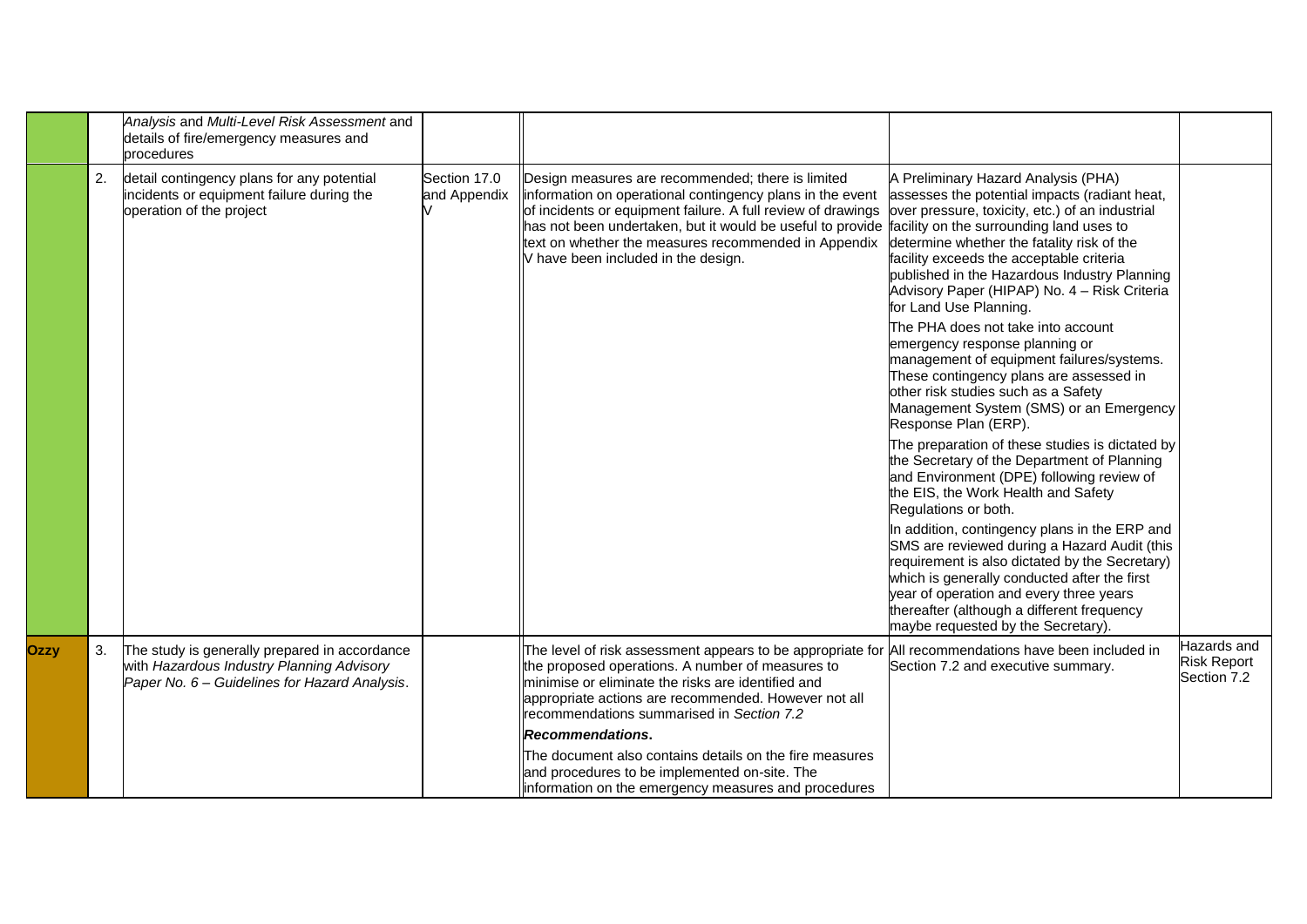|                        |                |                                                                                                                                                                            |               | and the contingency plans is very limited, but it is<br>considered appropriate for this early stage of the<br>development. Please note, that if the development is to be<br>approved, a number of hazard-related conditions of<br>consent will be imposed, including Fire Safety Study and<br>Emergency Plan.<br><b>Findings</b><br>The Preliminary Hazard Analysis and Fire Risk<br>Assessment generally address the DGRs. However,<br>Section 7.2 Recommendations should be updated to<br>include all recommendation made in the study.                                                                                                                                                                                                                                                                                                                                                                                                                                                                                                                                                                                                                                                                                                                                                                                                                                                  |                                                                                                                                                                                                                                |                                          |
|------------------------|----------------|----------------------------------------------------------------------------------------------------------------------------------------------------------------------------|---------------|--------------------------------------------------------------------------------------------------------------------------------------------------------------------------------------------------------------------------------------------------------------------------------------------------------------------------------------------------------------------------------------------------------------------------------------------------------------------------------------------------------------------------------------------------------------------------------------------------------------------------------------------------------------------------------------------------------------------------------------------------------------------------------------------------------------------------------------------------------------------------------------------------------------------------------------------------------------------------------------------------------------------------------------------------------------------------------------------------------------------------------------------------------------------------------------------------------------------------------------------------------------------------------------------------------------------------------------------------------------------------------------------|--------------------------------------------------------------------------------------------------------------------------------------------------------------------------------------------------------------------------------|------------------------------------------|
| <b>Flora and Fauna</b> |                |                                                                                                                                                                            |               |                                                                                                                                                                                                                                                                                                                                                                                                                                                                                                                                                                                                                                                                                                                                                                                                                                                                                                                                                                                                                                                                                                                                                                                                                                                                                                                                                                                            |                                                                                                                                                                                                                                |                                          |
| <b>Arup</b><br>(DGR)   | $\mathbf{1}$ . | including an assessment of the potential<br>impacts to threatened species, populations and Appendix G<br>communities, and their habitat(s)                                 | Section 18.0, | An assessment of the direct impacts of the project on<br>threatened species, populations and communities and<br>their habitat has been made. There has been no<br>assessment of any indirect impacts however, including<br>noise, water quality, changes to hydrology, introduction of<br>weeds or light impacts. In particular, further assessment of<br>indirect impacts on the ecology of the flora and fauna of<br>the Roper Creek tributary corridor and the 9ha of the<br>critically endangered Cumberland Plain Woodland within<br>the study area is warranted. Should indirect impacts be<br>identified, the project may require referral under the<br><b>Environmental Protection and Biodiversity Conservation</b><br>Act 1999. It is acknowledged that the 0.2ha patch of<br>Cumberland Plain Woodland to be removed does not<br>meet Conservation Advice published by the<br>Commonwealth Government, however there is no<br>discussion on whether any offsets are still warranted at a<br>state level. Despite this patch not meeting the significance<br>criteria, further discussion on protection and ongoing<br>management of this area in accordance with the<br>conservation advice should be provided. Further<br>information on the long-term monitoring and management<br>of revegetated areas and fauna protection measures e.g.<br>bat boxes, would be beneficial. | Indirect impacts are detailed in Flora and<br>Fauna Report.                                                                                                                                                                    | Flora and<br>Fauna Report<br>Section 8.3 |
|                        | 2.             | if required describe how the principles of "avoid, Section 18.0,<br>mitigate, offset" have been used to minimise the Appendix G<br>impacts of the proposal on biodiversity |               | The EIS does provide measures to mitigate, and to some<br>extent, offset potential impacts where they have been<br>identified. Further discussion on whether these impacts<br>could have been avoided should be included. For<br>example, could removal of the critically endangered                                                                                                                                                                                                                                                                                                                                                                                                                                                                                                                                                                                                                                                                                                                                                                                                                                                                                                                                                                                                                                                                                                       | Some areas of remnant indigenous vegetation Flora and<br>have been retained and thus clearing has<br>been avoided. Approximately 1.29 ha of<br>River-flat Eucalypt Forest will be retained<br>south of the proposal footprint. | Fauna Report<br>Section 8.1,<br>9.3      |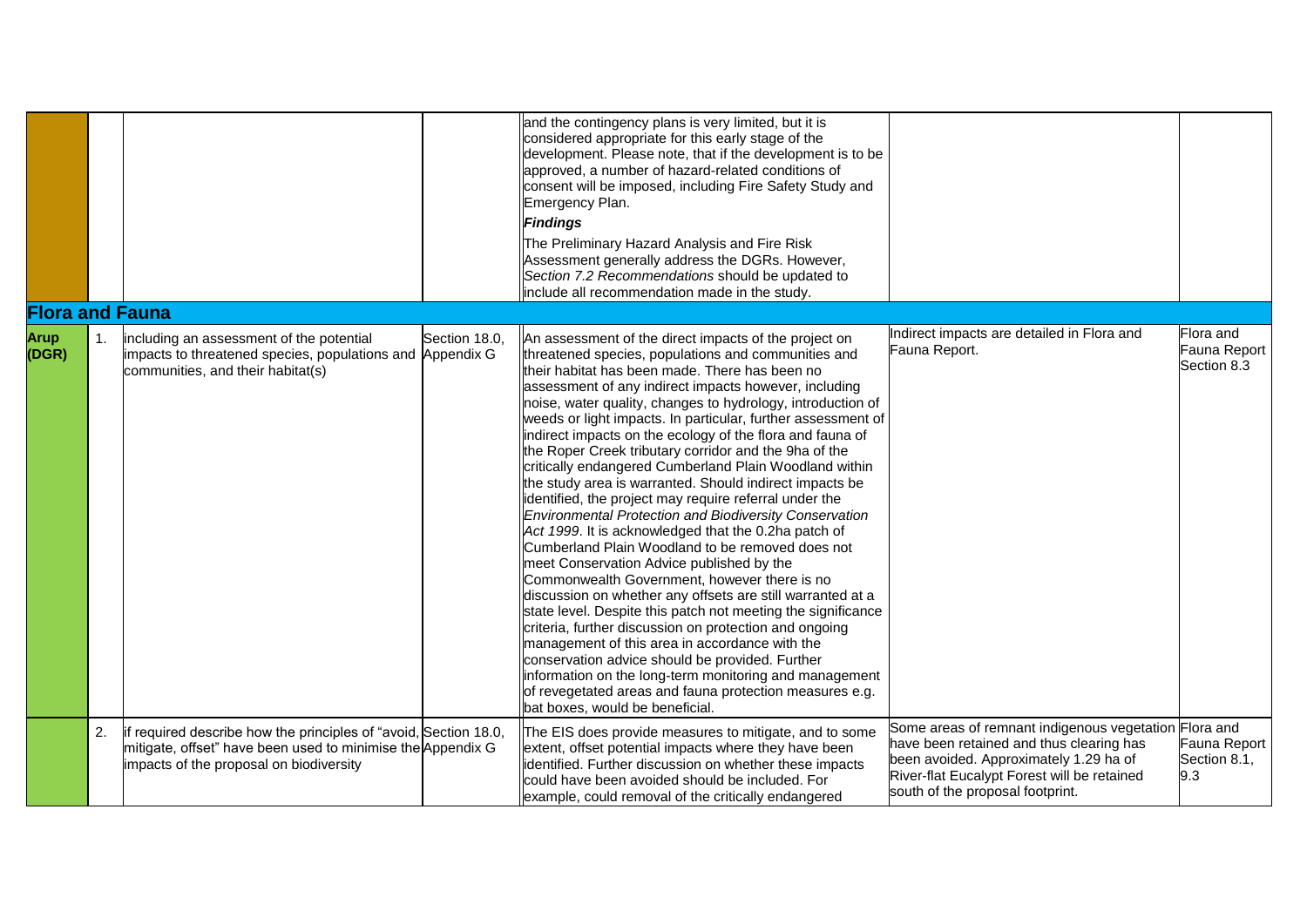|            |    |                                                                                                                                                                                                                     | ecological community be avoided?                                                                                                                                                                                                                                                                                                                                                                                                                                                                                                                                                                                                                                                                                                                                                                                                                                                                                                                                                                                                                                                   | However an area of approx. 0.27 ha of<br>Cumberland Plain Woodland and 2.89 ha of<br>River Flat Eucalypt Forest will be cleared for<br>the proposal.<br>Clearing on these areas has not been<br>avoided, but will be offset.                                                                                                                                                                                                                                                                                                                                                                                                                                                                             |                                                          |
|------------|----|---------------------------------------------------------------------------------------------------------------------------------------------------------------------------------------------------------------------|------------------------------------------------------------------------------------------------------------------------------------------------------------------------------------------------------------------------------------------------------------------------------------------------------------------------------------------------------------------------------------------------------------------------------------------------------------------------------------------------------------------------------------------------------------------------------------------------------------------------------------------------------------------------------------------------------------------------------------------------------------------------------------------------------------------------------------------------------------------------------------------------------------------------------------------------------------------------------------------------------------------------------------------------------------------------------------|----------------------------------------------------------------------------------------------------------------------------------------------------------------------------------------------------------------------------------------------------------------------------------------------------------------------------------------------------------------------------------------------------------------------------------------------------------------------------------------------------------------------------------------------------------------------------------------------------------------------------------------------------------------------------------------------------------|----------------------------------------------------------|
| <b>OEH</b> | 3. | The Director General Requirements (DGRs)<br>state that the proposal must 'describe how the<br>principles of "avoid, mitigate, offset" have been<br>used to minimise the impacts of the proposal on<br>biodiversity' | There is no discussion in the Ecology Assessment or in<br>the EIS of the alternatives that have been considered to<br>avoid biodiversity impacts, and there is no proposal to<br>offset impacts. As such, OEH does not consider that the<br>proposal meets the requirements of the DGRs. Impacts on<br>biodiversity should be appropriately offset. OEH considers<br>the measures listed in section 8.5 ('Offsets') of the<br>assessment to be mitigation measures, not offsets.                                                                                                                                                                                                                                                                                                                                                                                                                                                                                                                                                                                                   | See above.                                                                                                                                                                                                                                                                                                                                                                                                                                                                                                                                                                                                                                                                                               |                                                          |
|            | 4. |                                                                                                                                                                                                                     | Section 5.2.3 of the Ecology Assessment states that there<br>is approximately two hectares of River-flat Eucalypt Forest<br>(RFEF) on site, whereas elsewhere in the document (e.g.<br>the Executive Summary) it states the extent of the<br>community is 1.5 ha.                                                                                                                                                                                                                                                                                                                                                                                                                                                                                                                                                                                                                                                                                                                                                                                                                  | This has been corrected.                                                                                                                                                                                                                                                                                                                                                                                                                                                                                                                                                                                                                                                                                 | Flora and<br>Fauna Report<br>Section 8.1                 |
|            | 5. |                                                                                                                                                                                                                     | The 'Native Vegetation of the Cumberland Plain, Western<br>Sydney' (OEH 2002) mapping identified a patch of<br>remnant vegetation in the south-east of the site of<br>approximately 3 ha in size. This patch was mapped mostly<br>as Cumberland Plain Woodland (CPW), with some RFEF.<br>However, the Ecology Assessment has mapped this as<br>being all RFEF and states it is approximately 1.5 or 2 ha in $0.46$ ha where the flora species are dominated<br>size. The assessment also states that there are a number<br>of patches of RFEF spread over an area of four hectares,<br>and that the areas in between the patches are 'pasture<br>and weeds'. It would be useful if the assessment included<br>plot data or other quantifiable data to demonstrate the<br>level of weed infestation, to justify that the patches<br>mapped as pasture and exotic vegetation are not<br>degraded remnant vegetation. Since only one combined<br>flora species list is provided, it is difficult to confirm the<br>classification of the vegetation communities and pasture<br>areas. | This report has been amended to state<br>consistently that<br>"Approximately 2.89 ha of River-flat Eucalypt<br>Forest will be removed for the<br>proposal, comprised of approximately 2.43 ha<br>of forest and approximately<br>by pasture species and will retain<br>approximately 1.29 ha of River-flat Eucalypt<br>Forest."<br>Two quadrats, namely quadrat 3 and quadrat<br>5 provide plot data from areas that are<br>dominated by pasture and weeds. An<br>additional four quadrats provide plot data for<br>the vegetation within other areas where the<br>quadrats<br>are dominated by canopy species. The detail<br>of all quadrats is provided in<br>Appendix 4 of the Flora and Fauna Report. | Flora and<br>Fauna Report<br>Section 8.1,<br>Appendix 4. |
|            | 6. |                                                                                                                                                                                                                     | There is a record in the Atlas of NSW Wildlife of a<br>Cumberland Land Snail adjacent to the site. According to<br>the Ecology Assessment, less than one hour in autumn                                                                                                                                                                                                                                                                                                                                                                                                                                                                                                                                                                                                                                                                                                                                                                                                                                                                                                            | The suitable habitat for this species was low in Flora and<br>this area. Thus only a short period of survey<br>for the snail was considered necessary.                                                                                                                                                                                                                                                                                                                                                                                                                                                                                                                                                   | Fauna Report<br>Section 8.1                              |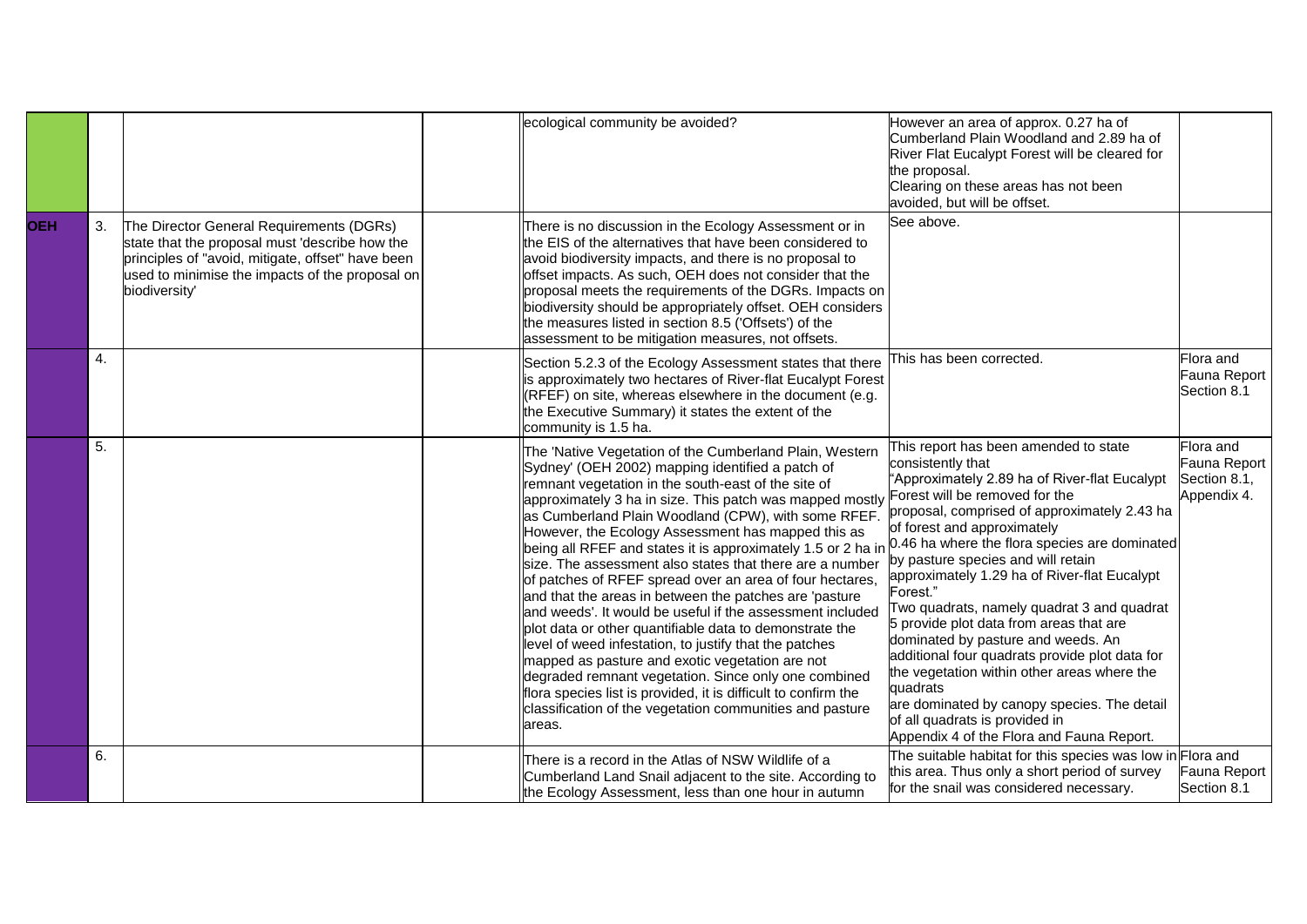|                      |    |                                                                                                                                                                                            |                             | was spent undertaking searches for this species. OEH<br>considers this is unlikely to be an adequate level of survey movement to<br>effort for this species, given the size of the remnant on<br>site. Further targeted surveys are likely to be required pre-<br>clearing.                                                                                                                                                                                            | However, Further surveying and suitable<br>the Ropes Creek Tributary can be undertaken<br>during the pre-clearance survey or also earlier<br>as required by the consent authority.                                                                                                                                                                                                                                                                                                                                                                                                                                                                                                                                                                                                 |                                          |
|----------------------|----|--------------------------------------------------------------------------------------------------------------------------------------------------------------------------------------------|-----------------------------|------------------------------------------------------------------------------------------------------------------------------------------------------------------------------------------------------------------------------------------------------------------------------------------------------------------------------------------------------------------------------------------------------------------------------------------------------------------------|------------------------------------------------------------------------------------------------------------------------------------------------------------------------------------------------------------------------------------------------------------------------------------------------------------------------------------------------------------------------------------------------------------------------------------------------------------------------------------------------------------------------------------------------------------------------------------------------------------------------------------------------------------------------------------------------------------------------------------------------------------------------------------|------------------------------------------|
|                      | 7. |                                                                                                                                                                                            |                             | The mitigation measures listed in section 10 include the<br>recommendation that if any fauna are located prior to<br>clearing, that they are translocated to the Conservation<br>Area of Cumberland Plain Woodland adjacent to the M4. I<br>such a proposal was to be undertaken, a Translocation<br>Plan in accordance with the "Policy for the Translocation<br>of Threatened Fauna in NSW" (OEH 2001) will need to be<br>prepared.                                  | The proposal has been modified to include the Flora and<br>retention of indigenous vegetation along the<br>Ropes Creek Tributary. If any fauna are<br>located in a pre-clearing survey they will be<br>relocated to the existing remnant vegetation<br>along the Ropes Creek Tributary. It is<br>assumed that most, possibly all fauna that<br>may be found will<br>most likely be common rather than threatened<br>species. The only threatened fauna likely to<br>be resident in the area are Cumberland Plain<br>and Snails or perhaps threatened microbats<br>may be roosting temporarily in one of the<br>hollows. Other threatened fauna may use this<br>area but are likely to be transient and thus are<br>unlikely to be encountered during the pre-<br>clearance survey. | Fauna Report<br>Section 8.1              |
|                      | 8. |                                                                                                                                                                                            |                             | The mitigation measures also include the recommendatior<br>to install nest boxes in the Conservation Area. However,<br>there is no description of the Conservation Area provided<br>in the Ecology Assessment, or how the installation of nest<br>boxes may impact on resident fauna. Also, no information<br>is provided on the maintenance of these nest boxes, so it<br>is unclear whether their installation is likely to offset fauna<br>impact in the long term. | This information is provided.                                                                                                                                                                                                                                                                                                                                                                                                                                                                                                                                                                                                                                                                                                                                                      | Flora and<br>Fauna Report<br>Section 8.1 |
|                      | 9. |                                                                                                                                                                                            |                             | The Ecology Assessment states that the proposal does<br>not require a species impact statement (SIS); however an<br>SIS is never required for State Significant Developments.                                                                                                                                                                                                                                                                                          | The report has been amended to state that<br>Species Impact<br>Statements are never required for State<br>Significant Developments.                                                                                                                                                                                                                                                                                                                                                                                                                                                                                                                                                                                                                                                | Flora and<br>Fauna Report<br>Section 8.1 |
| <b>Visual</b>        |    |                                                                                                                                                                                            |                             |                                                                                                                                                                                                                                                                                                                                                                                                                                                                        |                                                                                                                                                                                                                                                                                                                                                                                                                                                                                                                                                                                                                                                                                                                                                                                    |                                          |
| <b>Arup</b><br>(DGR) | 1. | an assessment of the proposed building height,<br>scale, signage and lighting, particularly from<br>nearby public receivers and significant vantage<br>points of the broader public domain | Section 19.0,<br>Appendix H | Provided in Appendix H. Some photo montages within the<br>main body of the EIS would be beneficial.                                                                                                                                                                                                                                                                                                                                                                    | Montages are provided within EIS.                                                                                                                                                                                                                                                                                                                                                                                                                                                                                                                                                                                                                                                                                                                                                  | EIS Section 3,<br>19                     |
|                      | 2. | Details of design measures to ensure the                                                                                                                                                   | Section 3.6.4,              | No mitigation measures detailed in Section 19.0, although EIS has been updated.                                                                                                                                                                                                                                                                                                                                                                                        |                                                                                                                                                                                                                                                                                                                                                                                                                                                                                                                                                                                                                                                                                                                                                                                    | <b>EIS Section</b><br>19.                |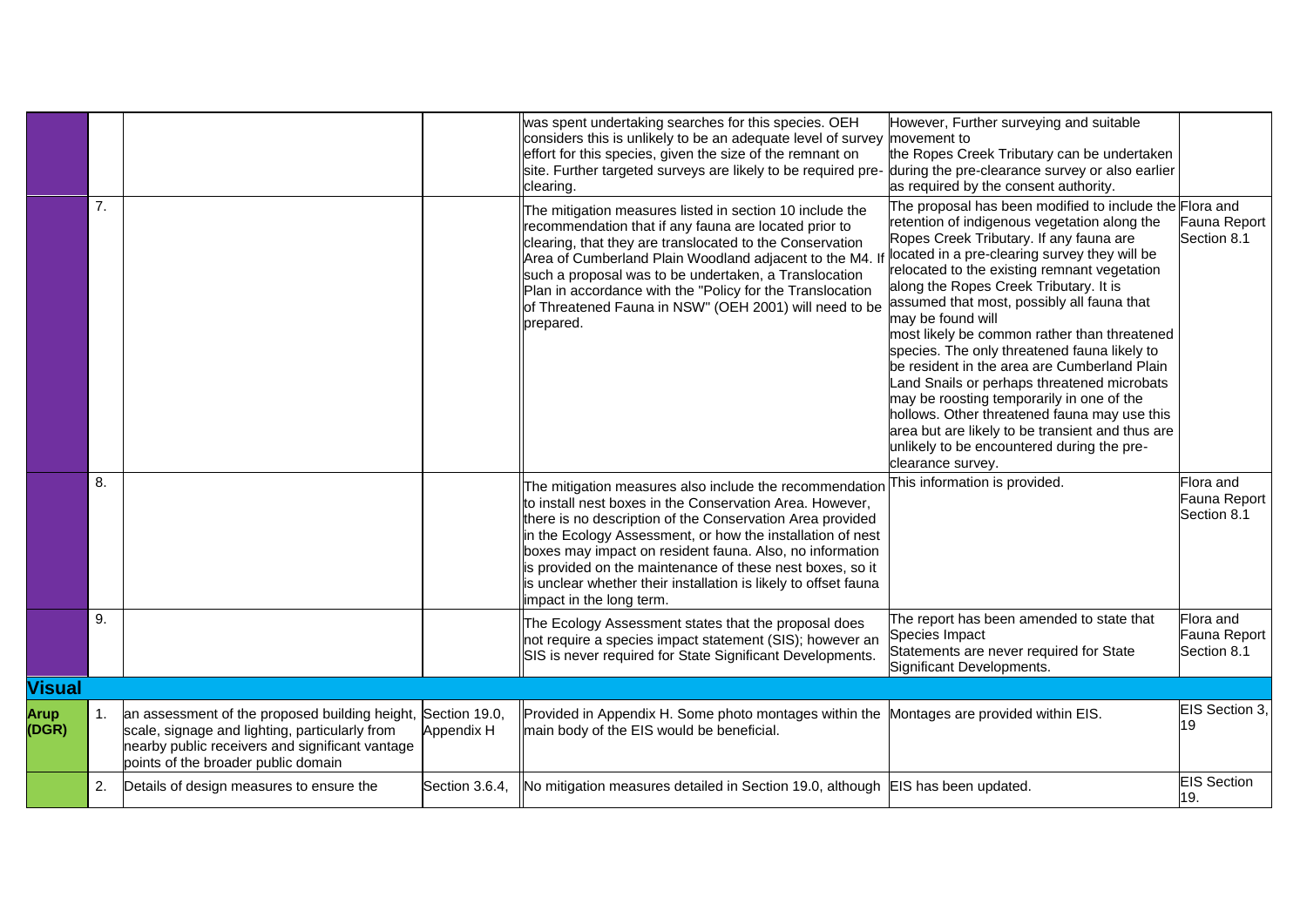|            |    | project has a high design quality and is well<br>presented, particularly in the context of the<br>broader Western Sydney Employment Area | Section 19.0<br>and Appendix | options are presented in Appendix H. The main body of<br>the EIS should confirm if these recommended mitigation<br>measures will be implemented. A description of the design<br>is provided in Section 3.6.4; a description of the design<br>objectives, process and quality would be beneficial in this<br>location, particularly in relation to the broader Western<br>Sydney Employment Area.                                                                                                                               | Visual Impact Assessment includes summary<br>of design intents.                                                                                                                                                                                                                                                                                                                                                                                                                                                                                                                                                                                                                                                                                                                                                                                           | <b>Visual Impact</b><br>Assessment<br>Section 5.                                                                     |
|------------|----|------------------------------------------------------------------------------------------------------------------------------------------|------------------------------|--------------------------------------------------------------------------------------------------------------------------------------------------------------------------------------------------------------------------------------------------------------------------------------------------------------------------------------------------------------------------------------------------------------------------------------------------------------------------------------------------------------------------------|-----------------------------------------------------------------------------------------------------------------------------------------------------------------------------------------------------------------------------------------------------------------------------------------------------------------------------------------------------------------------------------------------------------------------------------------------------------------------------------------------------------------------------------------------------------------------------------------------------------------------------------------------------------------------------------------------------------------------------------------------------------------------------------------------------------------------------------------------------------|----------------------------------------------------------------------------------------------------------------------|
|            | 3. | consideration of any impact on flight paths                                                                                              |                              | No information on potential impacts to flight paths was<br>located within either the main body of the EIS or Appendix Refer to Consultation section within EIS.<br>Н.                                                                                                                                                                                                                                                                                                                                                          | This matter has been addressed separately.                                                                                                                                                                                                                                                                                                                                                                                                                                                                                                                                                                                                                                                                                                                                                                                                                | EIS Section 6.                                                                                                       |
|            | 4. | a detailed photo-montage based analysis of the Appendix H<br>visual impacts of development and emissions<br>stacks                       |                              | Detailed photo-montages provided, including emissions<br>stacks                                                                                                                                                                                                                                                                                                                                                                                                                                                                |                                                                                                                                                                                                                                                                                                                                                                                                                                                                                                                                                                                                                                                                                                                                                                                                                                                           |                                                                                                                      |
| <b>BCC</b> | 5. |                                                                                                                                          |                              | The Visual Impact Assessment lacks sufficient details on<br>views within the Blacktown Local Government Area. Three<br>viewpoints is not sufficient and as such additional<br>viewpoints are required to be undertaken to address the<br>visual impact of the proposed development on vehicles<br>utilising the road network and impacts on the wider<br>residential areas of the LGA. In this regard the additional<br>viewpoints indicated on the map attached should be<br>included in an amended Visual Impact Assessment. | The TZVI analysis is a worst case scenario<br>that does not take into account the screening<br>effects of vegetation or built form within the<br>landscape.<br>Viewpoints were selected on the basis of their<br>sensitivity (land use and user experience<br>dependant) and radius from the Project.<br>Within 2.5km, residential uses are deemed to<br>be of a high sensitivity. Beyond this distance<br>the level of sensitivity falls and, commensurate<br>with this, the visual modification level or visual<br>prominence level also falls. Additional<br>assessed viewpoints within this area beyond<br>2.5km would be determined as having a lower<br>level of impact due to residential visual<br>sensitivity reducing to moderate.<br>The 2 closest viewpoints (4 and 5) have a low Additional text<br>to non-apparent visual impact due to the | Already<br>included<br>within Section<br>4.1.2<br><b>Additional text</b><br>added to<br>Section 4.2<br>to Section 6. |
|            |    |                                                                                                                                          |                              |                                                                                                                                                                                                                                                                                                                                                                                                                                                                                                                                | screening effect of foreground built form and<br>vegetation. Any of the suggested viewpoints<br>further away from the Project are likely to have<br>a similar level of impact due to the same<br>screening elements being present within the<br>landscape and the topographic form which, as<br>demonstrated in the TZVI, indicates that there<br>are a number of areas where the topography<br>alone block views to the Project.                                                                                                                                                                                                                                                                                                                                                                                                                         |                                                                                                                      |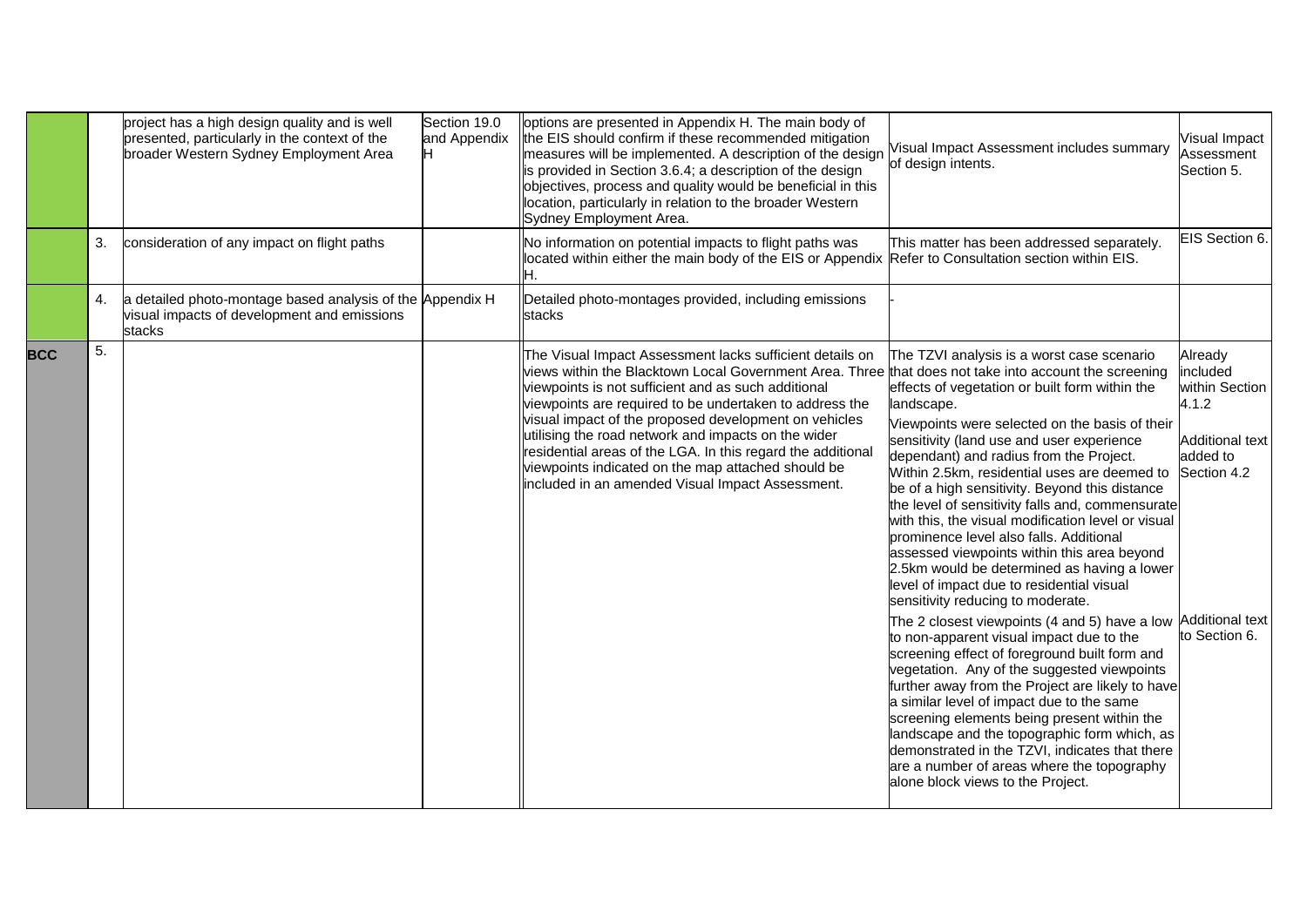|  |  |                                                                                                                                                                                                                                                                                                                                                                                                                                                                                                                                                                                                   | <b>Additional text</b>            |
|--|--|---------------------------------------------------------------------------------------------------------------------------------------------------------------------------------------------------------------------------------------------------------------------------------------------------------------------------------------------------------------------------------------------------------------------------------------------------------------------------------------------------------------------------------------------------------------------------------------------------|-----------------------------------|
|  |  | With regard to additional viewpoints identified<br>by Blacktown City Council, the following<br>responses are provided:                                                                                                                                                                                                                                                                                                                                                                                                                                                                            | to Section 6.                     |
|  |  | Views from M4 Western Motorway north west<br>of the Project - The carriageways are visually<br>screened from views of the Project by a<br>combination of vegetation and rising<br>topography. A berm approximately 15 m in<br>height, which incorporates the existing landfill<br>operations, is located along the edge of the<br>Project boundary. The simulation in VP1 -<br>Roper Road Overpass - indicates that even<br>from an elevated location, views are<br>significantly screened. Therefore, from less<br>elevated locations there will be no, if any,                                  |                                   |
|  |  | views.                                                                                                                                                                                                                                                                                                                                                                                                                                                                                                                                                                                            |                                   |
|  |  | The Rooty Hill Visual Corridor north east of<br>the Project - Council identifies the need for a<br>number of additional viewpoints to be<br>assessed along this corridor running north<br>east from the Project towards the vicinity of<br>The Rooty Hill. The TZVI analysis indicates<br>that views of the Project along this corridor will<br>generally not be possible as topography<br>screens views. Taking into account the<br>screening effects of vegetation and built form,<br>as indicated in the simulations for VP4 and 5,<br>views to the Project will generally not be<br>possible. |                                   |
|  |  | With regards to views from the Rooty Hill<br>within the sub-regional setting, the Project will<br>be viewed as a distant element in the context $\,$ 4.1.1<br>of adjacent large scale, industrial built form<br>and it will be visually compatible within this<br>context. The visual impact of the Project will<br>therefore be low.                                                                                                                                                                                                                                                             | <b>Updated text</b><br>to Section |
|  |  | M4 Western Motorway / M7 Westlink Tollway<br>Interchange - From this slightly elevated<br>location within the sub-regional setting,<br>foreground views will be primarily of large<br>scale industrial built form. The simulation for                                                                                                                                                                                                                                                                                                                                                             |                                   |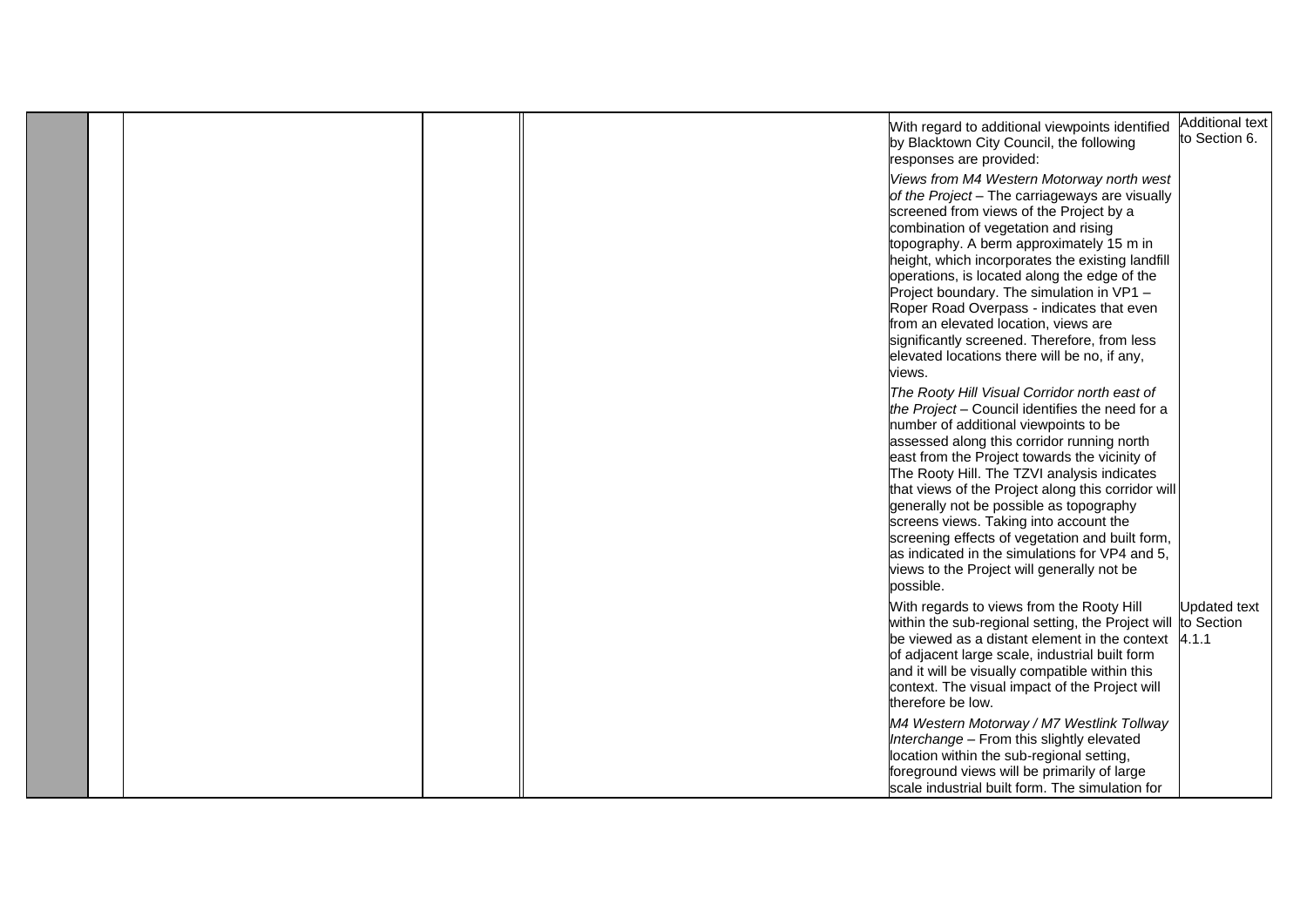|                                     |                |                                                                                                                                                                                                                                                                                                                                                                                                                                                                                                                                                                                                       |                                                                                                                                                                                                                                                                                                                                                                                                                                                                                                                                                                         | VP7 - Old Wallgrove Road, is indicative of the<br>context of the development with adjacent<br>existing large scale built form. The resulting<br>visual impact of the project will be low.                                                                                                                                                                                                                  |  |
|-------------------------------------|----------------|-------------------------------------------------------------------------------------------------------------------------------------------------------------------------------------------------------------------------------------------------------------------------------------------------------------------------------------------------------------------------------------------------------------------------------------------------------------------------------------------------------------------------------------------------------------------------------------------------------|-------------------------------------------------------------------------------------------------------------------------------------------------------------------------------------------------------------------------------------------------------------------------------------------------------------------------------------------------------------------------------------------------------------------------------------------------------------------------------------------------------------------------------------------------------------------------|------------------------------------------------------------------------------------------------------------------------------------------------------------------------------------------------------------------------------------------------------------------------------------------------------------------------------------------------------------------------------------------------------------|--|
|                                     | 6.             |                                                                                                                                                                                                                                                                                                                                                                                                                                                                                                                                                                                                       | Concerns are raised regarding the accuracy of these<br>visual impacts; Officers are concerned how these can be<br>testing for adequacy. It is recommended that testing be<br>undertaken by balloon testing at a height of 50m and<br>100m.                                                                                                                                                                                                                                                                                                                              | 3D model views of the Project were prepared<br>by Race Cottam, Orbit and Urbis. These<br>models all portrayed the Project at the same<br>scale or proportion within the field of view for<br>each of the selected viewpoints.<br>The vertical location of the 3D model within<br>the photo was calibrated by Urbis using a<br>number of elements of known height within<br>the visual setting. These were: |  |
|                                     |                |                                                                                                                                                                                                                                                                                                                                                                                                                                                                                                                                                                                                       |                                                                                                                                                                                                                                                                                                                                                                                                                                                                                                                                                                         | -The HV pylons, where the height was<br>determined using software that calculated<br>height based on length of shadow for a given<br>time of day.                                                                                                                                                                                                                                                          |  |
|                                     |                |                                                                                                                                                                                                                                                                                                                                                                                                                                                                                                                                                                                                       |                                                                                                                                                                                                                                                                                                                                                                                                                                                                                                                                                                         | -Mobile phone towers where Urbis has a data<br>base of specification (and height) of all telco<br>towers in Australia.                                                                                                                                                                                                                                                                                     |  |
|                                     |                |                                                                                                                                                                                                                                                                                                                                                                                                                                                                                                                                                                                                       |                                                                                                                                                                                                                                                                                                                                                                                                                                                                                                                                                                         | We are confident of the accuracy of the work.                                                                                                                                                                                                                                                                                                                                                              |  |
| <b>Greenhouse Gas</b><br><b>EPA</b> | $\mathbf{1}$ . | The EPA requires prior to the Environmental<br>Impact Statement being put on public exhibition:<br>the OIA should be revised to include<br>additional information and clarification<br>to demonstrate the chosen<br>assessment methodology and<br>framework is appropriate, and has<br>been applied correctly and rigorously;<br>and the issues identified below are<br>addressed.<br>The EPA requires the OIA should be<br>$\bullet$<br>revised to provide details and<br>discussion of the model performance<br>assessment, in particular ozone<br>predictions, for the Oakdale evaluation<br>site. | The Ozone Impact Assessment ("OIA) predicts NOx<br>emissions from the proposed EfW facility will result in very<br>minor or insignificant additional ground level ozone<br>impacts. The OIA also predicts it is unlikely any additional<br>exceedances of the assessment criteria will result due to<br>the operation of the facility. However, a number of issues<br>have been identified with the assessment methodology<br>and model performance and these should be addressed<br>prior to public exhibition of the Project Environmental<br>Impact Statement (EIS). | Consulted with EPA and OEH to address all<br>outstanding issues associated with modelling<br>approach and results interpretation.                                                                                                                                                                                                                                                                          |  |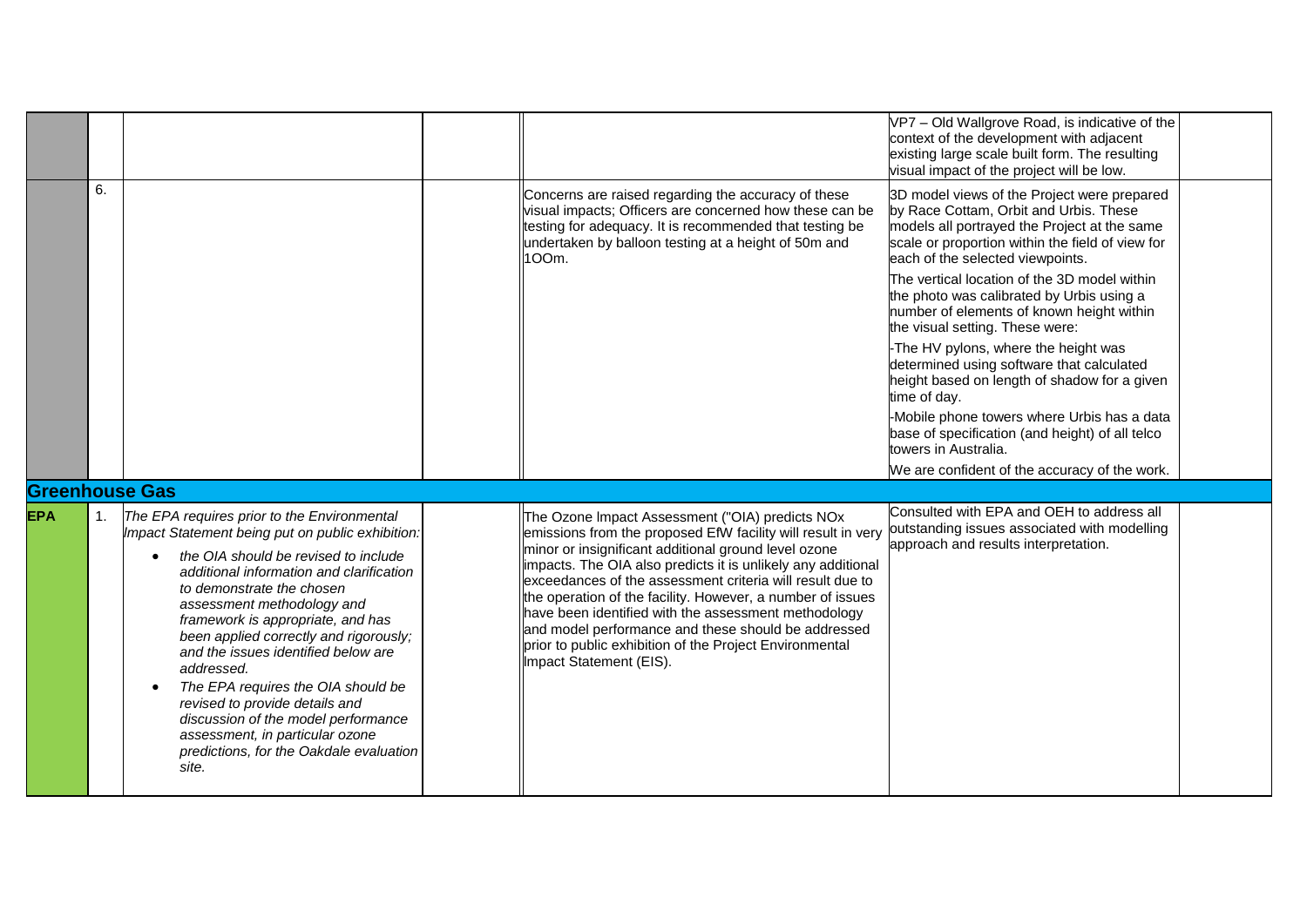| 2. | 1. Details of the model performance at the<br>critical Oakdale evaluation site have not<br>been provided in to OIA<br>The EPA requires the OIA should be revised to<br>provide details and discussion of the model<br>performance assessment, in particular ozone<br>predictions, for the Oakdale evaluation site                                                                                                                                  | Data from several OEH air quality monitoring sites are<br>assimilated within the modelling undertaken by Pacific<br>Environment Limited, with two stations' data not being<br>assimilated due to these stations being used as evaluation<br>sites for model performance assessment purposes (refer<br>to Table 5-1). Oakdale and Earlwood are the evaluation<br>sites selected. Statistical evaluations of predictions and<br>predicted ozone concentrations are presented for the data<br>assimilation stations in the main text, and for Earlwood<br>station in the Appendix B.                                                                                                                                                                                                                                                                                                                                                                                                   | Included in analysis in Ozone Impact<br>Assessment.                                                                               |  |
|----|----------------------------------------------------------------------------------------------------------------------------------------------------------------------------------------------------------------------------------------------------------------------------------------------------------------------------------------------------------------------------------------------------------------------------------------------------|-------------------------------------------------------------------------------------------------------------------------------------------------------------------------------------------------------------------------------------------------------------------------------------------------------------------------------------------------------------------------------------------------------------------------------------------------------------------------------------------------------------------------------------------------------------------------------------------------------------------------------------------------------------------------------------------------------------------------------------------------------------------------------------------------------------------------------------------------------------------------------------------------------------------------------------------------------------------------------------|-----------------------------------------------------------------------------------------------------------------------------------|--|
| 3. |                                                                                                                                                                                                                                                                                                                                                                                                                                                    | However, no information is provided on the ozone<br>predictions for Oakdale. This is a critical oversight given<br>that Oakdale is one of the evaluation sites, and that the<br>highest ozone concentrations are often measured at the<br>Oakdale station, including on 6 and 8 February 2009. It is<br>noted that correlation statistics are given for Oakdale for<br>meteorology, with the model shown not to perform well in<br>terms of wind speed and the percentage of calm wind<br>periods for the Oakdale site.                                                                                                                                                                                                                                                                                                                                                                                                                                                             | Included in analysis in Ozone Impact<br>Assessment.                                                                               |  |
| 4. | 2. The methodology used to calculate the<br>"maximum ozone increment" is critical in<br>determining whether the "maximum<br>allowable increment" in EPA's proposed<br>ozone assessment framework is exceeded.<br>The EPA requires:<br>the proponent to address issues<br>outlined in item 4) below; and<br>the OIA should be revised so that it is<br>informed by the ENVIRON (201 I)<br>approach to calculating the "maximum<br>ozone increment". | The manner in which the "maximum ozone increment" is<br>calculated for comparison with the "maximum allowable<br>increment" of 1 ppb within the OIA is open to question. In<br>the assessment the maximum ozone increment is<br>calculated by comparing the maximum 1 hour and 4 hour<br>average ozone concentrations predicted across the<br>modelling grid for the Base Case and Test Case<br>scenarios. However, based on the ENVIRON (201 1)<br>report, the maximum allowable increment of I ppb was<br>selected taking into account:<br>"Prevention of Significant Deterioration" increments in<br>ozone concentrations used in US modelling practice, given<br>as being in the range of 1 to 6 ppb; and<br>1 ppb concentrations being a "measureable: change using<br>conventional ambient monitoring instrumentation.<br>This indicates that the increment is location specific and<br>does not necessarily coincide with the time or place of<br>beak ozone concentrations. | Consulted with EPA and OEH to address all<br>outstanding issues associated with modelling<br>approach and results interpretation. |  |
| 5. |                                                                                                                                                                                                                                                                                                                                                                                                                                                    | To demonstrate this within case studies ENVIRON (2011)<br>calculates the maximum ozone increment first by<br>calculating the highest ozone increment for each model                                                                                                                                                                                                                                                                                                                                                                                                                                                                                                                                                                                                                                                                                                                                                                                                                 | As above                                                                                                                          |  |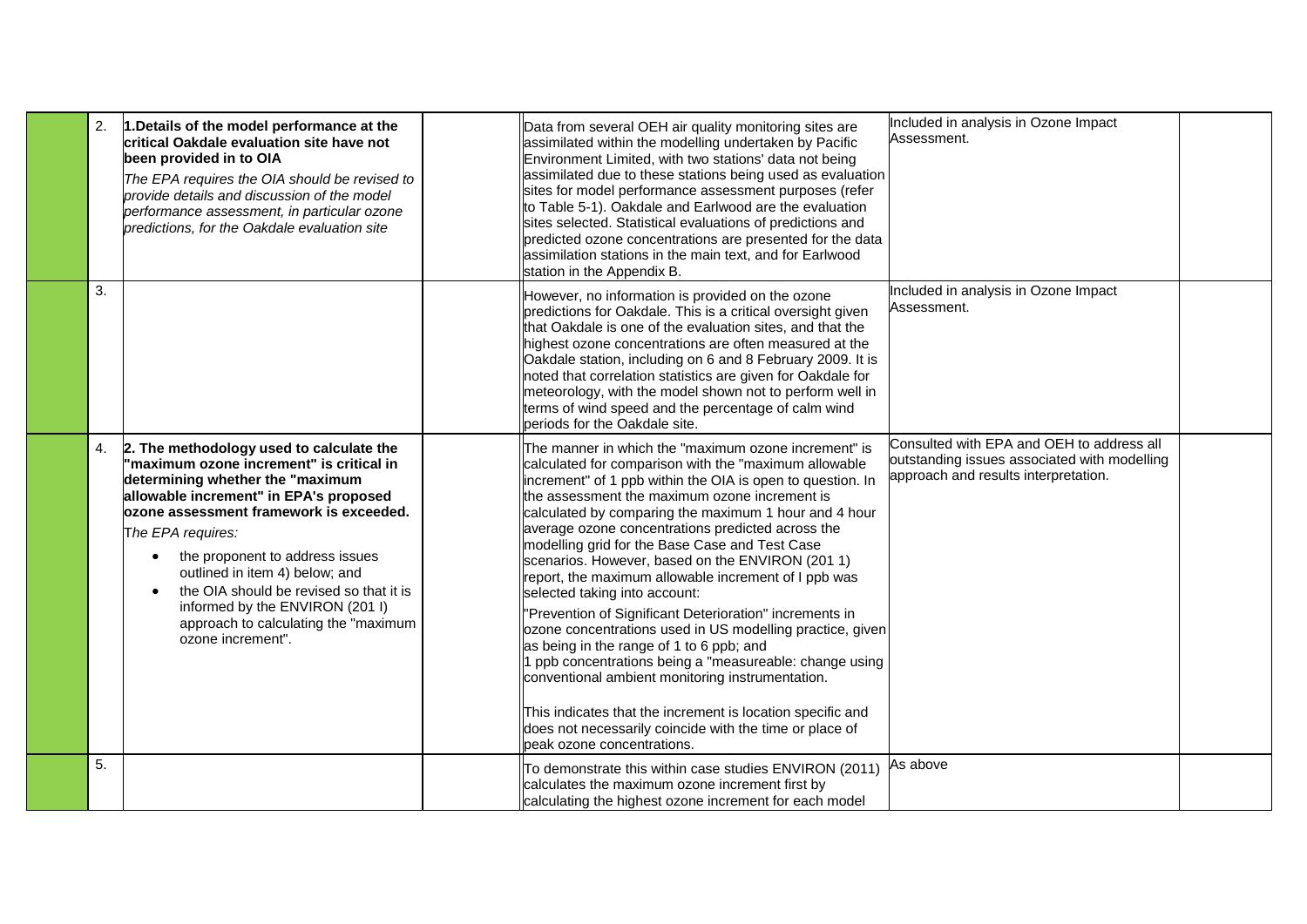|    |                                                                                                                                                                                                                                                                                                                                                                                                                                                                      | grid cell, and then finding the maximum increment across<br>grid cells and days modelled.                                                                                                                                                                                                                                                                                                                                                                                                                                                       |                                                                                                                                   |  |
|----|----------------------------------------------------------------------------------------------------------------------------------------------------------------------------------------------------------------------------------------------------------------------------------------------------------------------------------------------------------------------------------------------------------------------------------------------------------------------|-------------------------------------------------------------------------------------------------------------------------------------------------------------------------------------------------------------------------------------------------------------------------------------------------------------------------------------------------------------------------------------------------------------------------------------------------------------------------------------------------------------------------------------------------|-----------------------------------------------------------------------------------------------------------------------------------|--|
| 6. |                                                                                                                                                                                                                                                                                                                                                                                                                                                                      | Based on the information presented in Section 10.3 it is<br>evident that the maximum ozone increment, based on the<br>ENVIRON (2011) approach, would be greater than Ippb<br>(refer to Table 10-2). This finding is however based on<br>having access to the ENVIRON (201 1) report which<br>demonstrates the implementation of the EPA's proposed<br>ozone assessment framework. It is not clear whether PEL<br>had access to this report at the time of the assessment.                                                                       | As above                                                                                                                          |  |
| 7. | 3. Further details should be provided to<br>justify the use of the chosen boundary<br>concentrations.<br>The EPA requires that the OIA include further<br>detail on the boundary concentrations, and<br>reference to the work underpinning the sample<br>boundary file.                                                                                                                                                                                              | The OIA indicates that model boundary concentrations for<br>species other than ozone were based on a 'sample'<br>boundary file provided by CSIRO'. Based on subsequent<br>discussions with Martin Cope of CSIRO this is considered<br>to provide a reasonable indication of background<br>concentrations of other species (refer to Section 5.4).                                                                                                                                                                                               |                                                                                                                                   |  |
| 8. | 4. Clarification and details of the<br>assessment framework used is required.<br>This information must be sufficient to<br>demonstrate:<br>The assessment framework is a<br>robust one<br>the chosen framework will ensure<br>emissions from the proposed EMI<br>facility, when combined with<br>existing air-shed air pollutants and<br>pollutant precursors, will not result<br>in any additional or exacerbate<br>adverse regional photochemical<br>smog impacts. | The OIA states the assessment framework is based on the<br>document Tiered Procedure for Estimating Ground Level<br>Ozone Impacts from Stationary Sources (ENVIRON, 201<br>$\vert$ 1). However this document is not publicly available and<br>the OIA provides only a brief overview of the framework<br>(Figure 3-1). In addition, values derived in the framework<br>for screening ozone impacts and the maximum allowable<br>ozone increment (Section 4) are provided with no details<br>of their derivation or justification for their use. | Consulted with EPA and OEH to address all<br>outstanding issues associated with modelling<br>approach and results interpretation. |  |
|    | The EPA requires the ENVIRON (2011)<br>assessment framework document be made<br>publicly available, or that sufficient details of the<br>lassessment framework document be included<br>in the OIA to allow scrutiny of:<br>the framework and its appropriateness<br>$\bullet$<br>for use in the assessment; and<br>the assessment methodology and                                                                                                                    |                                                                                                                                                                                                                                                                                                                                                                                                                                                                                                                                                 |                                                                                                                                   |  |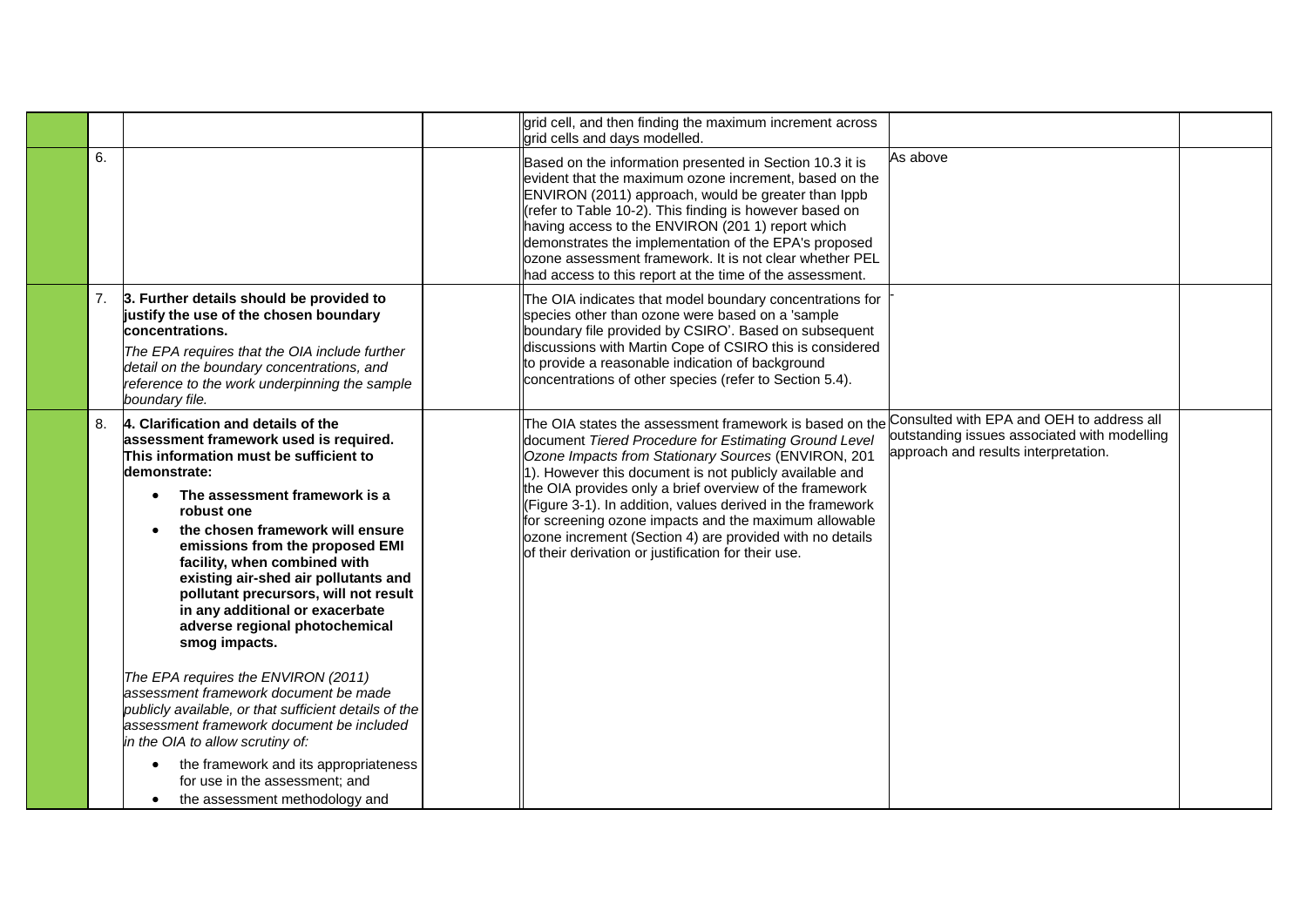|    |     | outcomes                                                                                                                                                                                                                                                                                                                                                                                                                                                                  |                                                                                                                                                                                                                                                                                                                                                                                                                                                                                                                                                                                                                                                    |                                                                                                                                   |  |
|----|-----|---------------------------------------------------------------------------------------------------------------------------------------------------------------------------------------------------------------------------------------------------------------------------------------------------------------------------------------------------------------------------------------------------------------------------------------------------------------------------|----------------------------------------------------------------------------------------------------------------------------------------------------------------------------------------------------------------------------------------------------------------------------------------------------------------------------------------------------------------------------------------------------------------------------------------------------------------------------------------------------------------------------------------------------------------------------------------------------------------------------------------------------|-----------------------------------------------------------------------------------------------------------------------------------|--|
| 9. |     | 5. Additional information and details of the<br>chosen assessment methodology should be<br>provided. The methodology must also be<br>clearly justified and be demonstrated as<br>robust and fit-for purpose.<br>The EPA requires CSIRO's review of the<br>method paper (if completed) should be included<br>with the OIA in 8 order to demonstrate the<br>method has been rigorously scrutinised by<br>appropriate TAPM and photochemical pollutant<br>modelling experts. | The EfW facility proposes to employ best available<br>technology in the form of selective non-catalytic reduction<br>to reduce emissions of NO, the dominant ozone precursor<br>generated and emitted at the facility. Nevertheless the<br>ENV facility will still emit a significant amount of NO <sub>x</sub> into<br>the Sydney air-shed.                                                                                                                                                                                                                                                                                                       | Noted.                                                                                                                            |  |
|    | 10. |                                                                                                                                                                                                                                                                                                                                                                                                                                                                           | The OIA results suggest the EfW facility will have only a<br>minimal or insignificant impact on GMR ozone levels.<br>However only limited information is provided on the<br>assessment methodology, including:<br>details justifying the choice of methodology and<br>parameters and variables used in the methodology;<br>and<br>details qualifying and quantifying the strengths,<br>weaknesses and sensitivity of the assessment<br>methodology.                                                                                                                                                                                                | Consulted with EPA and OEH to address all<br>outstanding issues associated with modelling<br>approach and results interpretation. |  |
|    | 11. |                                                                                                                                                                                                                                                                                                                                                                                                                                                                           | The EPA notes:<br>ground level ozone levels continue to be a problem in<br>Sydney during summer months and unlike many other<br>pollutants are not decreasing;<br>the Project OIA implements g new methodology and<br>framework for the assessment of ground level<br>photochemical impacts from an EfW facility in NSW;<br>and<br>during consultation, OEH (Climate and Atmospheric<br>Science Branch) (Table 1-1) suggested the proponent<br>prepare a method paper for CSIRO's review. The<br>EPA notes CSIRO's extensive experience and role in<br>developing and undertaking photochemical pollutant<br>modelling (in particular, with TAPM). | Consulted with EPA and OEH to address all<br>outstanding issues associated with modelling<br>approach and results interpretation. |  |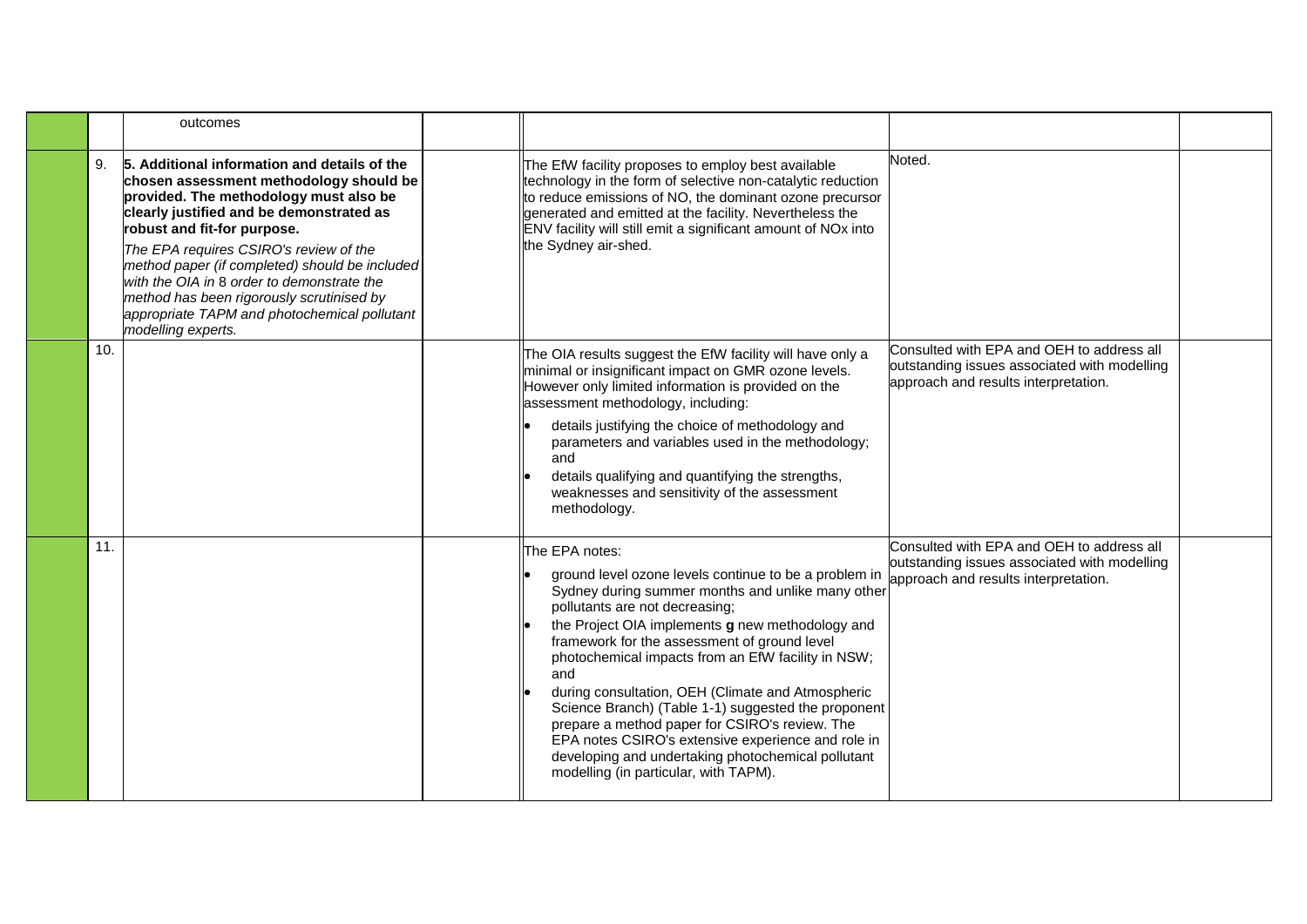| 12. The EPA requires the proponent to provide:<br>additional information and clarification in the<br>OIA to address each of the above issues; and a<br>quantitative comparison of NO, emissions<br>against those from other major GMR NO,<br>emission sources, to assist in the evaluation of<br>the magnitude of NO, emission from the<br>proposed facility.                                               | As above.<br>The EPA also notes the OIA:<br>acknowledges (Section 6.0) that model predictions<br>may be particularly sensitive to variations in biogenic<br>emission estimations, and an evaluation of the model<br>performance is provided in Section 9;<br>does not include any sensitivity analyses,<br>comparisons with other models, or detailed discussion<br>of. model variations, or model uncertainties,<br>weaknesses and strengths; and<br>does not contain details of the emissions database<br>used in the model, or verification of the TAPM-CTM<br>model for GMR conditions.                                                                                                                                                                            |  |
|-------------------------------------------------------------------------------------------------------------------------------------------------------------------------------------------------------------------------------------------------------------------------------------------------------------------------------------------------------------------------------------------------------------|------------------------------------------------------------------------------------------------------------------------------------------------------------------------------------------------------------------------------------------------------------------------------------------------------------------------------------------------------------------------------------------------------------------------------------------------------------------------------------------------------------------------------------------------------------------------------------------------------------------------------------------------------------------------------------------------------------------------------------------------------------------------|--|
| 13. 6. Use of Bureau of Meteorology (BoM)<br>weather station data in the refinement of the<br>meteorological model should be considered.<br>The EPA requires the proponent:<br>provide further clarification, discussion<br>and justification for the meteorological<br>model used in the assessment; and<br>consider the use of BoM weather<br>station data to further refine the<br>meteorological model. | Justification provided in Ozone Impact<br><b>IThe EPA notes:</b><br>Assessment.<br>the TAPM meteorological model has been used in the<br>assessment with surface observational data included<br>to improve the accuracy of the model;<br>the surface data was obtained from OEH monitoring<br>stations only, and does not include any data obtained<br>from BoM meteorological stations;<br>the correlation between predicted and observed wind<br>speeds and wind direction was poor or average for<br>Earlwood and Oakdale (the evaluation sites);<br>predicted temperatures at both evaluation and<br>assimilation sites were slightly under predicted,<br>however no further details or discussion on this issue<br>or its implications is provided (Section 8.3); |  |
| 14. 7. The model tends to over predict ozone<br>concentrations when ambient<br>concentrations are low, and under predict<br>beak ozone concentrations.<br>The EPA requires the proponent to provide<br>further clarification, discussion and justification<br>that the model outcomes are robust and fit for<br>use in the assessment of project impacts.                                                   | Additional text provided in Ozone Impact<br>The EPA notes:<br>Assessment.<br>the OIA states that ozone concentrations generally<br>correlated well at a screening level; '<br>there is generally little difference between predicted<br>ozone concentrations for the base case and test case;<br>and<br>the data appears to show the predicted base case<br>ozone concentrations are consistently lower than the<br>observed concentrations. However the OIA does not<br>discuss or investigate in detail the potential causes of<br>this difference between observed and predicted                                                                                                                                                                                    |  |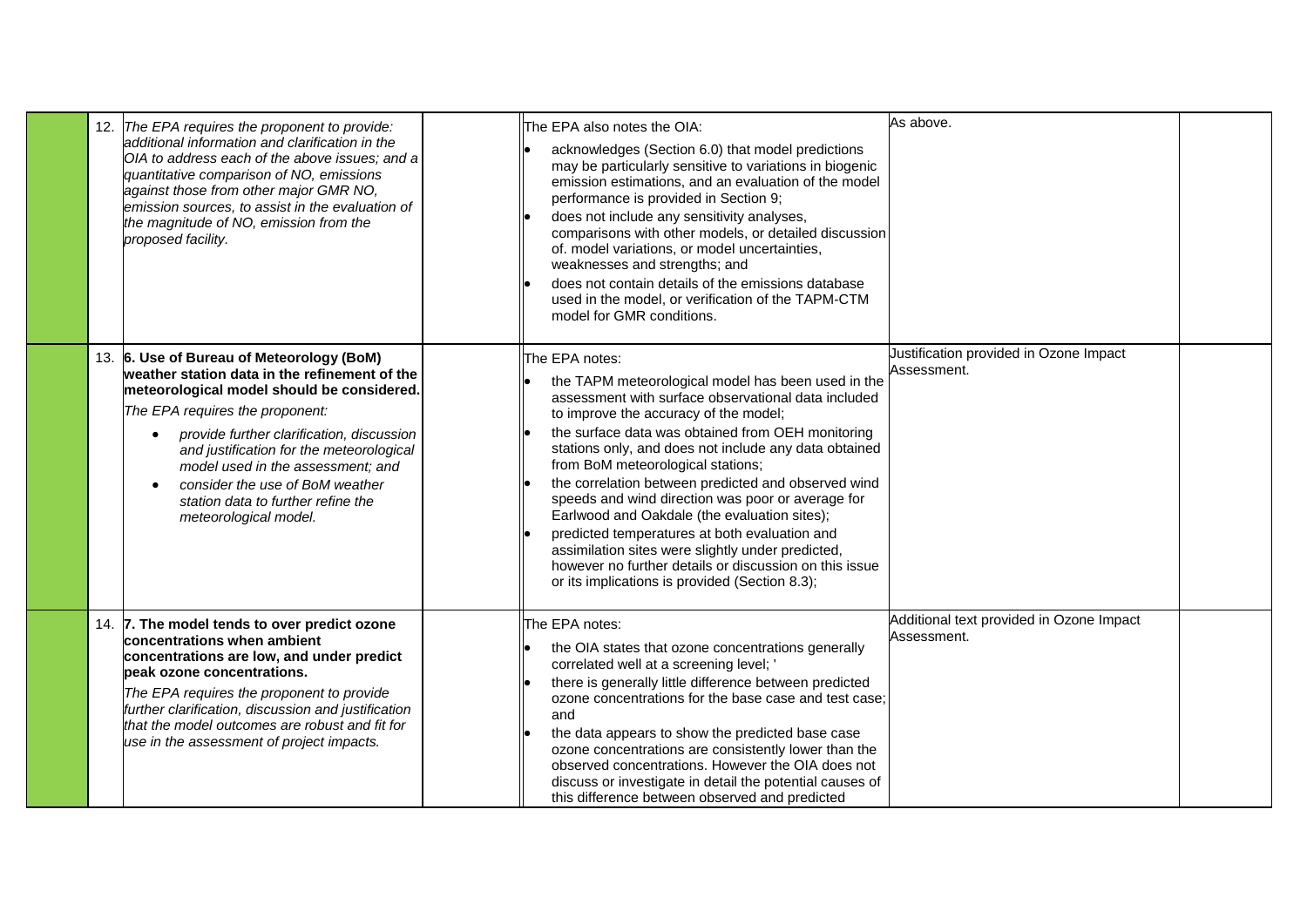|     |                                                                                                                                                                                                                                                                                                                                                                                                                                                                                                                                                                                                                 | ozone concentrations.                                                                                                                                                                                                                                                                                                                                                                                                                                                                                                                                                                                                                                                                                                                                        |                                                                    |  |
|-----|-----------------------------------------------------------------------------------------------------------------------------------------------------------------------------------------------------------------------------------------------------------------------------------------------------------------------------------------------------------------------------------------------------------------------------------------------------------------------------------------------------------------------------------------------------------------------------------------------------------------|--------------------------------------------------------------------------------------------------------------------------------------------------------------------------------------------------------------------------------------------------------------------------------------------------------------------------------------------------------------------------------------------------------------------------------------------------------------------------------------------------------------------------------------------------------------------------------------------------------------------------------------------------------------------------------------------------------------------------------------------------------------|--------------------------------------------------------------------|--|
|     | 15. 8. An emissions scenario/s during potential<br>upset conditions should be considered.<br>Details of contingencies that will be<br>implemented to prevent, during upset<br>conditions, emissions of NOx which may<br>exacerbate adverse regional photochemical<br>smog impacts should also be provided.<br>The EPA requires the proponent consider<br>impacts associated with emissions during upset<br>conditions; and provide clarification and details<br>of the contingencies that will be used to prevent<br>the EfW facility from more significantly<br>contributing to regional NOx and ozone levels. | The EPA notes:<br>emissions used in the test case assume worst case<br>operation of the E M facility, such that NOx is<br>continuously emitted from both stacks at the short<br>term emission limit (Industrial Emissions Directive half<br>hour averaging period of 400mgl~m~);<br>NOx emissions at a facility in London (which the EPA<br>presumes is similar to the EN facility at Eastern<br>Creek) are typically around 50% of the short term<br>emission limit:<br>the assessment of a scenarios during upset<br>conditions has not been considered; and<br>details of contingencies that will be implemented<br>under upset conditions to mitigate or prevent the<br>release of elevated concentrations of NO <sub>x</sub> have not<br>been provided. | Noted. Text provided where relevant in Ozone<br>Impact Assessment. |  |
| 16. |                                                                                                                                                                                                                                                                                                                                                                                                                                                                                                                                                                                                                 | 9. Other minor suggestions and errors:                                                                                                                                                                                                                                                                                                                                                                                                                                                                                                                                                                                                                                                                                                                       | Addressed in Ozone Impact Assessment.                              |  |
|     |                                                                                                                                                                                                                                                                                                                                                                                                                                                                                                                                                                                                                 | a. Suggest if the framework adopted for the assessment is<br>that used in Figure 3-1, the path used is highlighted.                                                                                                                                                                                                                                                                                                                                                                                                                                                                                                                                                                                                                                          |                                                                    |  |
| 17. |                                                                                                                                                                                                                                                                                                                                                                                                                                                                                                                                                                                                                 | b. Section 12 References: ENVIRON (2001) should be<br>2011.                                                                                                                                                                                                                                                                                                                                                                                                                                                                                                                                                                                                                                                                                                  | Addressed in Ozone Impact Assessment.                              |  |
| 18. |                                                                                                                                                                                                                                                                                                                                                                                                                                                                                                                                                                                                                 | c. Section 4: (QLD EPA, 2010) is not included in Section<br>12 References.                                                                                                                                                                                                                                                                                                                                                                                                                                                                                                                                                                                                                                                                                   | Addressed in Ozone Impact Assessment.                              |  |
| 19. |                                                                                                                                                                                                                                                                                                                                                                                                                                                                                                                                                                                                                 | d. Section 5.2: Sentence 2 error: "where' should be "were'                                                                                                                                                                                                                                                                                                                                                                                                                                                                                                                                                                                                                                                                                                   | Addressed in Ozone Impact Assessment.                              |  |
| 20. |                                                                                                                                                                                                                                                                                                                                                                                                                                                                                                                                                                                                                 | e. Table 6-1: The molecular weight of NO is incorrect (it<br>should be 30 not 300).                                                                                                                                                                                                                                                                                                                                                                                                                                                                                                                                                                                                                                                                          | Addressed in Ozone Impact Assessment.                              |  |
| 21. |                                                                                                                                                                                                                                                                                                                                                                                                                                                                                                                                                                                                                 | f Section 7.2.2: Sentence 2 error: Illawarra is a part of<br>the GMR.                                                                                                                                                                                                                                                                                                                                                                                                                                                                                                                                                                                                                                                                                        | Addressed in Ozone Impact Assessment.                              |  |
| 22. |                                                                                                                                                                                                                                                                                                                                                                                                                                                                                                                                                                                                                 | g. Section 8: Evaluation of Meteorological Modelling: This<br>section should clearly state the meteorological data<br>(observations) obtained for the model is between January<br>and February 2009.                                                                                                                                                                                                                                                                                                                                                                                                                                                                                                                                                         | Addressed in Ozone Impact Assessment.                              |  |
| 23. |                                                                                                                                                                                                                                                                                                                                                                                                                                                                                                                                                                                                                 | h. Section 10: error: ENVIRON (2012) should be<br>ENVIRON (2011).                                                                                                                                                                                                                                                                                                                                                                                                                                                                                                                                                                                                                                                                                            | Addressed in Ozone Impact Assessment.                              |  |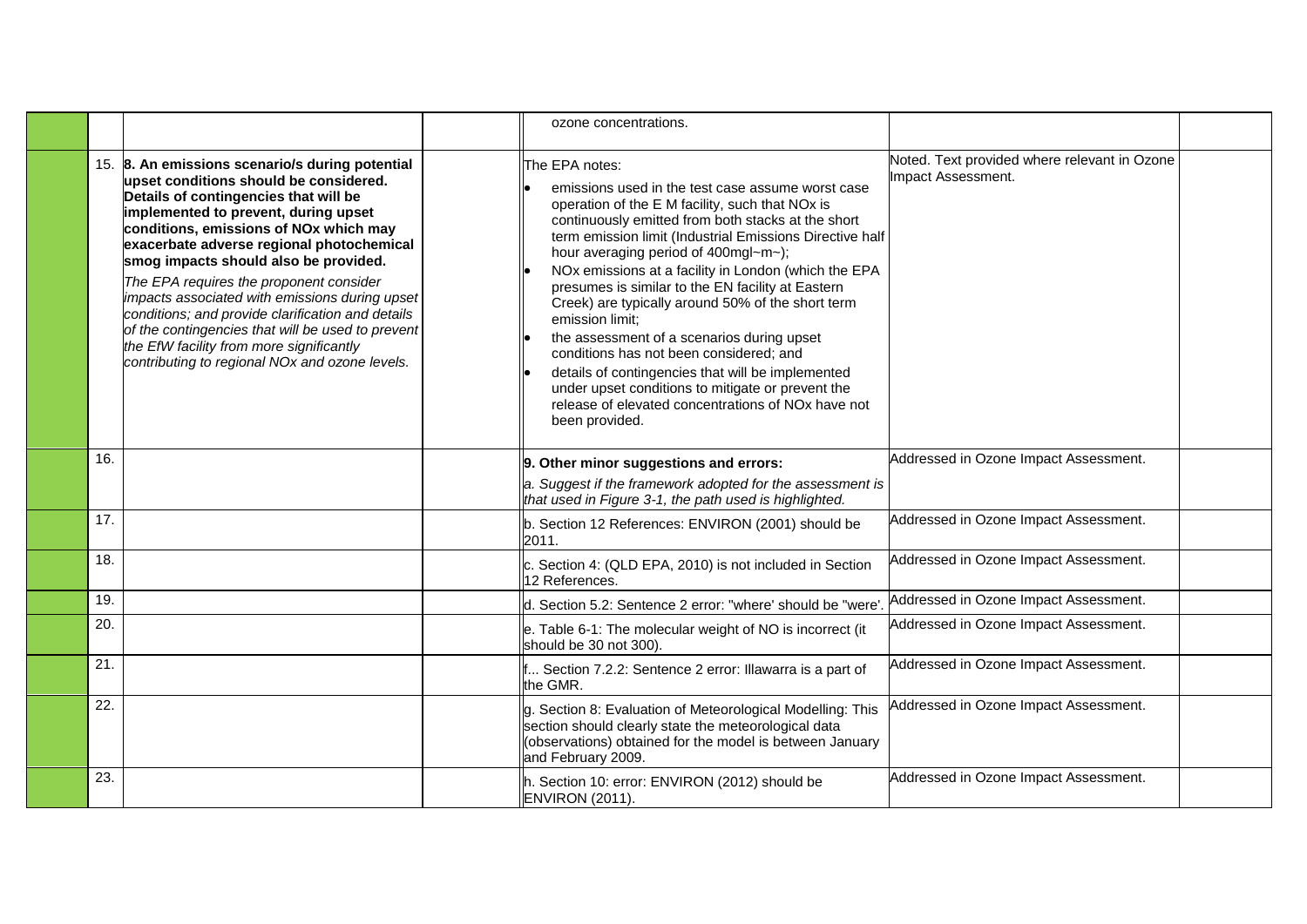|                      | 24. |                                                                                                                                                                                                                                                                                                                    |            | Section 10.4: Apparent error in text: "However, this does<br>not relate to periods of time or <b>locations</b> "Note that<br>contrary to this, Section 10-3 discusses incremental ozone<br>concentrations predicted to be greater than Ippm at the<br>same locations.                                                                                                                                                                                                     | Addressed in Ozone Impact Assessment.                 |                                                           |
|----------------------|-----|--------------------------------------------------------------------------------------------------------------------------------------------------------------------------------------------------------------------------------------------------------------------------------------------------------------------|------------|---------------------------------------------------------------------------------------------------------------------------------------------------------------------------------------------------------------------------------------------------------------------------------------------------------------------------------------------------------------------------------------------------------------------------------------------------------------------------|-------------------------------------------------------|-----------------------------------------------------------|
|                      | 25. |                                                                                                                                                                                                                                                                                                                    |            | Section I I: suggest wording change. "additional impacts<br>should be "additional exceedances'.                                                                                                                                                                                                                                                                                                                                                                           | Addressed in Ozone Impact Assessment.                 |                                                           |
| <b>Arup</b><br>(gnl) |     | 26. The abatement equipment proposed is well<br>established and emission modelling indicates<br>emissions will be in line with the European<br>Incineration Directive. No details are provided<br>on fugitive emissions. No assessment is made<br>of emissions during equipment failure or<br>abnormal conditions. |            |                                                                                                                                                                                                                                                                                                                                                                                                                                                                           | This has been addressed in the Air Quality<br>Report. | <b>Air Quality</b><br>Report<br>Sections 7.4,<br>7.5, 7.6 |
| Arup<br>(DGR)        |     | 27. a full greenhouse gas assessment (including an<br>assessment of the potential scope 1, 2 and 3<br>greenhouse gas emissions of the project, and<br>an assessment of the potential impacts of these<br>emissions on the environment                                                                              |            | An assessment of Potential Scope 1 and 2 emissions only<br>has been made; an assessment of Scope 3 emissions<br>should be provided.                                                                                                                                                                                                                                                                                                                                       | This has been addressed in the Air Quality<br>Report. | <b>Air Quality</b><br>Report<br>Section 10.3              |
|                      |     | 28. a detailed description of the measure that would<br>be implemented on site to ensure that the<br>project is energy efficient                                                                                                                                                                                   |            | No specific information on energy efficiency of the project<br>is provided, although some potential measures are<br>described generally in Section 3.0. It is acknowledged that<br>the purpose of the project overall is reduce the energy<br>intensity of energy supply in NSW.                                                                                                                                                                                          | This has been addressed in the Air Quality<br>Report. | <b>Air Quality</b><br>Report<br>Section 10.3.2            |
| <b>BCC</b>           |     | 29. The ozone impact assessment was an EPA<br>requirement and not specifically required by the<br>DGRs. As such only brief commentary is<br>provided as part of this review.                                                                                                                                       |            | The approach of providing both Level 1 and Level 2<br>ozone assessment is consistent with EPA policy as set<br>out in EPA's Approved Methods for the Modelling and<br>assessment of Air Pollutants in NSW, 2005 and the<br>document Tiered Approach for Estimating Ground Level<br>Ozone Impacts from Stationary Sources (Environ, 2011).                                                                                                                                 | Noted.                                                |                                                           |
|                      | 30. |                                                                                                                                                                                                                                                                                                                    | Section 8: | <b>Ozone Assessment Report</b>                                                                                                                                                                                                                                                                                                                                                                                                                                            | Addressed in Ozone Impact Assessment.                 |                                                           |
|                      |     |                                                                                                                                                                                                                                                                                                                    |            | The results of odour modelling are presented for both the<br>Project and the Project+ Genesis Facility (i.e. the<br>cumulative impact). It is noted that the results are very<br>similar for both scenarios. That is the Genesis Facility<br>does not increase odours in any material way when<br>compared to the Project. This is despite the total<br>emissions from the Genesis Facility (when calculated from<br>Table 6.1) being 60% of all odours from the Project+ |                                                       |                                                           |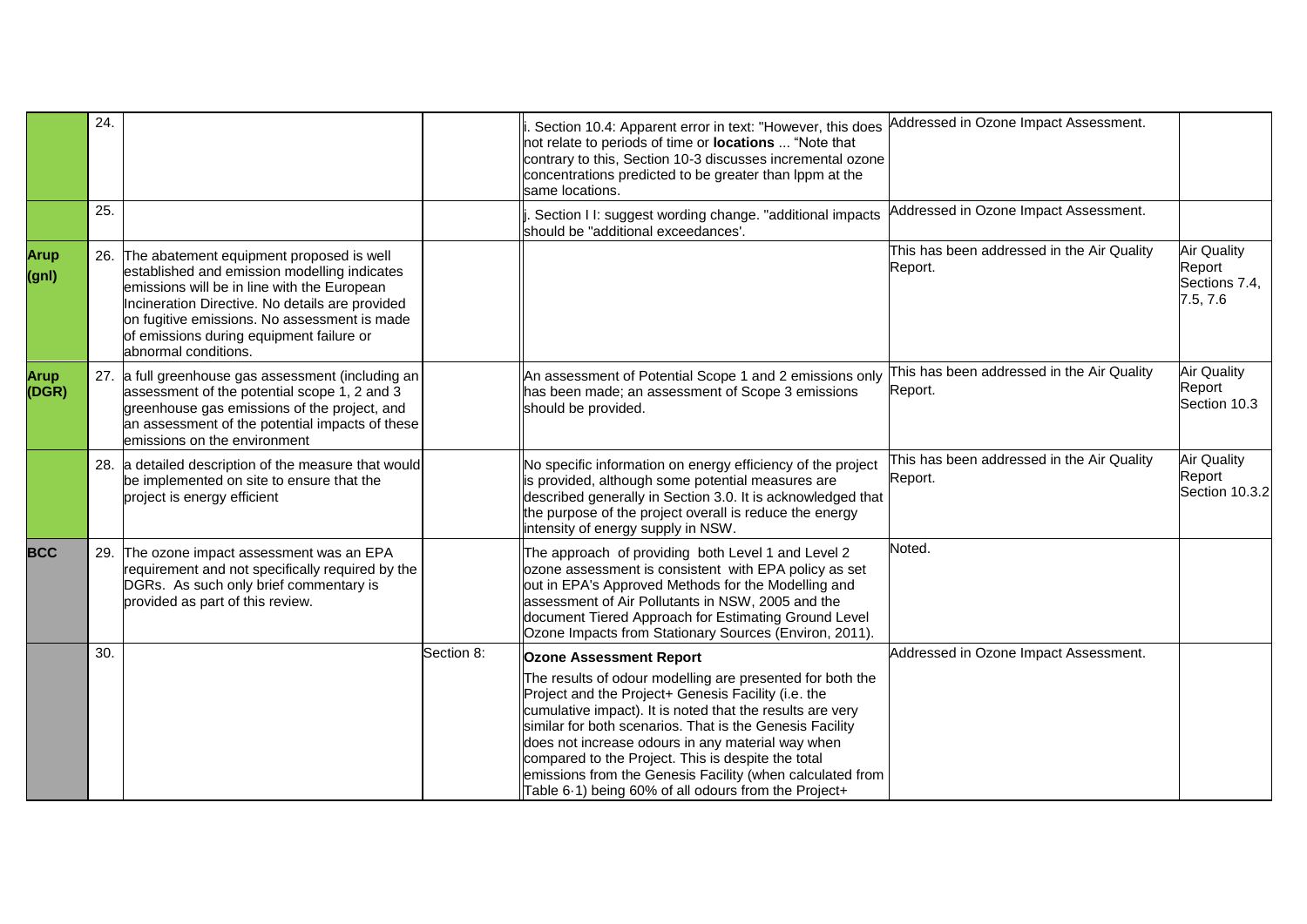|            |     |               | Genesis Facility. In this regard it is suggested the model<br>results are discussed in more detail                                                                                                                                                                                                                                                                                                                                                                                                                                                                                                                                                                                                                                                                                                                                                                                                                                                                                                                                                                                                                                                                                                                                                                                                                                                                                                       |                                                                                |  |
|------------|-----|---------------|----------------------------------------------------------------------------------------------------------------------------------------------------------------------------------------------------------------------------------------------------------------------------------------------------------------------------------------------------------------------------------------------------------------------------------------------------------------------------------------------------------------------------------------------------------------------------------------------------------------------------------------------------------------------------------------------------------------------------------------------------------------------------------------------------------------------------------------------------------------------------------------------------------------------------------------------------------------------------------------------------------------------------------------------------------------------------------------------------------------------------------------------------------------------------------------------------------------------------------------------------------------------------------------------------------------------------------------------------------------------------------------------------------|--------------------------------------------------------------------------------|--|
|            | 31. | Section 10.2  | The results of ozone modelling show that the proposed<br>W2E facility will not have any significant ozone impact<br>(less than +/- 1 ppb) in areas of maximum impact. It is<br>recommended the results are discussed in the context of<br>1-hour and 4-hour EPA ambient air quality criteria for<br>ozone.                                                                                                                                                                                                                                                                                                                                                                                                                                                                                                                                                                                                                                                                                                                                                                                                                                                                                                                                                                                                                                                                                               | Addressed in Ozone Impact Assessment.                                          |  |
| <b>BCC</b> | 32. | Section 9.1:  | Air quality and greenhouse gas Assessment Report<br>This section appears to show the results of modelling<br>based on emission rates determined from the most<br>stringent emission limits i.e. emission limits with the<br>lowest numeric value, applied to the lowest averaging<br>time. If this is a correct interpretation, this would be a<br>plausible approach in the event emission limits prescribed<br>for the facility were set in this manner that is the emission<br>limits are applied on a continuous basis and are 100th<br>percentile limits with an averaging time of no greater than<br>1 hour. But if emission limits were to merely state that<br>both the CAR, 2010 and 2010n5/EU limits need to be<br>complied including their respective averaging times which<br>differ in some cases, then some scenarios may not be<br>adequately assessed. For example in the case of<br>Cadmium which is stated to present impacts at 79% of the<br>ambient criteria, it has an emission rate of 0.003 g/s (or<br>$0.0035$ g/s) based on an emission limit of 0.05 mg/Nm <sup>3</sup> as<br>set out in 2010n5!EU. But if the emission rate was<br>determined from the CAR, 2010 limit of 0.2 mg/Nm <sup>3</sup> the<br>emission rate would be dour times higher, of the order<br>$0.012 - 0.014g/s$ , and may result in exceedance (more<br>than 100%) of the ambient air quality criteria. | This has been addressed in the Air Quality<br>Report.                          |  |
|            | 33. | Section 10.3: | This section sets out greenhouse gas (GHG) emission<br>estimates. The GHG section determines the emissions<br>from the proposed facility from the carbon content of the<br>fuel. The report doesn't reference the source of this data,<br>but from our review it appears to be from the Fichtner<br>Concept Design Report and is based on the proposed fuel<br>mix. There are a couple of issues with these data - linked<br>to the waste report, namely the waste composition (and<br>therefore chemical analysis) is the same for C+I and C&D<br>wastes. This shouldn't be the case. It is likely that an                                                                                                                                                                                                                                                                                                                                                                                                                                                                                                                                                                                                                                                                                                                                                                                              | This has been noted and addressed where<br>relevant in the Air Quality Report. |  |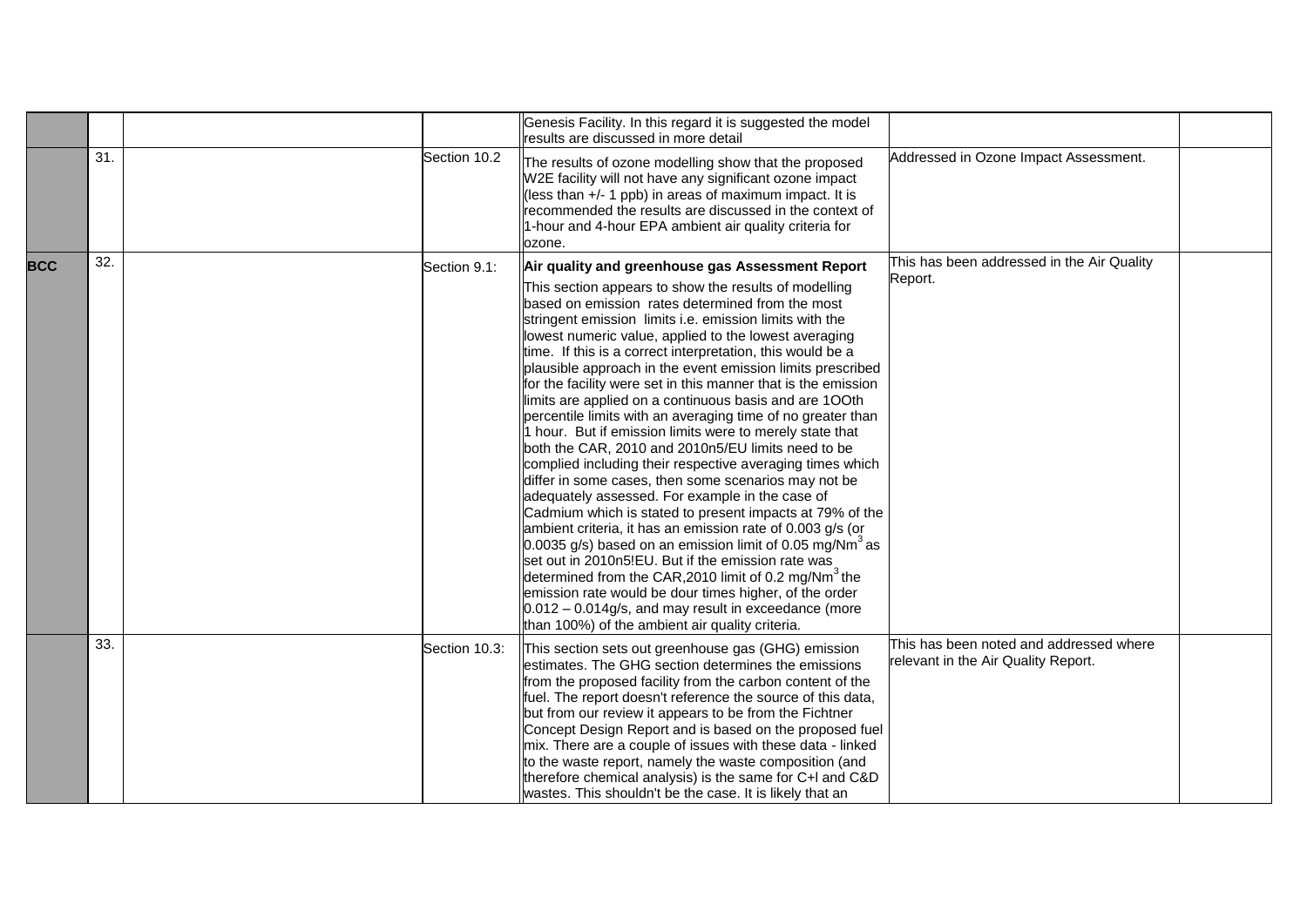|     |               | assumption has been made that the residue (i.e. what is<br>left post removing recyclable material) is similar, but this is<br>not explained anywhere in the reports that have been<br>reviewed. The waste composition data for these material<br>streams in NSW (or from NGER) is not used. It states in<br>the Fichtner report that these data were 'provided from<br>TNG' but has no other reference. It is recommended that<br>clarity on the source and accuracy of the waste<br>composition data is provided.                                                                                                                                                                                                                                                                                                                                                                                                                                                                                                                                                                                                                                                                                                                                                                                                                                                                                                                                                                                                                                                                                                                                                                                                                                                                  |                                                       |  |
|-----|---------------|-------------------------------------------------------------------------------------------------------------------------------------------------------------------------------------------------------------------------------------------------------------------------------------------------------------------------------------------------------------------------------------------------------------------------------------------------------------------------------------------------------------------------------------------------------------------------------------------------------------------------------------------------------------------------------------------------------------------------------------------------------------------------------------------------------------------------------------------------------------------------------------------------------------------------------------------------------------------------------------------------------------------------------------------------------------------------------------------------------------------------------------------------------------------------------------------------------------------------------------------------------------------------------------------------------------------------------------------------------------------------------------------------------------------------------------------------------------------------------------------------------------------------------------------------------------------------------------------------------------------------------------------------------------------------------------------------------------------------------------------------------------------------------------|-------------------------------------------------------|--|
| 34. | Section 10.3. | The report considers the avoided emissions from<br>electricity generation and export and avoid from landfill.<br>For electricity generation as the facility will operate for<br>some years, it would be considered prudent may to<br>assume a reduction over time in the carbon intensity of<br>grid electricity. Additionally no comparison is made<br>between the carbon intensity of NSW grid and the carbon<br>intensity of the electricity that will be generated from the<br>TNG facility (or the potential intensity of exported heat).<br>For landfill, no link is made to the waste report nor the<br>Concept Design report to determine the likely mix of waste<br>which has avoided landfill. Additionally calculations for the<br>degradable organic content (DOC) of the waste stream<br>are assumed to be the same as 'wood' with the rationale<br>that "By using a DOC fraction for wood (which is lower<br>than other organic wastes) we have potentially<br>underestimated GHG emissions from landfilling. This<br>results in a conservatively low estimate of GHG emission<br>saved from incineration". The figure quoted is a DOC of<br>0.23, which is incorrect. Wood has a DOC of 0.43 within<br>the 2014 (Measurement) Determination and is one of the<br>highest, therefore potentially overestimating the landfill<br>emissions. However, as 0.23 has been used in error, and<br>it suggested that this is corrected. It is recommended that<br>the DOC of the waste should be based on waste<br>composition data to make it as accurate as possible, not a<br>default for one waste component (which makes up<br>approximately 21% of the proposed waste stream<br>according to the Fichtner Concept Design Report (subject<br>to the issues noted above). | This has been addressed in the Air Quality<br>Report. |  |
| 35. | Section 10.3: | Landfill emissions are assumed to be emitted in one year.<br>In reality, it will be some time of continuous landfilling<br>before maximum emissions are reached (70+ years). If                                                                                                                                                                                                                                                                                                                                                                                                                                                                                                                                                                                                                                                                                                                                                                                                                                                                                                                                                                                                                                                                                                                                                                                                                                                                                                                                                                                                                                                                                                                                                                                                     | This has been addressed in the Air Quality<br>Report. |  |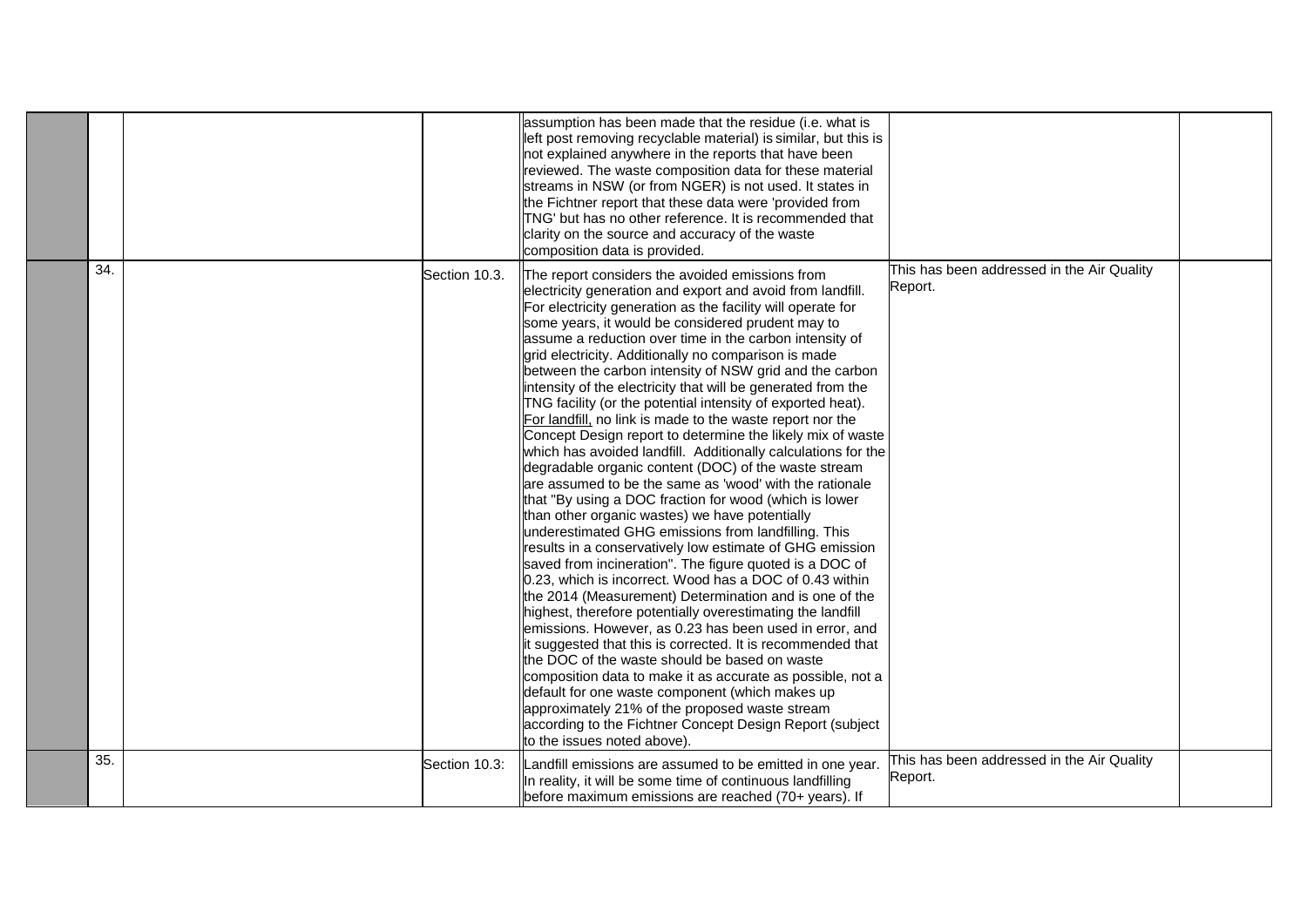| 36.<br>This has been addressed in the Air Quality<br>Section 10.3:<br>No mention is made of methane capture or combustion<br>Report.<br>from the landfill. Modern landfills would be expected to<br>install and run either a landfill gas engine or flare to reduce<br>emissions. This is especially the case for putrescible<br>landfills, where methane generation rates support their<br>use. It is assumed that the material sent to the TNG facility<br>would not be sent to a putrescible landfill as the waste<br>types are likely to be non-putrescible. However, as the<br>material would be pre-sorted to remove recoverable<br>materials, there is potentially a degradable component that<br>would support methane capture (wood, textiles, paper and<br>card, vegetation). This should be considered to ensure<br>that the emissions offset from landfill are not<br>overestimated. |
|--------------------------------------------------------------------------------------------------------------------------------------------------------------------------------------------------------------------------------------------------------------------------------------------------------------------------------------------------------------------------------------------------------------------------------------------------------------------------------------------------------------------------------------------------------------------------------------------------------------------------------------------------------------------------------------------------------------------------------------------------------------------------------------------------------------------------------------------------------------------------------------------------|
| 37.<br>Updates have been made accordingly in the<br>Section 10.3:<br>The assessment of landfilling is based on 850,000 tonnes<br>Air Quality Report.<br>per annum (noted as the current weight of material<br>received at the Genesis Xero facility). The assessment<br>should be based on the likely throughput of the TNG<br>facility at capacity (1,350,000 tonnes per annum).<br>Additionally no mention is made of the likely emissions (or<br>otherwise) of the output of the TNG facility which needs to<br>be landfilled.                                                                                                                                                                                                                                                                                                                                                                |
| Noted.<br>Air Quality and Greenhouse Gas Assessment Report:<br>38. Details of any pollution control equipment and<br>Section 7.1.2<br>other impact mitigation measures for fugitive<br>outlines arrange of emission control technologies that can<br>and point source emissions<br>be used for Ef\N facilities and provides a list of facilities<br>and the controls they have in place. It does not specifically<br>commit this facility to any/or all of the control measures<br>discussed but it is noted in the Concept Design Report<br>that the EFW plant will use advanced means of air<br>pollution control, with particulate filtration, and sorbents to<br>remove pollutants.<br><b>Aboriginal and Non-Aboriginal Cultural Heritage</b>                                                                                                                                                |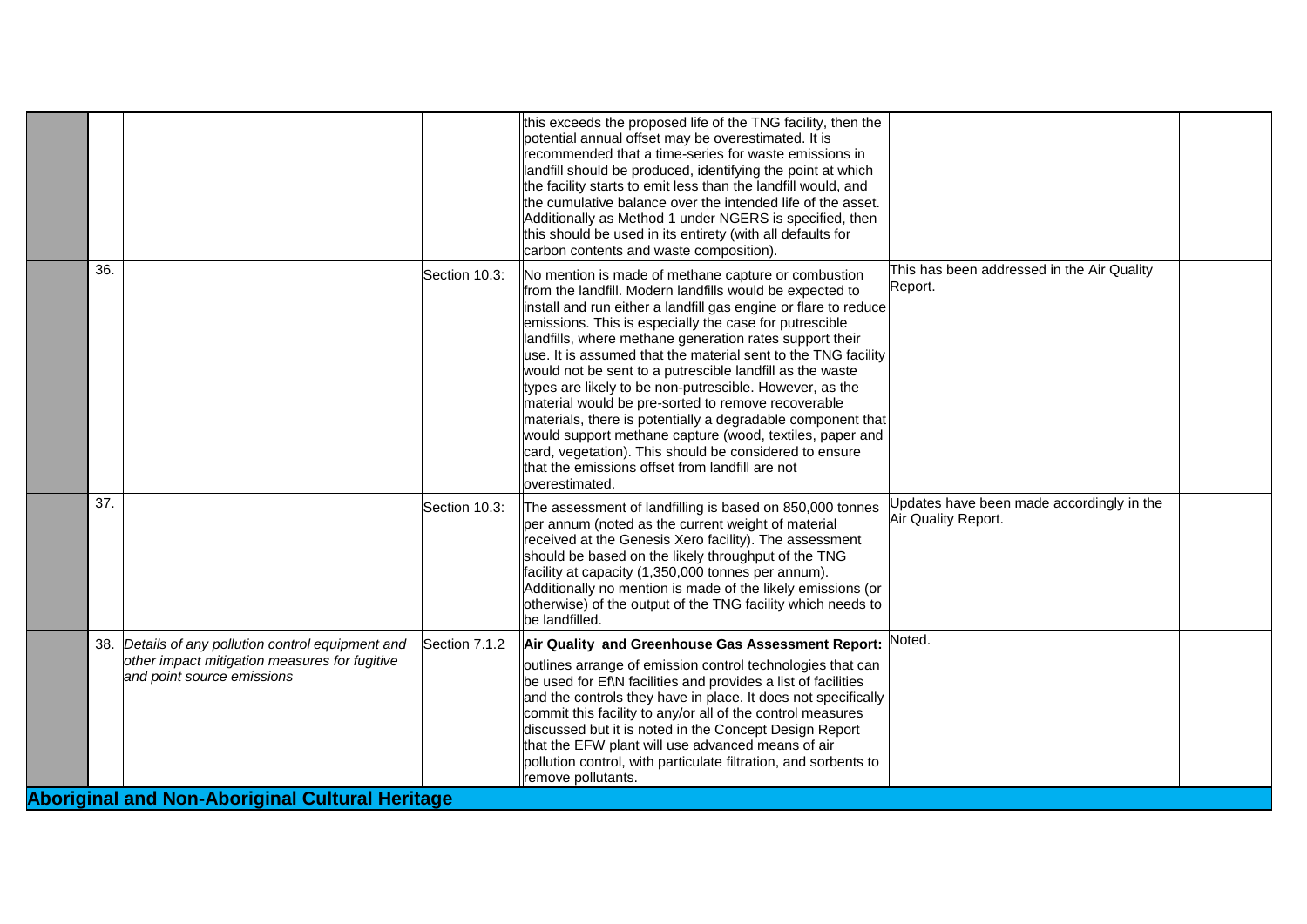| <b>OEH</b> | $\mathbf{1}$ . |  | The EIS states that the Aboriginal Cultural Heritage<br>Statement follows the Draft Guidelines for Aboriginal<br>Cultural Heritage Impact Assessment and Community<br>Consultation (DEC), which are the standard guidelines<br>used for preparing assessments for SSD/SSI. However,<br>the Aboriginal Cultural Heritage Assessment Report<br>(ACHAR) presented here has been prepared in<br>accordance OEH's guidance material<br>for obtaining Aboriginal Heritage Impact Permits (AHIP<br>s) and OEH's 2010 Aboriginal community consultation<br>requirements. These documents pertain to Part 6 of the<br>National Parks and Wildlife Act 1974 only and not the<br>Environmental Planning & Assessment Act 1979. The<br>ACHAR and EIS would benefit from justification for this<br>approach and some articulation of where this approach<br>conforms to Department of Planning and Environment's<br>requirements for this project. | As a SSD project, under Part 4, Division 4.1 of Aboriginal<br>the EPA Act, consultation can be undertaken<br>in accordance with the Department of<br>Environment and Conservation (now OEH)<br>Guidelines for Aboriginal Cultural Heritage<br><b>Impact Assessment and Community</b><br>Consultation 2005. However the Aboriginal<br>cultural heritage consultation requirements for<br>proponents 2010 was used as a guideline for<br>best practice. | Cultural<br>Heritage<br>Assessment<br>Report<br>Section 3.<br>Page 10.                                                                                                                            |
|------------|----------------|--|---------------------------------------------------------------------------------------------------------------------------------------------------------------------------------------------------------------------------------------------------------------------------------------------------------------------------------------------------------------------------------------------------------------------------------------------------------------------------------------------------------------------------------------------------------------------------------------------------------------------------------------------------------------------------------------------------------------------------------------------------------------------------------------------------------------------------------------------------------------------------------------------------------------------------------------|-------------------------------------------------------------------------------------------------------------------------------------------------------------------------------------------------------------------------------------------------------------------------------------------------------------------------------------------------------------------------------------------------------------------------------------------------------|---------------------------------------------------------------------------------------------------------------------------------------------------------------------------------------------------|
|            | 2.             |  | Further, the ACHAR states that the project will be<br>assessed as a State Significant Development (SSD) and<br>will not need an Aboriginal Heritage Impact Permit (AHIP),<br>but also states that it has been prepared to support a DA,<br>which implies that an AHIP will be necessary. This needs<br>to be clarified.                                                                                                                                                                                                                                                                                                                                                                                                                                                                                                                                                                                                               | This comment refers to the ACHAR prepared<br>by GML (2014).<br>The Test Excavation Report provided by<br>Artefact Heritage (2015) outlines the need for<br>the ACHAR to be updated in order to outline<br>the results of the additional assessment, test<br>excavations and proposed impacts to<br>Aboriginal heritage values.<br>These details are outlined correctly within the<br>final ACHAR document                                             | <b>Test</b><br>Excavation<br>Report<br><b>Exec Summ</b><br>pg iii<br>Section 12<br>Recommenda<br>tions: 31<br>Aboriginal<br>Cultural<br>Heritage<br>Assessment<br>Report<br>Section 1.5<br>Page 5 |
|            | 3.             |  | The ACHAR presented in support of the EIS comprised a<br>surface survey of the proposed development area and<br>recommends that sub-surface assessment should take<br>place in order to fully identify what Aboriginal objects are<br>present within the proposed development area and<br>consequently, what the best management of those<br>Aboriginal objects will be. It is unclear why the assessment South, and is located on an elevated area at<br>here did not include some form of sub-surface assessment the confluence of three waterlines in the                                                                                                                                                                                                                                                                                                                                                                          | GML identified one area of moderate<br>archaeological potential and two areas of high Heritage<br>archaeological potential (2014a:40). However<br>only one of these areas of archaeological<br>potential will be directly impacted by the<br>proposed works. The area is known as EFW                                                                                                                                                                 | Artefact<br>(2015) Energy<br>From Waste<br>Facility,<br>Eastern<br>Creek:<br>Aboriginal                                                                                                           |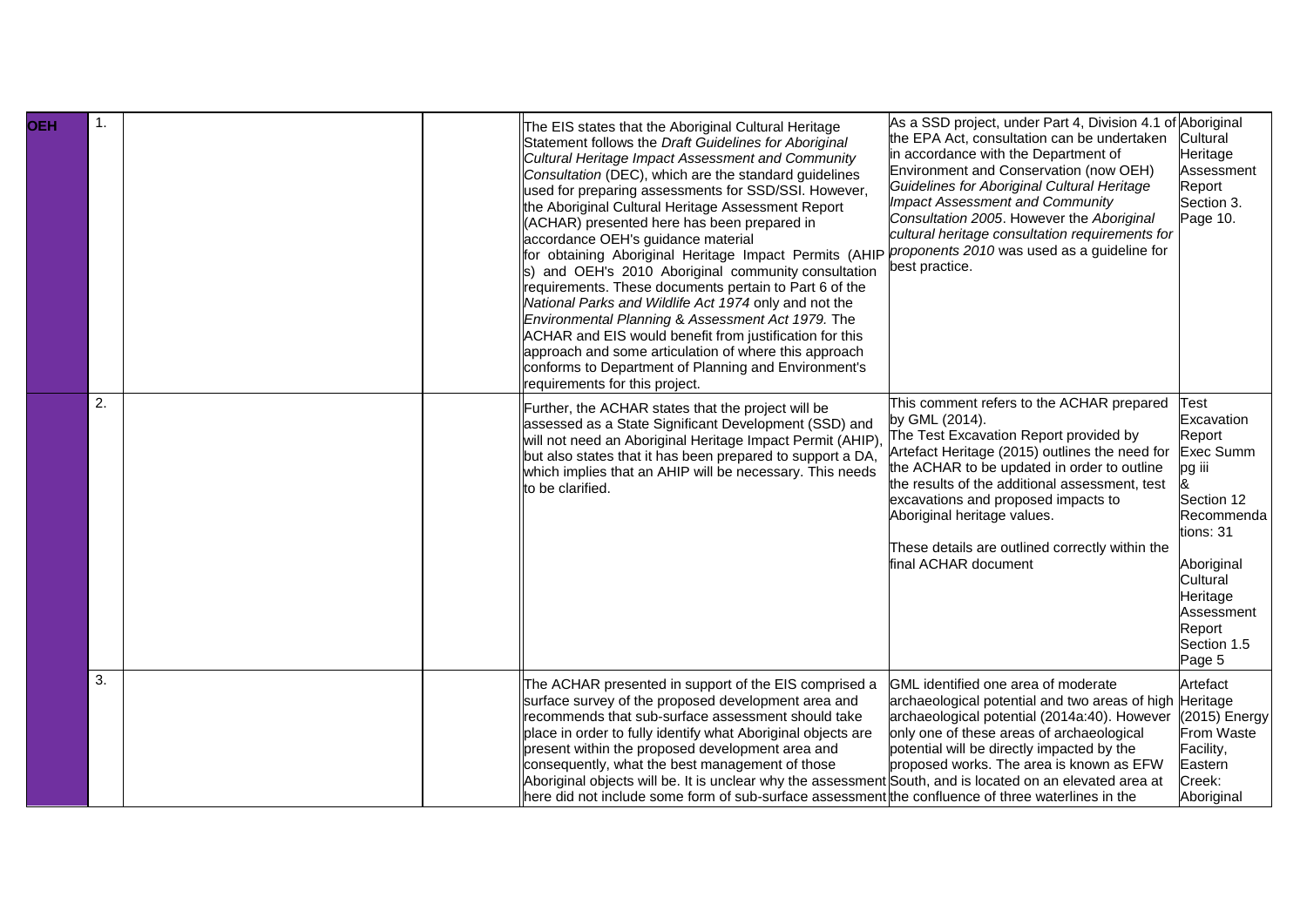|                      |    |                                     |              | in order to allow archaeological management and<br>mitigation options to be presented in the EIS.                                                                                                                                                                                                                                                                                                    | southeast corner of the subject site.<br>The Test Excavation Report provided by<br>Artefact Heritage (2015) provides further<br>assessment of EFW South and addresses<br>archaeological management and mitigation<br>options for Aboriginal heritage identified at this<br>site                                                                                                                                                                                                                                                                                                                                                                                                                                                                                                                                                                                              | <b>Heritage Test</b><br>Excavation<br>Report.                                                                                       |
|----------------------|----|-------------------------------------|--------------|------------------------------------------------------------------------------------------------------------------------------------------------------------------------------------------------------------------------------------------------------------------------------------------------------------------------------------------------------------------------------------------------------|------------------------------------------------------------------------------------------------------------------------------------------------------------------------------------------------------------------------------------------------------------------------------------------------------------------------------------------------------------------------------------------------------------------------------------------------------------------------------------------------------------------------------------------------------------------------------------------------------------------------------------------------------------------------------------------------------------------------------------------------------------------------------------------------------------------------------------------------------------------------------|-------------------------------------------------------------------------------------------------------------------------------------|
|                      | 4. |                                     |              | The ACHAR recommends that sub-surface testing should<br>be undertaken in accordance with OEH's Code of Practice<br>for Archaeological Investigation of Aboriginal objects in<br>NSW. It is unclear why this recommendation has been<br>made as the Code of Practice is specific to Part 6 of the<br>NPW Act and obtaining an AHIP, not SSD/SSI.                                                      | This comment refers to the ACHAR prepared<br>by GML (2014).<br>The Test Excavation Report provided by<br>Artefact Heritage (2015) provides further<br>assessment of EFW South and addresses<br>archaeological management and mitigation<br>options for Aboriginal heritage identified at this Creek:<br>site.<br>As the project has been declared to be SSD<br>by a State Environmental Planning Policy<br>(SEPP); use of the Code of Practice is not<br>required. However, the test excavation was<br>completed in accordance with the Code of<br>Practice; as a large number of previous<br>archaeological test excavations in the region<br>have been completed under the Code of<br>Practice therefore it is an applicable<br>framework to use for comparative analysis of<br>archaeological findings. It also adheres to the<br>recommendation provided by GML (2014a). | Artefact<br>Heritage<br>(2015) Energy<br>From Waste<br>Facility,<br>Eastern<br>Aboriginal<br>Heritage Test<br>Excavation<br>Report. |
|                      | 5. |                                     |              | The ACHAR further states that some of the sites in the<br>northern part of the site will be protected in a conservation<br>offset area, but no further details have been provided<br>about this, particularly the purpose of the conservation<br>offset area (is it for cultural or environmental reasons) and<br>about the mechanisms for protecting the conservation<br>offset area in perpetuity. | This comment refers to the ACHAR prepared<br>by GML (2014).<br>Has been outlined in final ACHAR.                                                                                                                                                                                                                                                                                                                                                                                                                                                                                                                                                                                                                                                                                                                                                                             | Aboriginal<br>Cultural<br>Heritage<br>Assessment<br>Section 6.4.1<br>Page 22                                                        |
| <b>Arup</b><br>(DGR) | 6. | No specific requirements requested. | Section 21.0 |                                                                                                                                                                                                                                                                                                                                                                                                      |                                                                                                                                                                                                                                                                                                                                                                                                                                                                                                                                                                                                                                                                                                                                                                                                                                                                              |                                                                                                                                     |
|                      |    | <b>Plans and Documents</b>          |              |                                                                                                                                                                                                                                                                                                                                                                                                      |                                                                                                                                                                                                                                                                                                                                                                                                                                                                                                                                                                                                                                                                                                                                                                                                                                                                              |                                                                                                                                     |
| <b>BCC</b>           | 1. |                                     |              | The design of the building lacks architectural merit and<br>has an appearance of a series of 'boxes'; the design does<br>not include any innovative or contemporary elements. The                                                                                                                                                                                                                    | The building elements have been redesigned<br>to respond to the architectural merit<br>assessment provided by Blacktown City                                                                                                                                                                                                                                                                                                                                                                                                                                                                                                                                                                                                                                                                                                                                                 |                                                                                                                                     |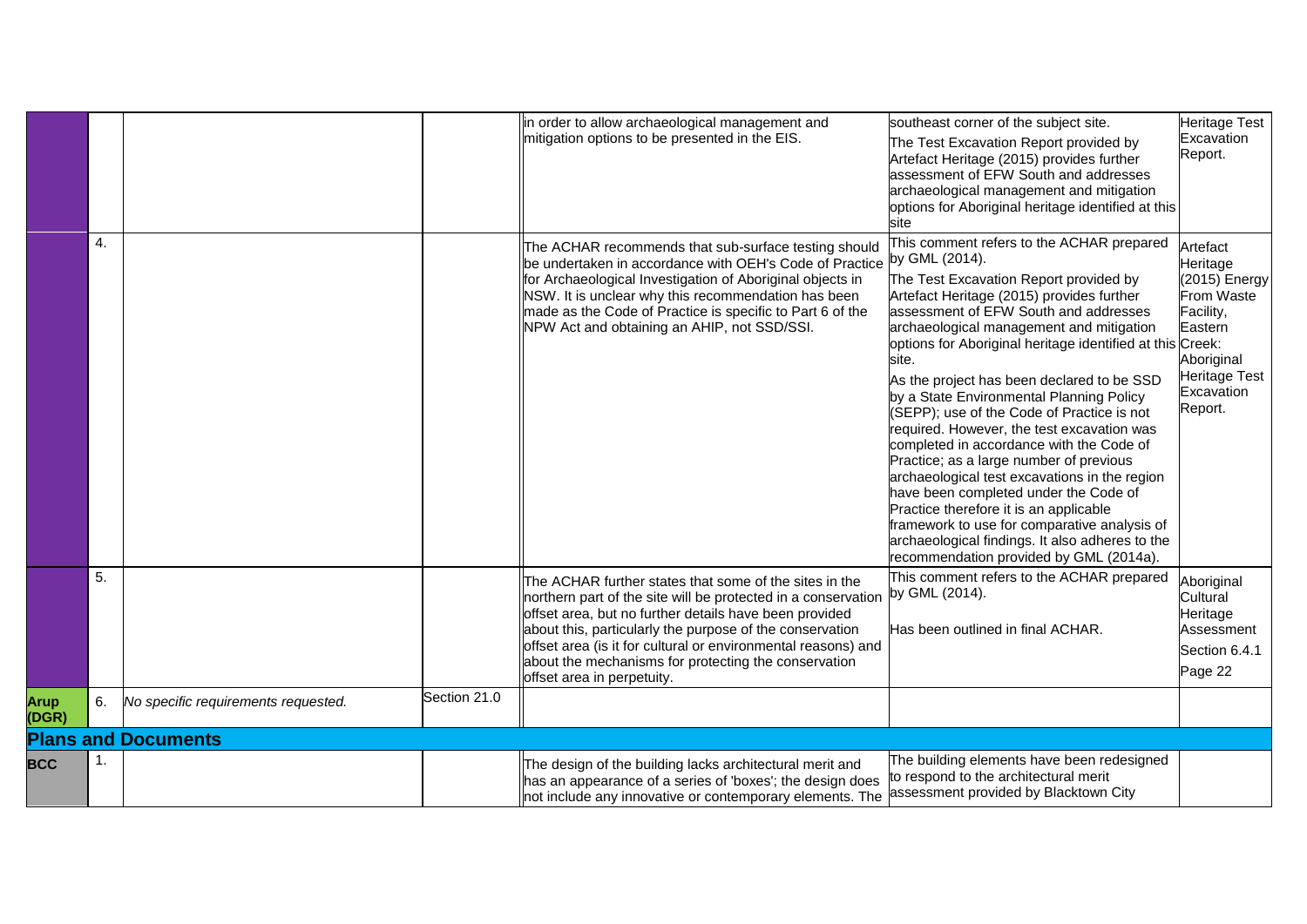|    |  | design should include elements to provide an improved<br>facade such as use of masonry elements, the use of<br>innovative metal work techniques such as perforated<br>metals, and more glass elements. A variety of materials<br>will provide a building of architectural merit and assist to<br>reduce and break up the bulk and scale of the proposed<br>50m high walls.                                                                                                                                                                                                                                                                                                                                                                                                                                                                                                                                                                                    | Council. At the conclusion of consultation and<br>presentation with them, Council's<br>acknowledgment of the revised scheme as an<br>acceptable, well articulated and<br>contemporary architectural form was<br>achieved. Reference is made to email<br>correspondence from Council. |  |
|----|--|---------------------------------------------------------------------------------------------------------------------------------------------------------------------------------------------------------------------------------------------------------------------------------------------------------------------------------------------------------------------------------------------------------------------------------------------------------------------------------------------------------------------------------------------------------------------------------------------------------------------------------------------------------------------------------------------------------------------------------------------------------------------------------------------------------------------------------------------------------------------------------------------------------------------------------------------------------------|--------------------------------------------------------------------------------------------------------------------------------------------------------------------------------------------------------------------------------------------------------------------------------------|--|
| 2. |  | The proposed flat roof form lacks architectural merit;<br>elements including saw tooth elements, cantilevering<br>components, roof overhangs should be incorporated into<br>the design to ensure the building does not have an<br>appearance of a series of 'boxes'.                                                                                                                                                                                                                                                                                                                                                                                                                                                                                                                                                                                                                                                                                          | The roofs have been redesigned and now<br>feature a series of contemporary skillion<br>forms with deep eaves overhang. The roof<br>forms are an integral part of a well coordinated<br>series of built forms that achieve an underlying<br>consistency and a cohesive composition.   |  |
| 3. |  | A revised schedule of materials is required to be submitted<br>-this shall be a true representation of the proposed<br>colours. The elevations are not reflective of the external<br>materials colour sample. Copies of the manufacturer's<br>brochures are required to be submitted.                                                                                                                                                                                                                                                                                                                                                                                                                                                                                                                                                                                                                                                                         | A revised materials, colours and finishes<br>schedule and sample board has been<br>prepared and forms part of the revised design<br>submission.<br>High quality materials, finishes and colours<br>have been selected for there aesthetic appeal<br>and longevity.                   |  |
| 4. |  | Details of any proposed fencing including elevations and<br>details of materials of construction.                                                                                                                                                                                                                                                                                                                                                                                                                                                                                                                                                                                                                                                                                                                                                                                                                                                             | Details of various fencing types have been<br>included as part of the revised dxesign<br>submission.                                                                                                                                                                                 |  |
| 5. |  | Council comments:<br>Concerns are raised regarding the extent of cut and fill<br>over the site, which is unclear, un-dimensioned and<br>appears excessive. The submitted plans provide limited<br>details on levels to fully assess the full extent of any<br>proposed cut and fill over the entire development site.<br>Limited information is provided on retaining walls to<br>assess the visual impact including the bulk and scale of<br>these walls. The submitted Civil drawings fail to provide<br>the heights of these retaining walls and materials of<br>construction, therefore no assessment can be undertaken<br>to determine the true impacts. The plans are required to<br>be amended to show all heights of retaining walls. Any<br>retaining walls which are over 3 metres in height are<br>required to be stepped with a 1.5m wide terrace (as per<br>the Precinct Plan) which will assist to reduce the bulk and<br>scale of these walls. | Additional details have been provided as part<br>of the revised design submission                                                                                                                                                                                                    |  |
| 6. |  | Landscaping plans are considered to lack vital details                                                                                                                                                                                                                                                                                                                                                                                                                                                                                                                                                                                                                                                                                                                                                                                                                                                                                                        | A landscape design package has been                                                                                                                                                                                                                                                  |  |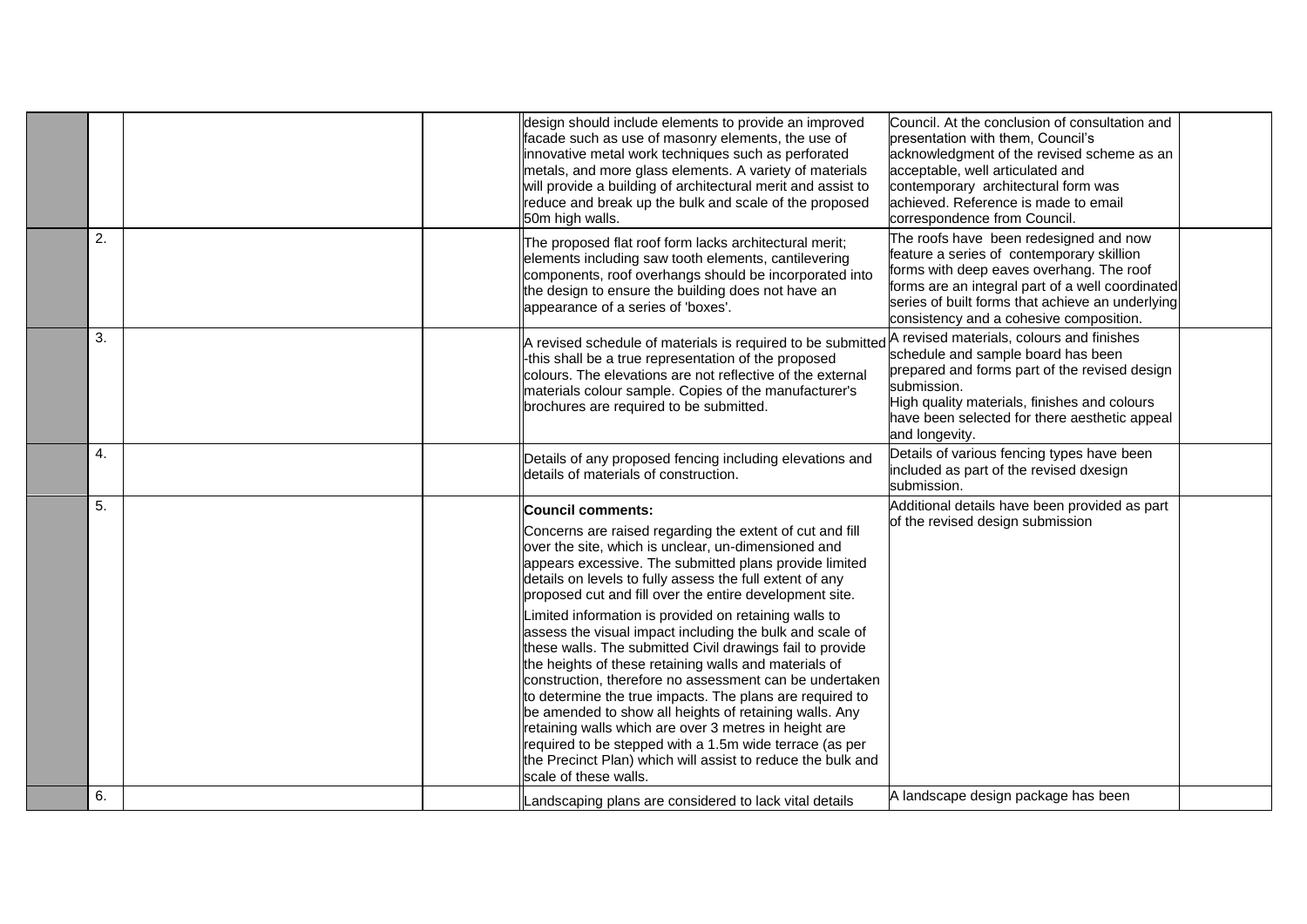|                     |    | regarding the height of proposed species. The<br>prepared by Site Image landscape architects<br>landscaping plan is required to be amended to clearly<br>to complement the revised design submission.<br>A variety of hard and soft scape is used to<br>show all proposed plant species and the height of the<br>enhance presentation of the built form and its<br>species.<br>relationship to the surrounding environment.                                                                                                                                                                                                                                                                                                                                                                                                                                                                                                                                                                                                   |  |
|---------------------|----|-------------------------------------------------------------------------------------------------------------------------------------------------------------------------------------------------------------------------------------------------------------------------------------------------------------------------------------------------------------------------------------------------------------------------------------------------------------------------------------------------------------------------------------------------------------------------------------------------------------------------------------------------------------------------------------------------------------------------------------------------------------------------------------------------------------------------------------------------------------------------------------------------------------------------------------------------------------------------------------------------------------------------------|--|
|                     | 7. | Details are provided within the revised design<br>The proponent shall clearly demonstrate on the site plans<br>submission demonstrating compliance.<br>that no works are proposed within 40m of the creek.<br>All works near the creek shall be stabilised and details of<br>measures to be applied to ensure the on-going<br>stabilisation and maintenance of this area shall be<br>submitted for review.<br>All plans submitted to Council shall be at a legible scale<br>and shall be submitted atA1 or AO size.                                                                                                                                                                                                                                                                                                                                                                                                                                                                                                           |  |
| <b>DPE</b>          | 8. | The concerns raised by Council have been<br>Both the Department and Council are concerned with the<br>comprehensively addressed through<br>architectural presentation of the building. In its submission,<br>consultation and subsequent presentation,<br>Council states that the building lacks architectural merit,<br>after which Council acknowledged that the<br>has the appearance of a series of boxes, and does not<br>revised scheme is an acceptable, well<br>include any innovative or contemporary elements. The<br>articulated and contemporary architectural<br>Department suggests that consideration be given to a<br>form. Reference is made to email<br>more contemporary architectural character when revising<br>correspondence from Council.<br>the building design.                                                                                                                                                                                                                                     |  |
|                     | 9. | Finally, the Department has observed that the main report<br>Ramboll and ENVIRON Australia have been<br>of the EIS appears to present the actual impacts of the<br>engaged to conduct an independent peer<br>proposal in summary form only and by way of a cut and<br>review of the EIS and key technical reports.<br>paste from the technical reports. The Department requires<br>The peer review comments have been taken<br>the main report of the EIS to be revised so that it is a<br>on board and the EIS and reports have been<br>stand-alone document with an appropriate level of impact<br>revised accordingly.<br>analysis and discussion for each issue and which is<br>It is of the opinion of Ramboll and ENVIRON<br>targeted to a wide audience. To avoid any further delays,<br>Australia that the EIS is of adequate detail and<br>the Department suggests that an independent peer<br>quality for resubmission.<br>reviewer be engaged to review and benchmark the revised<br>EIS before it is resubmitted. |  |
| <b>Consultation</b> |    |                                                                                                                                                                                                                                                                                                                                                                                                                                                                                                                                                                                                                                                                                                                                                                                                                                                                                                                                                                                                                               |  |
| <b>DPE</b>          | 1. | Further detail has been provided in the<br>The EIS does not analyse the issues that were raised<br>Consultation section of the EIS.<br>during the community and agency consultation that was<br>carried out. The issues are not fully described and the EIS<br>NSW Health and CASA have been consulted.<br>does not indicate that any iterative design process<br>occurred to respond to such issues. In addition, NSW<br>Health does not appear to have been consulted, and the<br>consultation with the Civil                                                                                                                                                                                                                                                                                                                                                                                                                                                                                                               |  |